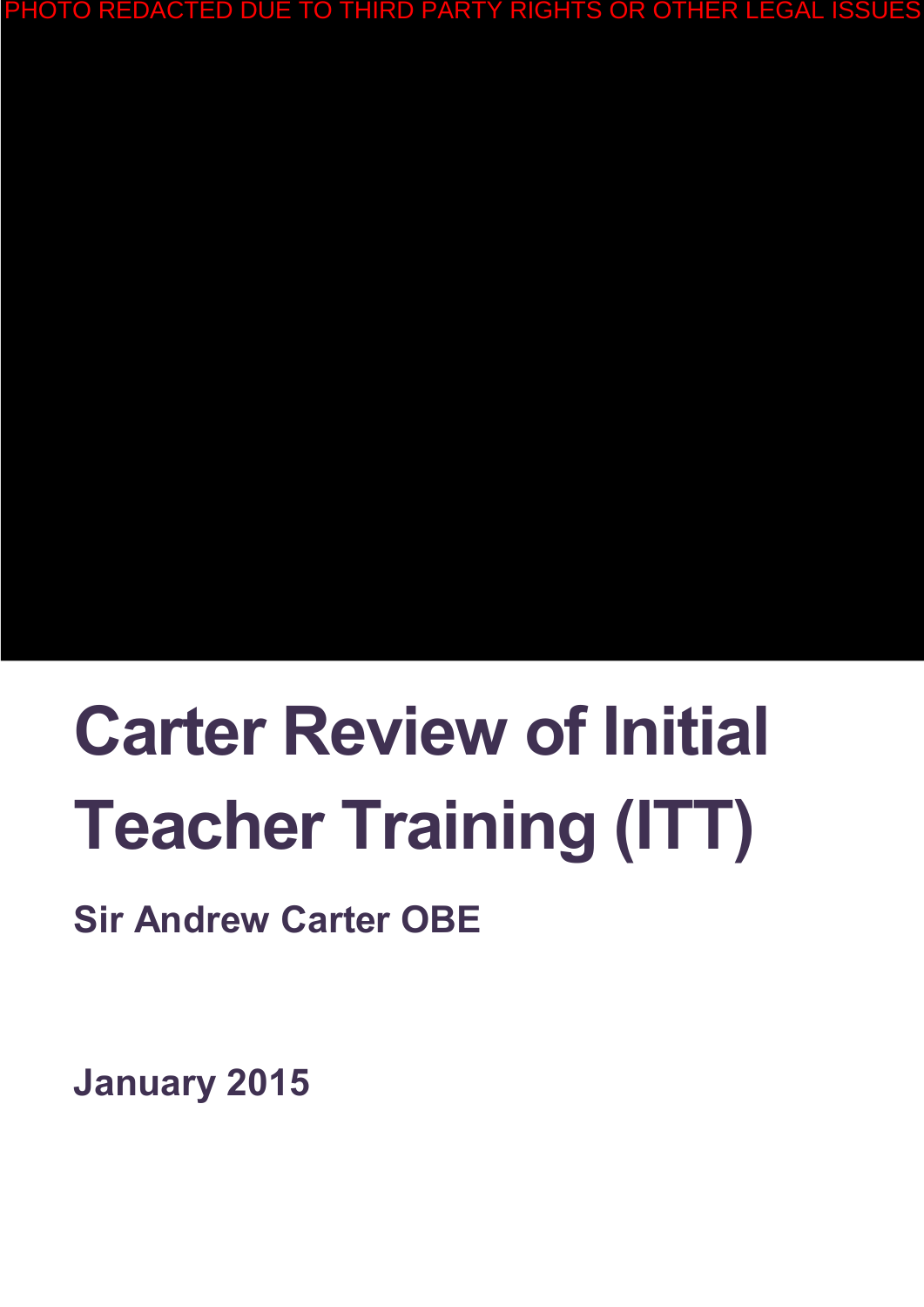# **Contents**

| Foreword from Sir Andrew Carter OBE                  |                                                                                | 3  |
|------------------------------------------------------|--------------------------------------------------------------------------------|----|
| <b>Executive Summary</b>                             |                                                                                | 5  |
| Methodology                                          |                                                                                | 5  |
| <b>Findings and Recommendations</b>                  |                                                                                | 5  |
| <b>Making Informed Choices</b>                       |                                                                                | 14 |
| Introduction<br>$1_{-}$                              |                                                                                | 16 |
| <b>The Review Process</b><br>1.1.                    |                                                                                | 16 |
| 1.2. What does the current ITT system look like?     |                                                                                | 18 |
| Defining Effective ITT practice<br>2.                |                                                                                | 21 |
| Introduction<br>2.1.                                 |                                                                                | 21 |
| 2.2.<br><b>Models of Teacher Development</b>         |                                                                                | 21 |
| <b>ITT Course Content</b><br>2.3.                    |                                                                                | 23 |
| <b>ITT Course Delivery</b><br>2.4.                   |                                                                                | 37 |
| The ITT System<br>3.                                 |                                                                                | 46 |
| Introduction<br>3.1.                                 |                                                                                | 46 |
| 3.2.<br>Comparing different routes into teaching     |                                                                                | 47 |
| 3.3.<br>ITT course content across the system         |                                                                                | 49 |
| 3.4.<br>ITT course delivery across the system        |                                                                                | 60 |
| Making informed choices<br>4.                        |                                                                                | 65 |
| Clarity of information for applicants to ITT<br>4.1. |                                                                                | 65 |
| 4.2.<br><b>School Direct</b>                         | Clarity of information for schools choosing to work with ITT providers through | 66 |
| <b>Summary of Recommendations</b>                    |                                                                                | 69 |
| Annex: The beginnings of a framework for ITT content |                                                                                | 72 |
| <b>Glossary of Abbreviations</b>                     |                                                                                | 74 |
| Acknowledgements                                     |                                                                                | 76 |
| <b>List of References</b>                            |                                                                                | 80 |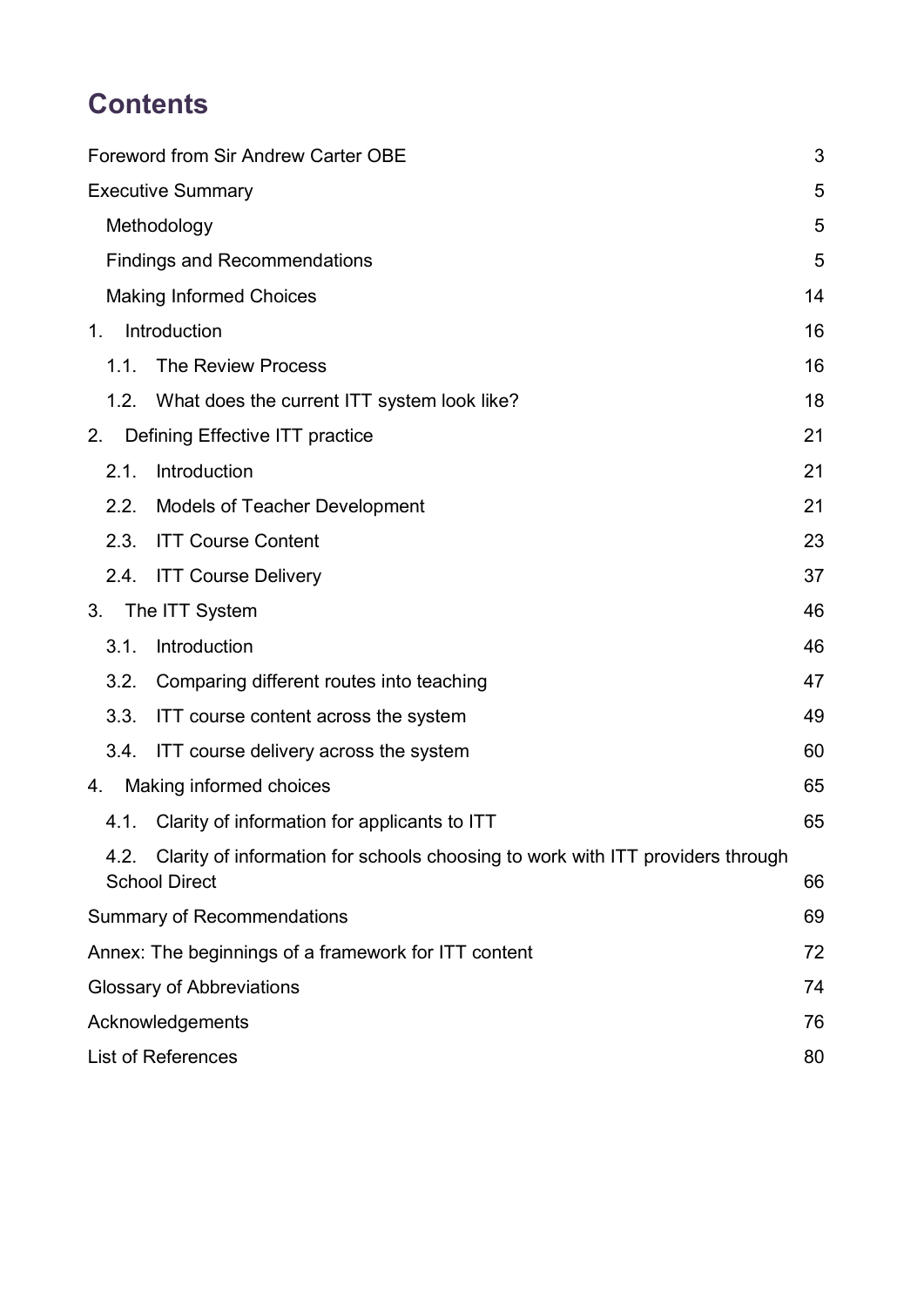## <span id="page-2-0"></span>**Foreword from Sir Andrew Carter OBE**



In April 2014, the Secretary of State for Education asked me to undertake an independent review of initial teacher training (ITT). The aim of the review would be to identify which core elements of high quality ITT across phases and subject disciplines are key to equipping trainees with the required skills and knowledge to become outstanding teachers. In addition, I was charged with the task of looking at how to improve transparency of training offers and access to courses.

At the heart of every community lies a school and at the heart of every school are the teachers. No matter how well organised or detailed the curriculum, how grand or wellresourced the building, what really matters most in a child's education is the quality of the teaching. The challenge for the nation is to maintain a supply of outstanding teachers so that every child has the opportunity to be taught by inspirational, skilled teachers throughout their time in school. This is a mighty and noble aim and one that should not be underestimated. Currently, we need to train approximately 35,000 teachers each year through a range of providers and partnerships, involving both schools and universities. The range of partners offers opportunities for all trainees to find a course that suits their particular needs.

Possible debates around whether ITT should be delivered by School-Centred Initial Teacher Training providers (SCITTs) or universities, School Direct or not, are not terribly helpful in this process. The truth is that partnership is the key. Sometimes universities will take the lead, sometimes and increasingly, it will be the schools that lead the way. However, neither can do it alone and our review has made recommendations that emphasise the strength of working together within a system that is increasingly school led.

Diversity of provision, whilst identified as a challenge by some, is probably a strength of the system. Trainees are very different – they range from those who come into the profession at an early age to others who are career changers and, of course, all are welcome. Our aim is to ensure that the *initial* element of training is matched to a rigorous and incrementally supportive professional development programme. ITT should introduce new teachers to crucial elements of knowledge, skills and understanding that all teachers need. ITT should also provide an environment for new teachers to learn from our best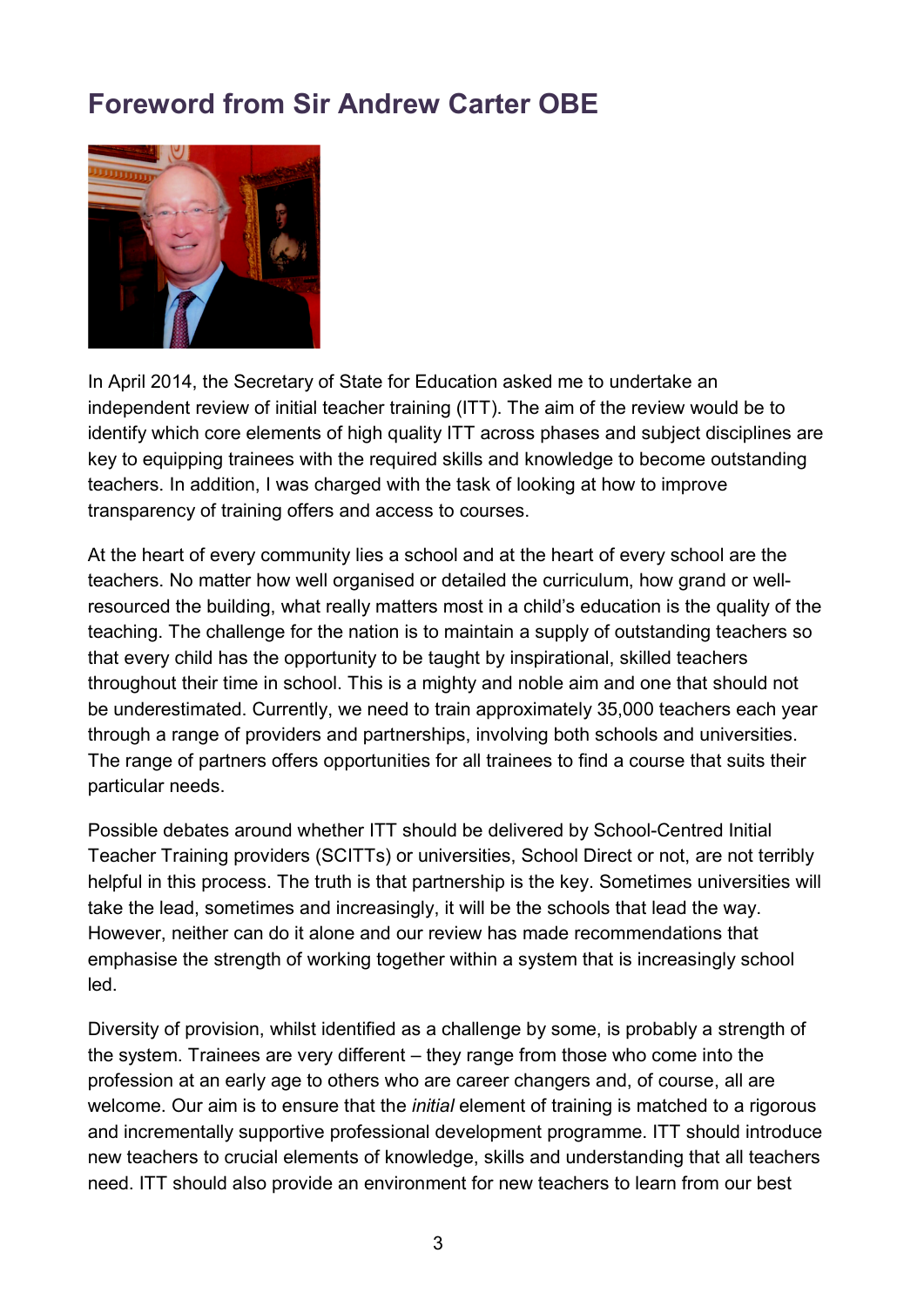teachers. This programme should create a robust work force that is always seeking to learn more about how children learn and how we can relentlessly improve the opportunities for young people.

I have been greatly supported by the review's advisory group and the secretariat at the Department for Education. My heartfelt thanks goes out to everyone who has so generously given their time and wisdom: to the universities who have welcomed us with open arms, to individuals who have travelled to 'round table' meetings, to those who have gone to considerable efforts to write to me and share their ideas. There has been much debate and good humour throughout which has made the task a most rewarding experience for us all.

Lastly, may I say that the level of engagement has been truly impressive, with everyone displaying that tremendous sense of moral purpose that is a distinguishing characteristic of this noble profession.

Andrew Cartere

**Sir Andrew Carter OBE**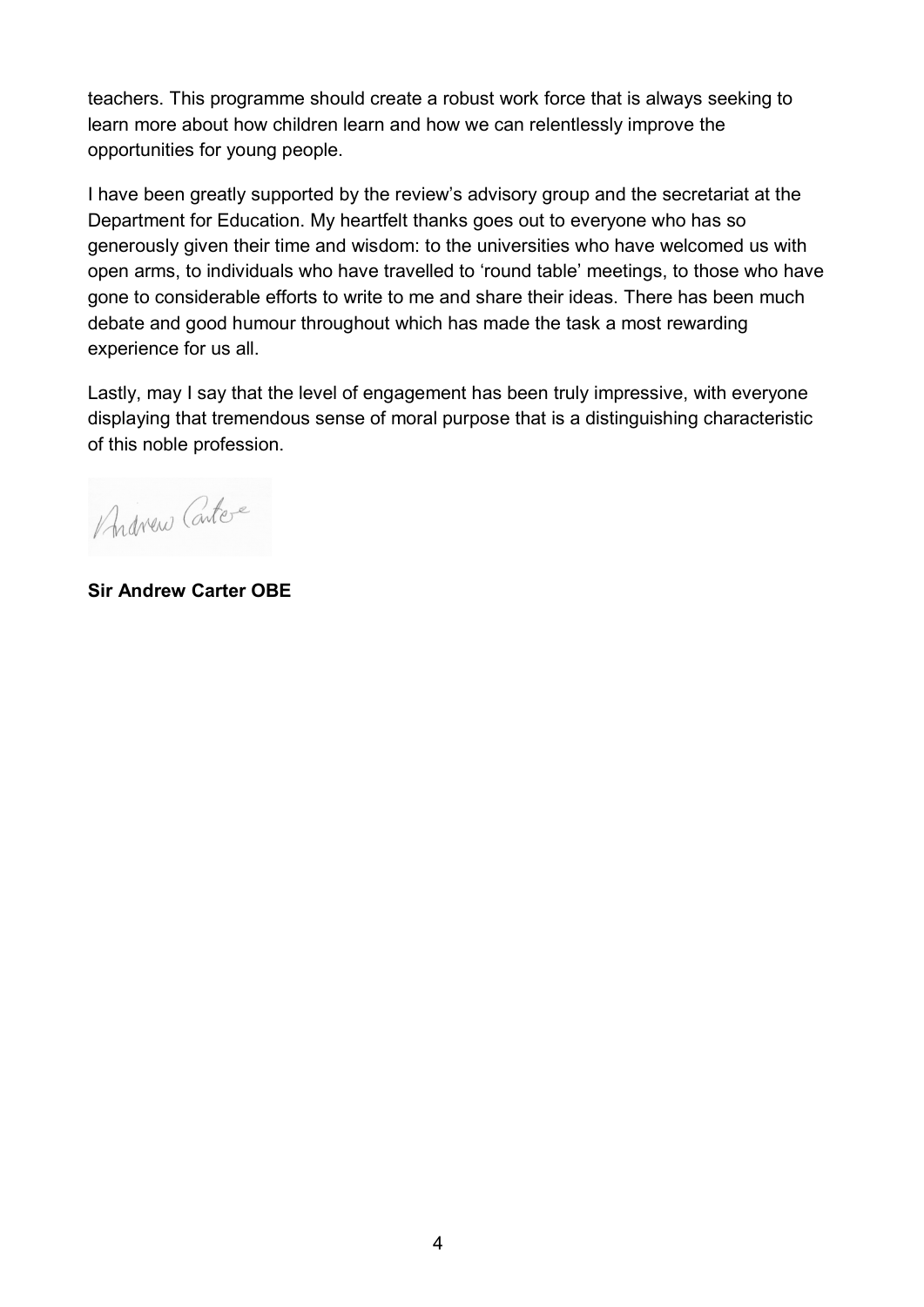# <span id="page-4-0"></span>**Executive Summary**

## <span id="page-4-1"></span>**Methodology**

- I. The aims of this review were:
	- To define effective ITT practice
	- To assess the extent to which the system currently delivers effective ITT
	- To recommend where and how improvements could be made
	- To recommend ways to improve choice in the ITT system by improving the transparency of course content and method
- II. We have gathered a wide range of evidence and views through a range of activities including: extensive discussions with sector experts and stakeholders; 31 visits to ITT providers and schools; a call for evidence (which received 148 responses); a review of course materials; and a review of the existing evidence base, including international evidence, Ofsted evidence and findings from the 2014 Newly Qualified Teacher (NQT) survey.

## <span id="page-4-2"></span>**Findings and Recommendations**

## **The ITT System**

 $\overline{a}$ 

- III. Overall the evidence we have about the system suggests that it generally performs well, with some room for improvement in particular areas.
- IV. Data provided to the review group by Ofsted suggests that the majority of trainees are being trained within 'good' partnerships. Ofsted inspected accredited providers training the following number of trainees between November 2013 and May 2014:
	- 1855 (14%) were trained by outstanding ITT partnerships
	- 10870 (82%) were trained by good ITT partnerships
	- 505 (4%) were trained by ITT partnerships requiring improvement.<sup>[1](#page-4-3)</sup>
- V. In the 2014 NQT survey (National College for Teaching and Leadership (NCTL), 2014), the quality of ITT was seen as at least good by 89% of primary trained respondents and 93% of secondary trained respondents (though it is important to note the survey only had a 20% response rate).
- VI. A National Association of Head Teachers (NAHT) teacher recruitment survey of their members (NAHT, 2014a) found that:

<span id="page-4-3"></span> $<sup>1</sup>$  Ofsted's annual state of the nation data states that, of the ITE partnerships that remained open on</sup> 31/8/2014, 78 partnerships were judged 'outstanding (35%)', 142 were judged as 'good' (63%) and 5 were judged 'satisfactory' or 'requires improvement' (2%) at their last inspection. None were judged inadequate. (Ofsteda, 2014).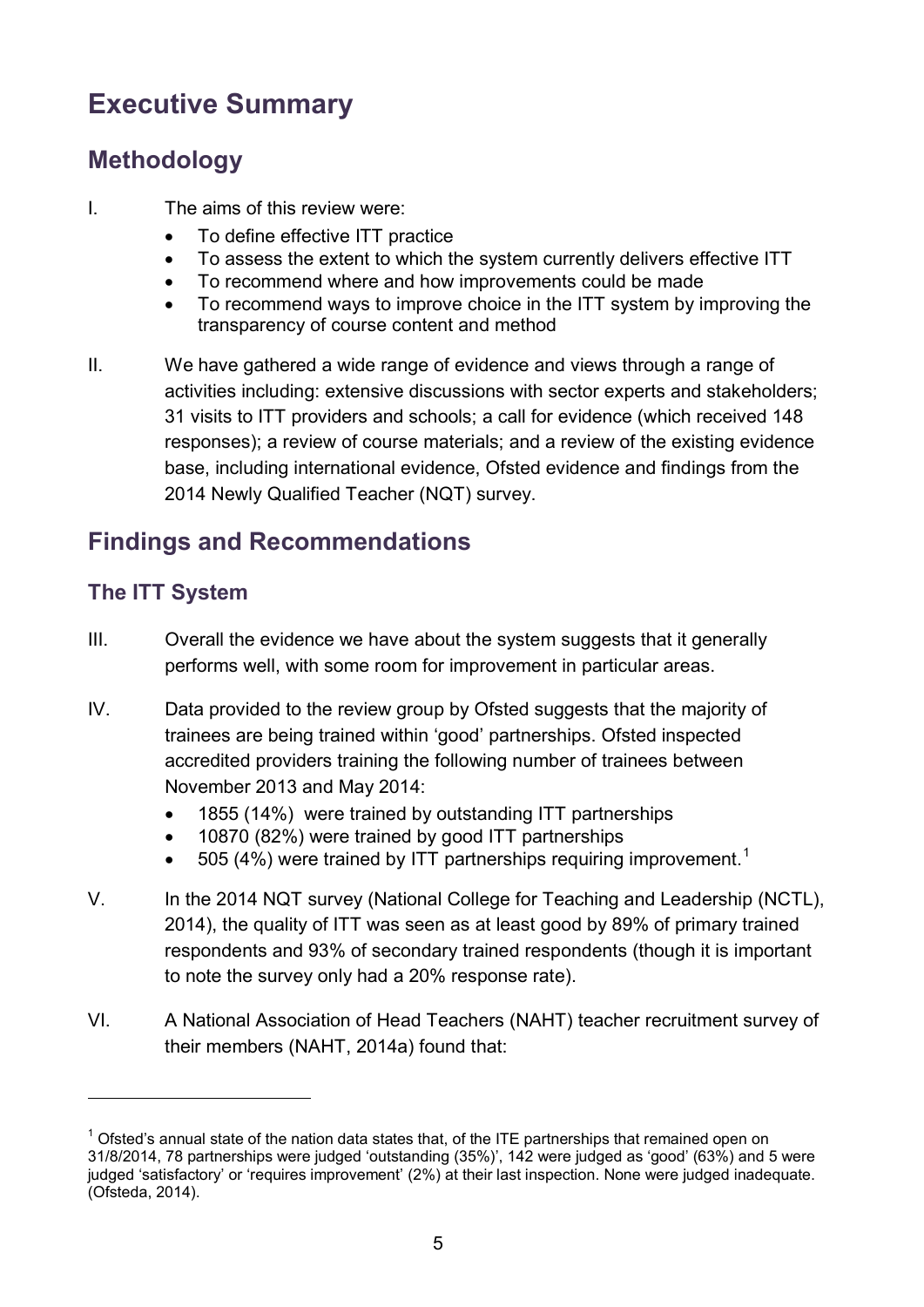- of those who recruited NQTs, 33.7% found it easy to recruit to the roles but nearly 8% were unable to recruit at all
- 'quality of applicants in our area' (45%) and 'plenty of applicants but of poor quality' (nearly 35%) were the main reasons members struggled to recruit
- The key areas where skill shortfalls were identified were classroom management (73% of respondents), subject knowledge (58%) and understanding of pedagogy and child development (56%)
- VII. It is difficult to draw conclusions about whether one route into teaching is any more effective than another. We have found strengths across all routes. The findings from the Good Teacher Training Guide (Smithers and Robinson, 2013), the 2014 NQT survey (NCTL, 2014) and a report by the Institute for Fiscal Studies (Allen and others, 2014) suggest that the move towards school-led ITT has had benefits.

## **ITT Course Content**

- VIII. We believe ITT course content should have a relentless focus on pupil outcomes (including pupil progress, achievement and well-being) and should be delivered purposefully towards this overarching goal.
- IX. We believe it is crucial to remember that ITT is initial; the best providers and schools develop programmes for trainees that will equip them well to start out as effective teachers, forming the basis for on-going development.
- X. The Teachers' Standards (Department for Education (DfE), 2011) set a common expectation across the system about the knowledge, understanding and skills new teachers should have. However, we have found considerable variability in ITT content across the system. We have identified what appear to be potentially significant gaps in a range of courses in areas such as subject knowledge development, subject-specific pedagogy, behaviour management, assessment and special educational needs and disabilities (SEND). We believe there may be a case for a better shared understanding of what the essential elements of good ITT content look like.

**Recommendation 1**: **DfE should commission a sector body (for example, the Teaching Schools Council, a future professional body (College of Teaching), or another sector body) to develop a framework of core content for ITT**. We feel it is critical that a framework is developed by the sector, rather than by central government. Though we have not aimed here to set out exactly what should be in the framework, we have included an Annex in this report that offers a starting point. We would like the framework to be informed by the areas for improvement we outline in this report, as highlighted in the sub-recommendations below.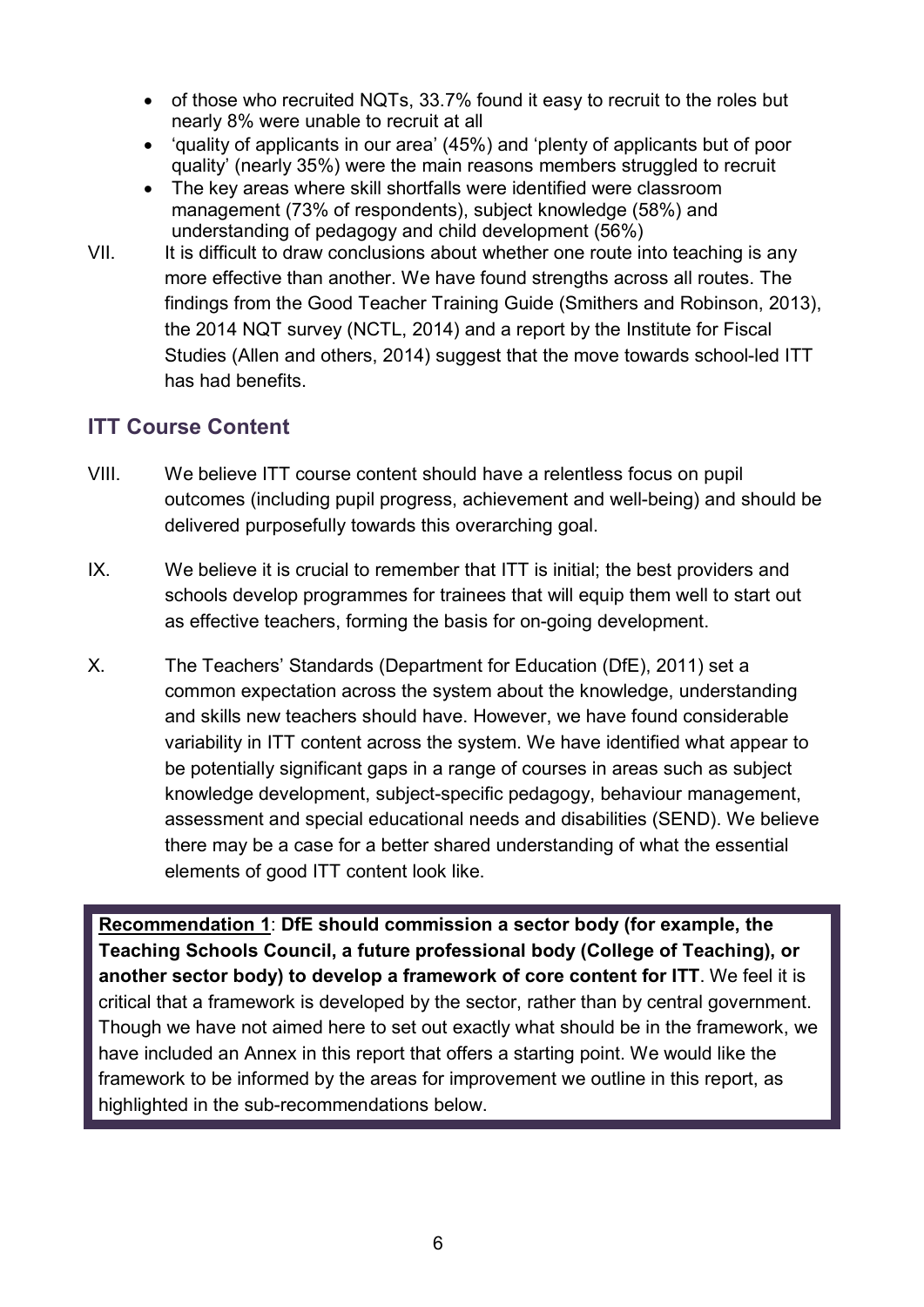#### **Subject Knowledge Development**

- XI. Evidence suggests that a high level of subject expertise is a characteristic of good teaching (Coe and others, 2014). We have found that the most effective courses address gaps and misconceptions in trainees' core subject knowledge. This is important for both primary and secondary courses and across all subjects.
- XII. Across all subjects and phases we have found variability in the way subject knowledge is addressed. Given the importance of subject knowledge for good teaching, this is not satisfactory.
- XIII. Overall, we have been pleased to see the majority of ITT programmes are preparing trainees to teach the new national curriculum. However, we are concerned about a significant minority of courses where it appears programmes have not been updated to reflect changes.

#### **Recommendation 1a: Subject knowledge development** should be part of a future framework for ITT content.

#### **Recommendation 2: All ITT partnerships should:**

- i. rigorously audit, track and systematically improve trainees' subject knowledge throughout the programme
- ii. ensure that changes to the curriculum and exam syllabi are embedded in ITT programmes
- iii. ensure that trainees have access to high quality subject expertise
- iv. ensure that trainees have opportunities to learn with others training in the same subject
- XIV. There are some particular challenges for subject knowledge development the breadth of the subject knowledge primary teachers need to teach the new curriculum, for example, may be difficult to cover, especially within a one year programme. We believe there is a number of ways that providers and the system could build in extra opportunities for the development of subject knowledge.

**Recommendation 3: Schools should include subject knowledge as an essential element of professional development.**

**Recommendation 4: DfE should make funded in-service subject knowledge enhancement courses available for primary teachers to access as professional development.**

**Recommendation 5: Universities should explore offering** "**bridge to ITT**" **modules**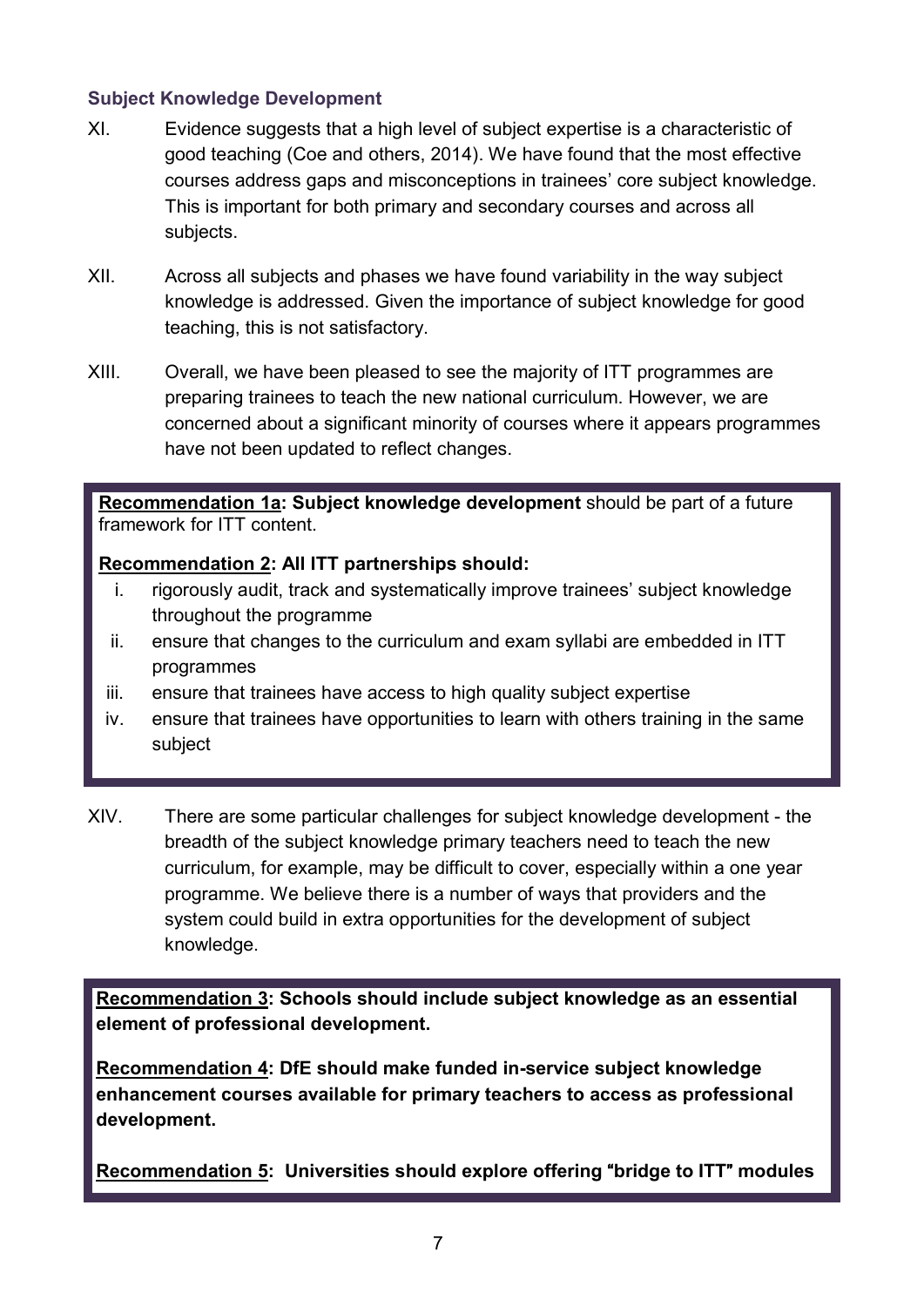**in the final years of their subject degrees for students who are considering ITT programmes.**

#### **Subject-Specific Pedagogy**

XV. Teachers who understand the way pupils approach different subjects, understand the thinking behind pupils' methods and can identify common misconceptions are more likely to have a positive impact on pupil outcomes (Sadler and others, 2013 and Hill and others, 2005). We believe ITT should address subject-specific issues including phases of progression within the subject, links between subjects as well as common misconceptions and how to address these. This is important for both primary and secondary programmes. Both trainers and mentors should have a strong grasp of subject-specific pedagogy. However, there are important areas of content on subject-specific pedagogy that are not addressed on all courses.

**Recommendation 1b:** Issues in **subject-specific pedagogy** should be part of a framework for ITT content.

#### **Evidence-Based Teaching**

- XVI. We believe it is critical that ITT should teach trainees why engaging with research is important and build an expectation and enthusiasm for teaching as an evidence-based profession. International evidence, including the RSA-BERA inquiry (British Education Research Association (BERA), 2014), shows us that high-performing systems induct their teachers in the use, assessment and application of research findings.
- XVII. Our findings suggest that sometimes ITT focuses on trainees conducting their own research, without necessarily teaching trainees the core skills of how to access, interpret and use research to inform classroom practice. It is important that trainees understand how to interpret educational theory and research in a critical way, so they are able to deal with contested issues.

**Recommendation 1c: Evidence-based teaching** should be part of a framework for ITT content.

**Recommendation 6: The Teachers' Standards should be amended to be more explicit about the importance of teachers taking an evidence-based approach.** 

**Recommendation 7: A central portal of synthesised executive summaries, providing practical advice on research findings about effective teaching in different subjects and phases, should be developed. A future College of Teaching would be well placed to develop this.**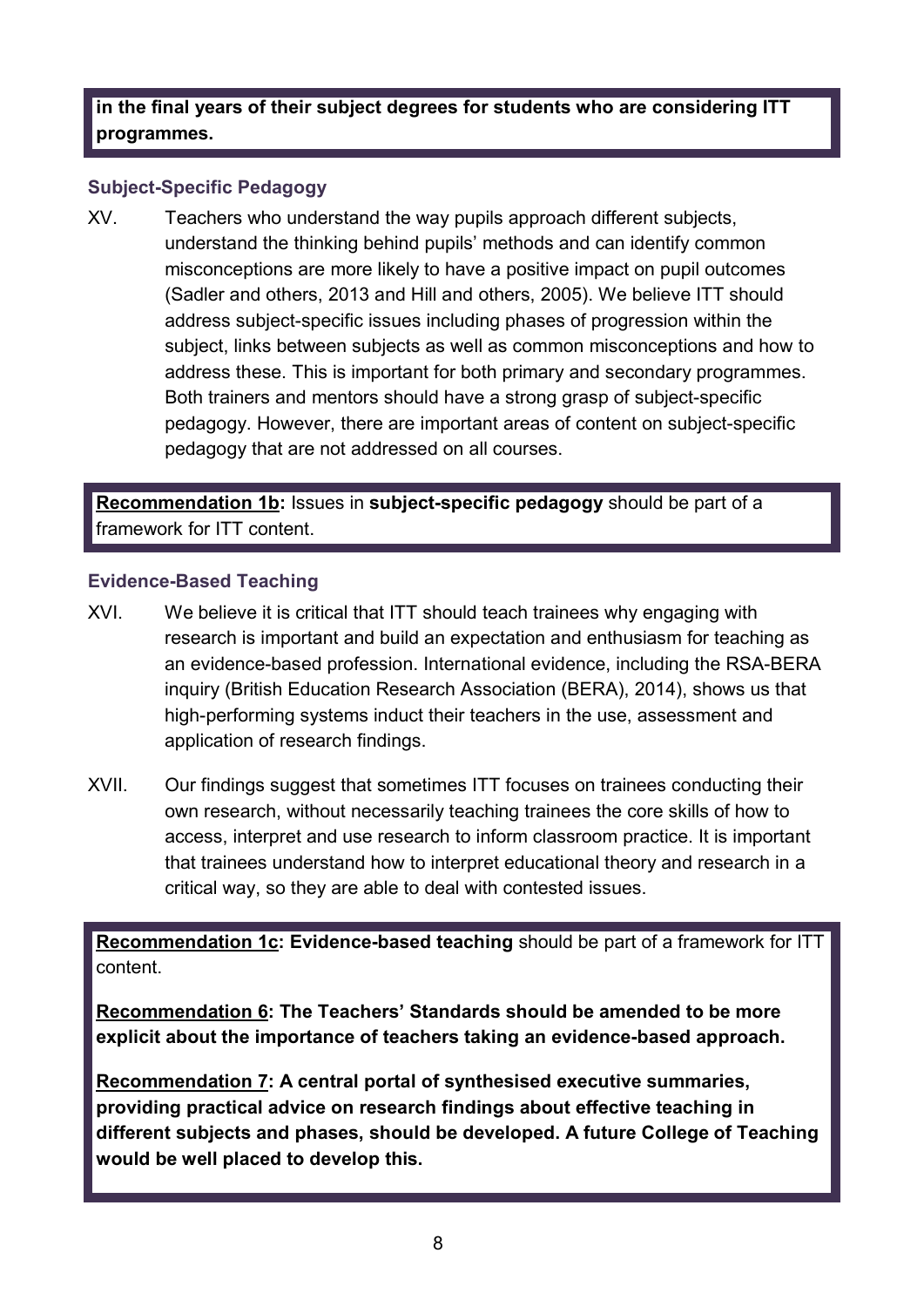**Recommendation 8: ITT partnerships should make more systematic use of wider expertise outside university departments of education.** There are many universities that are home to world-leading research and assessment organisations.

#### **Assessment**

- XVIII. Being able to assess pupil progress effectively is crucial to good teaching. ITT should equip new teachers to use summative as well as formative approaches and should introduce them to important concepts in assessment (such as validity, reliability, norm and criterion referencing). New teachers should also be taught theories of assessment - for example, why, when and how to assess. Trainees also need to be taught how to use pupil data, including training in basic statistics.
- XIX. Of all areas of ITT content, we believe the most significant improvements are needed for training in assessment. Findings from the NAHT Commission (2014b) as well as Ofsted have also found weaknesses in assessment training. We believe that there are significant gaps in both the capacity of schools and ITT providers in the theoretical and technical aspects of assessment.

**Recommendation 1d: Assessment**, including the theories of assessment and technical aspects of assessment, should be part of a framework for ITT content.

**Recommendation 9**: Alongside a central portal on evidence-based practice, **a central repository of resources and guidance on assessment should be developed.** 

#### **Child and Adolescent Development**

- XX. In order to teach effectively, trainees need to understand typical expectations of children at different stages of development as well as issues that can have an impact on pupil progress. This also provides a good basis for addressing other priorities such as behaviour management or SEND.
- XXI. Discussions with providers, schools and professional bodies have highlighted a lack of training in child development. Our review of course materials found that while child development was generally well-covered in primary courses, it lacked coverage in secondary courses.

**Recommendation 1e: Child and adolescent development** should be included within a framework for ITT content.

#### **Behaviour Management**

XXII. Behaviour management should be prioritised within ITT programmes. ITT providers should build in opportunities for trainees to learn from a range of outstanding teachers, with a specific focus on managing pupil behaviour. We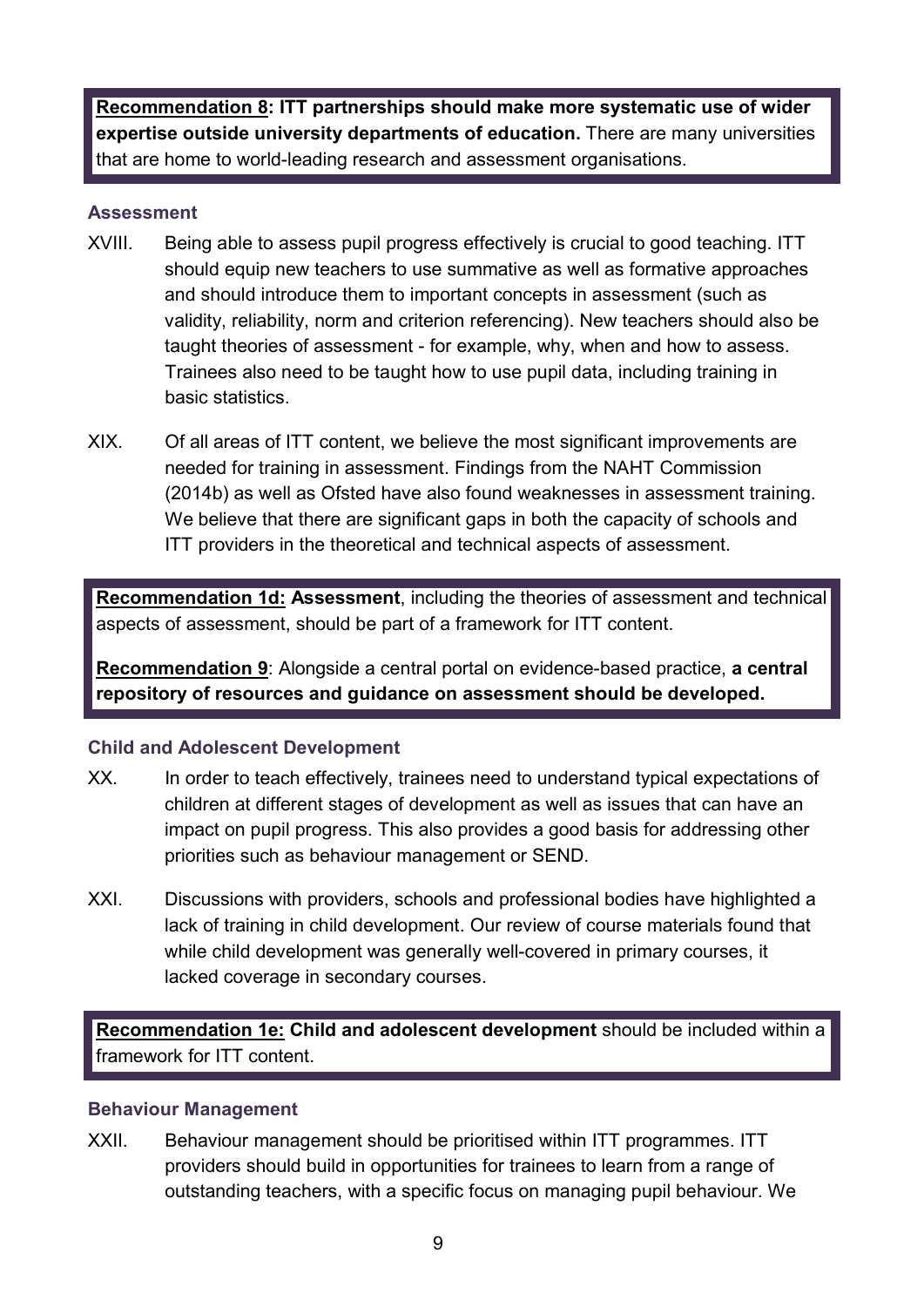have found that the most effective programmes are practically focussed and underpinned by deeper understanding of behavioural issues. We believe it is crucial that trainees receive practical advice - tangible strategies for new teachers, grounded in evidence. All ITT programmes, for example, should support teachers to develop their own classroom presence and cover use of voice, body language and how to develop classroom routines and defuse situations.

XXIII. In our discussions with ITT providers, we have found some reluctance towards practical approaches to training in behaviour management. We feel that in all programmes there is a need for more practical and specific advice on managing behaviour.

**Recommendation 1f: Managing pupil behaviour** should be included in a framework for ITT content, with an emphasis on the importance of prioritising practical advice throughout programmes.

#### **Planning**

XXIV. Planning should be treated as a priority and given significant time and emphasis. Trainees should be encouraged to master established and evidencebased approaches. Trainees should be taught how to find, adapt and evaluate resources in their planning.

#### **Differentiation**

XXV. It is important that new teachers are equipped to teach in ways that enable the large majority of pupils to learn essential curriculum content, build on this and keep up with the taught curriculum. Effective differentiation does not mean having several different lesson plans for one class. New teachers should be skilled in careful design and skilled delivery of teaching so that all pupils can access and secure the concepts being taught. Additionally, new teachers should have a sound grasp of practical strategies to enable lower achieving pupils to address critical gaps, make quick progress and keep up.

#### **Special Educational Needs and Disabilities (SEND)**

XXVI. It is important that ITT recognises that good teaching for SEND is good teaching for all children. ITT should introduce trainees to the most common issues they will encounter and practical strategies for addressing these. There should be an emphasis on instilling a clear expectation of on-going development. Trainees should be introduced to how to work with a range of colleagues and professionals, as well as parents and carers, to support children with SEND. Well-planned experience in specialist settings allows trainees a significant opportunity to learn about a range of needs and observe specialists in action.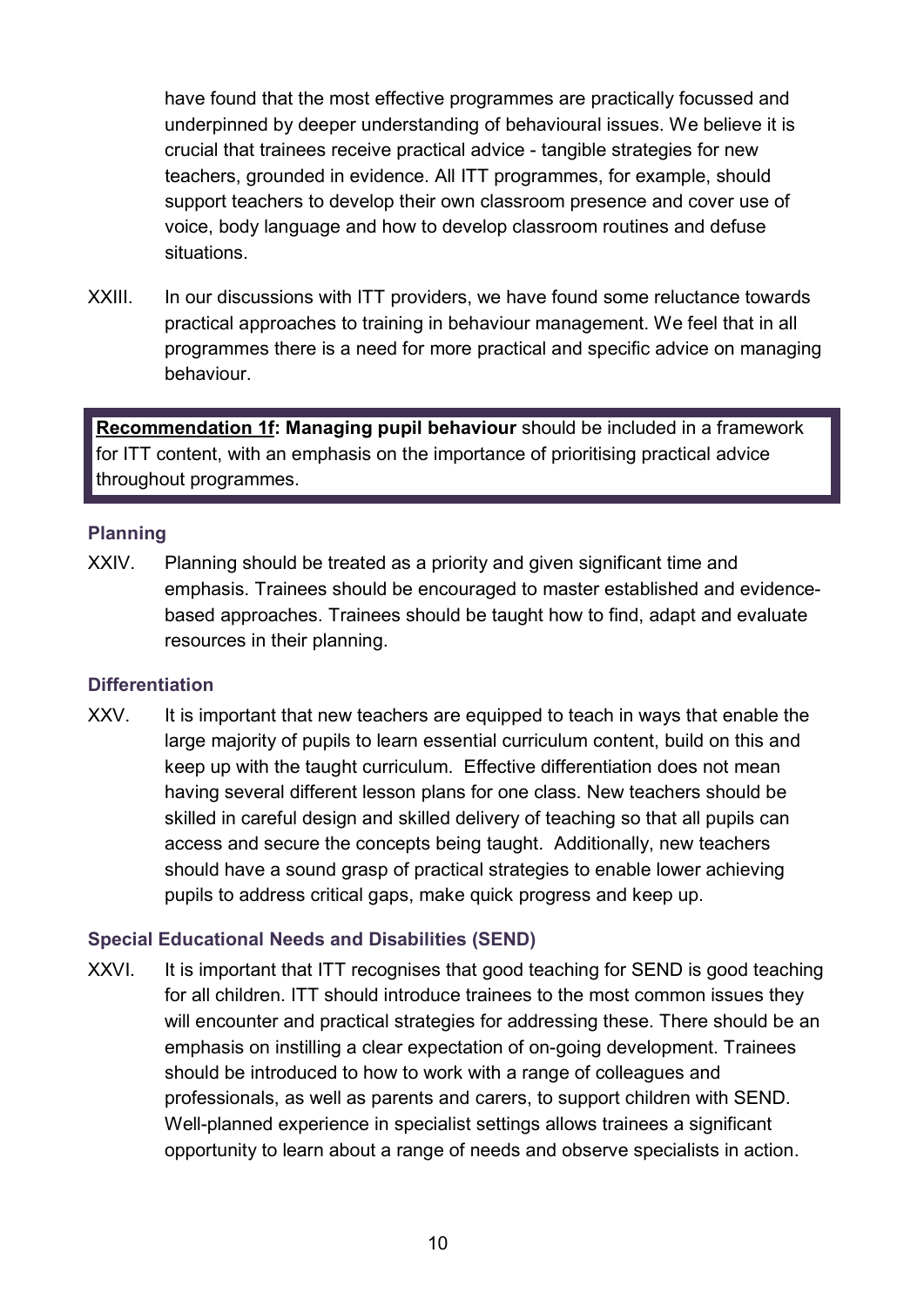XXVII. Throughout this review, organisations have raised concerns with us about how ITT inadequately prepares new teachers to address special educational needs and disabilities. We acknowledge that it can be challenging to address SEND within ITT programmes, particularly those that are one-year long. However, we feel there is too much variability across the system in what is covered in SEND.

**Recommendation 1g**: **Special educational needs and disabilities** should be included in a framework for ITT content.

**Recommendation 10: Wherever possible, all ITT partnerships should build in structured and assessed placements for trainees in special schools or mainstream schools with specialist resourced provision**.

#### **Professionalism**

XXVIII. As highlighted in the Teachers' Standards (DfE, 2011), it is important for new teachers to have a clear understanding of the professional role and expectations of the teacher. ITT programmes should include explicit and ongoing content on professionalism. This should include an understanding of the wider role of the teacher, the idea of teachers as role-models as well as how to work with parents and carers and other professionals effectively. We believe it is also important that ITT includes explicit content on resilience and time management.

## **ITT Course Delivery**

#### **Course Structure and Pattern of Experiences**

- XXIX. Many schools and providers have considerably developed beyond traditional placement models to offer carefully crafted school-based experiences. In order for school experiences to be as effective as possible, trainees need built-in opportunities to observe good and outstanding teaching. They also need to understand the importance of observation and how to observe effectively. Trainees also need chances to come together in peer groups, for secondary trainees this should include opportunities to come together in subject groups.
- XXX. Trainees and schools alike have highlighted the benefits of experiencing school as early as possible in the year. This provides opportunities to observe and be part of the process of establishing routines. Watching a teacher establish themselves with a class is a great way of learning behaviour management. Trainees are also more likely to feel part of the school community, which can help them progress more quickly.

#### **Mentoring**

XXXI. There is evidence to suggest that high quality mentoring is critically important for ITT (Hobson and others, 2009). Effective mentoring has wider benefits,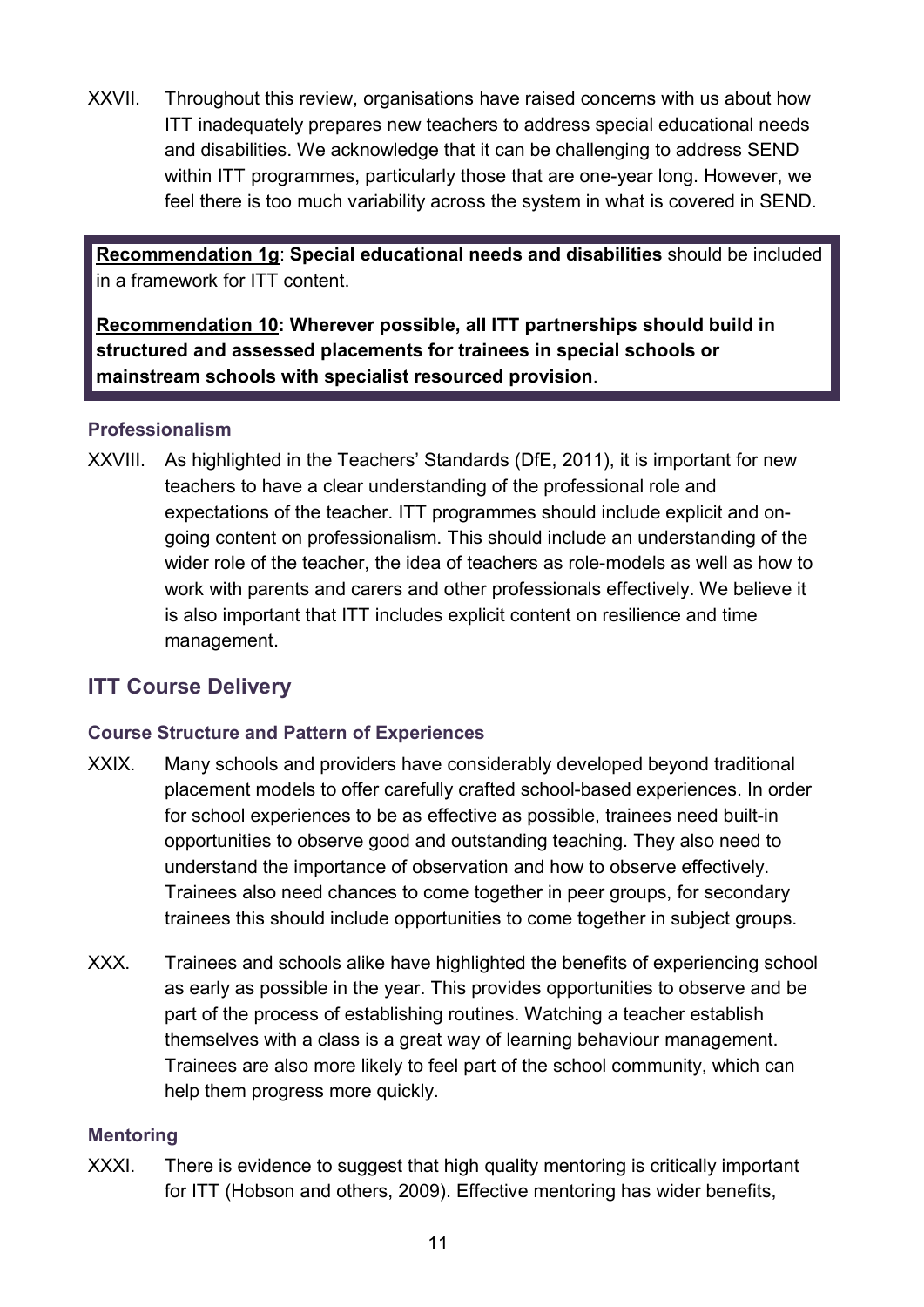providing professional development opportunities for mentors and building the capacity of the school as a whole. Effective mentors are outstanding teachers and subject experts, who are also skilled in explaining their own practice. We have found that the best programmes also give careful thought as to how to train and recognise mentors effectively.

XXXII. However, evidence suggests that mentoring across England is not as good as it should be (Hobson and Malderez, 2013). We have found methods for identifying and recruiting mentors, training and quality assuring mentoring to be variable. Given its importance, we feel that mentoring should have much greater status and recognition, within schools and within the ITT system as a whole. The qualities of effective mentors should be better understood across the system.

#### **Recommendation 11: ITT partnerships should ensure all trainees experience effective mentoring by:**

- i. selecting and recruiting mentors who are excellent teachers, who are able to explain outstanding practice (as well as demonstrate it)
- ii. providing rigorous training for mentors that goes beyond briefing about the structure and nature of the course, and focuses on how teachers learn and the skills of effective mentoring
- iii. considering whether they are resourcing mentoring appropriately (to reflect the importance of the role)

**Recommendation 12**: **DfE should commission a sector body, for example the Teaching Schools Council, to develop some national standards for mentors.**

#### **Partnership**

XXXIII. Across the system, schools and providers have emphasised the importance of genuine partnerships, where schools play a leading role in the recruitment and selection of trainees, course design and delivery, assessment of trainees and the on-going review of the programmes. Schools and universities alike have highlighted the benefits that all partners can gain from partnerships. We believe the most effective partnerships include a range of types of schools (ideally including Special Schools and Pupil Referral Units) as well as a university partner.

**Recommendation 13: All schools should, wherever practically possible, seek out and participate in robust local partnership arrangements.** In a school-led system, this recommendation is naturally the responsibility of schools.

#### **The crucial link between ITT and professional development**

XXXIV. As we have said before, it is critical to remember that ITT is initial. We believe ITT providers, teacher educators and mentors should be absolutely explicit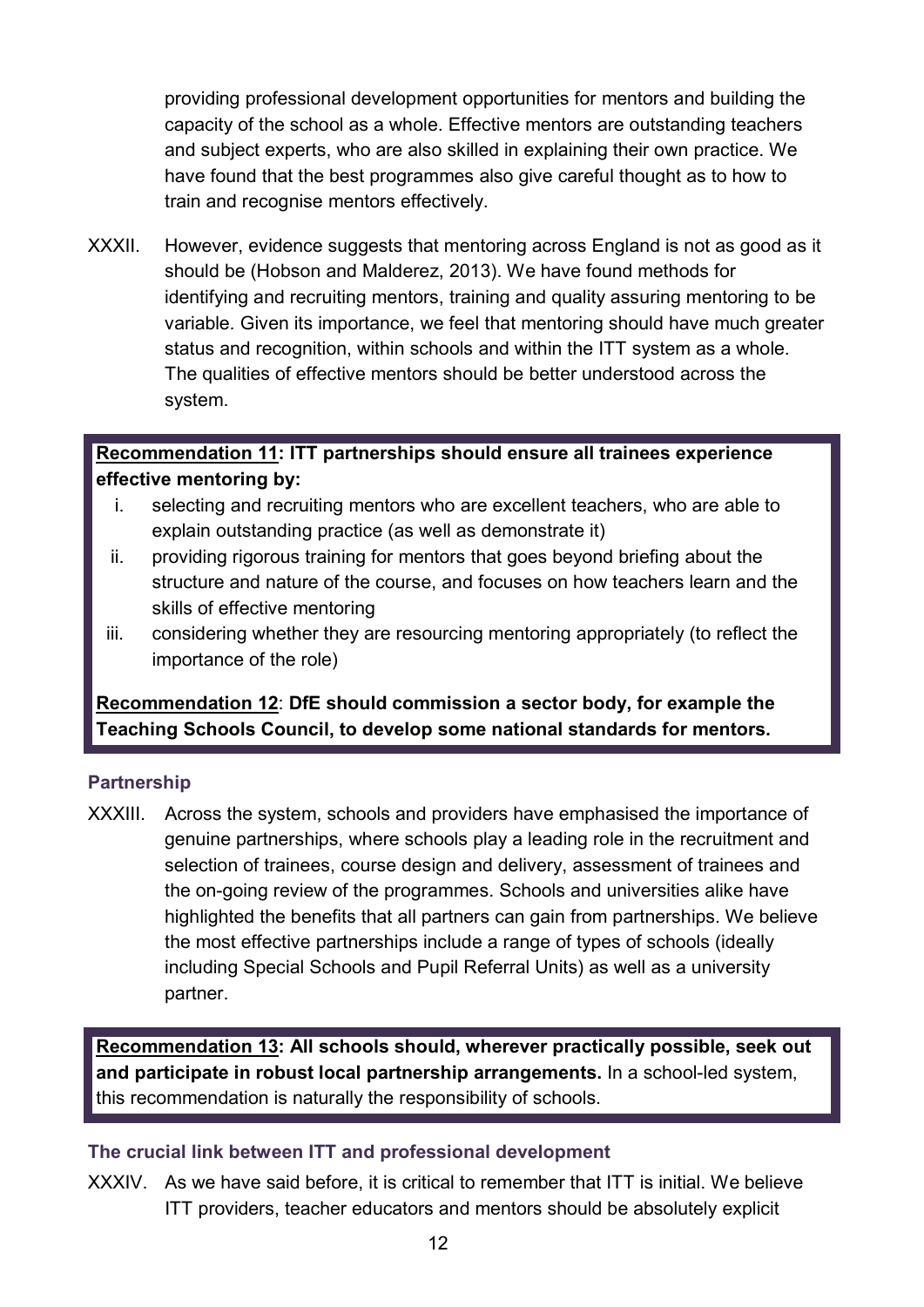about this - emphasising to trainees that they will need to develop further as an NQT, in their early career and beyond. Schools must understand that when they employ an NQT they are taking on a responsibility as well as a great opportunity. It is critical that progression between ITT and the NQT year is as seamless as possible.

XXXV. Our findings suggest that the link between ITT and professional development is often weak in the system. We hope that changes to the Ofsted inspection framework as well as recent DfE announcements in relation to professional development will support the strengthening of this link.

#### **Academic Awards in ITT**

- XXXVI. We have seen many strong, robust partnerships across the system. These are characterised by an emphasis on a common sense of purpose, clear management structures and equality within the partnership, with every member contributing and being valued for their contributions.
- XXXVII. In a school-led system, schools must be at the very heart of ITT and play a leading role in course design and delivery. It is important that schools that choose to work with a university make this decision based upon the genuinely recognised potential that pooling expertise and experience brings.
- XXXVIII. The highest quality courses equip trainees to be critically reflective and this is not exclusive to either PGCE (Postgraduate Certificate in Education) or QTS (Qualified Teacher Status) only routes (or any other academic awards). We have seen evidence that the best courses, be they PGCE, undergraduate based or QTS only, offer an academically rigorous and highly effective introduction to the classroom. However, we have found graduates perceive PGCE courses as having more status and as more likely to be academically rigorous. We are concerned that there may be a misconception among trainees that perceive the gaining of a PGCE as more important than gaining QTS when, of course, it is the status of QTS that qualifies the teacher. While many schools actively choose to work with a university to award a PGCE, some feel compelled to do so to reflect trainee demand.
- XXXIX. One clear finding is the inconsistency in the number of Masters credits awarded on PGCE programmes. There is no sector-agreed rationale for the number of credits associated with a programme.

**Recommendation 14**: Building on the development of school-led ITT, **DfE should work in collaboration with those involved in ITT to consider the way in which teachers qualify, with a view to strengthening what has become a complex and sometimes confusing system.** We would like applicants to understand that QTS is the essential component of ITT and that a PGCE is an optional academic qualification.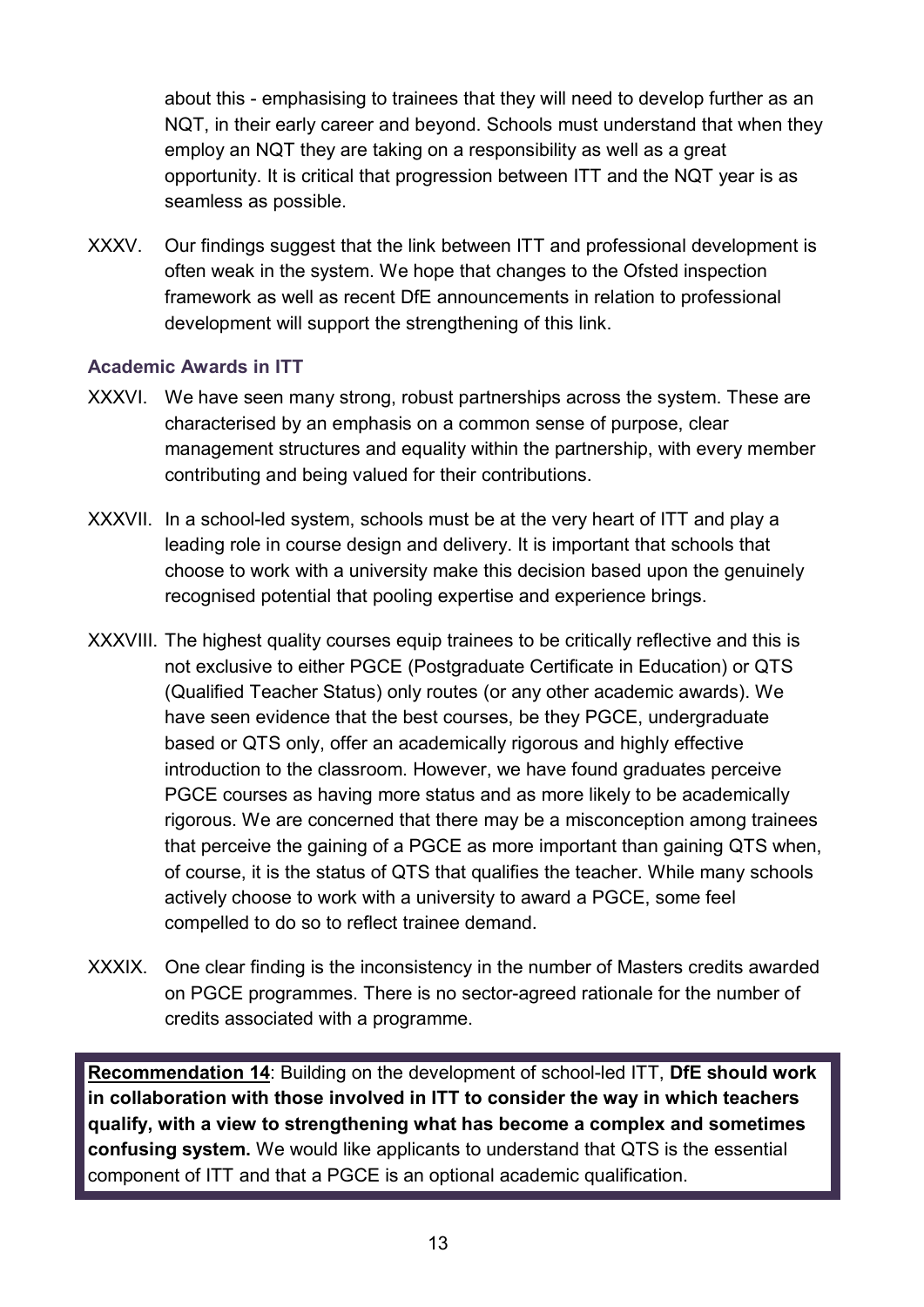#### **Selecting Trainees - professional skills tests**

XL. Many providers and trainees have expressed frustration about the skills tests, arguing that they can lead to otherwise good candidates being lost from ITT.

**Recommendation 15: DfE should undertake a review of the effectiveness of the skills tests in selecting high quality trainees.**

## <span id="page-13-0"></span>**Making Informed Choices**

## **Clarity of information for applicants to ITT**

XLI. Applicants must have access to clear and available information about routes into teaching and the range of courses available in order for them to be intelligent consumers of ITT provision. It is clear from the evidence we have gathered from potential applicants, trainees, schools and ITT providers that the current picture is confusing.

**Recommendation 16:** In order for applicants to make well informed decisions when choosing a course, **we recommend the development and expansion of the NCTL's "Get into Teaching" website to signpost information that applicants should consider when making choices about ITT courses.**

## **Clarity of information for schools choosing to work with ITT providers through School Direct**

XLII. It is important that all schools are able to access information about how to get involved with ITT to improve choice in the system. It is also important that all School Direct schools are able to access information about the full range of providers when looking to identify a partner provider, so they can make well informed choices about who they work with. In our conversations with schools, they have told us it can be difficult for schools to find information about how to get involved with ITT.

**Recommendation 17:** In order for schools to find out how to get involved with ITT and make well informed decisions about the partners they work with, **we recommend that the DfE develops a page on the Gov.uk website to signpost information that schools should consider when making choices about a partner provider.**

## **Promoting ITT**

XLIII. Schools are an important focal point for ITT and they can all play a role in supporting the recruitment of trainees.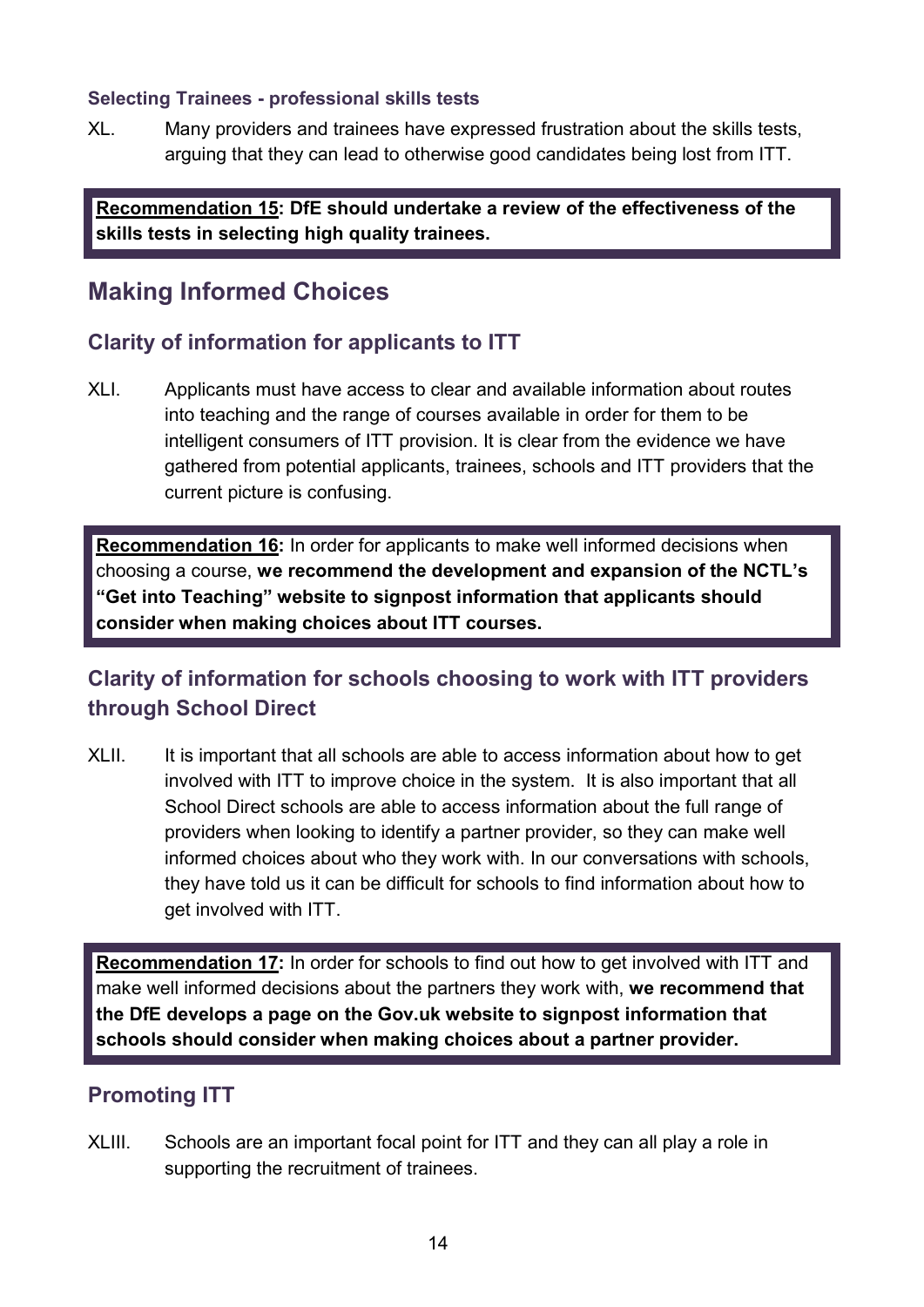**Recommendation 18: Schools should make clear information about how to train readily available on all school websites and at other public communication points.** It would be for schools to take this recommendation forward.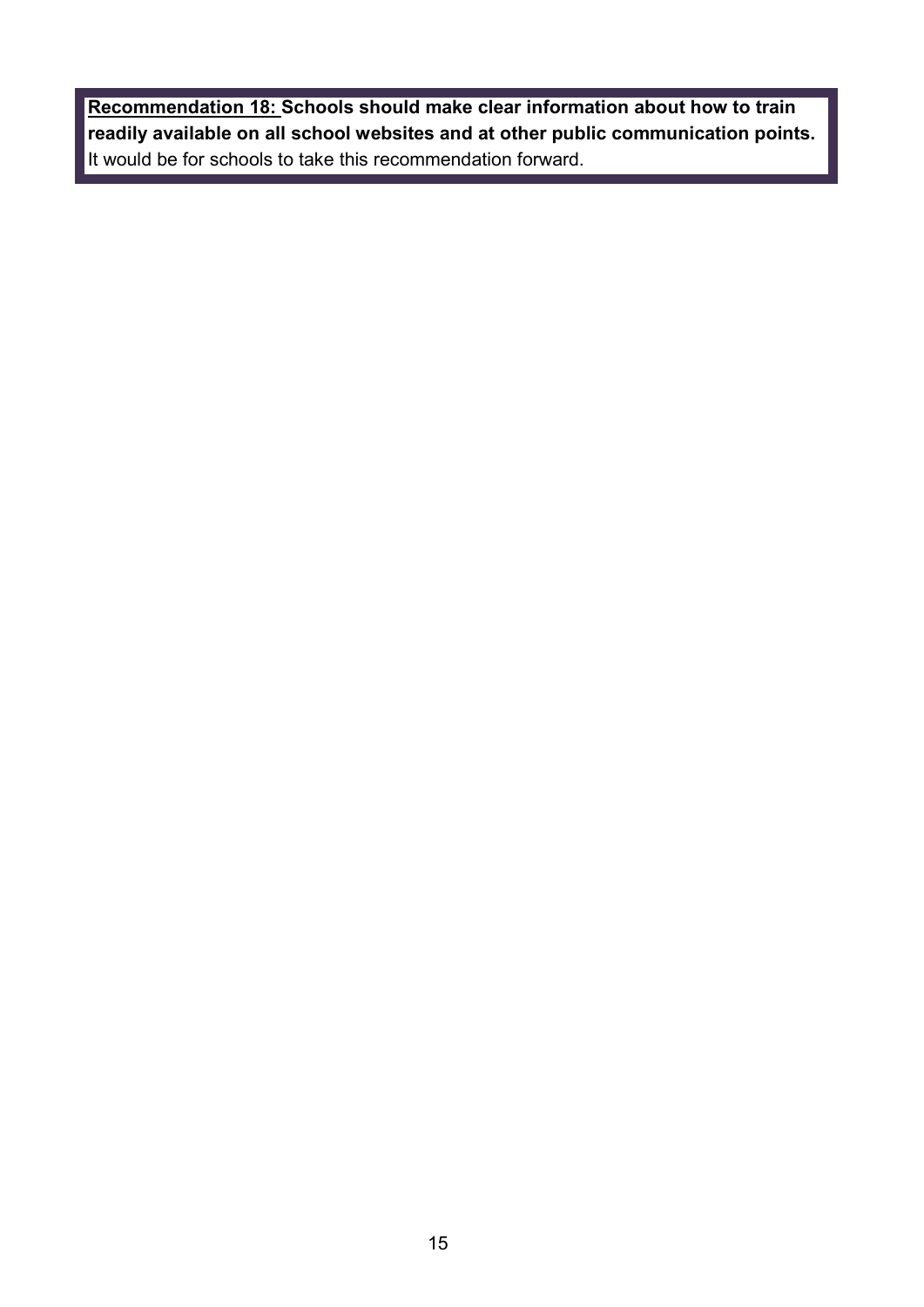# <span id="page-15-0"></span>**1. Introduction**

## <span id="page-15-1"></span>**1.1. The Review Process**

1.1.1. Within a relatively short timescale, we have aimed to gather as much evidence as possible from a range of sources for this important review. This has only been possible thanks to the help of those working across the ITT sector who have been generous with their time in sharing their expertise.

1.1.2. The advisory group for this review has also been crucial in offering expert advice, support and challenge in developing this review:

- **Professor Samantha Twiselton**, Director of the Sheffield Institute for Education at Sheffield Hallam University
- **Sir Daniel Moynihan**, CEO of the Harris Federation
- **Dr Louise Walker**, Director of Undergraduate Studies and Acting Associate Dean of Teaching and Learning in the School of Mathematics at the University of Manchester
- **Judith O'Kane OBE**, Executive Principal of Melland High School and Director of Education at Bright Futures Educational Trust
- **Daisy Christodoulou**, Research and development manager at ARK

## **Aims of the Review**

1.1.3. The Terms of Reference stated the purpose of this review:

*To consider how well ITT[2](#page-15-2) currently prepares trainees to be outstanding teachers.*

- 1.1.4. The Terms of Reference also stated the review's aims and objectives:
	- *To define effective ITT practice*
	- *To assess the extent to which the system currently delivers effective ITT*
	- *To recommend where and how improvements could be made*
	- *To recommend ways to improve choice in the ITT system by improving the transparency of course content and method*

## **Methodology**

 $\overline{a}$ 

1.1.5. This review was not intended to be a research project. Though we have not had the scope to undertake our own research, we have gathered a wide range of evidence and views through a range of activities:

<span id="page-15-2"></span> $2$  We acknowledge that many refer to initial teacher training (ITT) as initial teacher education (ITE). We have chosen in this report to refer to ITT as this was the term used in our Terms of Reference.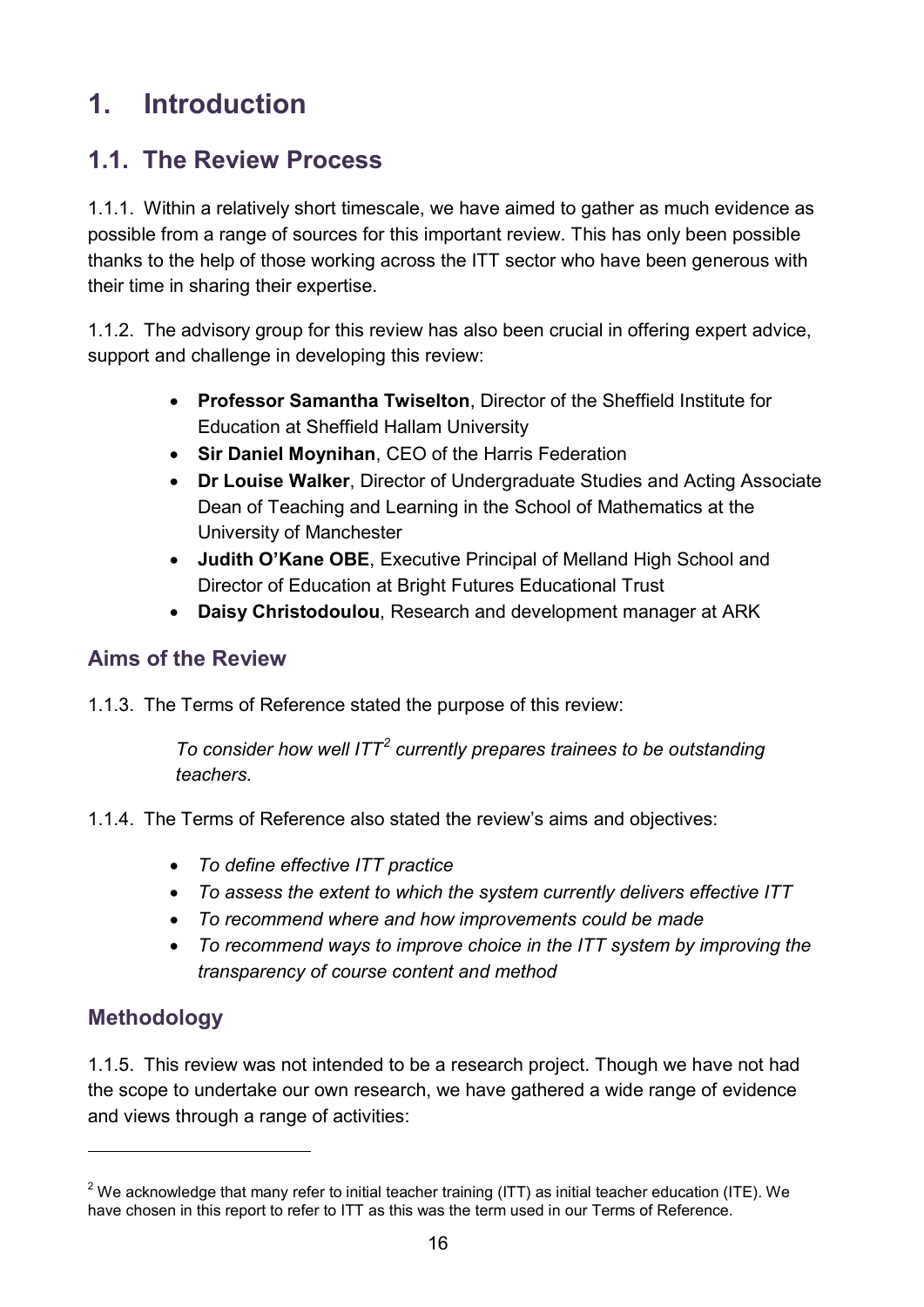- 11 themed roundtable discussions with sector experts
- 24 meetings and discussions with experts and stakeholders
- 31 visits to ITT providers and schools involved in ITT, involving meetings with trainers, mentors, headteachers as well as current and former trainees
- A call for evidence that received 148 responses from a range of individuals and institutions, including universities, professional bodies, schools, teachers and trainees
- A survey of trainee and applicant opinions about ITT course information (receiving 165 responses)
- A review of the existing evidence base including international evidence, Ofsted evidence and findings from the Newly Qualified Teacher (NQT) survey
- A review of course materials from  $\sim$ 150 programmes<sup>[3](#page-16-0)</sup>. These were reviewed by ITT experts and helped us build a picture of ITT course content across the system, including the areas of ITT content most and least commonly covered

 $\overline{a}$ 

<span id="page-16-0"></span> $3$  We have provided an approximate figure here as there are different ways of counting the number of programmes (for example when an institution offers a subject or phase as a provider-led and School Direct programme).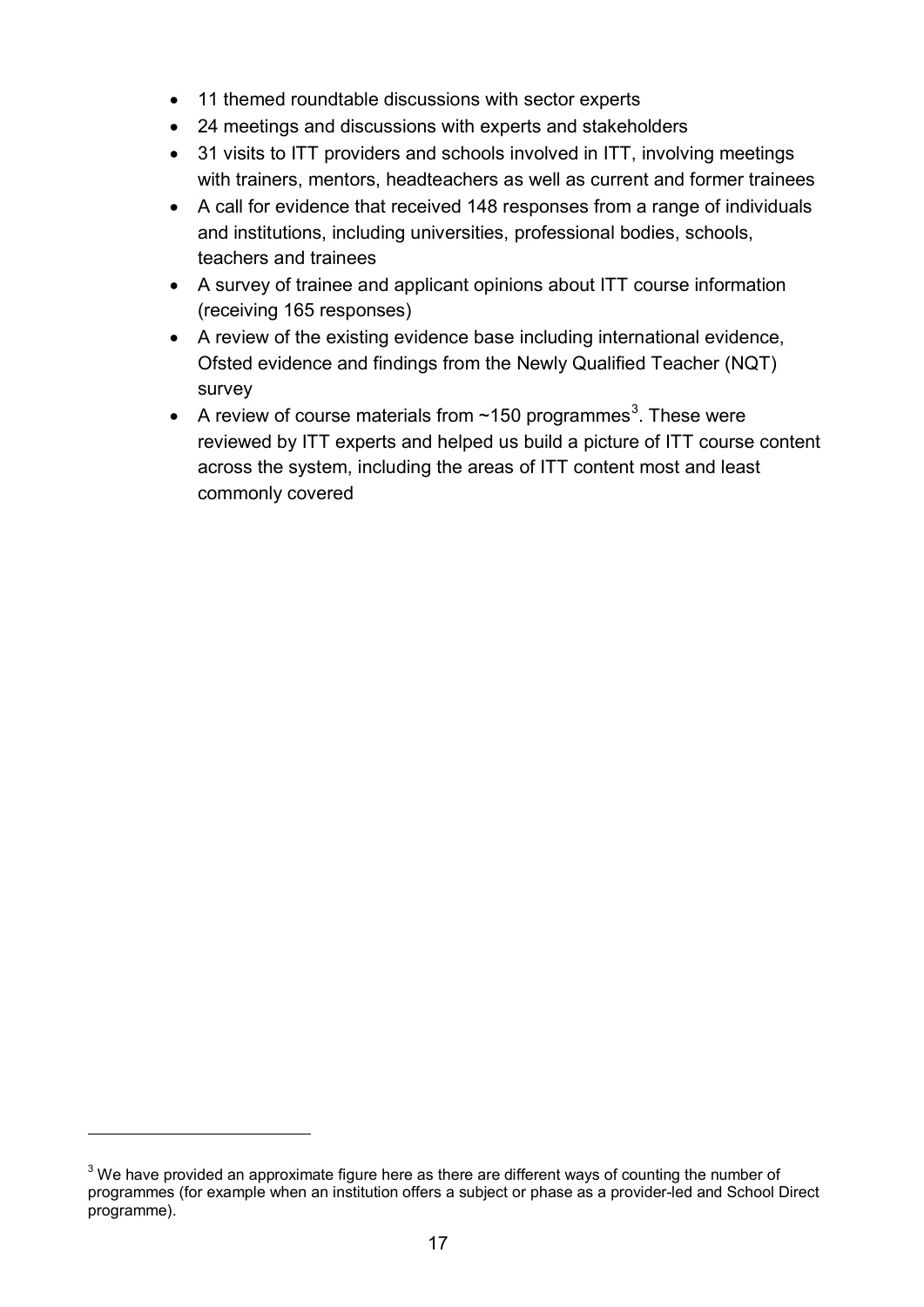## <span id="page-17-0"></span>**1.2. What does the current ITT system look like?**

1.2.1. The current ITT system is diverse. There is a range of different ITT routes, to meet a range of needs for both applicants and schools.

| <b>Main Routes</b><br>Post-graduate<br>• Provider-led<br>School Direct (salaried and unsalaried)<br>Undergraduate<br><b>Additional Provision</b><br><b>Teach First</b><br><b>Troops to Teachers</b><br>Size of routes - number of trainees recruited (for academic year 2014/15): |                                 |
|-----------------------------------------------------------------------------------------------------------------------------------------------------------------------------------------------------------------------------------------------------------------------------------|---------------------------------|
|                                                                                                                                                                                                                                                                                   |                                 |
| <b>Route</b>                                                                                                                                                                                                                                                                      | Trainees recruited <sup>4</sup> |
| <b>All Routes</b>                                                                                                                                                                                                                                                                 | 32,543                          |
| <b>Main Routes</b>                                                                                                                                                                                                                                                                |                                 |
| Post-graduate (total)                                                                                                                                                                                                                                                             | 26,218                          |
| Provider-led                                                                                                                                                                                                                                                                      | 16,986                          |
| School Direct (unsalaried)                                                                                                                                                                                                                                                        | 6,451                           |
| School Direct (salaried)                                                                                                                                                                                                                                                          | 2,781                           |
| Undergraduate (total)                                                                                                                                                                                                                                                             | 5,938                           |
| <b>Additional Routes</b>                                                                                                                                                                                                                                                          |                                 |
| <b>Teach First</b>                                                                                                                                                                                                                                                                | $1,387^5$                       |

1.2.2. The different ITT routes have a number of features in common. All routes lead to qualified teacher status (QTS). All ITT programmes involve an accredited provider that must demonstrate compliance in relation to the statutory ITT criteria and provide training

 $\overline{a}$ 

 $\blacksquare$ 

<span id="page-17-1"></span><sup>4</sup> Figures include forecast. Figures taken from Initial Teacher Training (ITT) census (DfEa, 2014) for academic year 2014 to 2015.<br> $\frac{5}{6}$  Data provided by Teach First.

<span id="page-17-3"></span><span id="page-17-2"></span> $6$  Data taken from NCTL data management system.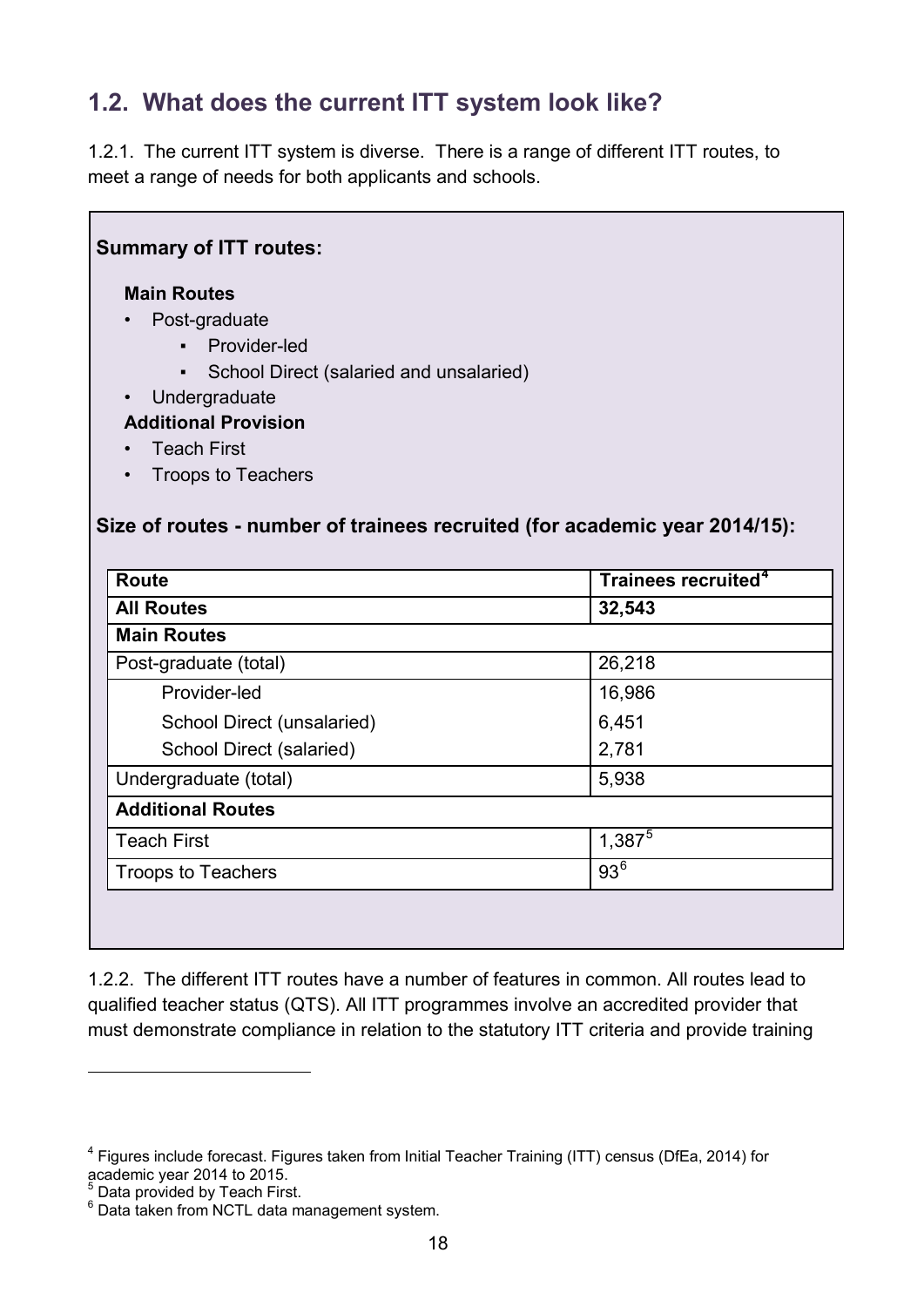that enables trainees to meet the Teachers' Standards. The ITT criteria cover issues such as recruitment, training and quality assurance. For example, all routes must involve:

- preparation to teach across two consecutive age ranges
- sufficient time being trained in schools<sup>[7](#page-18-0)</sup>
- training in at least two schools

Some of the differences between routes are set out below.

1.2.3. New teachers can train as undergraduate or post-graduate students. Undergraduate programmes are offered by universities – these programmes are for those who do not already have a degree. Full-time programmes are either three or four years long, while part-time programmes are four to six years long. These programmes lead to an undergraduate degree; those who successfully meet the Teachers' Standards will also gain QTS.

1.2.4. Many new teachers train through post-graduate programmes (at postgraduate or professional level). Those who already have a degree can train in a number of ways:

## **Provider-led training**

1.2.5. Accredited ITT providers are responsible and accountable for all ITT programmes. Providers can either be universities or School-Centred ITT providers (SCITTs). Some programmes are "provider-led" which means the programmes will be led and managed by the provider, working in partnership with schools. Where the provider is a university, the course will normally lead to Postgraduate (or Professional Graduate) Certificate in Education (PGCE), as well QTS. SCITTs may also partner with a university to offer an academic award (most often a PGCE) as well as QTS.

## **School Direct**

 $\overline{a}$ 

1.2.6. School Direct courses are led by a group of schools. The school partnership chooses an accredited provider – a SCITT or university – to work with them and to be accountable for the provision. The school partnership will normally play a greater role in recruiting and selecting applicants as well as delivering part or all of the course.

1.2.7. Most School Direct programmes do not offer salaries. Some School Direct courses, however, are salaried so that trainees can earn while they train.

<span id="page-18-0"></span> $7$  For a four year undergraduate programme, 160 days (32 weeks); a two or three year undergraduate programme 120 days (24 weeks); a secondary graduate (non-employment based) programme 120 days (24 weeks); a primary graduate (non-employment based) programme 120 days (24 weeks).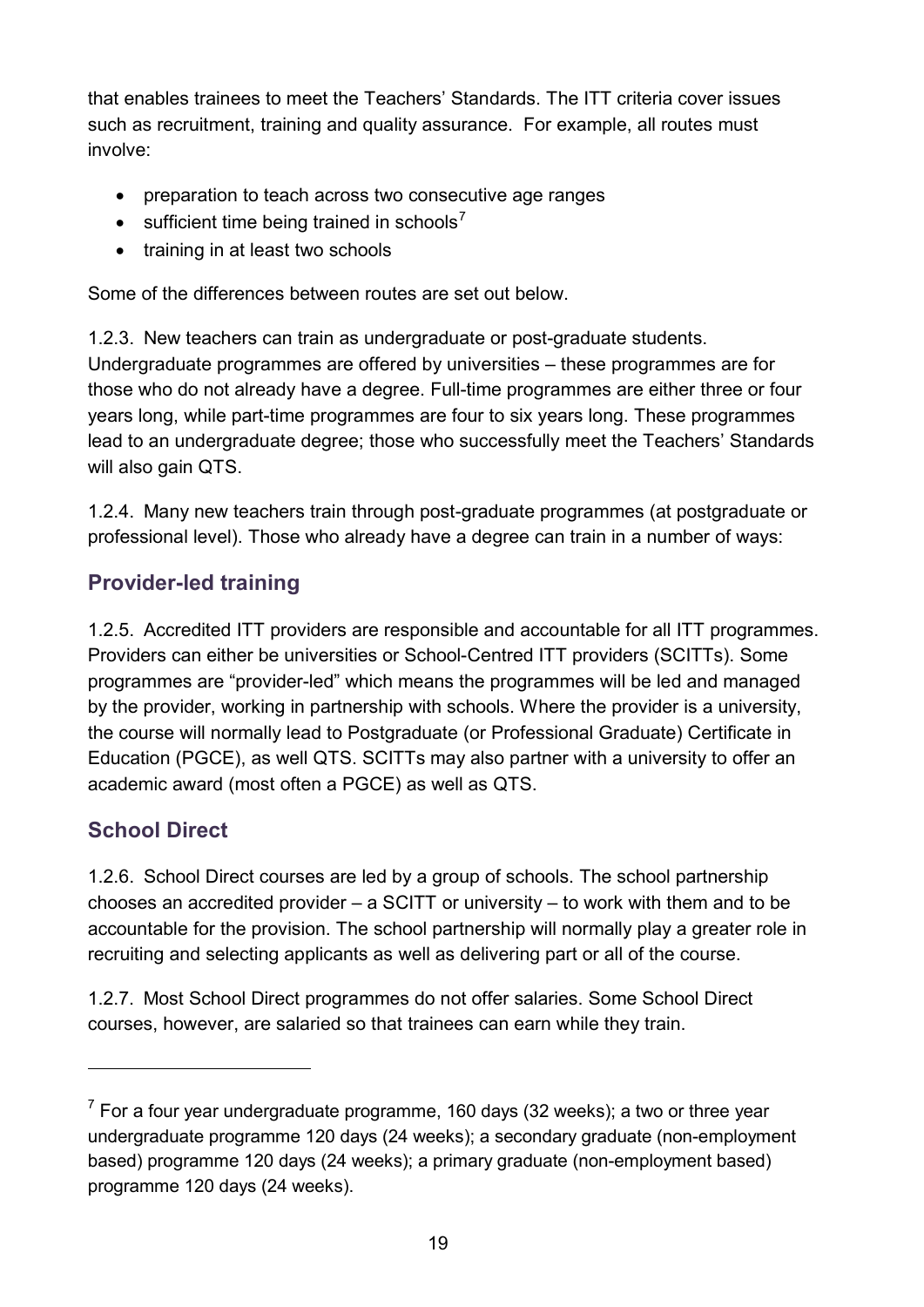## **Additional routes**

1.2.8. Besides the main routes into teaching there are a number of bespoke routes and schemes, designed to meet specific needs across the system. For example:

#### • **Teach First**

Teach First is an education charity that runs a two-year course, where trainees learn to teach by working in a challenging school in a low-income community. The course is a "Leadership Development Programme" designed to give trainees leadership skills.

#### • **Troops to Teachers**

Troops to Teachers is a bespoke employment-based programme aimed at high quality Service Leavers who can apply for either a non-graduate route or postgraduate route depending on their experience and qualifications.

#### • **Primary PE Specialist**

The primary PE specialist route is a one year training course comprising 50% primary core and 50% PE specialist training, delivered by teaching schools in association with sporting associations and partner universities.

#### • **SEN in ITT Pathway Pilot**

The National College for Teaching and Leadership (NCTL) has recently commissioned a small scale pilot of test and learn projects with a focus on increasing knowledge around Special Educational Needs and Disabilities (SEND) in ITT within the current framework of the Teacher Standards and the ITT Criteria. These are school-led projects that will be delivered by Teaching School partnerships that have already identified themselves as having a lead focus on SEND.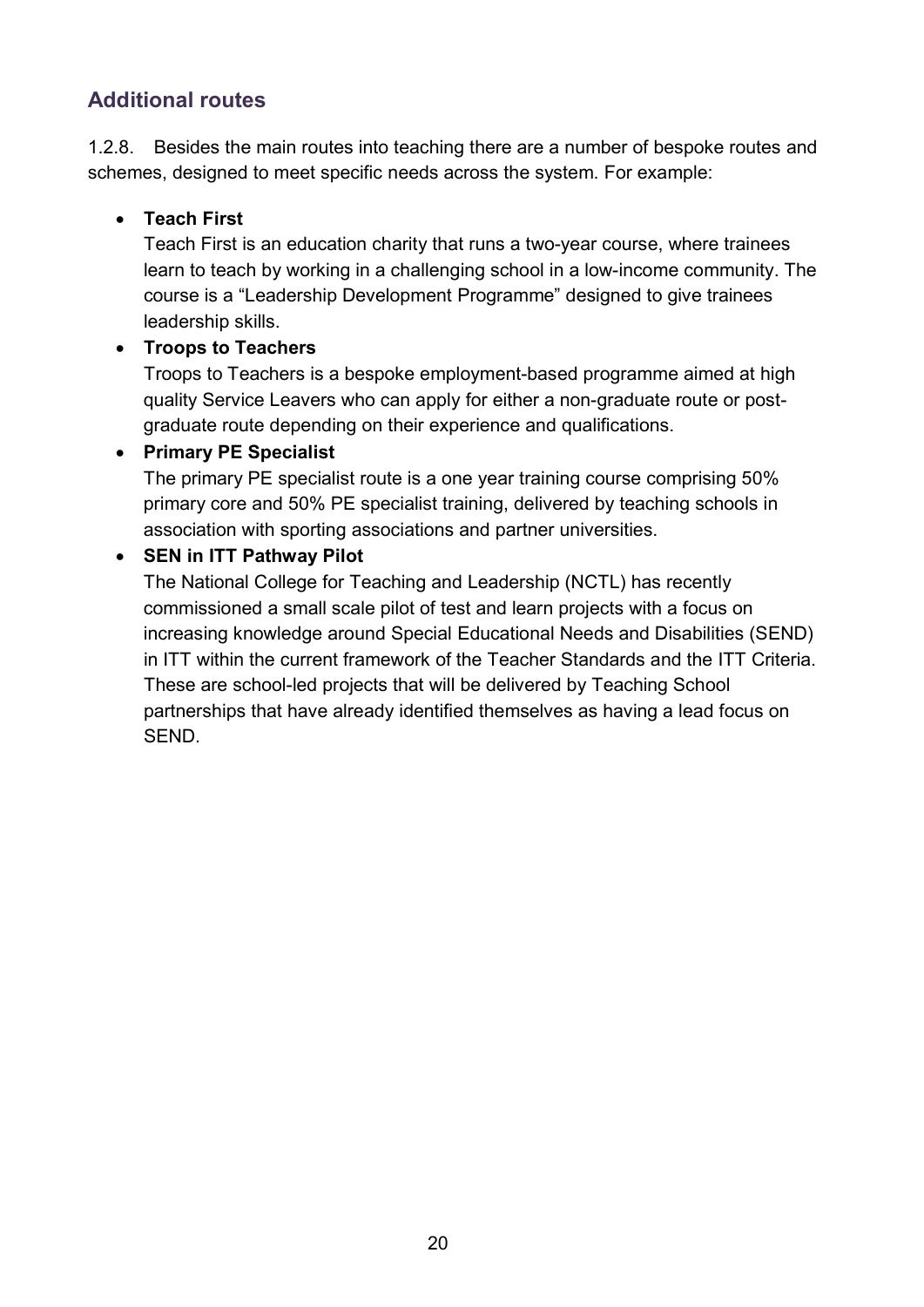# <span id="page-20-0"></span>**2. Defining Effective ITT practice**

## <span id="page-20-1"></span>**2.1. Introduction**

2.1.1. This section sets out our conclusions about effective practice in ITT. Our conclusions are based on our definition of effective teaching. Like Coe and others (2014), we define effective teaching as that which is linked to enhanced pupil outcomes. We similarly believe that "there is not necessarily any assumption that such outcomes should be limited to academic attainment: whatever is valued in education should count" (Coe and others, 2014, page 11).

2.1.2. The review has provided a good opportunity to share some of the excellent practice we have found across the system. We hope this section will be particularly helpful for those delivering ITT, particularly new providers and schools becoming involved in teacher education for the first time.

2.1.3. This section looks first at ITT content (the areas of knowledge and understanding that should be covered in any programme) – followed by ITT delivery (the characteristics of how the most effective programmes are delivered).

## <span id="page-20-2"></span>**2.2. Models of Teacher Development**

## **How teachers learn to teach**

2.2.1. Whatever the route, it is clear that ITT has to prepare teachers to be able to cope effectively in the classroom in terms of both the knowledge and the practical skills that they will require. We believe that the complexity of this process cannot be overestimated. It is therefore very important that all programmes of ITT are underpinned by a clear understanding of how new teachers learn and how to support their growing knowledge and understanding at every step throughout this crucial period of their development. The Teachers' Standards set a clear baseline of expectations for professional practice. We believe ITT will often support new teachers to exceed these expectations. To become effective teachers, trainees need to develop a wide range of knowledge, understanding and skills and the ability (by the time they become an NQT) to apply these effectively to a range of contexts.

2.2.2. We have found that the most effective programmes give careful consideration to how trainees' learning experiences are structured. Programmes should be structured so there is effective integration between the different types of knowledge and skills trainees need to draw on in order to develop their own teaching. Programmes that privilege either 'theory' or 'practice' fail to take account of the necessity of such integration. What is needed are models of 'clinical practice' (as described by Burn and Mutton (2013)), where trainees have access to the practical wisdom of experts and can engage in a process of enquiry, in an environment where they are able to trial techniques and strategies and evaluate the outcomes. Importantly, by making explicit the reasoning and underlying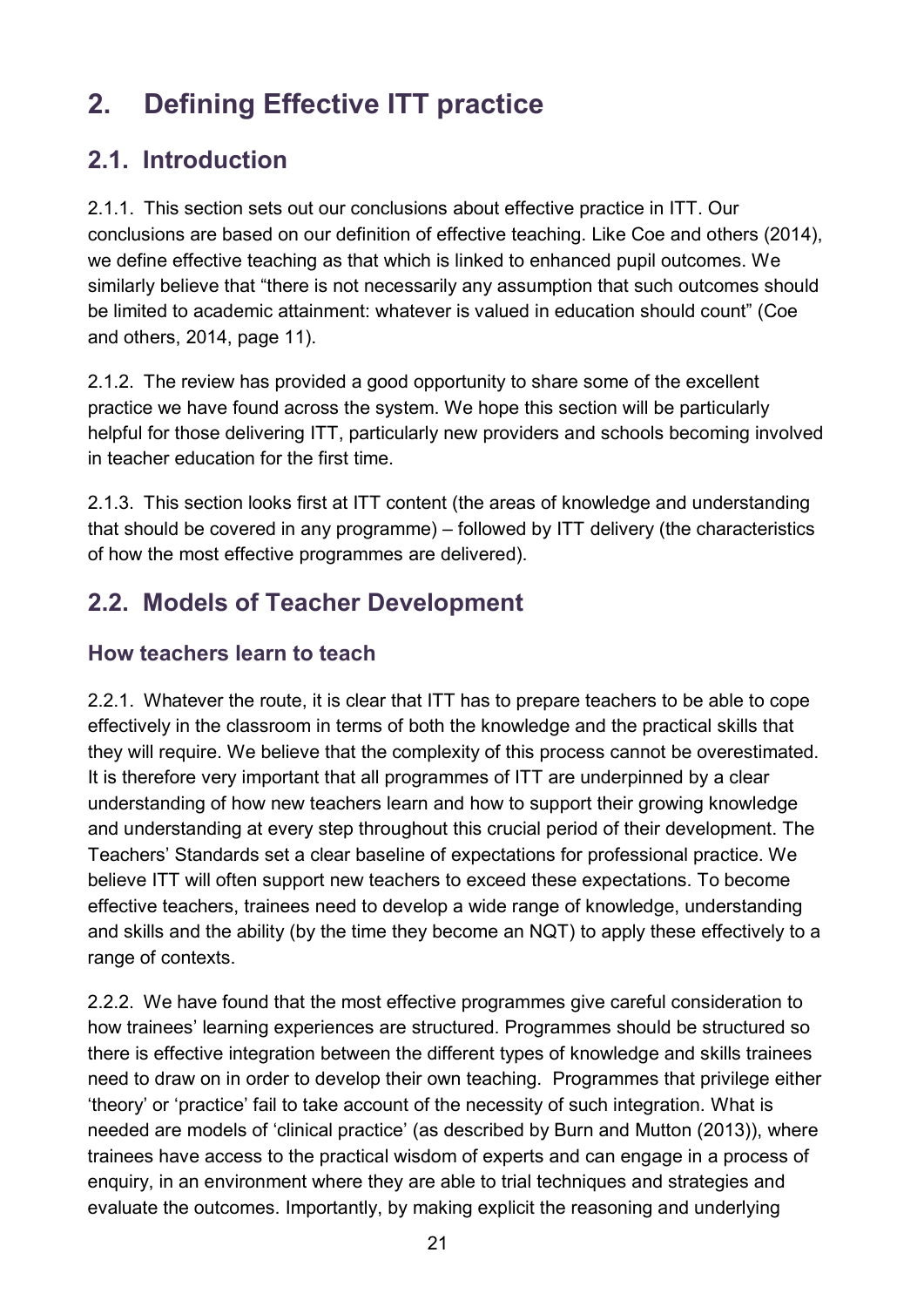assumptions of experienced teachers, trainees are encouraged to develop and extend their own decision-making capacities or professional judgments.

2.2.3. We believe that ITT should provide a foundation for on-going development by providing an appropriate combination of access to the expertise of teachers and pupil learning contexts, as well as engagement with and experience of relevant educational research. We believe this supports trainees to become teachers who can reflect on their own teaching, nurturing and reinforcing the idea that teachers are researchers of their own practice who continue to develop throughout their career.

2.2.4. Developing close relationships between theory and practice, in a way that helps trainees to understand and explore the links between research and classroom practice, is therefore a crucial element of all ITT programmes. Prominence needs to be given to the careful structuring of school experiences that give well-planned exposure to and engagement with a range of expertise. In the course of this experience beginning teachers need to observe and analyse their own and other teachers' teaching with a continuous and increasingly refined focus on pupil learning. In doing this, they need to undertake progressively more demanding teaching episodes with learners. We have found that the quality of this approach is strengthened where: schools see themselves as centres of professional learning; teachers collaborate in curriculum development, pupil assessment, and school improvement; the principle of schools as self-evaluating institutions is taken seriously; and, as a consequence, the notion of the teacher as researcher is continuously reinforced.

2.2.5. We have found evidence that however effective ITT may be, it is crucial that structures are in place to ensure that NQTs are well supported during their induction year and indeed throughout their careers. Effective programmes of ITT can be limited if they are not built upon in ways that take teachers' professional understanding and skills further forward in a structured way, well beyond the point of induction. We therefore consider that ITT programmes need to be structured in a way that takes careful account of the complex learning needs of trainees in a staged and progressive way that then leads seamlessly into a well-planned on-going professional journey.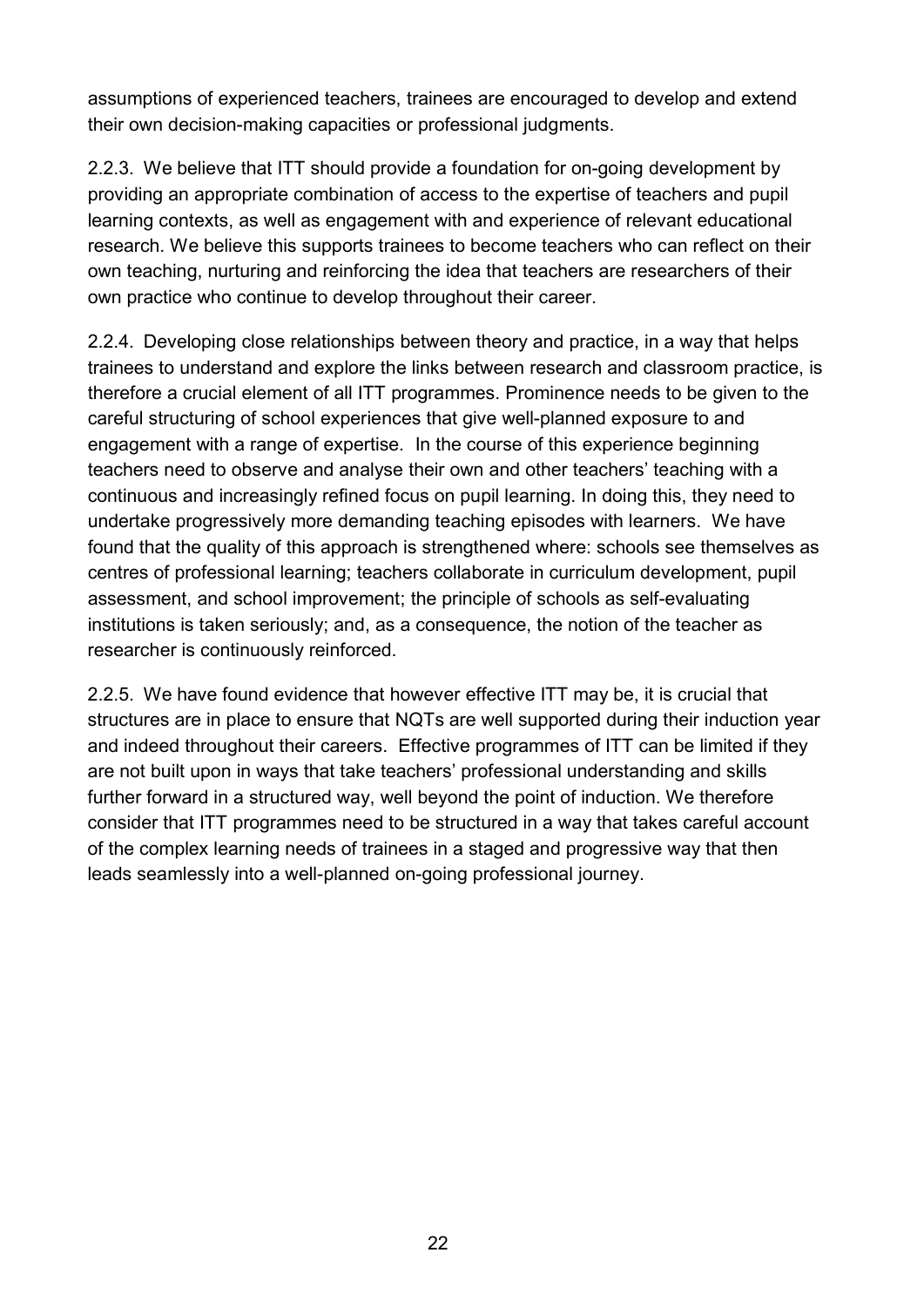## <span id="page-22-0"></span>**2.3. ITT Course Content**

2.3.1. As set out earlier, we define effective teaching as that which is linked to enhanced pupil outcomes (including pupil progress, achievement and wellbeing). As such, we have found it is critical that ITT content is delivered purposefully towards this overarching goal. This theme underpins all of our conclusions about ITT content.

2.3.2. We believe it is crucial to remember that ITT is initial; ITT forms only the beginning of a new teacher's development. ITT should provide firm foundations on which new teachers can continue to build, forming the start of their professional journey. The best providers and schools appreciate this and are thoughtful in developing a programme for trainees, which will equip them well to start out as effective teachers and form the basis of on-going development. We believe that it is less effective to cover a huge range of content, at the expense of covering the most important issues effectively. ITT content should therefore be focused on issues likely to develop the skills needed to improve pupil outcomes, treating these systematically.

2.3.3. We have found strengths in the system where providers and schools have embraced innovation and adapted their programmes to meet trainee needs. However, we believe that the most effective courses consistently tend to cover the following areas explicitly and systematically. Later we explain the rationale for each of these elements.

- **• Subject knowledge development** ITT should address core content knowledge in teaching subjects with appropriate rigour, including the definition and scope of the subject, why it matters and the concepts that underpin it (at both primary and secondary level).
- **• Subject-specific pedagogy**  ITT should address subject-specific issues such as: phases of progression within the subject; common misconceptions in the subject; linkages between subjects; and, most importantly, how to make it accessible and meaningful to learners at different abilities and stages of development.
- **• Evidence-based teaching**  ITT should instil an evidence-based approach to teaching by inducting new teachers in where and how to access relevant research, how to evaluate and challenge research findings, how this can be applied to classroom practice, as well as why using research matters.
- **• Child and adolescent development** ITT should provide new teachers with a grounding in child and adolescent development, including emotional and social development, which will underpin their understanding of other issues such as pedagogy, assessment, behaviour, mental health and SEND. ITT should also introduce new teachers to strategies for character education and supporting pupil wellbeing.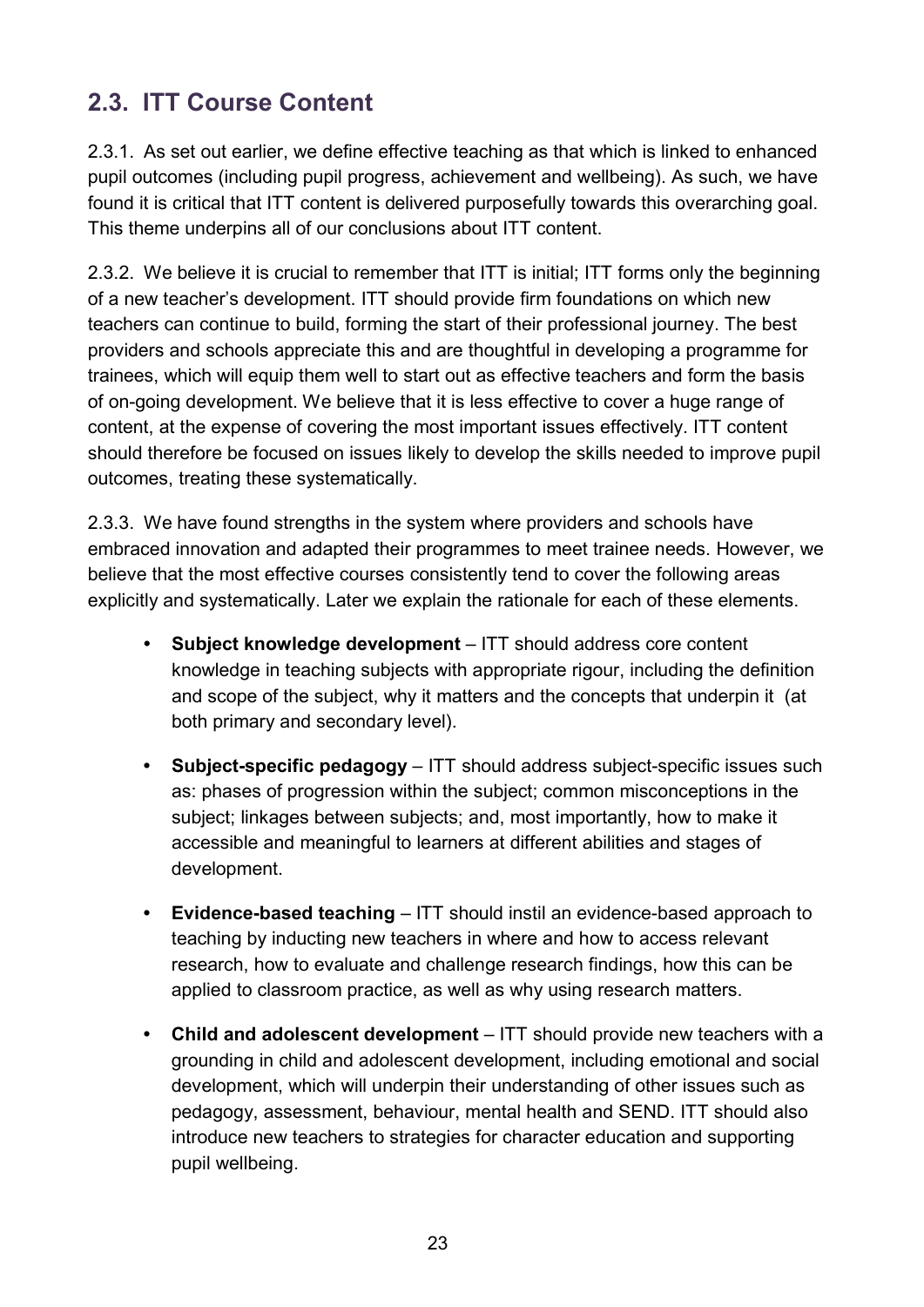- **• Behaviour Management**  This should be a central element in any ITT programme, equipping new teachers with practical strategies and knowledge to deal with pupil behaviour effectively and create a positive climate for learning.
- **• Planning** This is a central element of any effective ITT programme, which should equip trainees to plan effectively from day one, teaching them evidence-based and established techniques in planning and how to plan efficiently by using and building on existing resources.
- **• Assessment** ITT should equip new teachers to be confident in assessing pupil progress, using summative as well as formative approaches. ITT should also introduce new teachers to important concepts in assessment (such as validity, reliability, norm referencing and criterion referencing). New teachers should be taught how to work with pupil data (for example, using data in their planning or target setting).
- **Differentiation** ITT should equip teachers so they can ensure that all pupils in the class, including lower and higher achievers, should make progress and keep pace with the curriculum.
- **• Special Educational Needs and Disabilities (SEND)** ITT should prepare all new teachers to support SEND in their classrooms, providing a solid grounding in the most pertinent issues and setting an expectation for on-going high quality professional development.
- **• Professionalism**  As implied by the Teachers' Standards, ITT should cover the professional role of the teacher explicitly, covering the wider responsibilities of a teacher, including important issues such as working with parents and carers as well as other professionals. We believe it is also important that ITT includes explicit content on resilience and time management.

2.3.4. We believe the most effective programmes treat these issues systematically and explicitly throughout and make no assumptions that trainees will automatically absorb important areas in a single input or context.

2.3.5. The following section looks at these areas in more detail, including why we have chosen them in particular.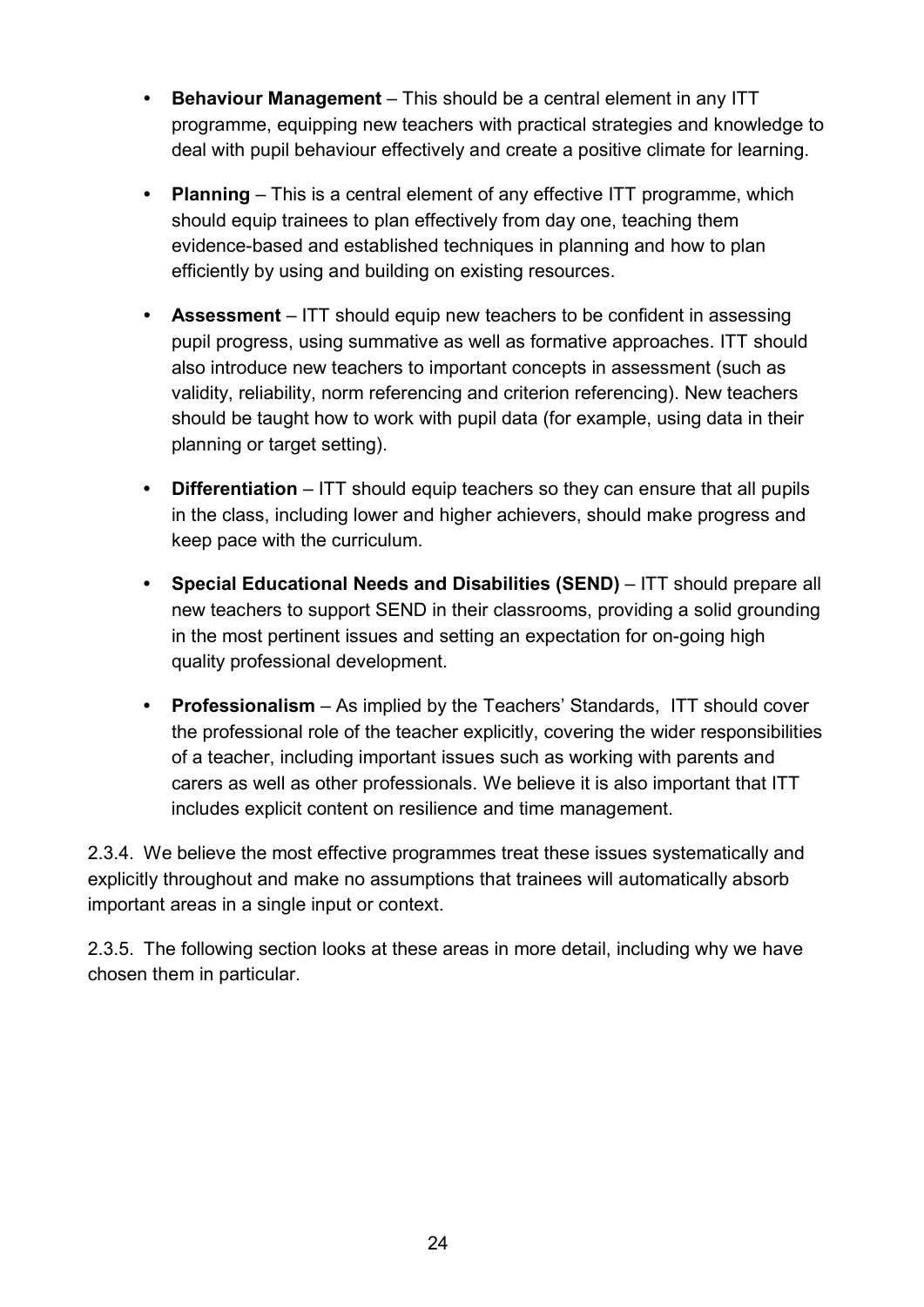## **The Importance and Purpose of Good Teaching**

2.3.6. We know that good teaching has the power to transform the lives of children. Good teaching contributes to the well-being of the nation by building a fairer and more knowledgeable society. New teachers are joining one of the most important professions – the best ITT programmes and providers make this explicit as a matter of constant pride and motivation. The most effective partnerships articulate a strong ethos that reflects these values and demonstrate this in everything they do. Though there may be many providers who do this, we have found some who do this particularly explicitly and effectively. Embedding this message is not only important in itself but is an important motivating force that can build resilience and pride in new teachers, helping to sustain them in the first few challenging years of their career.

ITE should actively encourage teachers to see themselves as contributing collectively to social change, the common good and the creation of a fair society. We would like to see a renewed focus on the moral imperative of teaching and the purpose of education, which we believe will create a strong sense of energy, collective purpose and professionalism from the point of entry to the profession. (Association of School and College Leaders, Response to Carter Review Call for Evidence, 2014).

#### **Case study: Teach First's vision, mission and values**

The charity Teach First has a vision, mission and set of values that it communicates throughout the programme. Teach First recruits trainees through a rigorous, competencybased, selection process designed around its five core values (leadership, excellence, collaboration, integrity and commitment), which together with the vision and mission are woven through its training programme. These messages are constantly reinforced through every aspect of Teach First's activity and this is done in a way that is supported by both quantitative and qualitative data and illustrations. As a result, trainees that are recruited through the Teach First programme speak passionately and with great pride about their moral purpose, often citing Teach First's vision, "working towards a day when no child's educational success is limited by their socio-economic background" and mission, "working to end inequality in education by building a community of exceptional leaders who create change within classrooms, schools and across society". This sense of mission and pride is so integrated into all aspects of the Teach First provision that its impact goes well beyond usual vision and values statements and is an outstanding feature of the programme that is clear in everything it does.

#### **Subject Knowledge Development**

2.3.7. Evidence suggests that a high level of subject expertise is a characteristic of good teaching (Sadler and others, 2013 and Hill and others, 2005). We have found that the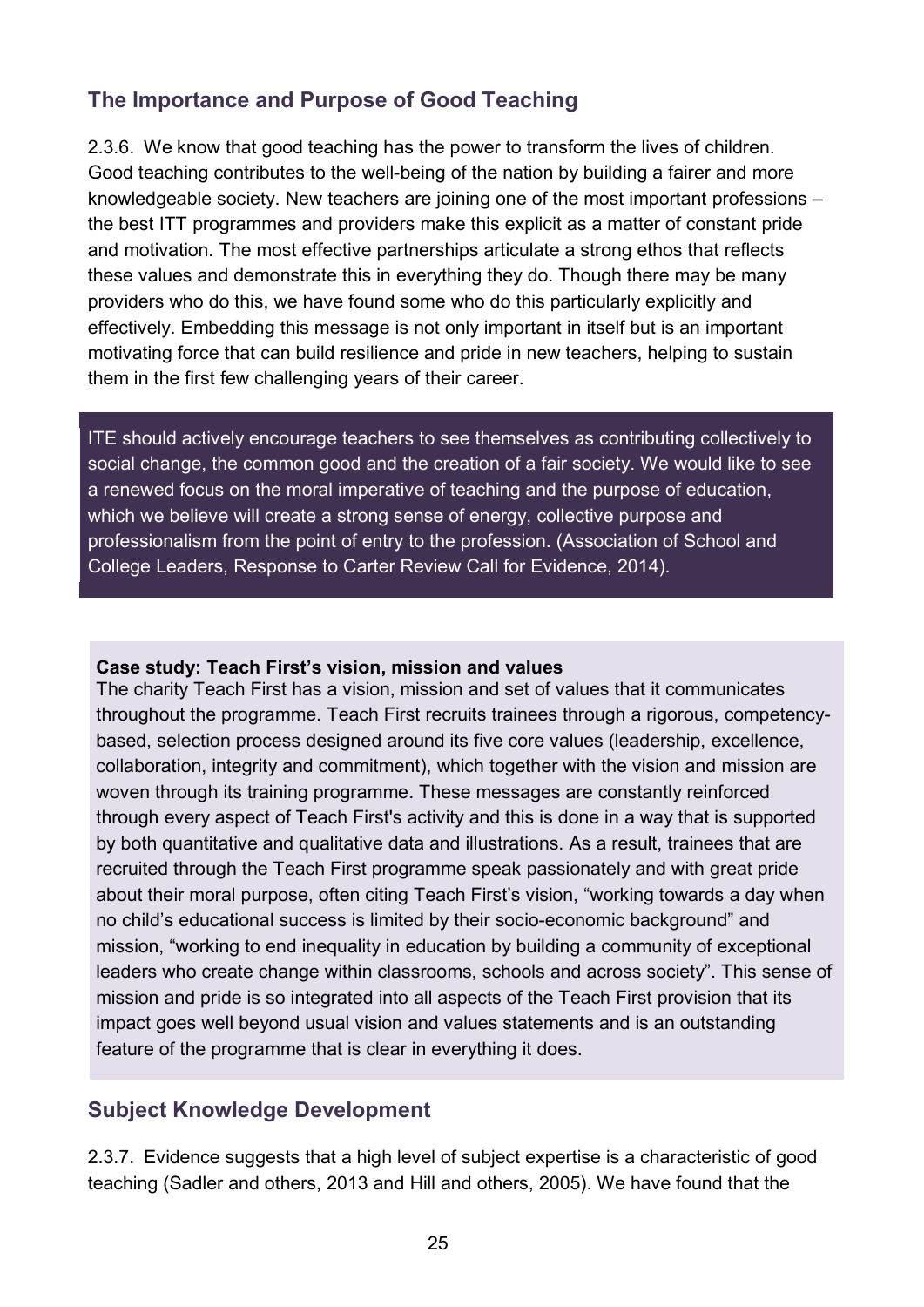most effective courses treat subject knowledge development seriously. We believe that though many ITT entrants will begin their courses with sound subject knowledge, ITT must nevertheless systematically address gaps and misconceptions in core subject knowledge. We have found that in some cases, there can be a perception, often from trainees themselves, that they begin ITT with all of the content knowledge they will need and that ITT only needs to teach new teachers how to translate that knowledge effectively. For example, evaluations from subject knowledge enhancement courses show trainees begin courses believing they have a reasonable level of subject knowledge in their subject of study, but after the course recognise that they over-estimated their levels of understanding of their subject (Department for Education (DfE), 2013).

2.3.8. Addressing subject knowledge systematically is important for both primary and secondary courses and across all subjects. For secondary teachers a degree will form an important basis but not a guarantee of good subject knowledge across the breadth of the national curriculum in their subject. For primary teachers, the challenge is one of breadth. Post-graduate trainees may have specialised in their degree studies and the breadth of the primary curriculum can be challenging to address within ITT. Shortage secondary subjects face particular challenges – in some cases, trainees may be training in a subject that they did not study directly or exclusively at degree level.

2.3.9. We have found that these challenges mean it is important for subject knowledge to be treated as a priority in ITT. We consider the following practices as characteristics of effective teaching to address subject knowledge development:

- Subject knowledge development should be addressed systematically, through a process of auditing and tracking with specific on-going input to address subject knowledge gaps. There is a range of online tools provided by subject associations as well as subject knowledge specifications that can support this process. We have found that the most effective courses make use of precourse time for subject knowledge development.
- Subject knowledge development in ITT should be sharply focused on "subject knowledge for teaching"; it should focus on the content knowledge and concepts required to deliver the national curriculum and exam syallabi where relevant, ensuring that content reflects any changes to these. Emphasis should also be put on exploration of the importance of the subject and why it matters to the learner now and in the future.
- Trainees need access to sufficient high quality subject expertise we have found that universities can be well-placed to provide this. The best partnerships also make systematic use of subject expertise in schools (such as Specialist Leaders in Education (SLEs)). We have also found that cross-phase expertise can be used particularly effectively in some partnerships.
- 2.3.10. Subject knowledge enhancement (SKE) courses can be used before, during or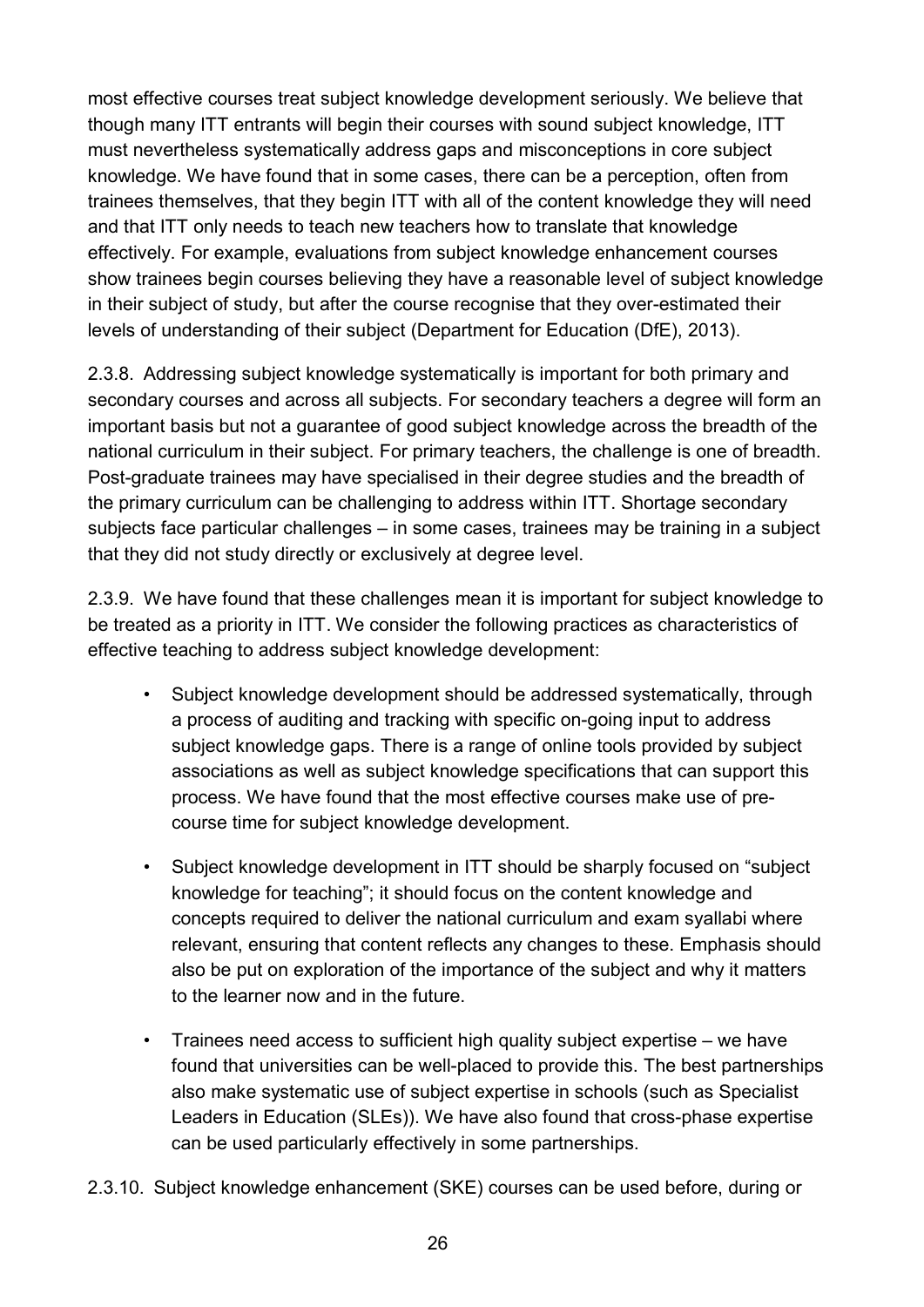after ITT to support subject knowledge development. Our conversations with providers, school leaders and trainees highlighted the benefits of these courses in supporting the development of subject knowledge. A government commissioned evaluation of SKE found that "SKE courses provide trainees with a high level of subject knowledge and confidence in the subject". It also found that overall, by the end of the SKE course, "students thought their subject knowledge had improved significantly" (DfE, 2013).

2.3.11. The Teachers' Standards require trainees to demonstrate good subject knowledge. Subject knowledge is an area that all teachers must continue to review and develop throughout their career. As such, ITT providers should instil an expectation and appetite for on-going development of subject knowledge beyond ITT and throughout a teacher's career. Directing trainees towards subject communities and networks, as well as resources from subject associations, is a helpful way of supporting this.

## **Subject-Specific Pedagogy**

2.3.12. There is evidence to suggest that teachers who understand how pupils think about subjects, including their common misconceptions, are more likely to have a positive impact on pupil outcomes (Sadler and others, 2013 and Hill and others, 2005).

2.3.13. We believe that ITT programmes should address subject-specific issues, including phases of progression within the subject, linkages between subjects as well as common misconceptions and how to address them. We have found this to be important both for primary and secondary programmes. Our discussions with trainees and former trainees have highlighted that they can be particularly concerned about the practical issues relating to their subject (for example, experiments in science and use of equipment in Design and Technology) – this was also highlighted in our call for evidence. As such, ITT programmes should provide opportunities for new teachers to develop confidence in these areas.

2.3.14. Providers and schools have also told us that it is important that both trainers and mentors have a strong grasp of subject-specific pedagogy. This relates to the issues above about trainees having access to sufficient subject expertise.

## **Evidence-Based Teaching**

2.3.15. As mentioned earlier, ITT should instil in trainees the importance of pupil progress. To achieve this, we believe it is critical that ITT should instil an evidence-based approach. International evidence, including the recent RSA-BERA inquiry (British Education Research Association (BERA), 2014), indicates that high performing systems induct their teachers in the use, assessment and application of research findings and that schools should be research-rich environments. The use and development of relevant research should be embedded at every level.

2.3.16. ITT should teach trainees why engaging with research is important and build an expectation and enthusiasm for teaching as an evidence-based profession. The National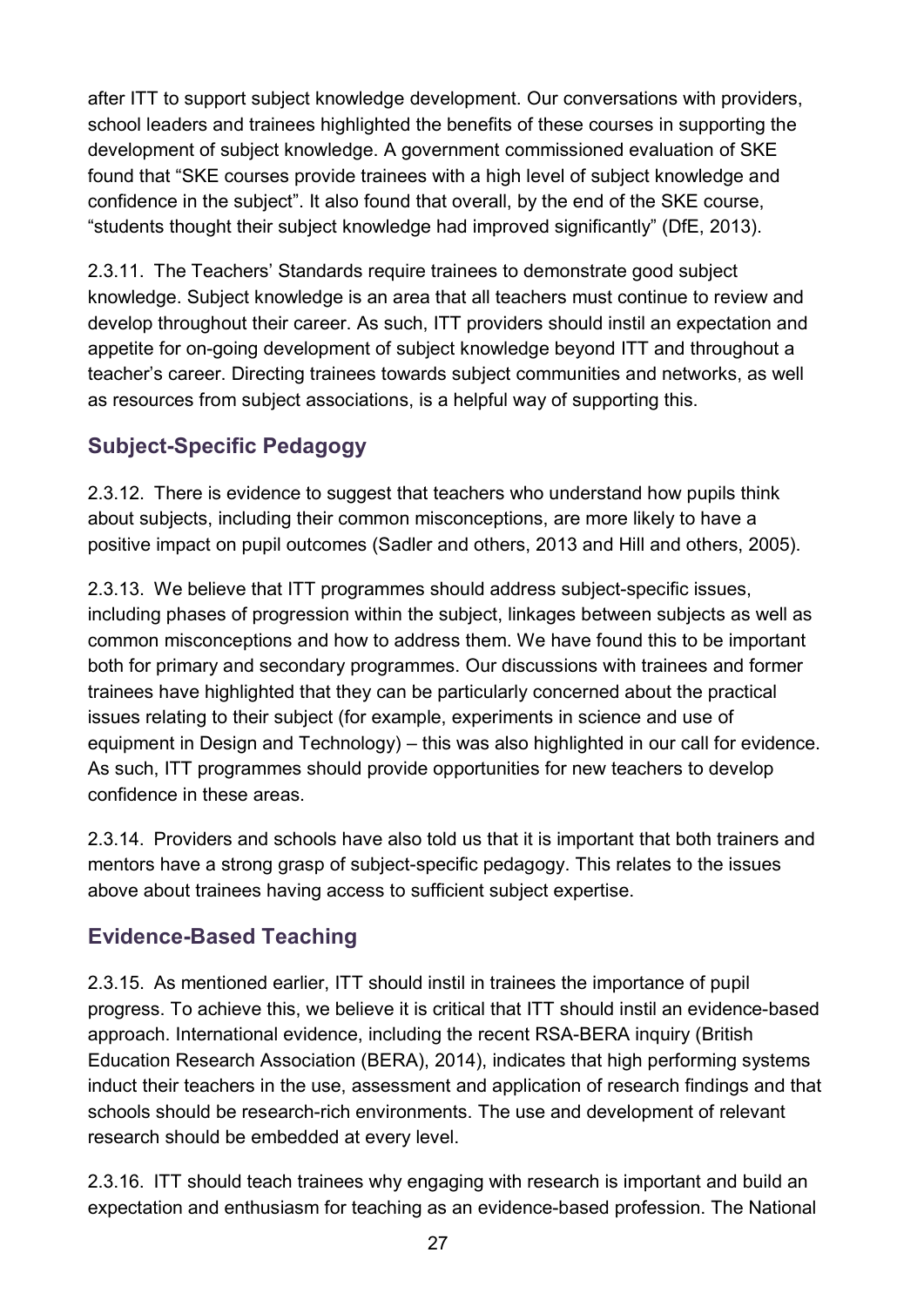Federation for Educational Research (NFER) particularly highlighted the importance of this in their response to our call for evidence.

2.3.17. New teachers need to be taught how to become intelligent consumers of research; this means teaching them where and how to access research findings, how to interpret and challenge research and how it can be applied in practice.

2.3.18. Trainees need to be explicitly taught how to reflect on practice, being able to analyse what has gone well and less well in a lesson. This involves teaching trainees how to effectively and analytically observe in the classroom. High quality mentoring and structured school experiences are important in facilitating this (we return to this issue later).

2.3.19. Theory and research need to be seamlessly linked with practice; this was strongly highlighted in the international evidence within the Aspiring to Excellence report (Sahlberg and others, 2014). Trainees need timely opportunities to apply theory in the classroom and reflect upon their experience afterwards. Structured assignments and other forms of recording should be used to support this process.

#### **Case study: Ark Teacher Training - integrating theory and practice**

A fundamental aim of Ark Teacher Training's ITT programme is to develop trainees into rigorous evaluators of their impact on pupils; critical engagement with theory and research is central to this. The masters assignments place evidence of direct impact on pupil progress as the main indicator that the trainee is able to understand and adapt the key general principals governing classroom practice. By continuously reflecting on the relationship between theory, research and what's happening in their own classrooms, trainees develop into teachers who can confidently contribute to the education debate from a solid evidence base. By working with their university partner to redesign the masters level assignments, Ark Teacher Training are able to show trainees that a teacher can make the conscious application of theory a very real part of their everyday practice.

2.3.20. Universities can play an important role in supporting trainees to become teachers who take an evidence-based approach. The best practice, however, is where schoolbased trainers are also actively engaged with research and evidence-based teaching (Sahlberg and others, 2014), where mentors, for example, actively demonstrate engagement with research.

#### **Case study: Lesson study approach**

Lesson study is a form of classroom action research focusing on the development of teacher practice knowledge. It involves groups of teachers collaboratively planning, teaching, observing and analysing learning and teaching in 'research lessons' (Dudley, 2011). Lesson study has been identified as a strategy that can develop deeper teacher knowledge (in pedagogy and subject) leading to higher standards of educational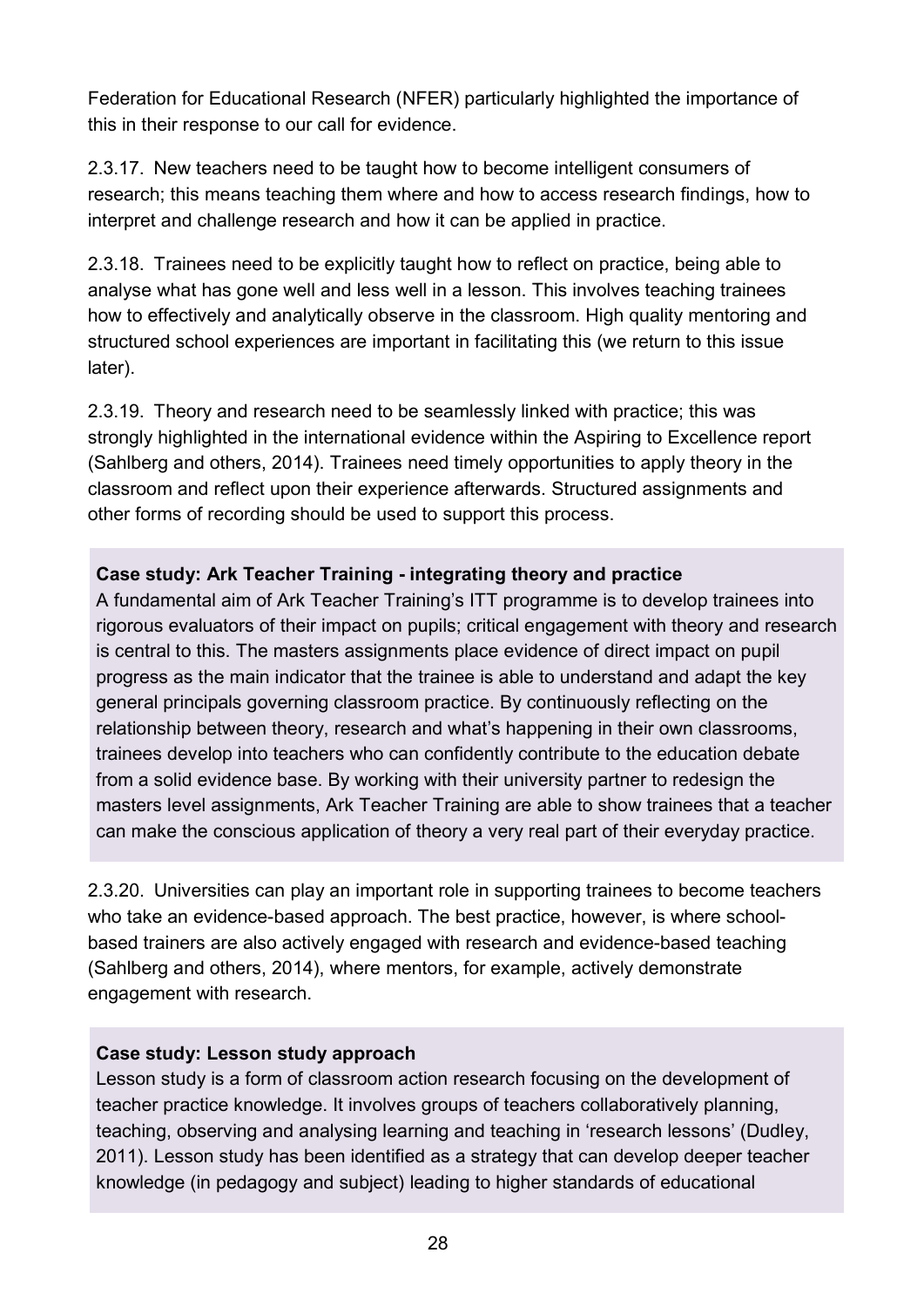attainment (Stigler and Hiebert, 1999). The approach can take a range of forms but in ITT will generally involve the trainee working with their mentor and other teachers to:

- Choose an area of focus (ideally linked to the school's development plan)
- Choose a series of lessons to focus on and a lesson to review
- Jointly plan the lesson

One colleague teaches the lesson with the other members of the group observing. The observation focuses particularly on the children's learning rather than on the teacher's teaching. Following the lesson, the group review the learning that took place and apply what they have found in future lessons. The group observation allows the group to see things they could not otherwise see and capture insights through multiple perspectives. This approach allows trainees to apply theories they have learnt directly into practice. It introduces them to how research can take place in the classroom and the benefits of working collaboratively. The approach also provides a development opportunity for other staff involved. Because the study is focused on improving teaching and learning, it has wider benefits for the school.

## **Child and Adolescent Development**

2.3.21. Discussions with teachers, school leaders, professional bodies and specialists have consistently highlighted the importance of teachers having an understanding of child and adolescent development. In order to teach effectively, trainees need to understand what typically to expect of children at different stages of development as well as issues that can impact on pupil progress (for example, autism spectrum and genetic disorders). This also provides a sound basis for trainees to address other issues, such as behaviour management or SEND.

2.3.22. We believe teachers can support pupil outcomes by developing their character, as well as developing their knowledge, understanding and skills. As such, new teachers should be introduced to character education and strategies for developing characteristics such as drive, grit and optimism in pupils as well as supporting pupil wellbeing.

2.3.23. Experts, providers and schools have told us about the importance of understanding a wide range of mental health issues, including those that teachers might come across in groups that are not traditionally thought of as vulnerable (for example, self-harm). ITT should equip new teachers to identify what is within the norms of child adolescent behaviours and what is a cause for concern. ITT should prepare trainees to know when and how to refer appropriately to more specialist support.

2.3.24. Our call for evidence highlighted the fact that more and more children are presenting in schools with difficult and disruptive behaviour that is interfering with their learning. Respondents emphasised that teachers well-trained in children's emotional development and the impact of trauma and loss are likely to be more confident and effective in providing a safe setting for all students, including the more vulnerable and challenging, leading to better pupil outcomes. We therefore advise that ITT programmes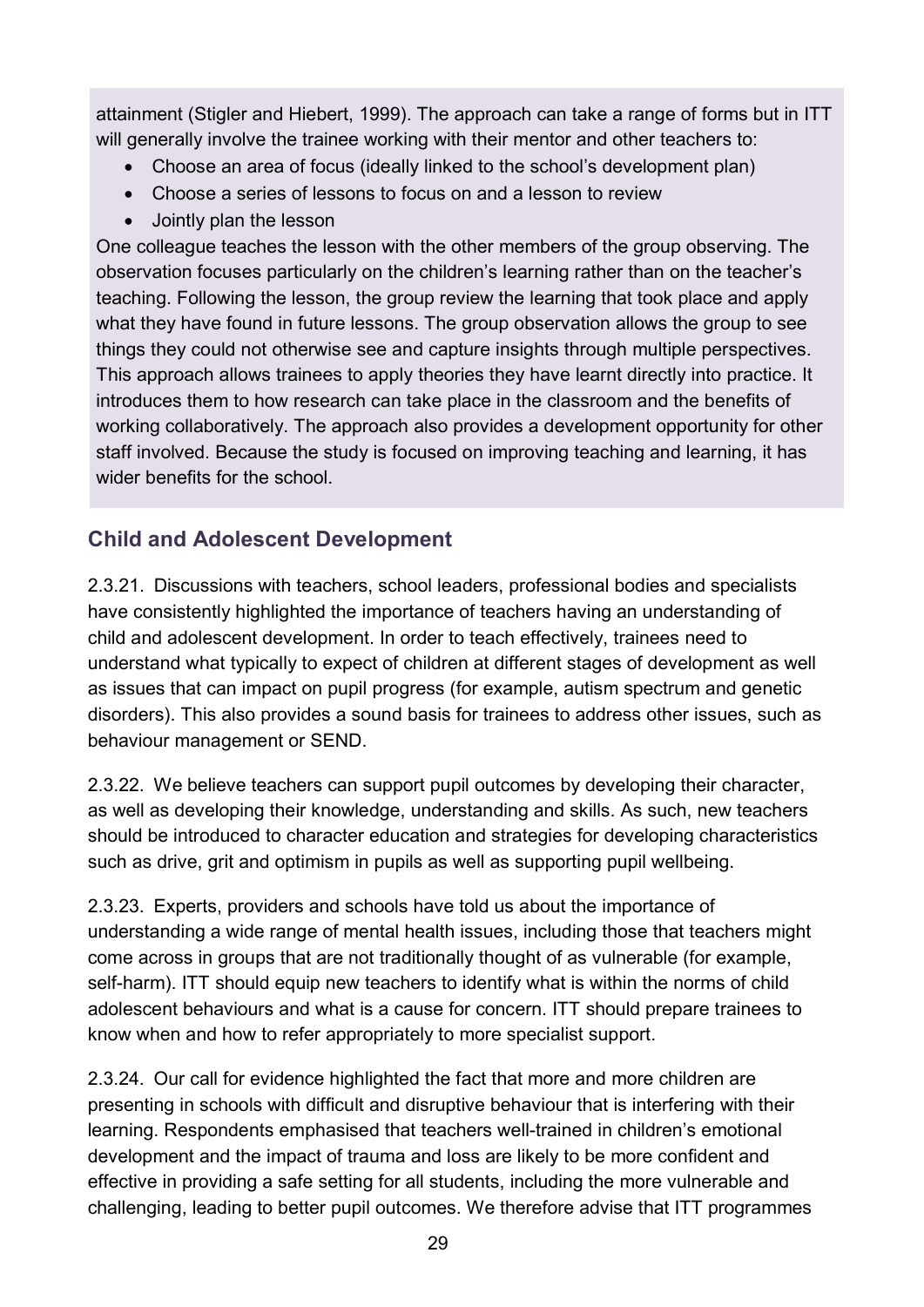should give priority to this aspect of trainees development.

#### **Case study: The Atticus Alliance's Mental Health Awareness Course**

The Pendlebury Centre Pupil Referral Unit (PRU), a partner school of the Atticus Alliance, offers a five day accredited Mental Health Awareness course to all its trainees. The course provides bespoke training around social and emotional needs, classroom management and autism. It provides an excellent grounding in many aspects of child development and well-being in a way that feeds into all other aspects of the ITT programme. Trainees, NQTs and recently qualified teachers (RQTs) who have experienced this course report a lasting impact in terms of knowledge, confidence and a much deeper awareness of the factors that can impact on pupil learning and wellbeing. The Alliance has strong links with the University of Manchester and Manchester Metropolitan University and has been facilitating placements across their Alliance of 21 schools and within Pendlebury PRU. The course has been running for seven years and proven very popular, boosting the Alliance's attractiveness to potential ITT trainees. It has also provided this training to Teach First students and we consider that this model could be equally transferable to other programmes.

#### **Behaviour Management**

2.3.25. Based on our discussions with trainees and teachers, we know behaviour management is a crucial issue for trainees. There is evidence to suggest that this is a common reason why teachers leave the profession (Barmby, 2006). We also believe that managing behaviour effectively and creating safe classroom environments, conducive to learning, is essential for pupils to achieve. Ofsted (2014b) have highlighted that low level disruption is too common. It is therefore critical that ITT prepares trainees well in this area.

2.3.26. Behaviour management should be taken very seriously and prioritised within ITT programmes. Providers should build in systematic opportunities for trainees to learn from a range of outstanding teachers, with a specific focus on managing pupil behaviour. We have found that in many cases, for trainees, those who are effective at dealing with behaviour seem to do so invisibly; it may not be obvious how they are addressing behaviour issues – as such, trainees need to be guided in their observations, be taught and mentored in what to look for and have structured opportunities for reflection where policy and practice is deconstructed and explained. To support the development of classroom presence, it is also important that trainees have access to a range of different styles in order to find a role model that is appropriate to their personality.

2.3.27. We believe it is crucial that trainees receive practical advice about what is and is not likely to work. Trainees need to feel confident in beginning their practice as an NQT; they should begin their careers armed with a range of evidence-informed strategies they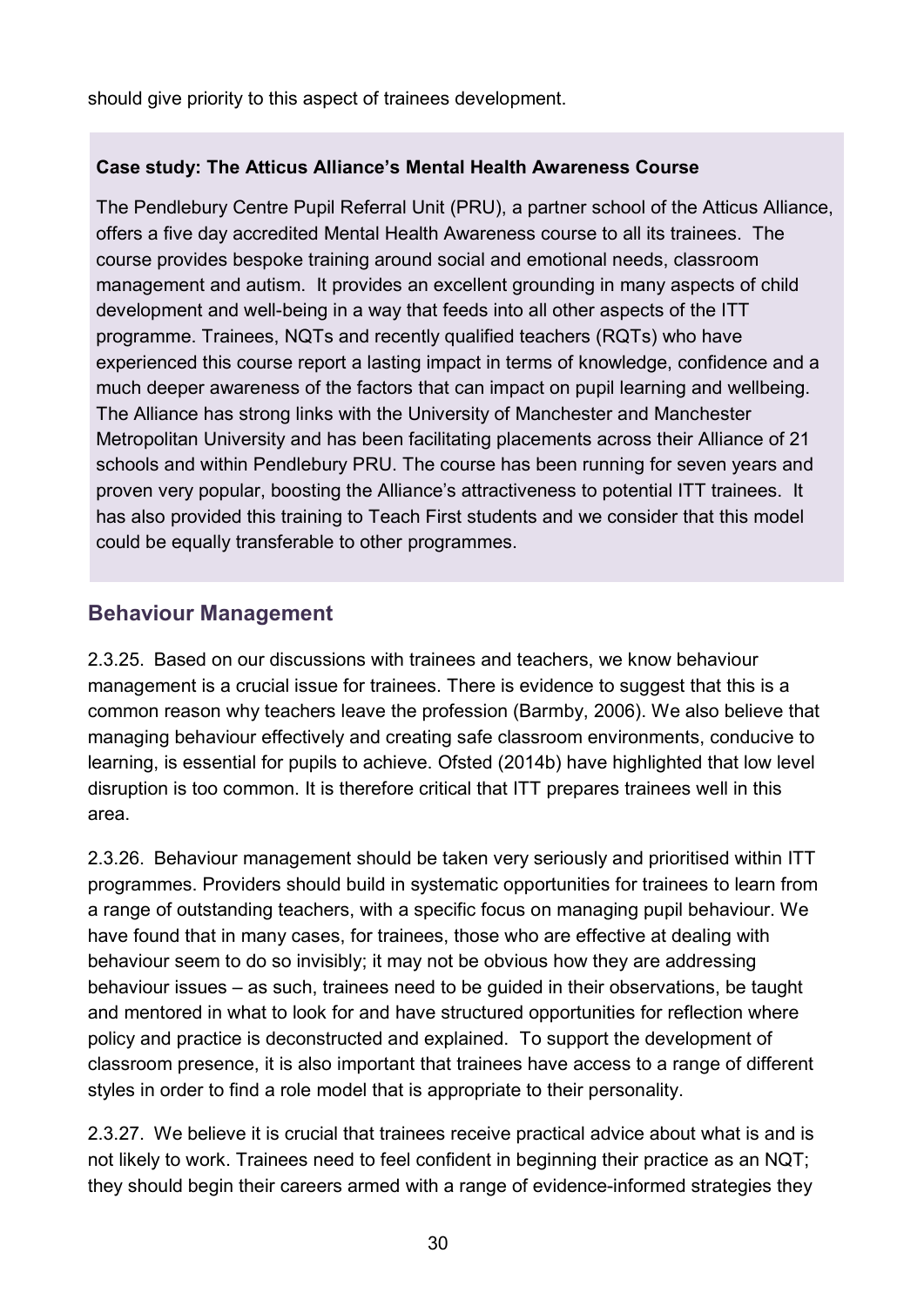can draw upon with the knowledge that these need to be increasingly underpinned by broader and deeper knowledge and understanding. We believe that the more trainees can be helped to overcome concerns about behaviour, the sooner they are able to focus more fully on pupil outcomes and wellbeing.

2.3.28. We have found that the most effective programmes are practically focussed and underpinned by deeper understanding of behavioural issues. A grounding in child development, including an understanding of mental health issues, is an important basis for understanding pupils' behaviour in the classroom. By practical advice we mean tangible strategies for new teachers, grounded in evidence. We believe all ITT programmes, for example, should support teachers to develop their own classroom presence and cover use of voice, body language, as well as how to develop and establish classroom routines and defuse situations.

2.3.29. Good training in behaviour management will make clear links with good teaching – for example, highlighting that effective planning and teaching with pace and creativity can go a long way to prevent behaviour issues. However, we believe it is also important that ITT sets realistic expectations that even the most well-planned lesson cannot completely prevent behaviour issues occurring. Therefore, providers need to equip trainees with strategies to use in response to behaviour problems when they arise.

2.3.30. We have found it is important that new teachers have opportunities to observe and reflect on particularly challenging pupil behaviour. This can be facilitated effectively through focused visits to observe in schools working to improve challenging behaviour. This does not mean simply exposing trainees to challenging environments and assuming they will absorb good practice from their experience. The best school-based learning experiences are guided and structured so that good practice is explicitly highlighted. We have seen very good examples of these kinds of experiences offered within outstanding specialist provision, for example, Pupil Referral Units (PRUs).

2.3.31. Our discussions with school leaders, mentors and trainees have also identified clear benefits for trainees being based in school early, ideally on the first day of term. This means trainees can observe how teachers develop and establish classroom routines and develop relationships with pupils. Often trainees enter school once these routines have been established and have become so embedded that they are difficult to perceive. Observing how these are established on day one is excellent preparation for the new teacher's first day as an NQT.

## **Case Study: Harris Federation Teaching School Alliance** – **Practical Approaches in Managing Behaviour**

Behaviour management is an important element of Harris's ITT programme, which is emphasised at the very start of the programme, at its Summer School and continues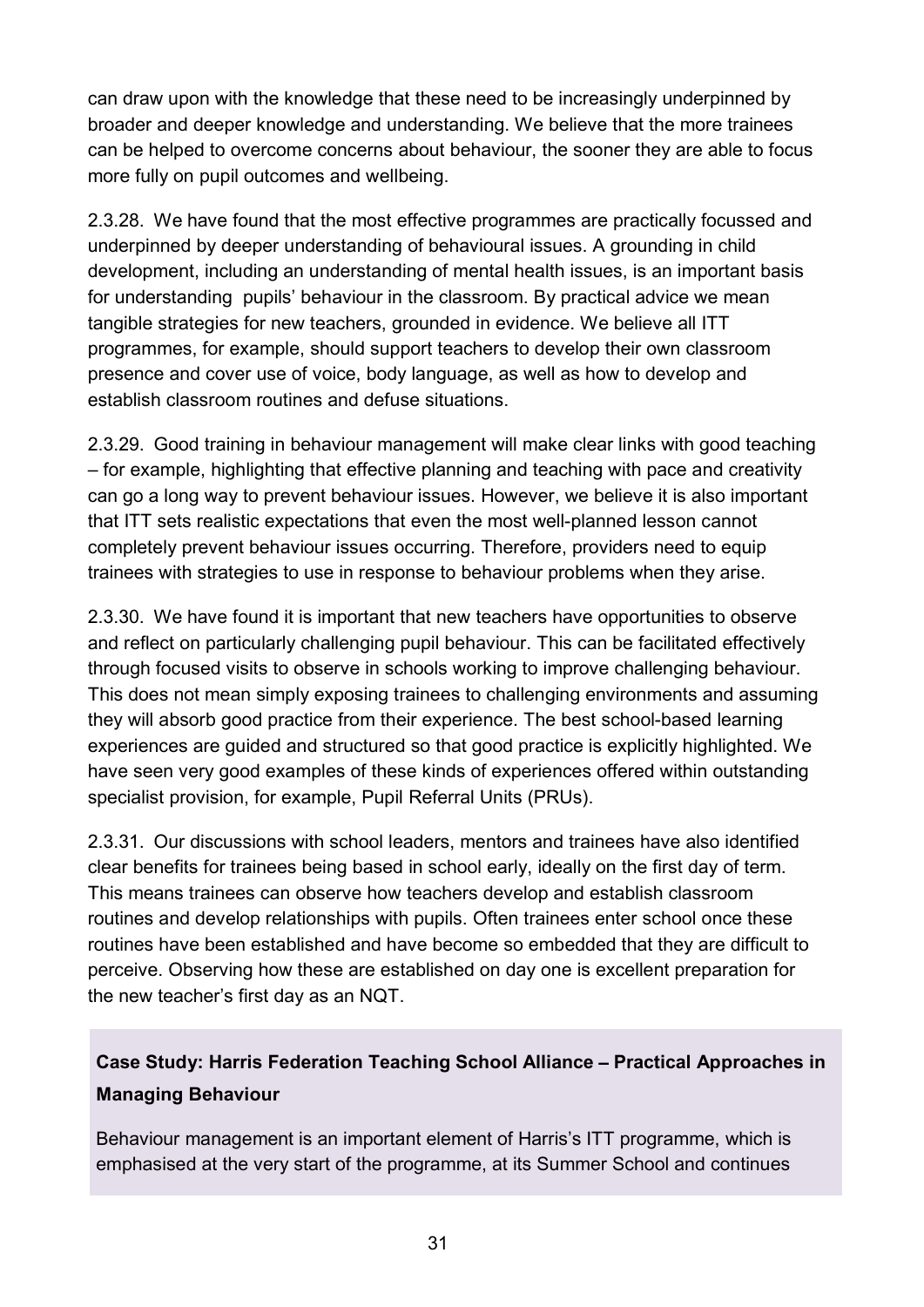throughout the training year. Trainees are supported to develop consistent, effective classroom routines, follow behaviour procedures and policies, and learn from observing outstanding practitioners. A popular element of the course are trainees' sessions with a voice and body language coach to support the development of a positive presence in the classroom; the course seeks to develop individual strengths and approaches around a central model of consistency, clarity and rigour, giving trainees a set of core effective approaches to manage classroom behaviour and means of adapting these in context.

Trainees complete research into the most effective ways to promote good behaviour for learning in their MA Level modules and visit a range of learning contexts throughout the year, in order to consider a range of strategies for positive classroom management and how to motivate those learners most challenged by the conventional classroom environment.

There is a strong focus on the use of praise and encouragement in training sessions, as well as exploration of the underlying causal factors for poor behaviour and ways in which trainee teachers can successfully inspire, motivate and challenge all students, with the ultimate goal of creating a classroom culture and ethos of enthusiasm for learning, intellectual curiosity, courtesy and collaboration.

#### **Case study: Thames Primary SCITT - Use of Voice in Managing Behaviour**

In 2009 Thames Primary SCITT evaluated the qualities that were emerging in the practice of their strongest and less able trainees and identified a correlation between use of voice and quality of teaching, particularly in the trainee's ability to manage behaviour. In 2010 the SCITT introduced a rigorous voice training programme, delivered by qualified voice teachers, that moved beyond vocal care and explored the vocal techniques needed to create voices that were effective and easy for children to process. Almost immediately the SCITT saw a reduction in trainee absence due to voice loss and an improvement in behaviour management. The SCITT then extended the training so that all mentors in school were trained enabling them to guide trainees in their use of voice and creating a common language for professional dialogue about use of voice in teaching and learning. The SCITT now assesses trainees' voices at interview in order to plan support. They also provide 1 ½ days of voice training, provide training for all new mentors and provide oneto-one voice support when required.

## **Planning**

2.3.32. We emphasise the importance of training in how to plan effective lessons, as highlighted in the Teachers' Standards. Like behaviour, this issue is a clear priority for new teachers. Providers should treat this area as a priority, giving it significant time and emphasis throughout the programme.

2.3.33. Trainees need to be taught how to plan for progression from initial starting points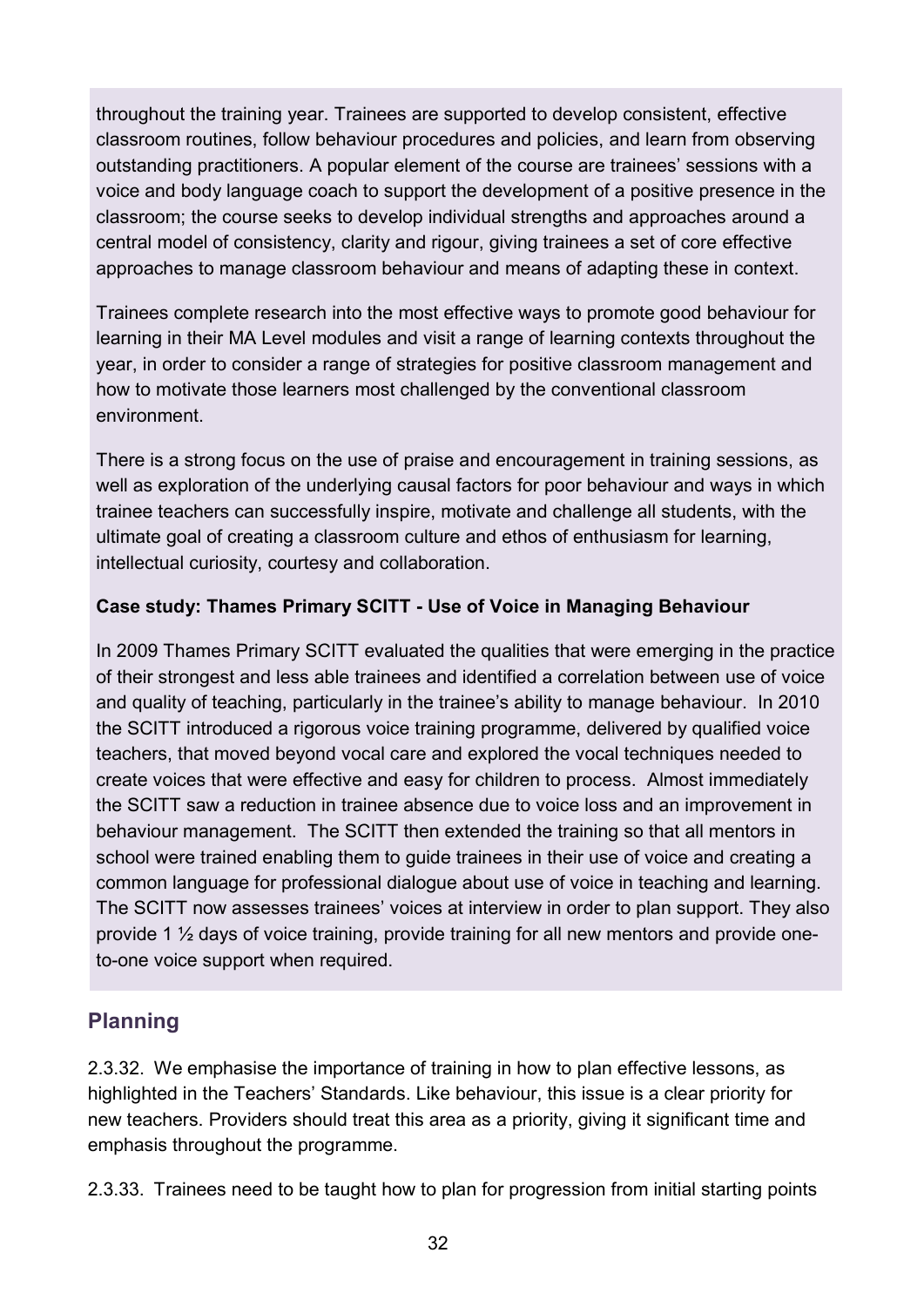and should be given practical strategies and examples of best practice. Trainees should be encouraged to master established and evidence-based approaches. New teachers are likely to spend a considerable time planning and their training should also include techniques for working smartly and efficiently. Trainees should be introduced to relevant resources such as text books and online resources and should be taught how to find, adapt and evaluate these resources in their planning. We note that the use of text books is far more common in high performing education systems than in England; the 2011 TIMSS survey found that in Finland and Singapore the percentage of students whose teachers use textbooks is 95% and 70% respectively, compared to 10% in England (Mullis and others, 2012).

## **Assessment**

 $\overline{a}$ 

2.3.34. Being able to assess pupil progress accurately is clearly crucial to good teaching. Following government reforms, there is also an increased role for teachers in assessment, meaning this issue is all the more important.[8](#page-32-0) From our conversations with NQTs and trainees, we also know this is a priority for them – new teachers understandably want to feel confident and secure in their assessments of pupils.

2.3.35. Based on discussions with colleagues from Cambridge Assessment, the Centre for Evaluation and Monitoring (Durham University) as well as Ofqual. We believe that the following topics should be covered within training on assessment:

- The theories of assessment why, when and how to assess
- Important concepts in assessment: validity, reliability, and utility
- Stages of development within subjects so new teachers know what to assess
- How to use a range of assessment approaches including norm referencing, criterion referencing and standardised tests
- How to give effective feedback and the next steps for progression
- How to write "good questions" i.e. how to design valid assessments
- Misconceptions and how to identify them through assessment
- How to use pupil data (including some training in basic statistics)

2.3.36. This theoretical content, core knowledge and technical skill can be provided usefully by universities. It is also important for this content to be delivered in the context

<span id="page-32-0"></span><sup>&</sup>lt;sup>8</sup> Following government reforms to remove levels and not replace them, it is up to schools to implement an assessment system that best suits their needs and those of their pupils. End of Key Stage assessments will remain to give consistent national 'checkpoints', but within Key Stages it is for schools to decide how best to assess their pupils.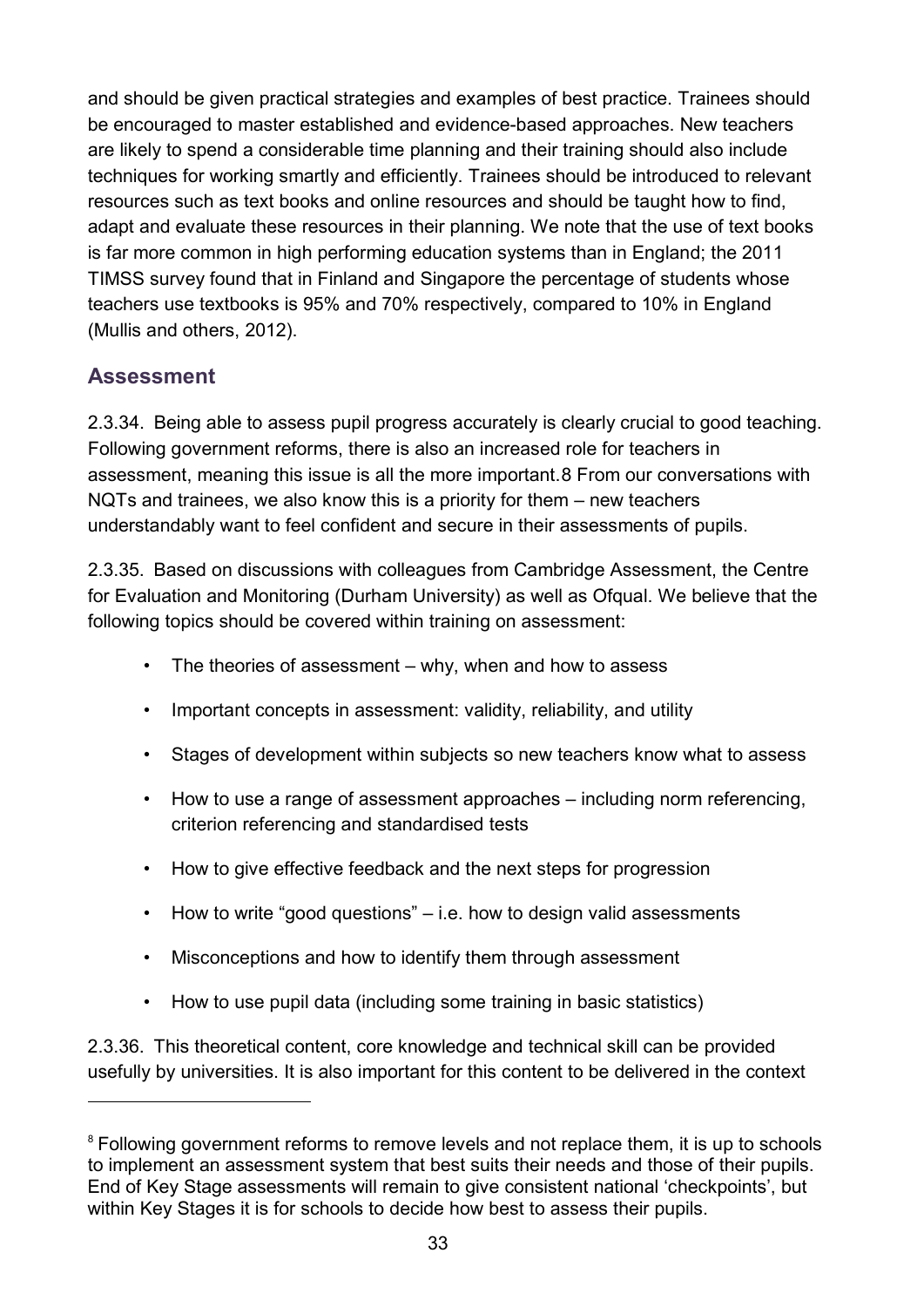of schools and classrooms to ensure that trainees understand its relevance. ITT partnerships should also make sure they make full use of the expertise within their networks – whether this is particular expertise in schools or perhaps drawing on other linked bodies. In England, there are world-leading organisations in educational assessment and yet this expertise is not always utilised in ITT programmes.

## **Differentiation**

2.3.37. We believe all pupils in the class, including lower and higher achievers, should make progress and keep pace with the curriculum. It is important that new teachers are equipped to teach in ways that enable the large majority of pupils to secure essential curriculum content, build on this and keep up with the taught curriculum.

2.3.38. It is critical that attainment gaps are not reinforced through approaches taken to pupil differentiation. Effective differentiation does not mean having several different lesson plans for one class, which can lead to lower attaining pupils falling further behind. New teachers should be skilled in careful design and skilled delivery of teaching so that all pupils can access and secure the concepts being taught. This includes addressing pupil misconceptions during teaching and using questioning in class to assess and address differences in understanding between pupils.

2.3.39. Additionally, new teachers should have a sound grasp of practical strategies to enable lower achieving pupils to address critical gaps, make quick progress and keep up. Similarly they should understand how to deepen and to enrich the understanding of pupils who grasp curriculum concepts quickly. These will include, for example: provision of additional tutorial support and practice outside the lesson for pupils who have not secured the concepts covered; and, for higher attaining pupils, more complex tasks and exercises or outside-lesson enrichment activities on the same topic.

2.3.40. It is important that new teachers know how to support the progress of pupils with specific needs, such as those who do not speak English as their first language or those with SEND. Using assessment data and information on pupils' starting points, trainees need to be taught how to establish objectives and design programmes for pupils to enable them to make good progress and access the mainstream curriculum.

## **Special Educational Needs and Disabilities (SEND)**

2.3.41. All teachers are potentially teachers of SEND. This is highlighted in the new SEND Code of Practice (DfE, 2014b). As such, it is critical that all new teachers are given training in how to support children with SEND – this should not be treated as an optional extra but as a priority. We believe understanding how to teach children with SEND is critical to improving progress and achievement for all children.

2.3.42. Though SEND should have its own particular focus in ITT, we feel it is important that ITT recognises that good teaching for SEND is good teaching for all children. Having an understanding of child and adolescent development, for example, including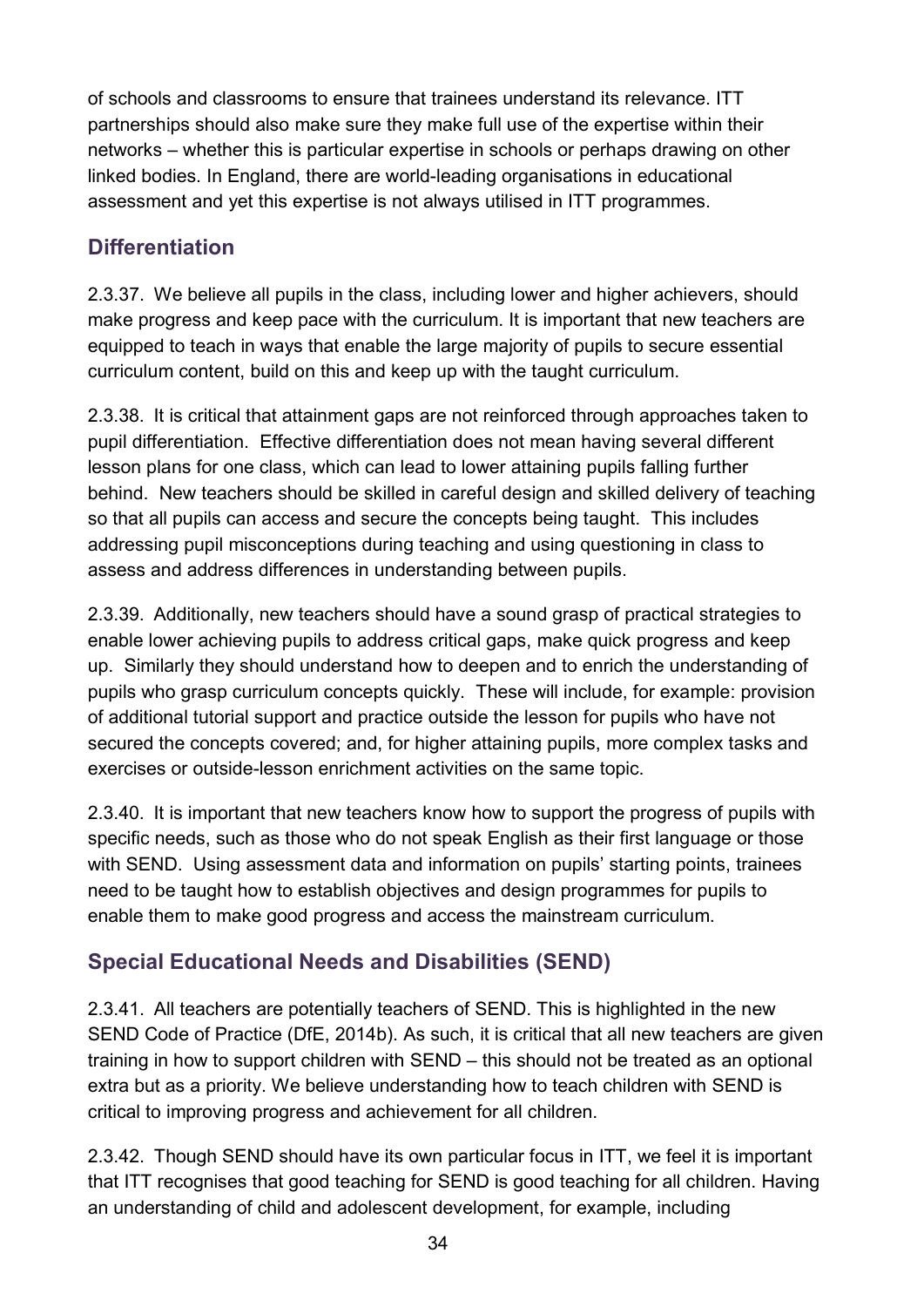knowledge of typical stages of development and the barriers that might occur, is important in understanding how to drive progress for all pupils – and particularly for those with special educational needs. The other core areas we outline in this report are crucial for supporting all children, including those with SEND – good planning, assessment and a strong grasp of the subject will drive the progress of all children.

2.3.43. We feel it is important to be realistic about what can be covered in an ITT programme – particularly post-graduate, year-long programmes. ITT programmes should prioritise the knowledge and understanding new teachers will need to support all children in their classrooms from day one as a qualified teacher. ITT should introduce trainees to the most common issues they will encounter – for example, Autistic Spectrum Disorders, Severe Learning Difficulties and Dyslexia – and provide practical strategies for addressing these needs. ITT should also address issues such as speech and language development; The Communication Trust have highlighted the importance of this in supporting pupils to make progress (Lee, 2013). It is also important that trainees are taught how medical conditions can affect learning. However, it can be challenging to address these important issues effectively, particularly on shorter programmes – the emphasis should be on instilling a clear expectation of on-going development. For example, new teachers should feel confident in knowing where to look and who to speak to for further advice and guidance, such as Special Educational Needs Coordinators (SENCos). We have found that the best programmes explicitly highlight the importance of professional development and direct trainees towards further training they might undertake.

2.3.44. Through discussions with colleagues with considerable expertise in SEND, school leaders and teacher educators, we have identified the following characteristics of strong practice:

- Trainees should be introduced to multi-agency working (for example, meeting or shadowing professionals such as child educational psychologists and speech and language therapists)
- Trainees should also be introduced to how to work with a range of colleagues (SENCos, teaching assistants) as well as parents and carers to support children with SEND
- SEND should be addressed within subject contexts looking at ideas of expected progress from starting points, barriers to learning, participation and making reasonable adjustments

2.3.45. Visits to ITT providers and schools, as well as discussions with school leaders, teachers and trainees, have highlighted the benefits of training experiences in special schools or mainstream schools with specialist resourced provision during ITT programmes. These experiences allow trainees a significant opportunity to learn about a range of needs and observe specialists in action. Such experiences need to be properly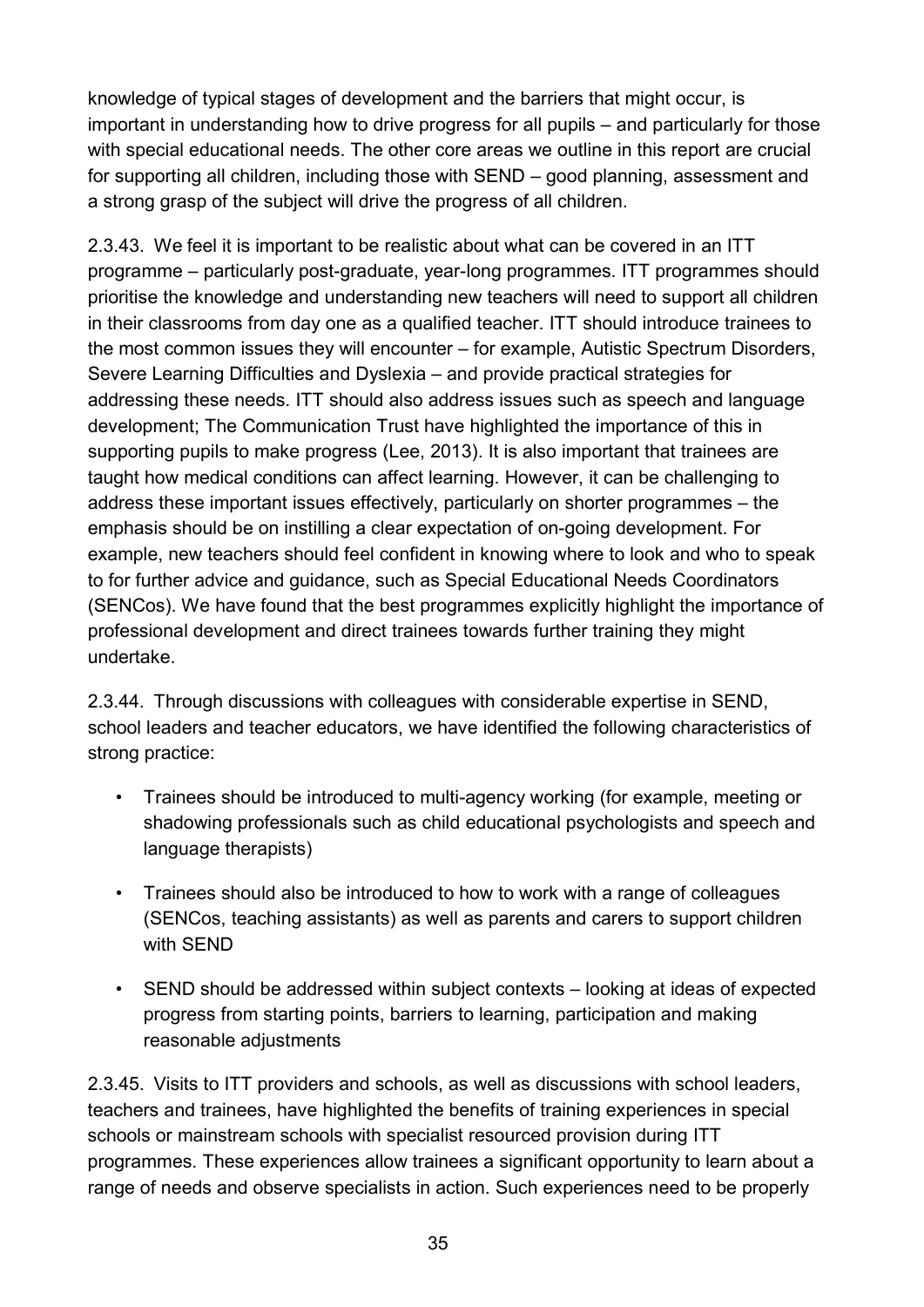structured and focused – they should never be tokenistic or merely viewed as an enrichment opportunity. School experiences should be carefully structured to offer opportunities to observe outstanding practice and develop practical strategies that arise from this. Placements where trainees have opportunity to practice and be assessed in a special school or a mainstream school with specialist resourced provision are particularly beneficial.

## **Professionalism**

2.3.46. As highlighted in the Teachers' Standards, it is important for new teachers to have a clear understanding of the professional role and expectation of the teacher. ITT programmes should include explicit and on-going content on professionalism. This should include an understanding of the wider role of the teacher, the idea of teachers as role-models, as well as how to work with parents and carers and other professionals effectively. They should also cover specific issues such as confidentiality, safeguarding and dress-code, appropriate boundaries with pupils, use of social media as well as the promotion of fundamental British values. All of these are important issues that we should not assume new teachers will automatically understand.

*"The role of ITE in preparing students for a rich and varied teaching career should also include awareness and strategies to promote resilience, addressing issues such as work/life balance, managing workload, and dealing with physical, mental and emotional stress."* (ATL, 2014)

2.3.47. We believe it is also important that ITT includes explicit content on resilience and time management which are critical for a teacher's early career. For example, ITT should set realistic expectations about what is and is not an acceptable workload and should provide some practical strategies for smart working and achieving an appropriate work/life balance. ITT might also introduce trainees to strategies for coping with stress and self-regulation.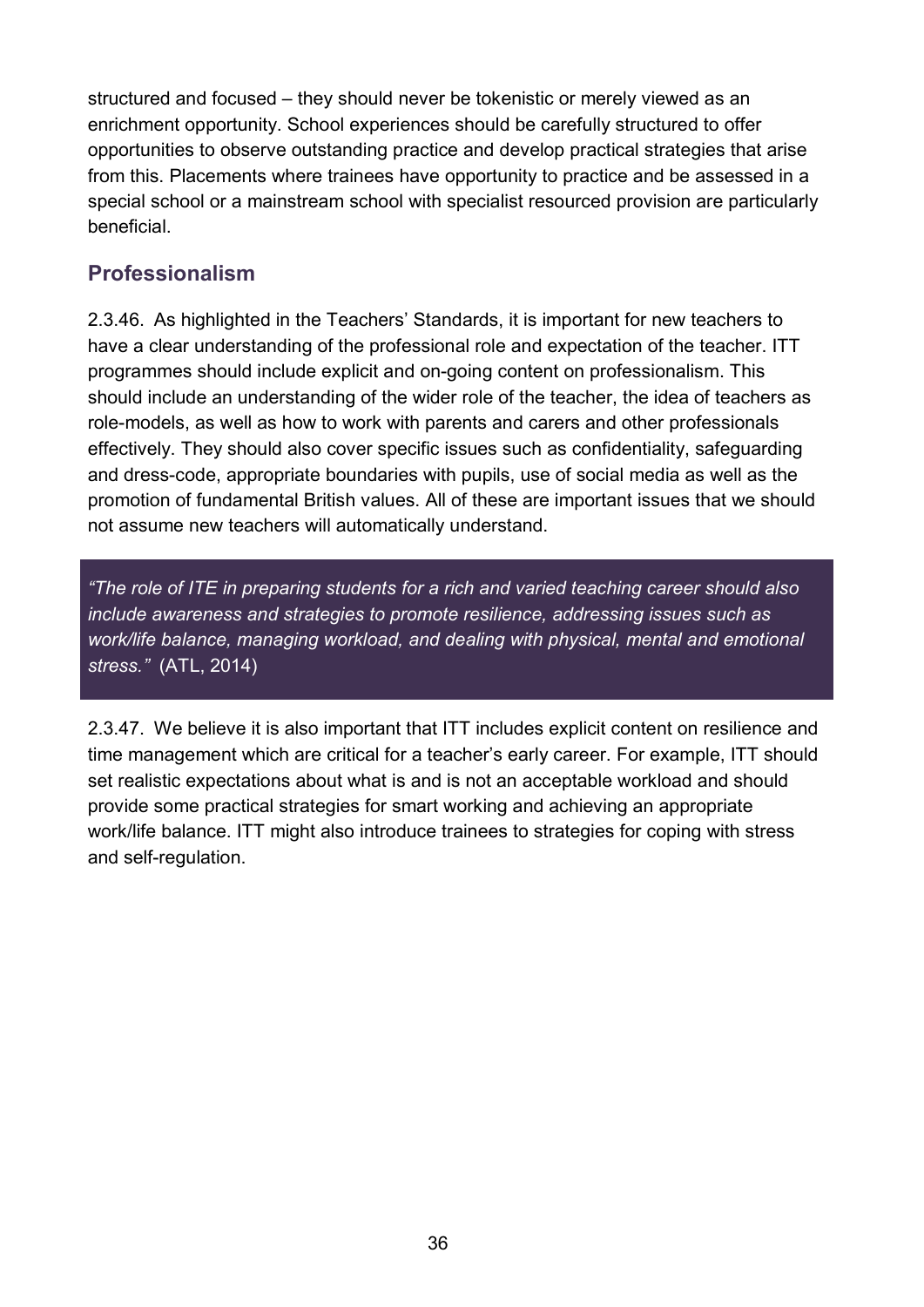## **2.4. ITT Course Delivery**

2.4.1. The previous section considered the most important areas of content for an ITT programme – the areas of knowledge and understanding that all new teachers need to develop. This section considers the best means of delivering effective ITT programmes. An ITT programme can cover all of the essential areas of ITT content, but without effective delivery and careful structuring the programme is unlikely to produce outstanding teachers. The advice offered here draws upon extensive conversations with ITT providers, schools and teacher educators.

## **Course Structure and Pattern of Experiences**

2.4.2. Our visits with ITT providers and schools have revealed some good examples of innovative use of time over the programme to provide trainees with a range of structured school experiences in contrasting settings. We have been impressed by creative approaches we have found in this area – many providers have considerably developed beyond traditional placement models to offer carefully crafted school-based learning experiences for trainees. This fits well with international evidence that shows that "clinical practice" models are a hallmark of successful systems. Clinical practice is characterised by an emphasis on sustained spells in school under the supervision of experienced and accomplished teachers who provide effective mentoring and structured learning experiences. It is important that school experiences are carefully scaffolded and planned. As highlighted in the RSA-BERA Inquiry (BERA, 2014) it is important that school experiences are high quality.

"Learning to teach requires sustained spells of school-based work under the supervision of accomplished, experienced teachers. In the course of this experience beginning teachers observe and analyse their own and other people's teaching, undertake progressively more demanding teaching episodes with learners and begin to come to terms with the way of life of schools. The term "clinical practice" refers to more than effective mentoring, where practising teachers take an active role in providing learning experiences for novice teachers. It involves the provision of opportunities for student teachers to engage with other forms of knowledge - from research, from theory, from practice in other places and contexts - and to use that knowledge and the insights it provides to challenge, to question, to reflect on and to improve their own teaching. Such clinical practice is one of the hallmarks of the most successful systems". (Sahlberg and others, 2014).

#### **Innovative placement models**

2.4.3. In our meetings and visits with providers and schools we have seen a range of excellent examples of innovative placement models.

**• Placements and other structured experiences in alternative settings** – as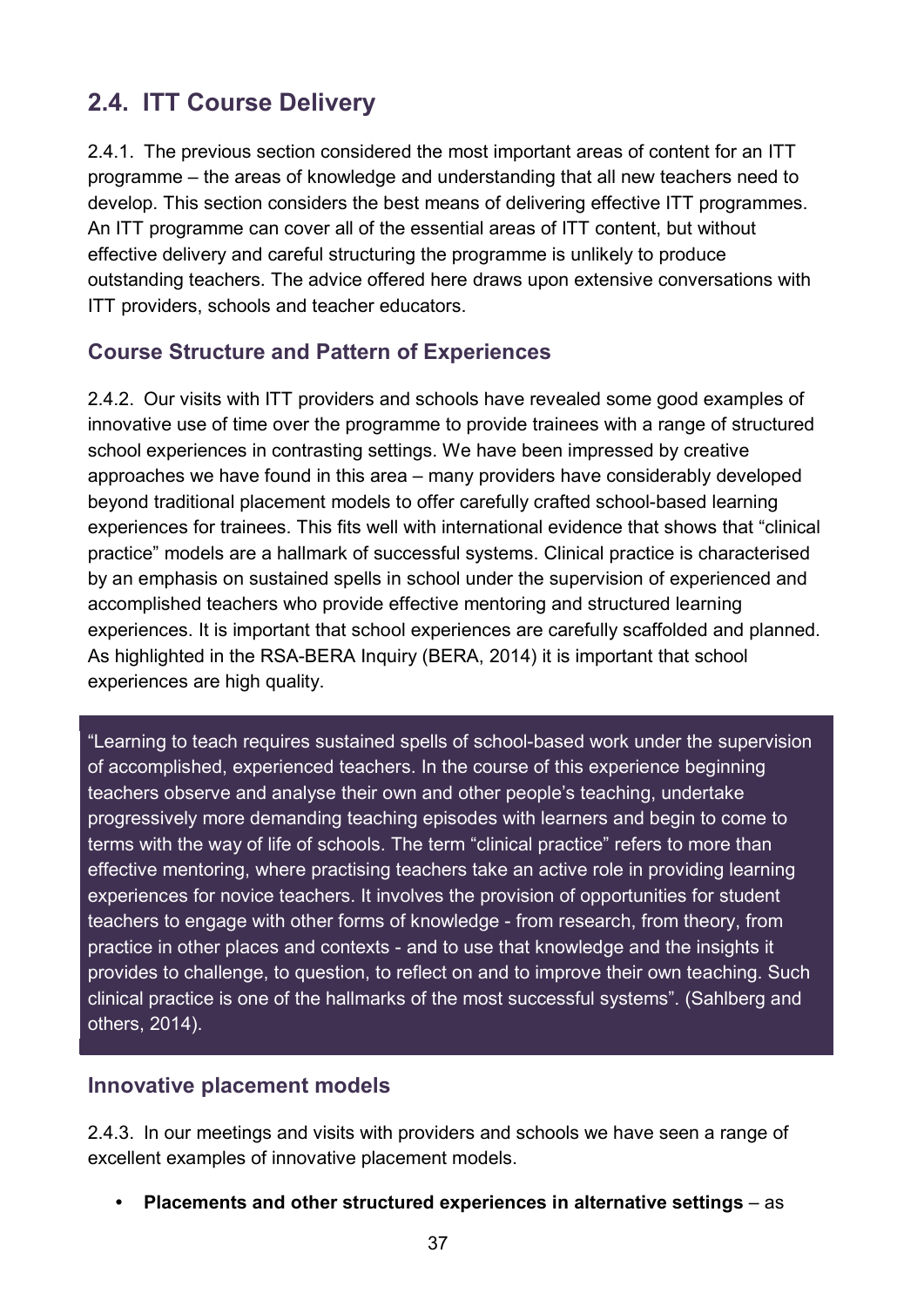discussed earlier, some providers make effective use of alternative settings and specialist provision, for example, PRUs or special schools to offer trainees contrasting experiences. These are often used as opportunities to gain experience of specific areas where trainees observe specialists dealing with issues such as challenging behaviour or SEND. In the best examples these experiences are highly structured and focused with built-in opportunities for trainees to observe teaching and reflect on the learning that arises from this. These experiences work less well when they lack focus and trainees are expected simply to absorb good practice without structured analysis and the opportunity to make broader connections to other situations.

#### **Case study: Swiss Cottage School Development and Research Centre**

Swiss Cottage School is a five-times outstanding special school and designated Teaching School. Swiss Cottage works with a range of schools, ITT providers and partners relevant to child development (for example, mental health agencies) to offer special school experiences for trainees and teachers.

For example, Swiss Cottage runs a one day programme on "What's Special about Special" – the course is designed to develop strategies for inclusion and personalised learning. Trainees develop a toolbox of strategies that they are able to take back and apply in mainstream settings. 700 trainees have undertaken the programme over two years and the course is embedded in the ITT programmes offered by the school's partner SCITTs and universities.

Swiss Cottage also offers a week long experience for ITT trainees in a special school or setting. This experience develops knowledge and understanding of effective inclusive practice and how it applies to the mainstream classroom. We believe these are excellent opportunities for trainees to work with specialists and develop critical knowledge and skills about good teaching for SEND.

- **• Multiple Placement models –** some providers have developed school experiences where larger numbers of trainees are placed in a smaller number or schools (we note that this is a characteristic of successful international systems too). Providers delivering these models told us they create a learning community (within the school there are extensive opportunities for peer observation, team teaching and the adoption of a range of different roles) and also lead to deeper and more effective partnerships.
- **Short, sharp themed experiences** some of the best programmes complement longer placements by building in shorter, experiences on a particular theme. These short, intense experiences appear capable of achieving high and lasting impact on trainee understanding and development.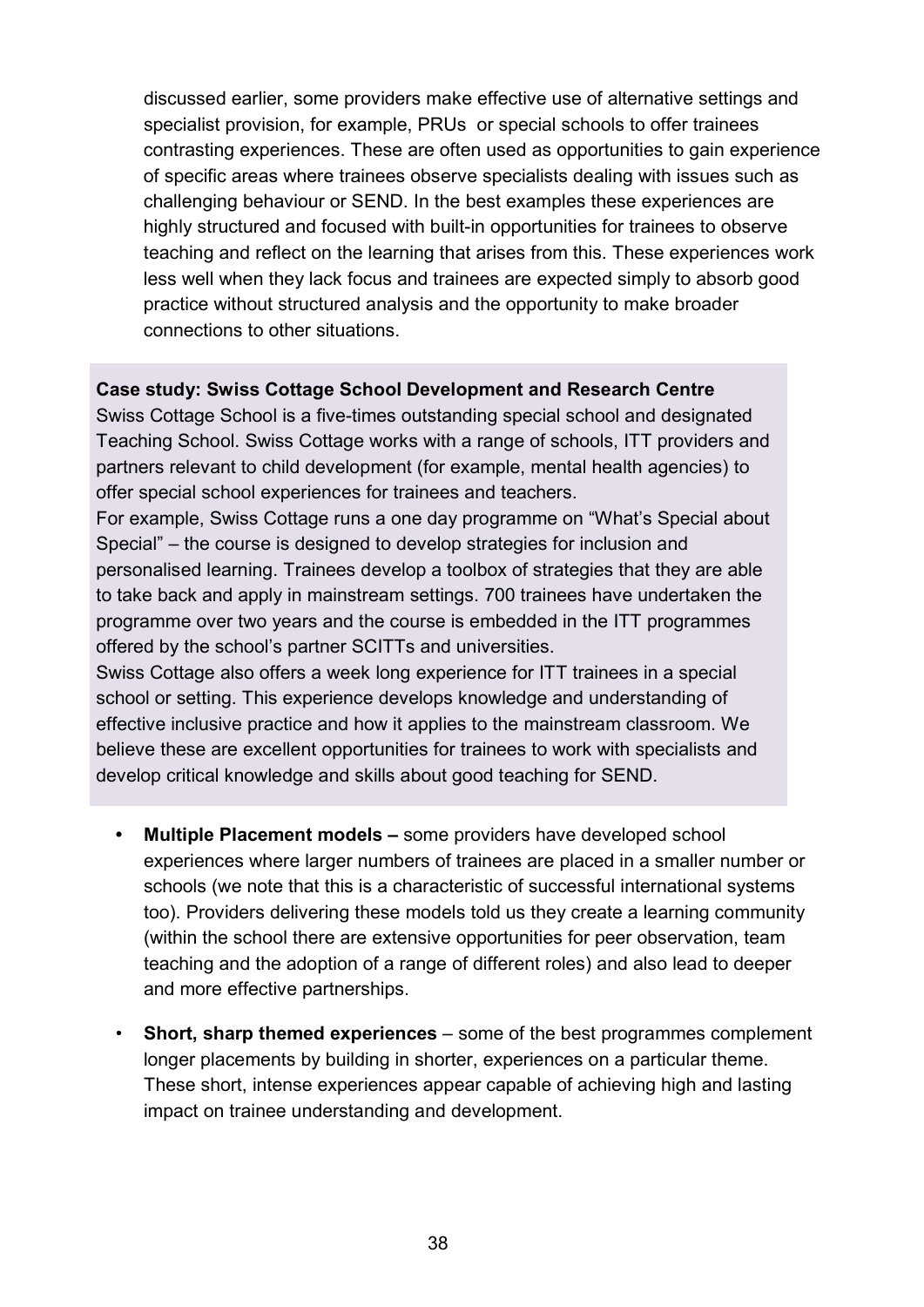#### **Case study: Sheffield Hallam University - National Priority Placements**

All primary trainees undertake a series of "National Priority Placements" designed to allow trainees to observe high quality practice in four national priority areas: early reading, early number, SEND and English as an Additional Language (EAL). Each placement lasts 3 days (on post-graduate programmes) or 4 days (on undergraduate programmes). The placements are designed with school partners to build on university-based sessions that introduce trainees to important concepts and strategies. Experiences in the placement allow trainees to apply their understanding and work alongside experts in that area. For example, trainees on the Early Reading placement are required to work alongside a literacy specialist to plan and teach a phonics lesson to a group, evaluate the lesson and deliver a second lesson in light of their evaluation. They are also required to plan, teach and evaluate at least one guided reading session. During the placement trainees also observe the teaching of phonics across a range of different year groups as well as discussing with teachers how they plan the provision of a rich language environment.

The other National Priority Placements offer similar opportunities relevant to the different national priorities, for example in maths they carry out a diagnostic assessment of an individual child's maths ability and plan for next steps; in EAL they may focus on a child's progress in the core subjects and focus on the school's provision of a range of EAL support. After these placements trainees review their experiences and then apply their learning within their next assessed block placement. We believe that this kind of short but highly focussed placement allows trainees to make rapid progress in a particular area – this type of placement could easily be replicated on other programmes.

#### **Teaching teachers to observe**

2.4.4. Effective observation is challenging and is an area where further research would be helpful. In order for school experiences to be as effective as possible, trainees need built-in opportunities to observe good and outstanding practice – they also need to understand the importance of observation and need to be taught how to observe effectively. Paired observation, for example, observation in partnership with a mentor, is one way to support this effectively. We have also seen examples where providers and schools have used video effectively to teach trainees how to observe and analyse teaching and learning.

### **Communities of practice**

2.4.5. We have found that it is important that providers build communities of practice for trainees, providing opportunities for them to come together and learn in peer groups. For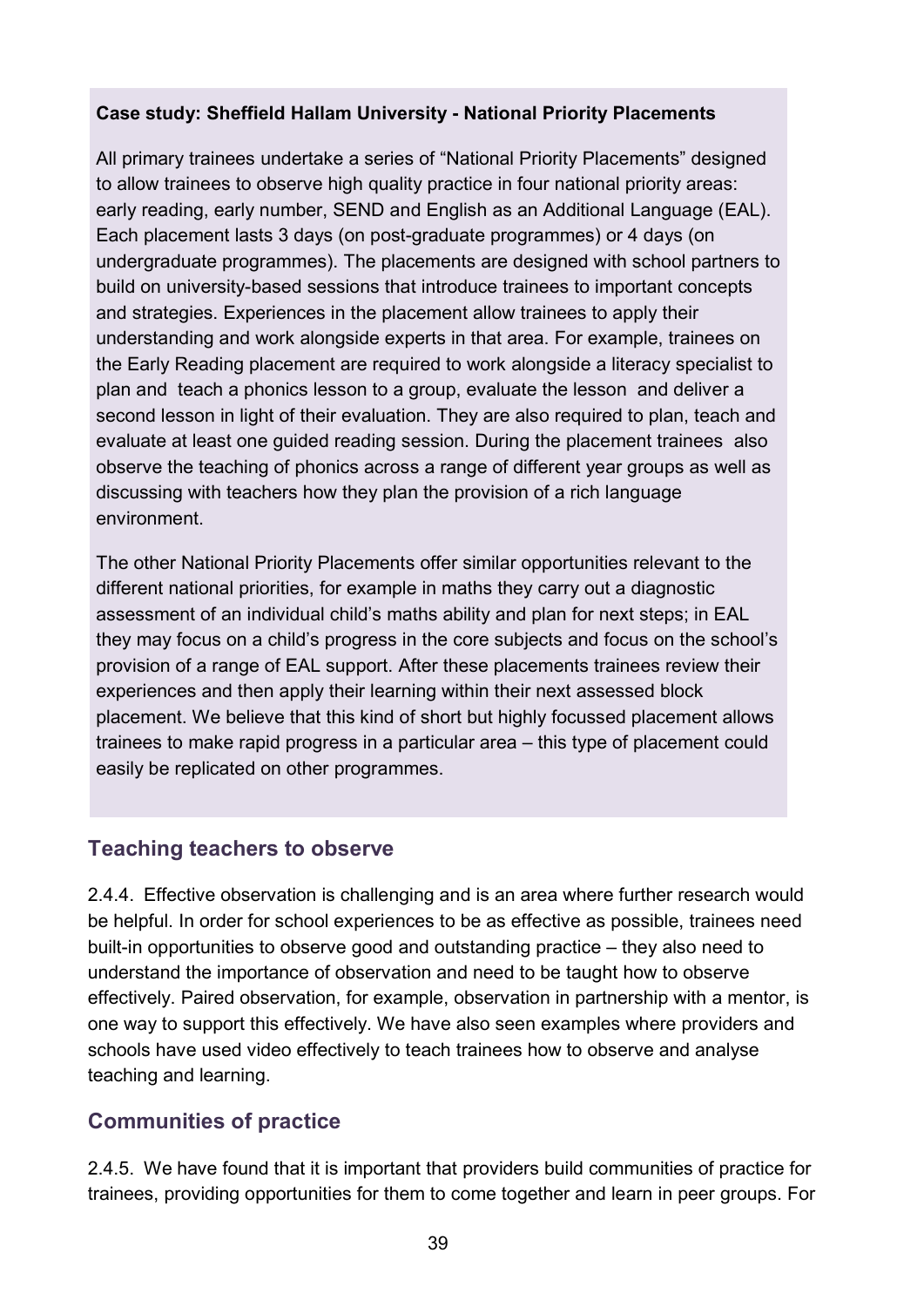secondary trainees this should include opportunities to come together in subject groups. This is particularly important in circumstances where trainees are more likely to be isolated, where there are fewer trainees in the school or centre or where the partnership is smaller.

### **Innovative use of time**

2.4.6. In our discussions with providers, teacher educators, and trainees, we found that the best programmes make innovative use of time. Trainees and schools alike have highlighted the benefits of trainees experiencing school as early as possible in their training. As we discussed earlier, this provides opportunities to observe and be part of the process of establishing routines. Trainees and schools have also told us that being in school early in the term means trainees are more likely to "feel part of the school". This can help them progress more quickly and also means they are more likely to experience some of the wider professional duties of being a teacher. It is good practice to make full use of all the time available: for example, using time outside school-terms to bring together trainees in residentials or conferences. We have found examples where trainees have a short spell of training at the end of the summer, before continuing their course in September. Trainees and schools have told us that this helps trainees integrate into school and the programme more easily and reduces anxiety about the start of the autumn term. It also helps trainees build relationships with their peers, teacher educators and the teachers and pupils they will be working with. We have found that early engagement with the programme gives programme leaders the opportunity to informally assess trainees at the start of the programme and give them directed tasks over the summer – this is particularly useful for subject knowledge development.

2.4.7. Many schools and providers have talked about the benefits of placements in contrasting settings such as Requires Improvement (RI) schools or schools in particularly challenging circumstances. We understand that these experiences can be beneficial for trainees – however, like all school experiences, these require careful planning in terms of quality assurance and support. Providers should have a good knowledge of the schools in their partnerships and be able to assess placements on a case-by-case basis taking into account the capacity of the leadership in the school, the quality and experience of mentoring and trainees' past experiences in the school. Providers should ensure that more support is in place (including access to outstanding practice) for more challenging placements.

## **Mentoring**

2.4.8. There is evidence to suggest that high quality mentoring is critically important in ITT (Hobson and others, 2009). This point has also been widely highlighted by providers, schools and teachers – both in our discussions with them and through our call for evidence.

2.4.9. Effective mentoring has wider benefits – many have highlighted that becoming a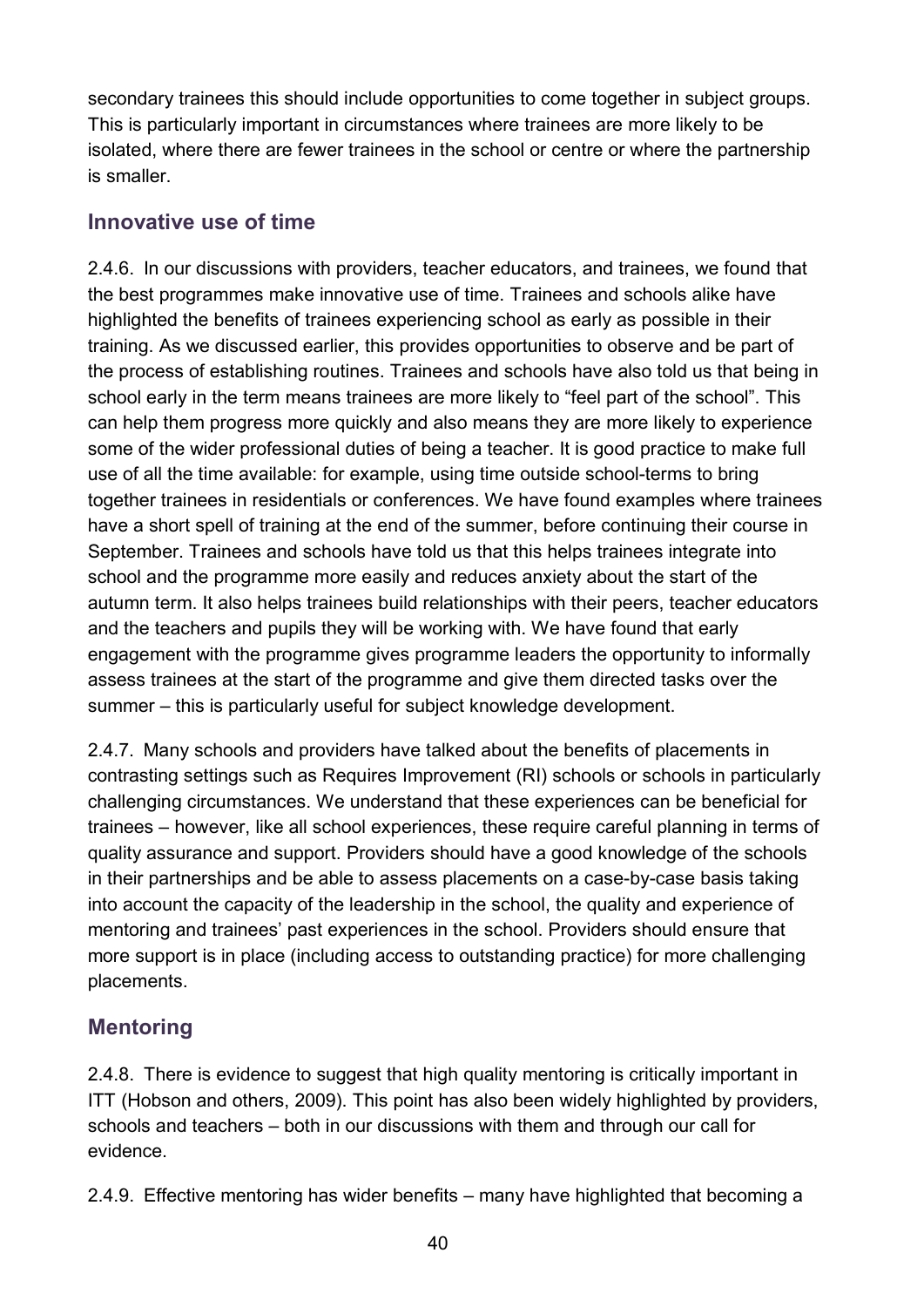mentor is an excellent professional development opportunity for the mentor, as it involves them reflecting upon and explaining their own practice. Schools have told us that having effective mentors builds the capacity of the school as a whole. Based on our discussions with outstanding providers and schools and mentors, we have identified the following characteristics of effective mentoring:

- Effective mentors are outstanding teachers who are also skilled in deconstructing and explaining their practice – outstanding practitioners are not automatically outstanding mentors
- Effective mentors are subject and phase experts, aware of the latest developments. Subject mentors should be members of subject mentor networks and should access resources from subject associations
- The most effective mentors have a secure understanding of the Teachers' Standards, including a range of methods for assessing against the standards, in a way that goes beyond the minimum requirements for meeting them
- Effective mentors are strong role-models of all the Teachers' Standards for example, they are skilled in managing behaviour effectively. Effective mentors are also good role-models in relation to their own engagement with research

2.4.10. We believe the best programmes also give careful thought as to how to train and value mentors effectively – both when teachers become mentors and on an on-going basis. This goes beyond briefing about the course structure, assignments and paperwork: effective training supports mentors to further improve their practice by training them in how to deconstruct and articulate their practice, how to coach and how to support and assess trainee teachers effectively. Effective training will also indicate other sources of support – for example, subject associations.

2.4.11. We believe the most effective programmes also offer a coherent structure for mentoring, with specific foci throughout the course, which align with other elements of the course structure.

### **Partnership**

2.4.12. Across the system, schools and ITT providers have emphasised the importance of genuine partnerships, where schools play a leading role in recruitment and selection of trainees, course design and delivery, assessment of trainees and the on-going review of programmes (we note this is also a requirement of the ITT criteria). We have seen several examples of long-standing partnerships between university providers and schools where this works well with all partners sharing a common ethos and vision. We welcome the work NCTL has undertaken in consultation with bodies in the ITT sector, which has drawn similar conclusions about effective school-led partnerships.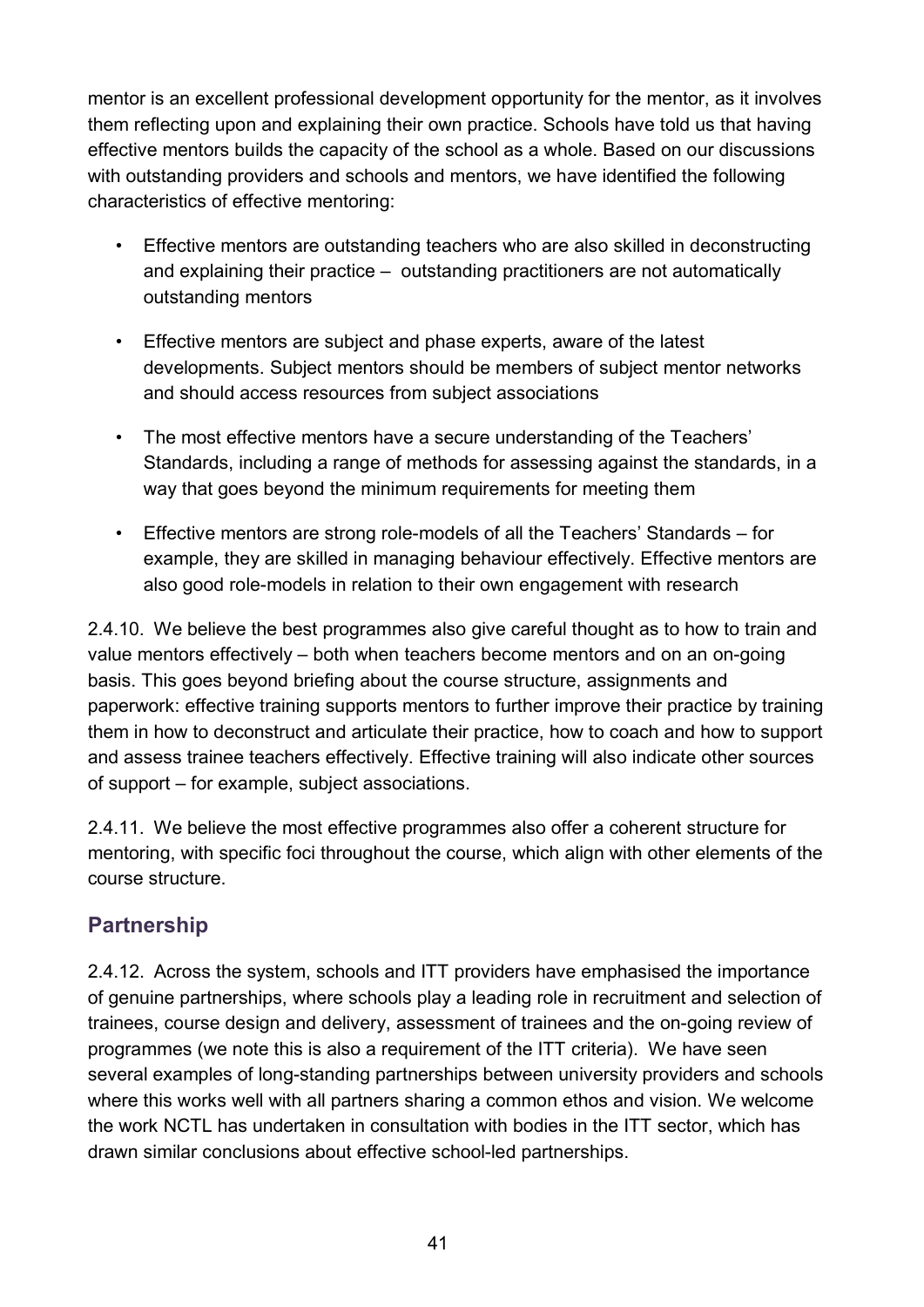#### **Case study: Durham University** "**cluster model**"

The Durham Partnership operates a cluster model across all of its primary provider-led courses. We believe this model is a good example of how ITT can be school-led at both undergraduate and post-graduate level. Trainees on the undergraduate course are placed in a school for their first year and move around the cluster for the remaining two (postgraduate students follow a similar pattern for the two PGCE placements). School staff from partner schools act as coordinators, managing the entire cluster and arranging all placements. The school also has a crucial role in leading the professional side of the ITT programmes, in close partnership with the university, and contributes significantly to decisions about the award of QTS. There are systematic opportunities for all schools involved to influence the programme and provide experiences at a range of schools, to meet the needs of trainees. Further detail on this model is available in an Ofsted case study of good practice [here.](http://www.ofsted.gov.uk/resources/good-practice-resource-initial-teacher-education-brings-benefits-for-all-university-of-durham)

2.4.13. A clear message coming from schools and universities alike is about the benefits that all partners can and should gain from partnerships. Universities can benefit from school involvement in commissioning, facilitating and disseminating research and other forms of development and enquiry. Similarly, schools can benefit from the expertise of universities to become research-rich environments and to help them drive school improvement and impact positively on pupil outcomes and achievements.

2.4.14. We know from our discussions with trainees that it is important that ITT programmes are coherent, cohesive and support progression. Effective partnerships mean that the different elements of programmes are seamlessly integrated rather than disjointed or fragmented. Our discussions with schools and providers have also identified the following characteristics of effective partnerships:

- Effective partnerships utilise expertise from across the partnership from both school partners and universities and between the different phases and subjects they offer.
- Effective partnerships are built on mutual respect and a shared vision as well as clearly defined and agreed roles.
- Effective partnerships require a critical mass of expertise. Partnerships should be sufficiently diverse so that they can facilitate opportunities for trainees to access a range of settings and contexts and types of expertise (ideally allowing access to Special Schools, PRUs and other contrasting settings). We believe the most effective partnerships include a range of types of schools as well as a university partner.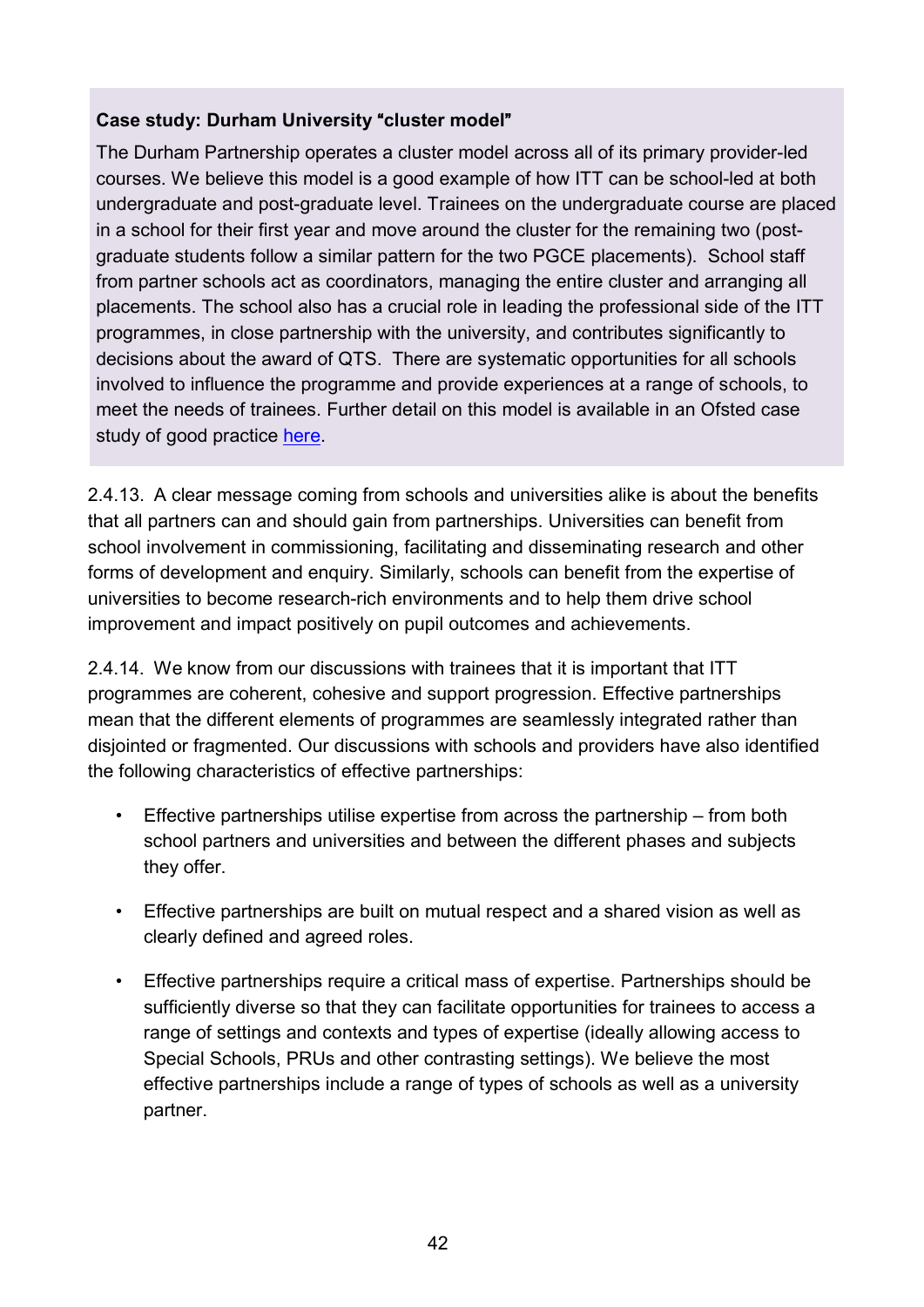### **The crucial link between ITT and professional development**

2.4.15. We stress the point here again that it is critical to remember that ITT is indeed initial. We believe ITT providers, teacher educators and mentors should be absolutely explicit about this – emphasising to trainees that they are not the finished product once they are qualified and that they will need to develop further as an NQT, in their early career and throughout their career.

There is evidence internationally that, however effective initial teacher education may be, it is, in itself insufficient: structures are also needed to ensure that newly qualified teachers are well supported during their induction year and indeed throughout their careers. (Sahlberg and others, 2014).

2.4.16. Schools must understand that when they employ an NQT they are taking on a responsibility as well as a great opportunity. It is critical that the progression between ITT and the NQT year is as seamless as possible. We have seen some effective practice in this area. Some providers provide excellent support for NQTs, inviting them to return for particular lectures or sessions, facilitating alumni networks that provide strong early career support and giving a strong sense of on-going membership of a supportive community of practice. We have also found that some effective school-based partnerships, led by teaching school alliances or academy chains have developed career pathways that make the links between ITT and professional development seamless and explicit.

#### **Case Study: Cramlington Learning Village**

We were impressed with the explicit and strong links Cramlington Learning Village have made between ITT and on-going professional development through their [career pathway.](http://www.cramlingtonlv.co.uk/Downloads/CPDOverview.pdf) All NQTs have access to a 'New Teacher Programme' focussed on the 'basics' supported by both a subject mentor and a whole school mentor, as well as the Teaching and Learning team. The programme involves induction over the summer holidays, after school sessions as well as a weekend residential. Following the 'New Teacher Programme', all those in their second year of teaching (NQT+1) undertake the 'Developing Teacher Programme' designed to deepen their understanding of teaching and learning and new curriculum development. All those in their third year of teaching (NQT+2) then move onto an 'Advanced Teacher Programme' with an emphasis on new technologies in the classroom as well as opportunities to lead training for others. Opportunities are also available for more experienced and senior staff through other programmes. All staff are also members of professional enquiry groups undertaking classroom-based research as well as a whole school professional development package. Cramlington are working with a university partner to evaluate the impact of their professional development programmes to measure the impact they are having on pupil outcomes. Cramlington's coherent programme not only builds a systematic and explicit link for the trainee moving into their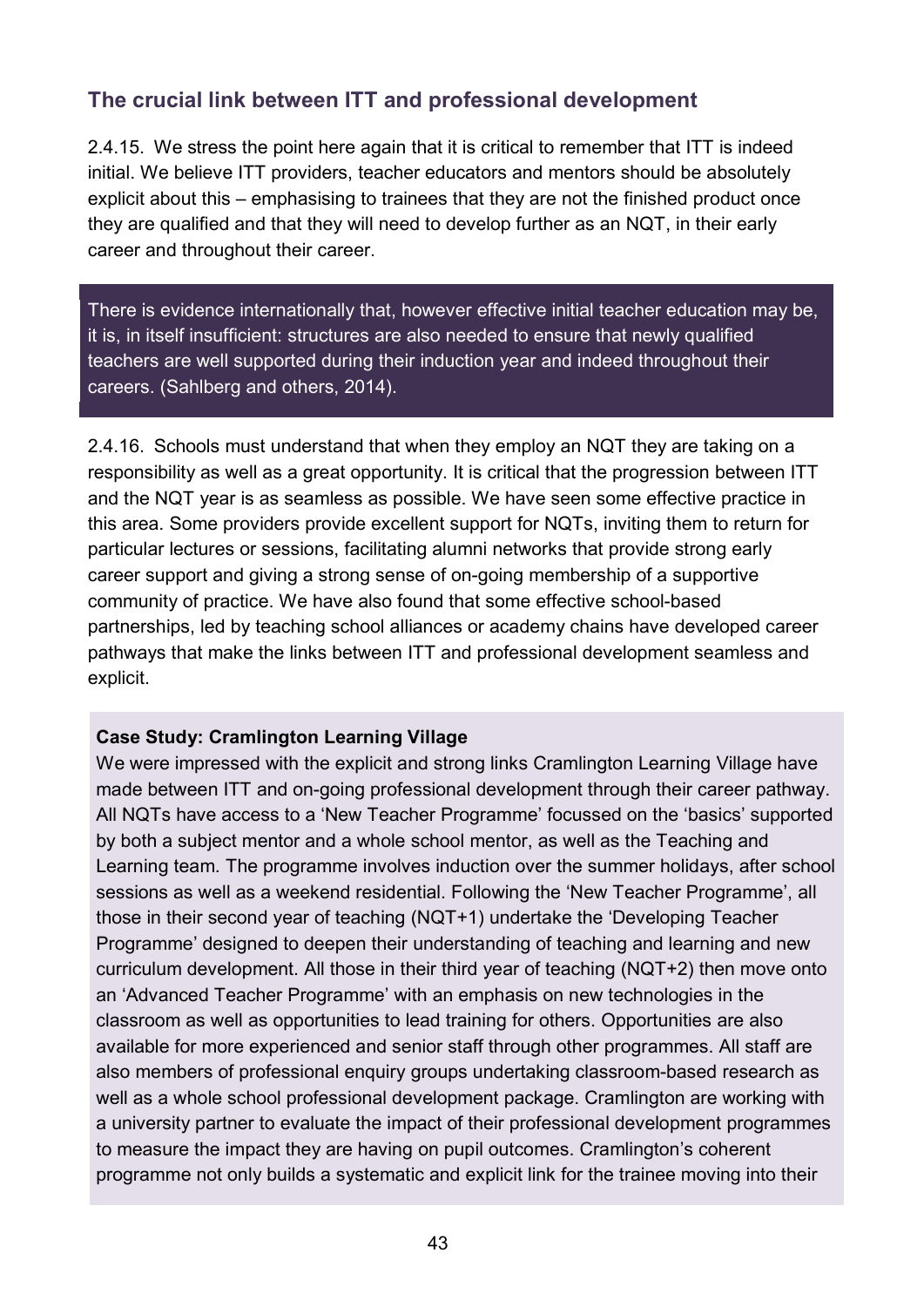early career but also builds a whole-school culture of continuous development. More information about the career pathway can be found [here.](http://www.cramlingtonlv.co.uk/?page_id=143)

## **Selecting Trainees**

2.4.17. Requirements for selecting candidates are set out in the ITT criteria. Our conversations with providers and schools have emphasised the importance of having rigorous selection processes, assessing candidates for their subject knowledge as well as a range of competencies. We have seen some excellent methods of assessing subject knowledge for teaching - including consideration of academic achievements but also looking beyond these to assess the candidates potential to explain a concept. We have also found that some schools and providers have developed innovative methods of assessing other competencies through group exercises and interviews. Important competencies such as resilience can be difficult to assess, though some partnerships felt that carefully designed interview questions can be effective. Many have emphasised the importance of observing candidates in a classroom setting or interacting with pupils - with some highlighting that it is particularly useful to ask trainees to reflect on these experiences afterwards. Many providers and lead schools emphasised the benefits of having partner schools directly involved in selection processes – this not only helps in selecting the best candidates but also means that school staff have early engagement with the trainees they will be working with. Ofsted have worked with the Alban Federation to develop a good practice case study, part of which is about their rigorous selection processes (see [here\)](http://www.ofsted.gov.uk/sites/default/files/documents/surveys-and-good-practice/a/Alban%20Federation%20-%20good%20practice%20example.pdf).

### **Trainee Assessment**

2.4.18. Those involved in ITT, particularly accredited providers who assess trainees to become qualified teachers, play a critical role as gatekeepers to the profession. The ITT criteria sets out that all providers should ensure that no trainee teacher is recommended for the award of QTS until they have met all of the standards for QTS. All aspects of assessment should be ultimately linked to pupil progress, outcomes and wellbeing - a teacher can only be as good as the learning they lead and the impact they have in the classroom. This has important links with the training new teachers receive on assessment; they will only be able to self-evaluate effectively if they have a confident grasp on how to assess pupil progress.

2.4.19. We believe that feedback for trainees should be based on the six principles of teacher feedback identified by Coe and others (2014):

- *1. the focus is kept clearly on improving student outcomes;*
- *2. feedback is related to clear, specific and challenging goals for the recipient;*
- *3. attention is on the learning rather than to the person or to comparisons with others;*
- *4. teachers are encouraged to be continual independent learners;*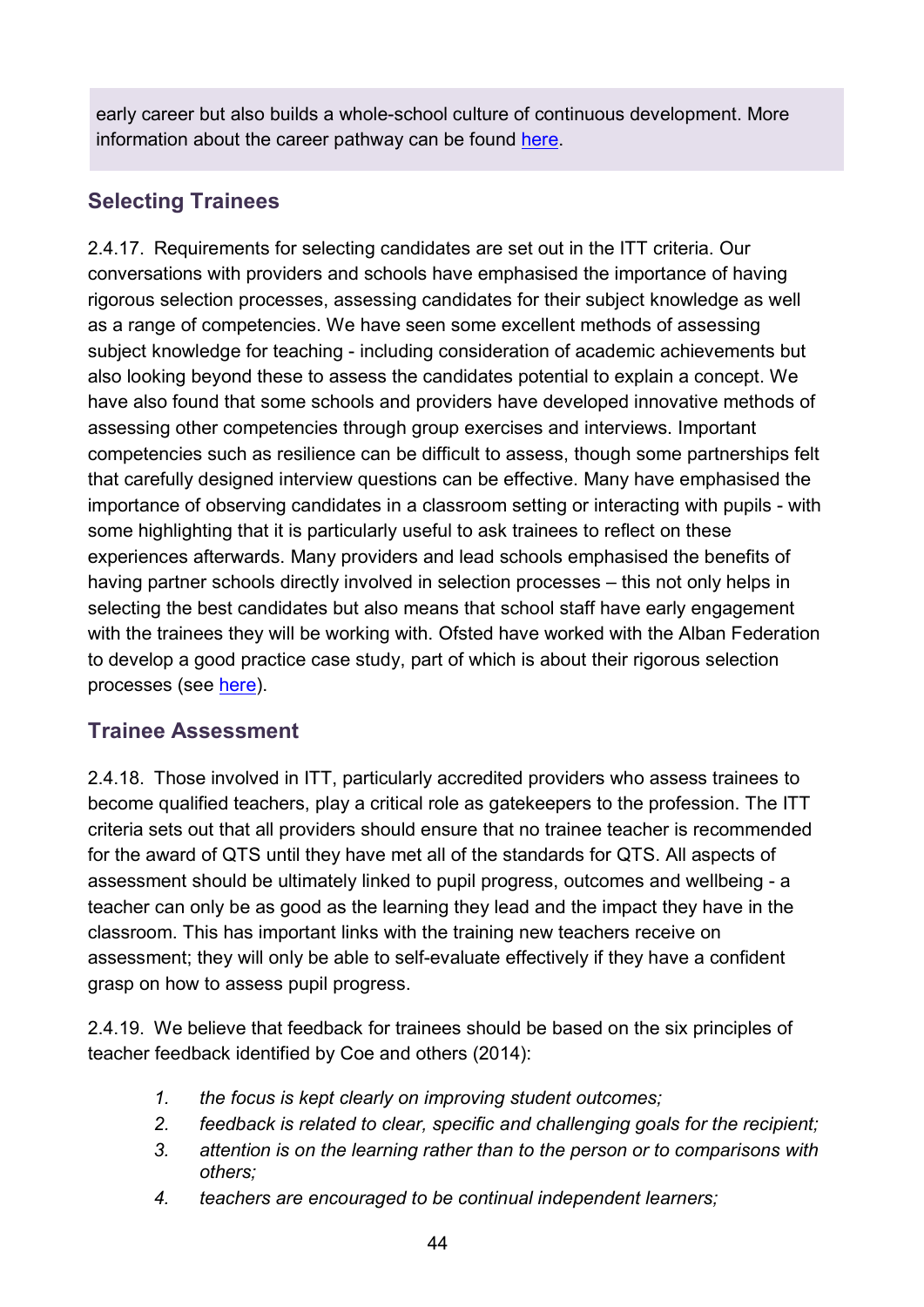- *5. feedback is mediated by a mentor in an environment of trust and support;*
- 6. *an environment of professional learning and support is promoted by the school*'*s leadership.* (page 5).

2.4.20. We have seen good examples of how technology can support trainee assessment.

#### **Case study: University of Brighton - Using technology to support assessment**

The University of Brighton has developed an e-portfolio, which is tailored to suit each ITT route as well as individuals' training needs. It allows trainees to evaluate their progress and collate evidence drawn from university and school- based training against the Teachers' Standards. As an online learning space, it enables all those involved (for example, mentors and tutors) to interact and view the materials remotely and monitor and track trainee progress. It strengthens dialogue between partners and is useful for early tracking and intervention strategies that support trainee development. Trainees have found this a really effective way of storing evidence of meeting the Teachers' Standards electronically, without creating excessive amounts of paperwork. By uploading work to their e-portfolio, trainees always have access to their work and the file, as well as staff, despite being miles apart.

Web technology has also allowed the university to communicate using webcams and chat tools which can be used to create trainee-led peer support groups and monitor attendance. Trainees have found this an incredibly useful interactive resource which has supported their development.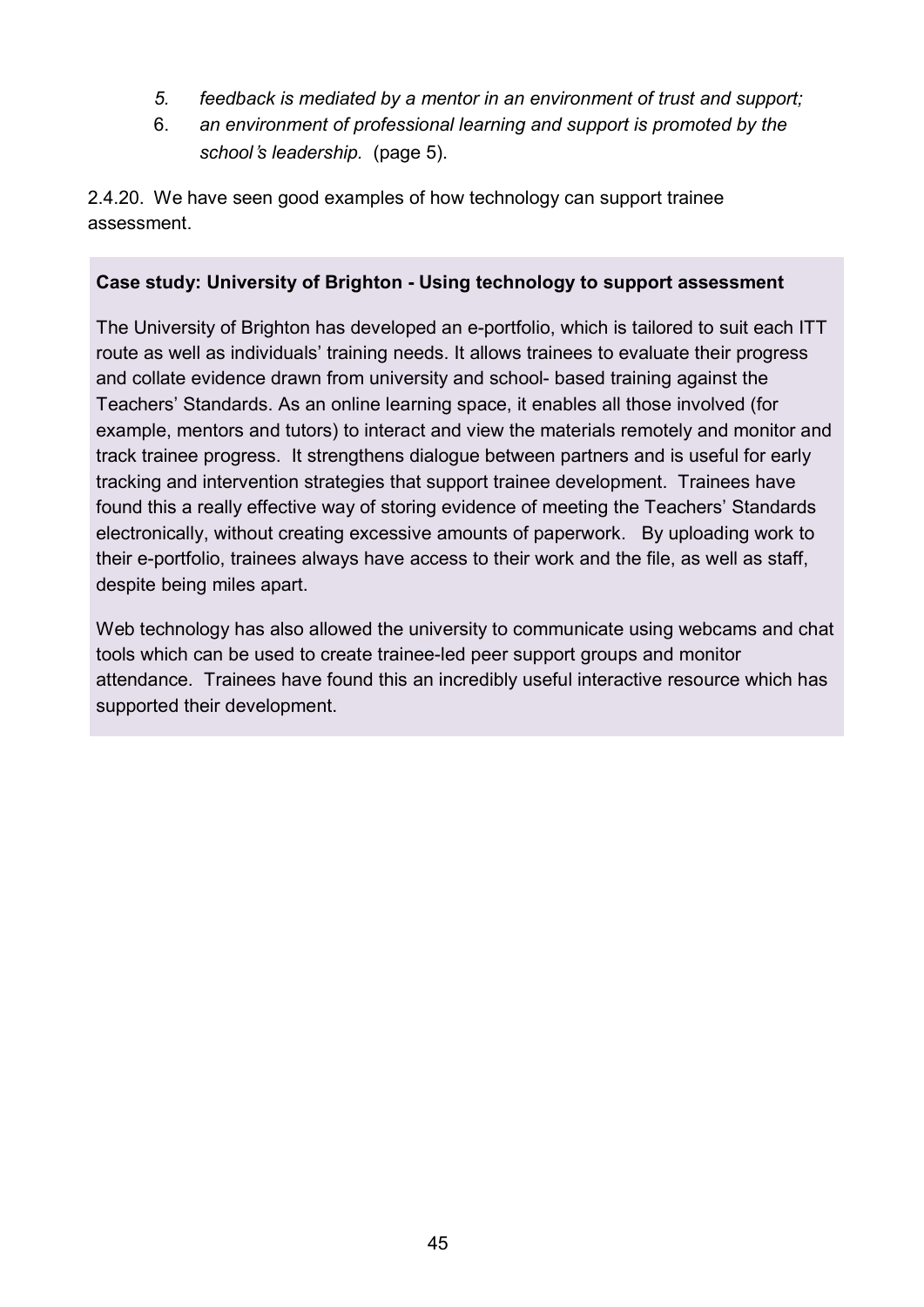# **3. The ITT System**

## **3.1. Introduction**

 $\overline{a}$ 

3.1.1. So far this report has set out our conclusions about best practice in ITT. This section will consider what we know about how far the ITT system delivers this, focussing on some areas that we believe could be improved. Overall, we have been inspired by the good practice we have found across the system. It has been a pleasure to speak with providers, schools and trainees who talk passionately and with pride about the strengths of their programmes.

3.1.2. Overall, the evidence we have about the system suggests that it generally performs well, with some room for improvement in particular areas.

3.1.3. Data provided to the review group by Ofsted suggests that the majority of trainees are being trained within 'good' partnerships. Ofsted inspected accredited providers training the following number of trainees between November 2013 to May 2014:

- 1855 (14%) were trained by outstanding ITT partnerships
- 10870 (82%) were trained by good ITT partnerships
- 505 (4%) were trained by ITT partnerships requiring improvement<sup>[9](#page-45-0)</sup>

3.1.4. In the 2014 NQT survey (NCTL, 2014) the quality of ITT was seen as good or very good by 89% of primary trained respondents and 92% of secondary trained respondents (though it is important to note the response rate was 18%).

3.1.5. The National Association of Head Teachers (NAHT) responded to our call for evidence by submitting a survey of their members (NAHT, 2014a). Their survey received 1127 responses and included the following findings:

- 759 of respondents recruited NQTs of those, only 33.7% found it easy to recruit to the roles and nearly 8% were unable to recruit at all
- When asked about the main reasons why members struggled to recruit, NQTs as well as other roles, the key reason was 'quality of applicants in our area' (45%) and 'plenty of applicants but poor quality' ( nearly 35%)
- Over 88% of respondents had recruited NQTs over the last two years and only 50% of those believed that NQTs were well prepared to start working in a school

<span id="page-45-0"></span><sup>&</sup>lt;sup>9</sup> Ofsted annual data, as at 31 August 2014, states that 78 partnerships were judged 'outstanding', 142 were judged as 'good' and 5 were 'satisfactory' or 'requires improvement' (none were 'inadequate') (Ofsted, 2014).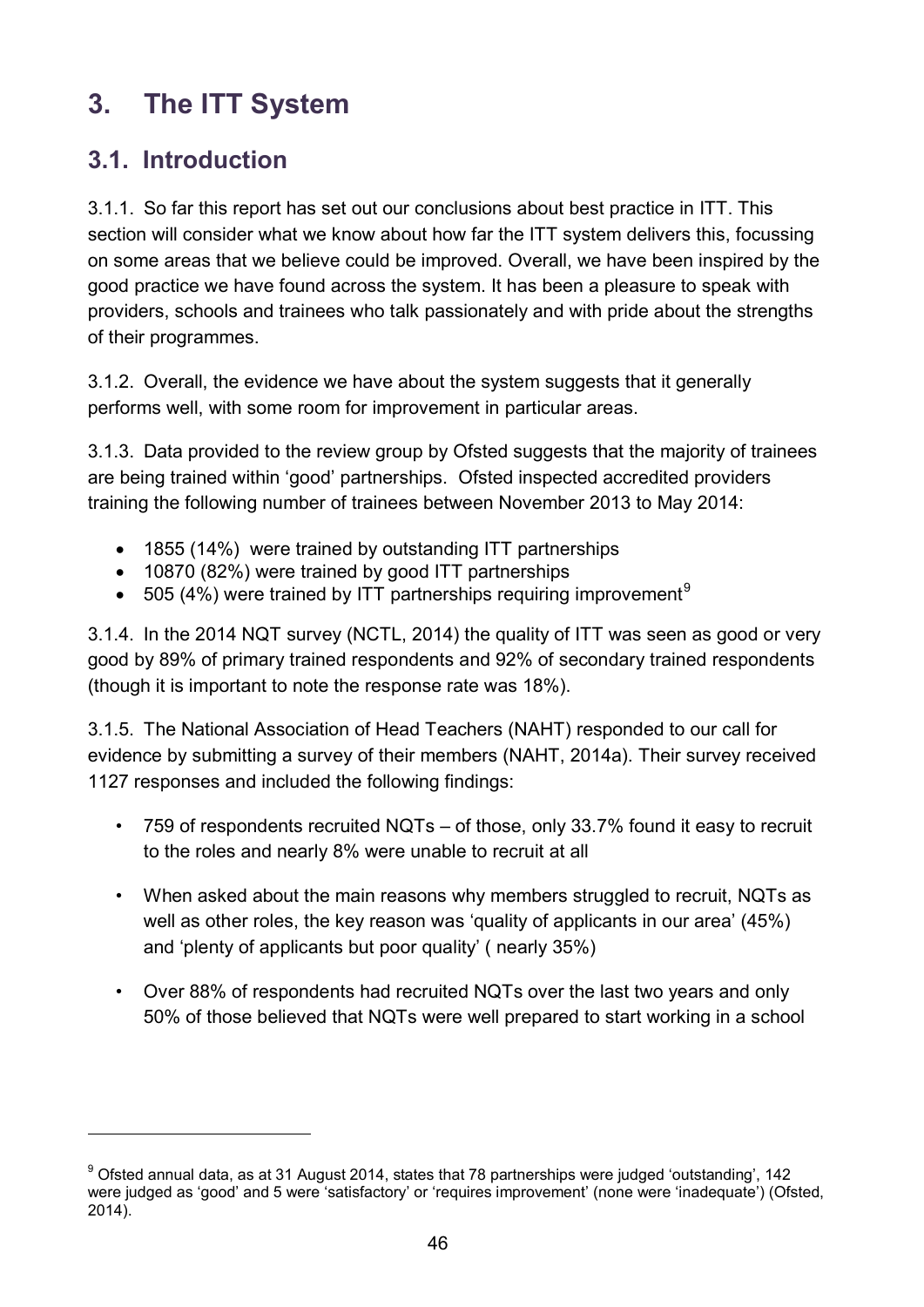• The key areas where skill shortfalls were identified were classroom management (73% of respondents), subject knowledge (58%) and understanding of pedagogy and child development (56%)

3.1.6. As we will explore in this section, the areas highlighted by this survey support areas of ITT content we have identified for improvement.

## **3.2. Comparing different routes into teaching**

3.2.1. It is very difficult to draw conclusions about whether one route into teaching is any more effective than another. One way to consider this is by combining Ofsted judgements with a variety of other measures. One example is the Good Teacher Training Guide (Smithers and Robinson, 2013), which compares ITT providers. They consider entry qualifications, quality of provision (as defined by Ofsted) and take-up of teaching posts using these factors to give a score to each provider. These scores can be considered to provide some picture of different routes. In 2013 the picture was relatively mixed. The report describes the following findings:

- SCITTs had the highest average score
- University providers had the most highly qualified entrants but lower take-up of teaching posts than SCITTs
- The picture given by Ofsted grades and NQTs differ somewhat; Ofsted judge the university provision to be the best but the NQT survey shows the best results for **SCITTS**
- The Guide does not consider the performance of School Direct programmes

3.2.2. The 2014 NQT survey (NCTL, 2014) did not report significant differences in the quality of training in different routes, though SCITT trained respondents were more likely to report that their training had been good or very good.

3.2.3. More recently the Institute for Fiscal Studies (IFS) carried out a study to compare the costs and benefits of different ITT routes. They found that schools are more likely to state that benefits are higher than costs for school-based routes (Allen and others, 2014).

3.2.4. Ultimately it is difficult to compare the effectiveness of different routes. Our engagement with universities, SCITTs and schools has not led us to draw any clear conclusions that any one route is better than another. We have found strengths across all routes. The findings from the Good Teacher Training Guide, the 2014 NQT survey and IFS report, however, suggest that the move towards more school-led ITT has had benefits. We have also found that the diversity of different routes is a strength, allowing the system to meet the needs of different schools and trainees.

3.2.5. The majority of new teachers train through post-graduate provider-led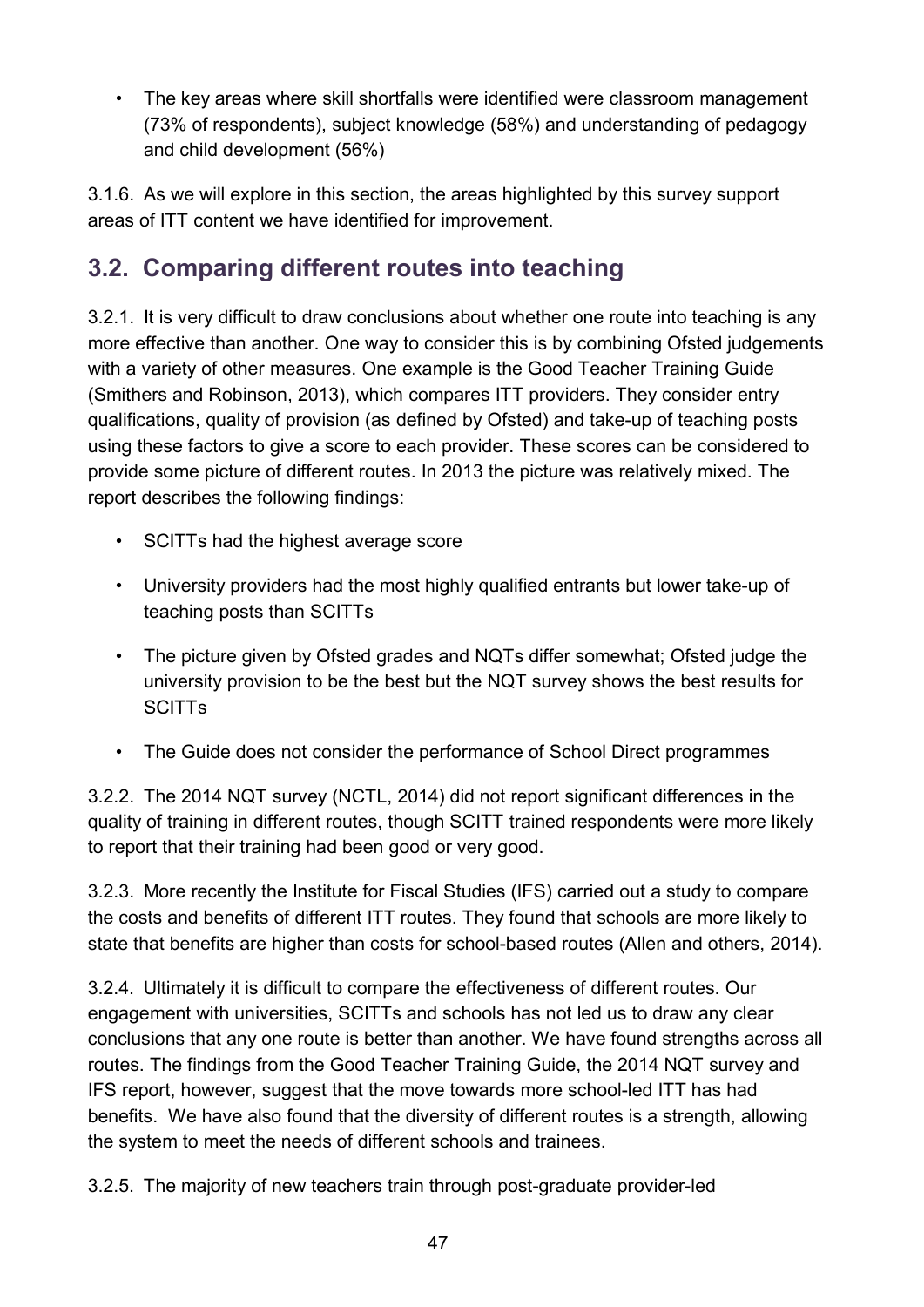programmes led by either SCITTs or universities. Many of the comments in this report refer to these types of programmes – we have seen clear strengths in these. We have also drawn the following conclusions about other routes:

- **Undergraduate programmes** have the potential to allow more time for the development of subject knowledge and more gradual development over a sustained period. These programmes are particularly well-suited to the development of primary subject knowledge, pedagogy and a more extended understanding of child development. Anecdotally, there has been a perception in the past that undergraduate programmes accept those with lower academic standards than those on post-graduate routes. So we are pleased to see that this year the average UCAS points score for undergraduate entrants to ITT has now reached a record high (330 points, equivalent to an A and 2 Bs at A-level).
- **School Direct** is in early development, but in our conversations with SCITTs, universities and particularly schools, the benefits are clear. We have heard that School Direct has led to schools taking increased ownership over ITT, which has facilitated deeper and more effective partnership. We would also like to clarify that a School Direct programme means that the trainee necessarily has a narrower range of school experiences – School Direct programmes are subject to the same requirements as provider-led programmes and, in fact, a Teaching School Alliance leading a School Direct programme is likely to have access to a wide range of excellent school experiences for trainees. The nature of data about different ITT routes means it is difficult to evaluate the effectiveness of School Direct – we would welcome an evaluation of the implementation and impact of School Direct.
- **Teach First** serves a useful purpose in the system it allows schools who might otherwise find it difficult to engage with ITT to have a role in the system (if perhaps they find it difficult to recruit). It is also supports teacher supply in areas of socioeconomic disadvantage.
- **Troops to Teachers** is in early development with the first two cohorts of trainees commencing their training in January and September 2014. The programme offers bespoke school-based training at both non-graduate or post-graduate level. Aimed at high quality service leavers, it takes into account the breadth of skills that they can bring to the classroom and not only supports their training through a blended learning approach delivered by a network of universities and schools, but also develops their capacity as future leaders. An evaluation strategy is planned to inform the future expansion of the programme, which includes a focus on addressing disadvantaged areas.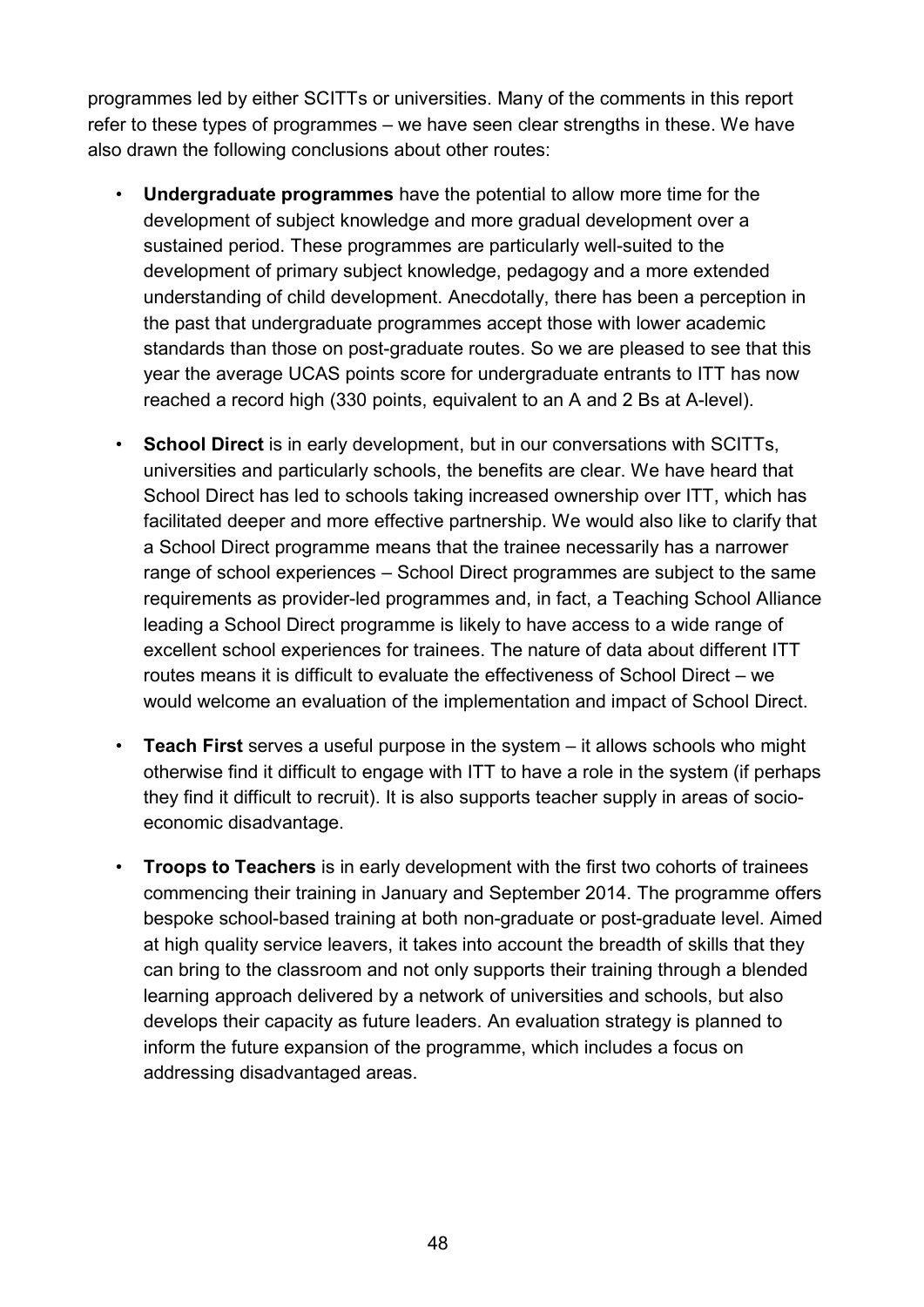## **3.3. ITT course content across the system**

3.3.1. The Teachers' Standards set a common expectation across the system about the knowledge, understanding and skills a new teacher must have. We might expect, then, that ITT course content would be similar and consistent across the system. In fact, we have found considerable variability. This has been clear both from our conversations with providers, trainees and former trainees, and through our review of course materials. Concerns about this variability were raised through our call for evidence. As we will outline in this section, we have identified what appeared to be potentially significant gaps in a range of courses in areas such as subject knowledge development, subject specific pedagogy, behaviour management, assessment and special educational needs. As such, we believe there may be a case for a better shared understanding of what the essential elements of good ITT core content looks like.

**Recommendation 1**: **DfE should commission a sector body (for example, the Teaching Schools Council, a future professional body (College of Teaching), or another sector body) to develop a framework of core content for ITT**. We believe that a framework of the essential elements of core content would build a stronger shared understanding of good ITT content meaning that trainees will have a more consistent experience. We also hope that this framework will provide trainees with a greater understanding of the areas they should be covering in ITT. We feel it is critical that a framework is developed by the sector, rather than by central government. Though we have not aimed here to set out exactly what should be in the framework, we feel that the areas outlined in section 1 offer a strong starting point (we have included this as an Annex in this report). We would like the framework to be informed by the areas for improvement we outline in this section (as highlighted in the sub-recommendations below).

#### **Subject Knowledge Development**

3.3.2. Across all subjects and phases we have found variability in the way that subject knowledge is addressed. Based on our discussions with providers and our review of course materials, subject knowledge audits are common. However, the rigour of this audit (i.e. whether it is checked or monitored) appears to be variable. The extent to which subject knowledge is tracked and systematically developed also seems variable. Research (Wellcome Trust, 2011) has found there is little evidence of robust auditing and that trainees view the process as inefficient and ineffective. Ofsted has similarly found that insufficient attention is paid to trainees' subject knowledge development. Too often, we have found that subject knowledge development is dependent on trainees addressing the shortfalls in their knowledge themselves. Given the importance of subject knowledge for good teaching, we feel this is not satisfactory. As set out in section 2, we believe all partnerships should rigorously audit, track and develop subject knowledge in an on-going way.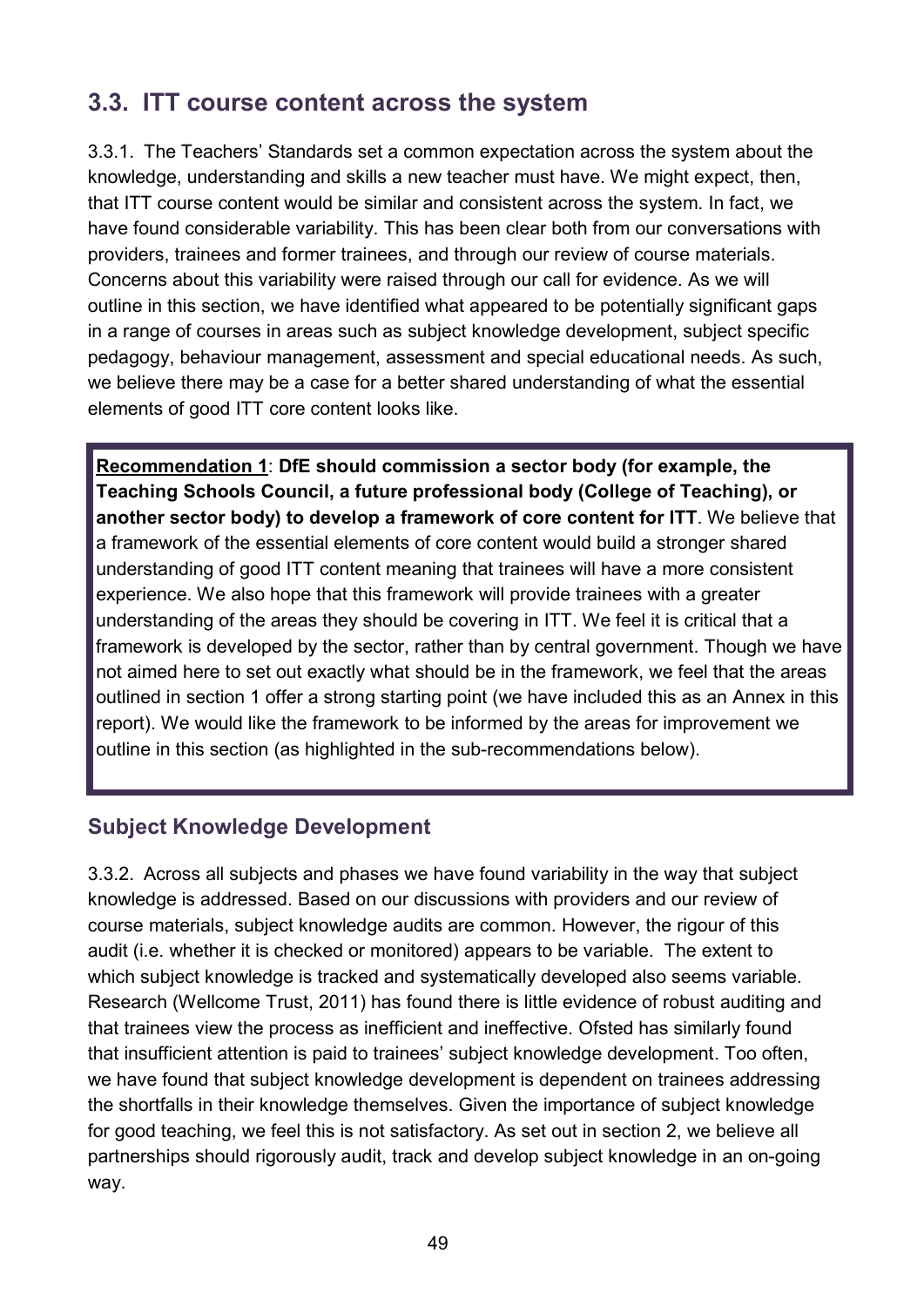3.3.3. We have been interested in exploring how far changes to the curriculum are embedded in ITT programmes. Overall, we have been pleased to see the majority of ITT programmes are preparing trainees to teach the new curriculum. Our review of course materials, however, highlights that there are a significant minority of courses where it appears that programmes have not been updated to reflect changes. Ofsted has also found that providers need to do more to check that changes to the curriculum are embedded in training. It is of course vital that programmes are preparing new teachers to teach the new curriculum and in general keeping abreast of all the latest developments.

3.3.4. In section 2, we highlighted the importance of trainees receiving high quality input from subject experts. We have visited many providers who are offering excellent subject support. We have some concerns, however, about smaller partnerships: there needs to be a critical mass of subject expertise within a partnership to ensure that trainees have access to the expertise they need. We also found that the best partnerships made full use of subject expertise from across the partnership (such as SLEs). We feel this kind of practice could be more systematic and widespread. Ofsted has placed increased emphasis on ensuring trainees have access to subject materials and guidance within and beyond the partnership, including that provided by subject associations in its revised ITE inspection framework from June 2014. In our review of course materials, we found that less than half of courses referenced resources from subject associations. Ofsted has also found that more rigorous checks need to be made of the subject expertise of subject trainers, ensuring they receive appropriate training and professional development.

3.3.5. We feel that learning with others training in the same subject is an important part of ITT. In our visits to ITT providers and schools, we found some variability in the existence and strength of subject communities. We feel this is particularly important in partnerships where trainees may be more isolated – perhaps because the partnership is small or because they are placed alone or in small numbers in schools. As Ofsted has advised, we feel providers could make more and better use of links and resources from subject associations to facilitate these communities.

3.3.6. We make a number of recommendations to providers and schools involved in ITT to address these inconsistencies: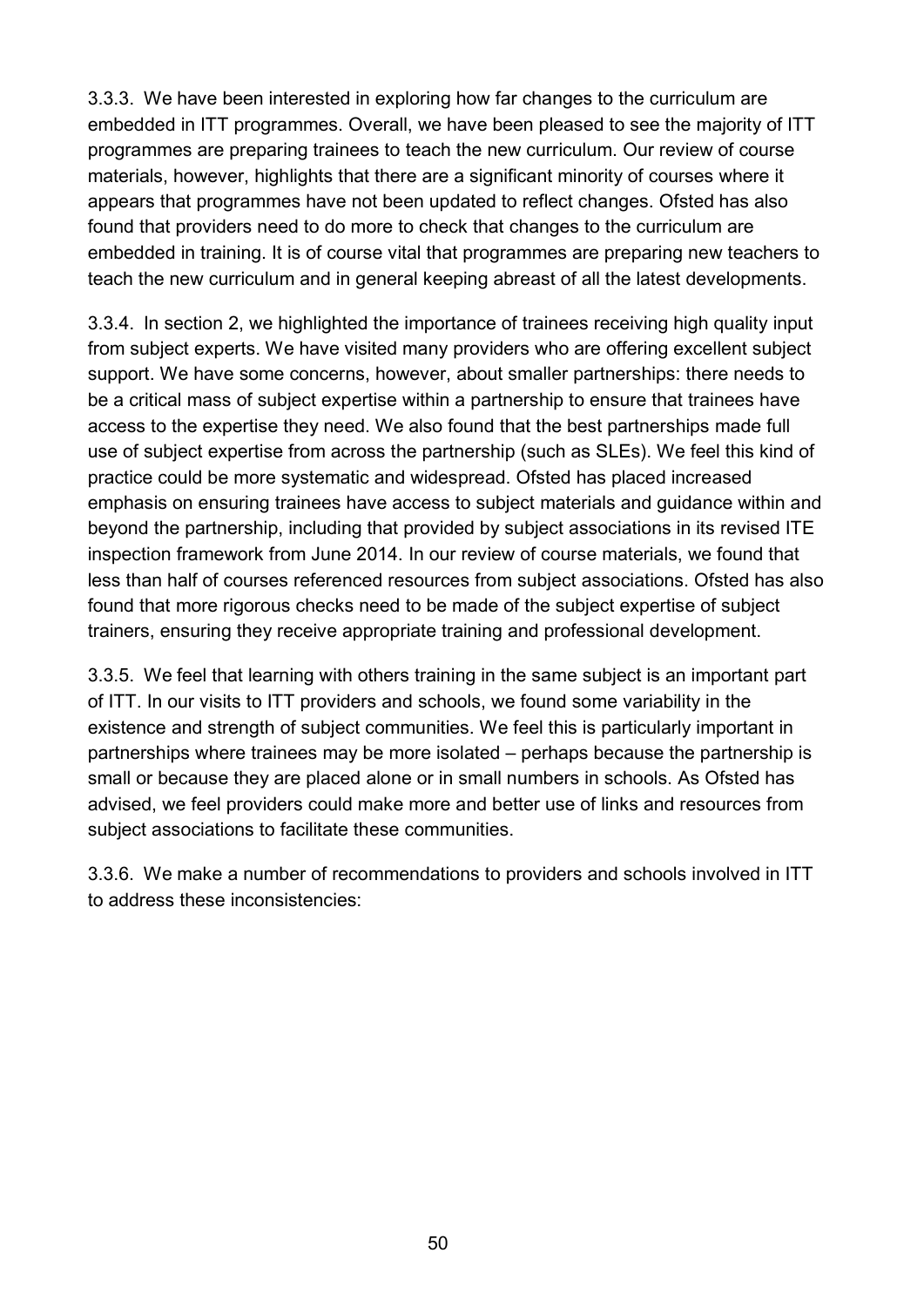#### **Recommendation 2: All ITT partnerships should:**

- i. **rigorously audit, track and systematically improve subject knowledge throughout the programme,** including a check at the end of the course to ensure the trainee has strong subject knowledge (indeed, a trainee does not meet the Teachers' Standards without demonstrating good subject and curriculum knowledge)
- **ii. ensure that changes to the curriculum and exam syllabi are embedded in ITT programmes**
- iii. **ensure that trainees have access to high quality subject expertise** by ensuring that subject trainers are quality assured and receive appropriate training, and that trainees have access to subject materials and guidance within and beyond the partnership, including that provided by subject associations
- **iv. ensure that trainees have opportunities to learn with others training in the same subject**

3.3.7. There are some particular challenges for subject knowledge development. The breadth of subject knowledge that primary teachers need to teach the new curriculum may be difficult to cover, especially within a one year programme. In subjects like modern foreign languages, music and computer science, trainees are more likely to lack subject knowledge, experience and confidence. There are relatively few primary teachers with a maths or science background, meaning that ITT needs to address core subject knowledge in these areas to give primary teachers the necessary knowledge as well as confidence to teach them effectively.

3.3.8. As we highlighted in section 2, ITT cannot completely address subject knowledge. The issue here is clearly one of time. We have already identified that undergraduate programmes benefit from having greater time to address a breadth of subject knowledge. We believe there are a number of ways that providers and the system could build in extra opportunities for the development of subject knowledge:

**Recommendation 1a: Subject knowledge development should be part of a future framework for ITT content.**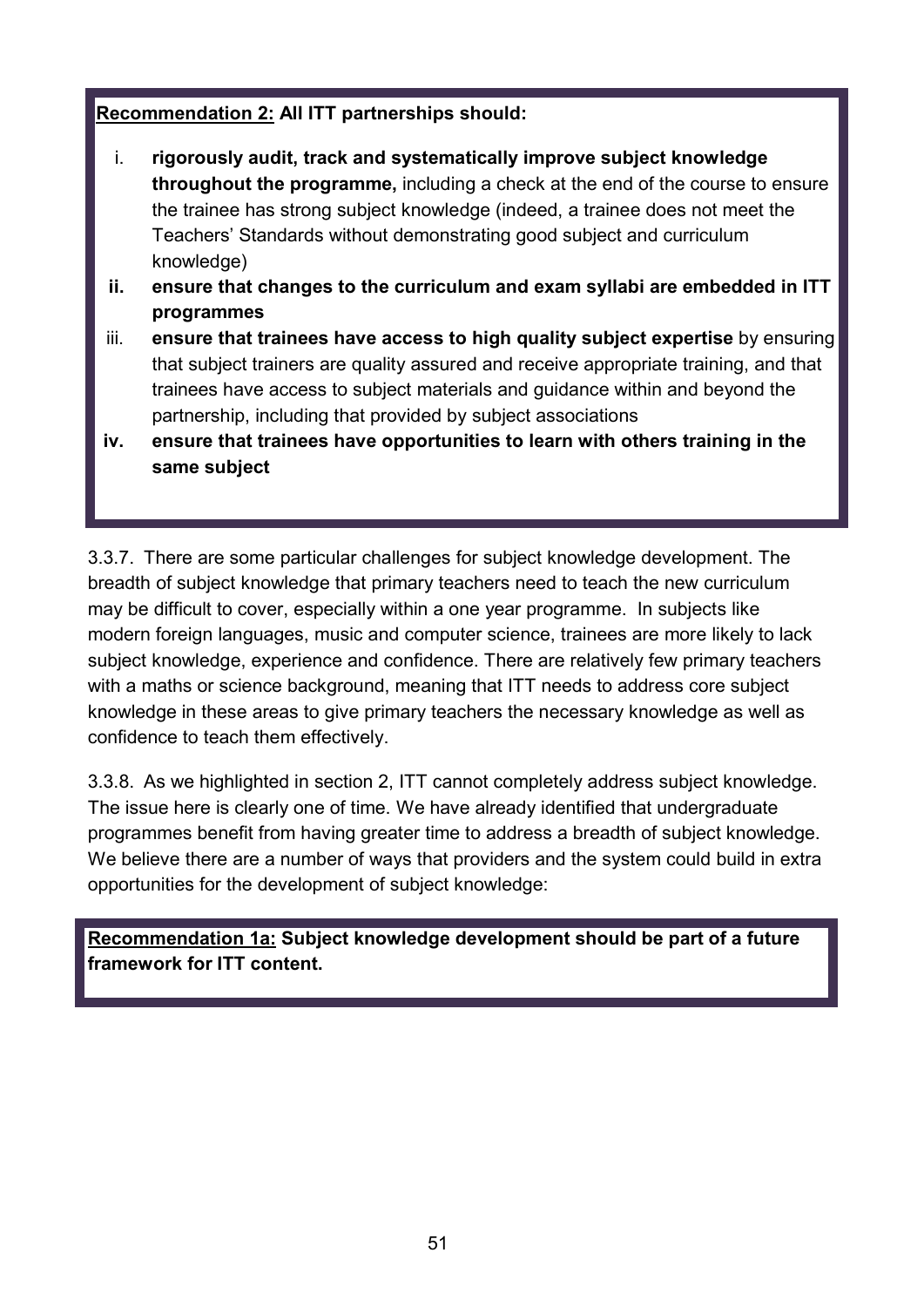**Recommendation 3:** One year programmes are too short to fully address subject knowledge. **Schools, therefore, should include subject knowledge as an essential element of professional development, particularly in the NQT year and early career**.

**Recommendation 4: DfE should make funded in-service subject knowledge enhancement courses available for primary teachers to access as professional development** – particularly in subjects such as modern languages, computing, music, maths and science.

**Recommendation 5**: For secondary subjects, we feel that more could be done before trainees enter post-graduate ITT programmes. **We recommend that universities should explore offering "bridge to ITT" modules in the final years of their subject degrees for students who are considering ITT programmes**. These modules would take a broad look at the subject, covering areas in the national curriculum where students are likely to have gaps. This would mean students enter ITT with more appropriate subject knowledge for teaching. We believe these this would also facilitate useful links between university subject departments and schools of education.

### **Subject-specific pedagogy**

3.3.9. The points above about access to subject expertise and subject communities clearly apply here too. We would like to highlight that there are important areas of content on subject-specific pedagogy that are not addressed in all courses. For example, despite the importance of understanding common pupil misconceptions and how to address these, our review of course materials suggests that these areas do not always appear to be covered. Our discussions with subject associations and responses in our call for evidence have highlighted lack of coverage of practical work in subjects – for example, practical experiments in science and fieldwork in geography. Our review of course materials highlighted possible gaps in this area. Ofsted has found that more work needs to be done to ensure all secondary trainees are aware of expectations at the end of Key Stage 2 for pupils and are able to draw on this when planning for Year 7s.

**Recommendation 1b**: **Issues in subject-specific pedagogy, such as pupil misconceptions, phases of progression in the subject as well as practical work, should be part of a framework for ITT content.** In developing this section of a framework, the sector body should draw on advice from subject associations and learned bodies.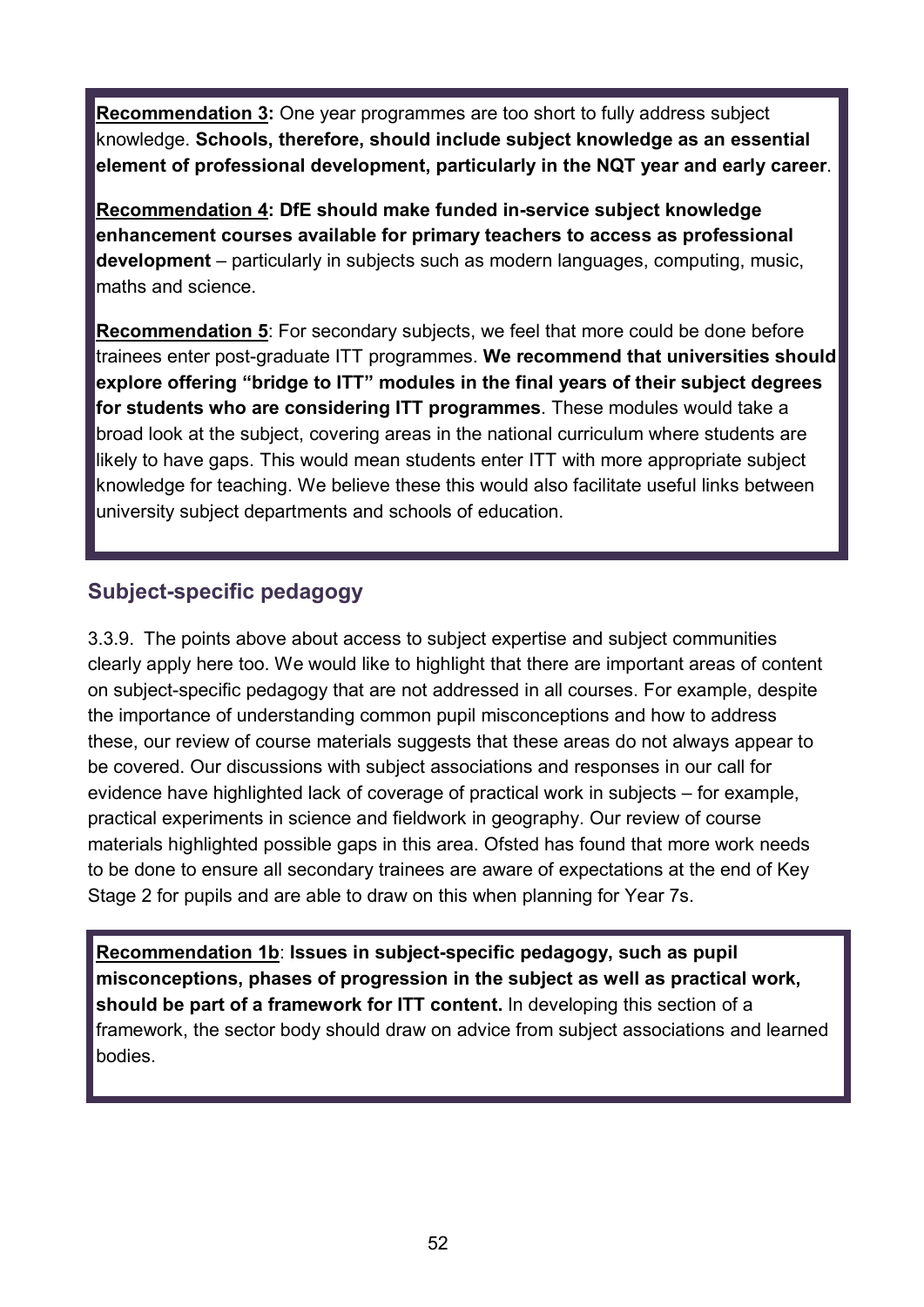### **Evidence-based teaching**

3.3.10. As teaching schools become more involved in research as well as ITT, we predict evidence-based teaching will become increasingly embedded in schools. However, there is more that could be done to encourage research engagement in the profession.

3.3.11. ITT has a crucial role in instilling the importance of evidence-based teaching in new teachers and giving them the knowledge and skills to access, evaluate and interpret research to apply in their teaching. Our visits to ITT providers and our review of course materials have found that many ITT courses are addressing these issues. We do think, however, that there is more that could be done in this area.

3.3.12. Our review of course materials and visits to providers has suggested that sometimes ITT focuses on trainees conducting their own research, without necessarily teaching trainees the core skills of how to access, interpret and use research to inform classroom practice. In ITT, we consider that the initial priority should be on the latter with careful consideration about how to do the former effectively in the time available. For example, our review of course materials highlighted that important concepts relating to evidence-based teaching (validity, reliability, qualitative and quantitative data, effect sizes, randomised controlled trials) appeared to be covered in only about a quarter of courses. Some providers use assignments that require trainees to carry out their own research as a vehicle to teach trainees these core skills. We feel that in a one year course it can be challenging for trainees to learn how to teach as well as undertaking quality research unless these two areas are skilfully brought together in a way that support each other. The priority for ITT is to support trainees to become intelligent consumers of research who take an evidence based approach to their own practice.

3.3.13. It is important that trainees understand how to interpret educational theory and research in a critical way. There is good evidence to suggest that some false ideas about how children learn are prevalent in education. For example, the OECD (2002), the Wellcome Trust (2014), Sense about Science (Buch, 2014), Paul Howard-Jones (2014), Ben Goldacre (2008) and others (Dekker and others, 2012) have all pointed out that education is susceptible to faddish 'neuromyths'. There are particular beliefs that have been widely discredited and yet still seem to be very popular in education. A good example of this is the idea of learning styles, which has been thoroughly debunked by many researchers (Coffield (2004), Geake (2008), Kratzig and Arbuthnott (2006), Pashler and others (2008), Riener and others (2010), Sharp and others (2008), but which was praised and recommended in some of the course materials we reviewed. As Geake (2008) says, "A more sceptical approach to educational panaceas could contribute to an enhanced professionalism of the field" (page 123). As such, we believe it is critical that ITT should teach trainees to challenge and evaluate evidence so that new teachers have the skills to navigate this complex landscape.

We make the following recommendations, which we believe would build on existing good practice to ensure that more new teachers become skilled evidence-based practitioners: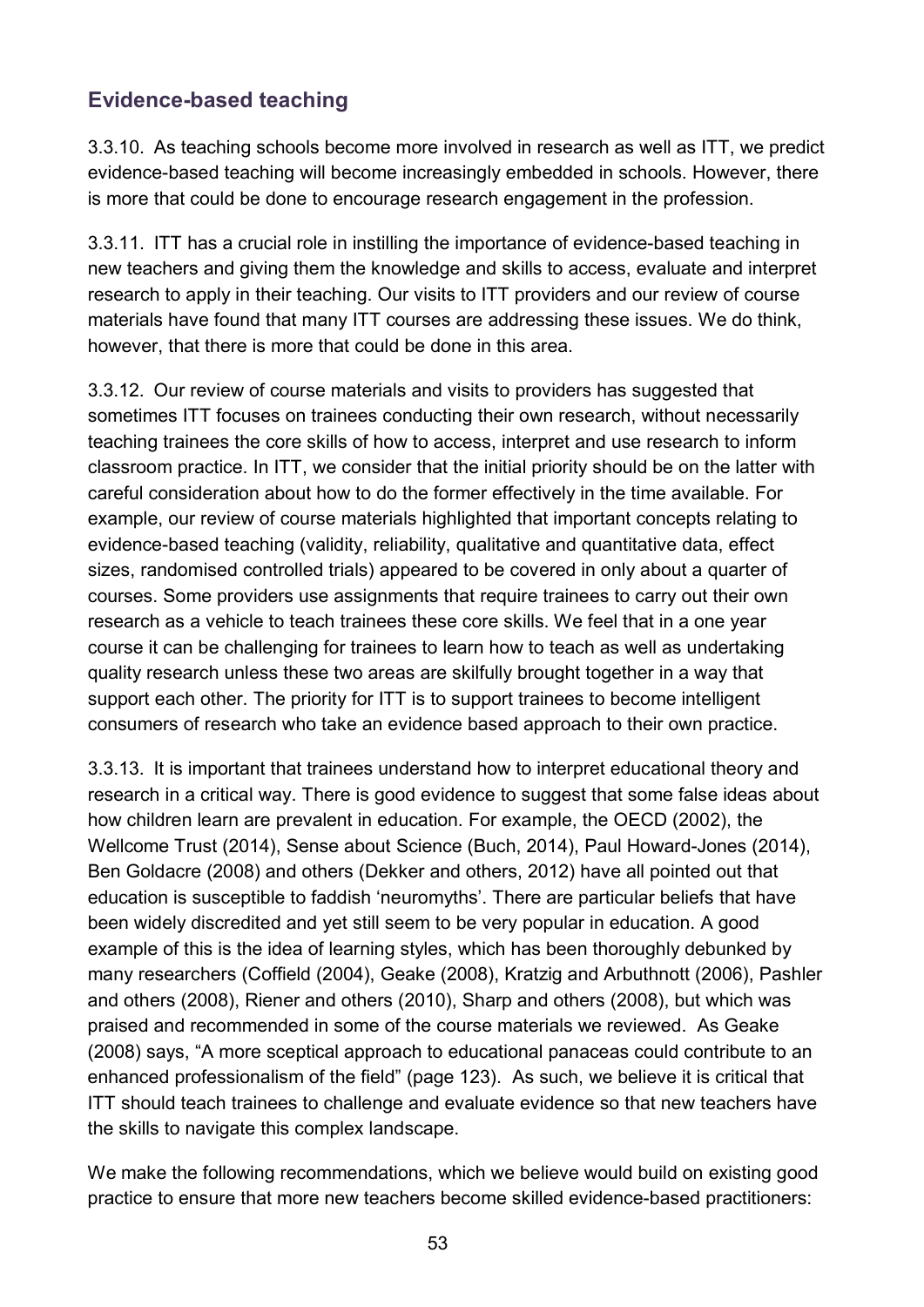**Recommendation 1c: Evidence-based teaching should be a part of a framework for ITT content.**

**Recommendation 6: The Teachers' Standards should be amended to be more explicit about the importance of teachers taking an evidence-based approach.** We recognise that there are no current plans to review the Teachers' Standards. However, we feel this issue is of such importance that we strongly recommend that when the standards are eventually reviewed there should be a new standard that emphasises the importance of using evidence to inform teaching.

**Recommendation 7: A central portal of synthesised executive summaries providing practical advice on research findings about effective teaching in different subjects and phases should be developed. A future College of Teaching would be well placed to develop this.** Trainees and teachers should be able to quickly access up-todate high quality research that can be interpreted easily to inform their practice. The Education Endowment Foundation's (EEF) Teaching and Learning Toolkit is a good starting point in this area. The EEF toolkit, though, serves a number of purposes besides directly informing classroom practice – its main focus is to identify effective interventions for disadvantaged pupils. We would like to see a central portal that synthesises the most up to date research findings in different subjects and phases and offers practical summaries to teachers.

**Recommendation 8**: **ITT partnerships should make more systematic use of wider expertise outside university departments of education.** We believe that providers do not always make use of the full potential of their existing networks. There are many universities that are home to world-leading research and assessment organisations – yet in our experience it can be the case that these organisations are either not involved in ITT or are involved in a superficial way.

#### **Assessment**

3.3.14. Of all areas of ITT content, we believe the most significant improvements are needed on training for assessment. The NAHT Commission (2014b) reported the following findings, in relation to training for assessment:

- *• Teacher training is not of a sufficiently high or rigorous standard. This applied across the board, from the initial teacher training through to ongoing professional development. […].*
- *• All teachers are not automatically equipped to assess, even though there is an apparent assumption that this is the case.*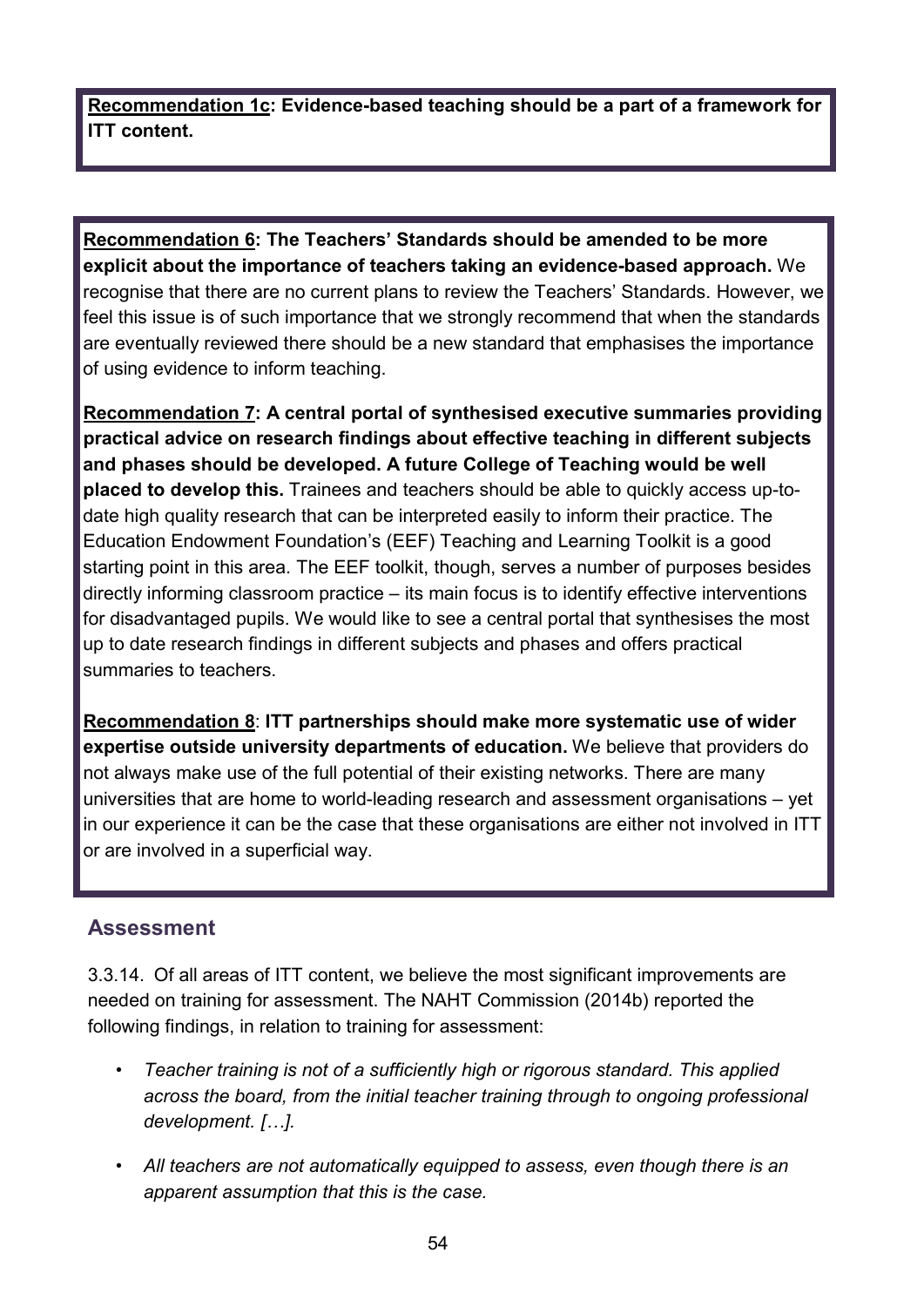- *• Teachers need practical training in assessment methodology and practice and an ongoing programme of CPD [continuing professional development].*
- *• Although the awareness of newly qualified teachers in relation to accountability measures seems to have increased, the same cannot be said for their awareness of assessment practice.*
- *• In part, this is due to some deficiencies in initial teacher training, as well as the inability or unwillingness of schools to be flexible in the approaches when working with trainee teachers.* (NAHT Commission, 2014b, page.17)

3.3.15. The commission recommended that:

*•* "Further work should be undertaken to improve training for assessment within ITT, the NQT induction year and on-going professional development. This will help to build assessment capacity and support a process of continual strengthening of practice within the school system." (NAHT Commission, 2014b, page.18)

3.3.16. We have found a wide range of evidence to support the NAHT Commission's findings. For example, the Times Educational Supplement informed the review group that resources to support assessment are the most commonly downloaded from their bank of resources – this might suggest that teachers lack confidence in assessment.

3.3.17. Ofsted inspection reports indicate that there is insufficient attention paid to trainees' understanding of different types of assessment practice. The 2014 NQT survey (NCTL, 2014) found that "assessing pupils' progress" was one of the lowest rated aspects of teacher training for primary trainees; "using pupil data to support learning" was the lowest scoring aspect of primary training. One trainee made the following comments about their training:

*"My training did not provide me with a 'bigger' picture of assessment. There was a lot of focus on AfL [Assessment for Learning] and how this changes subsequent lessons in the short term. However, I did not know about end of term assessments, tracking, how the data is used in APP meetings and appraisals, how the data reflects the school's progress, how it is used by Ofsted etc. I have learnt this during my induction."* (NCTL, 2014, page 56).

3.3.18. We note that the difference between ratings given by SCITT trained respondents and university trained respondents was greatest in this area, with SCITT trainees more likely to rate their training in assessment as good or very good.

3.3.19. In section 2, we outlined the kind of content we would expect to see on a strong ITT programme. This included issues relating to theories of assessment as well as the technical aspects of assessment. Our discussions with trainees, NQTs, providers and schools, as well as our review of course materials, has highlighted that these issues are hardly ever, if ever at all, covered on ITT programmes. As the quotation above shows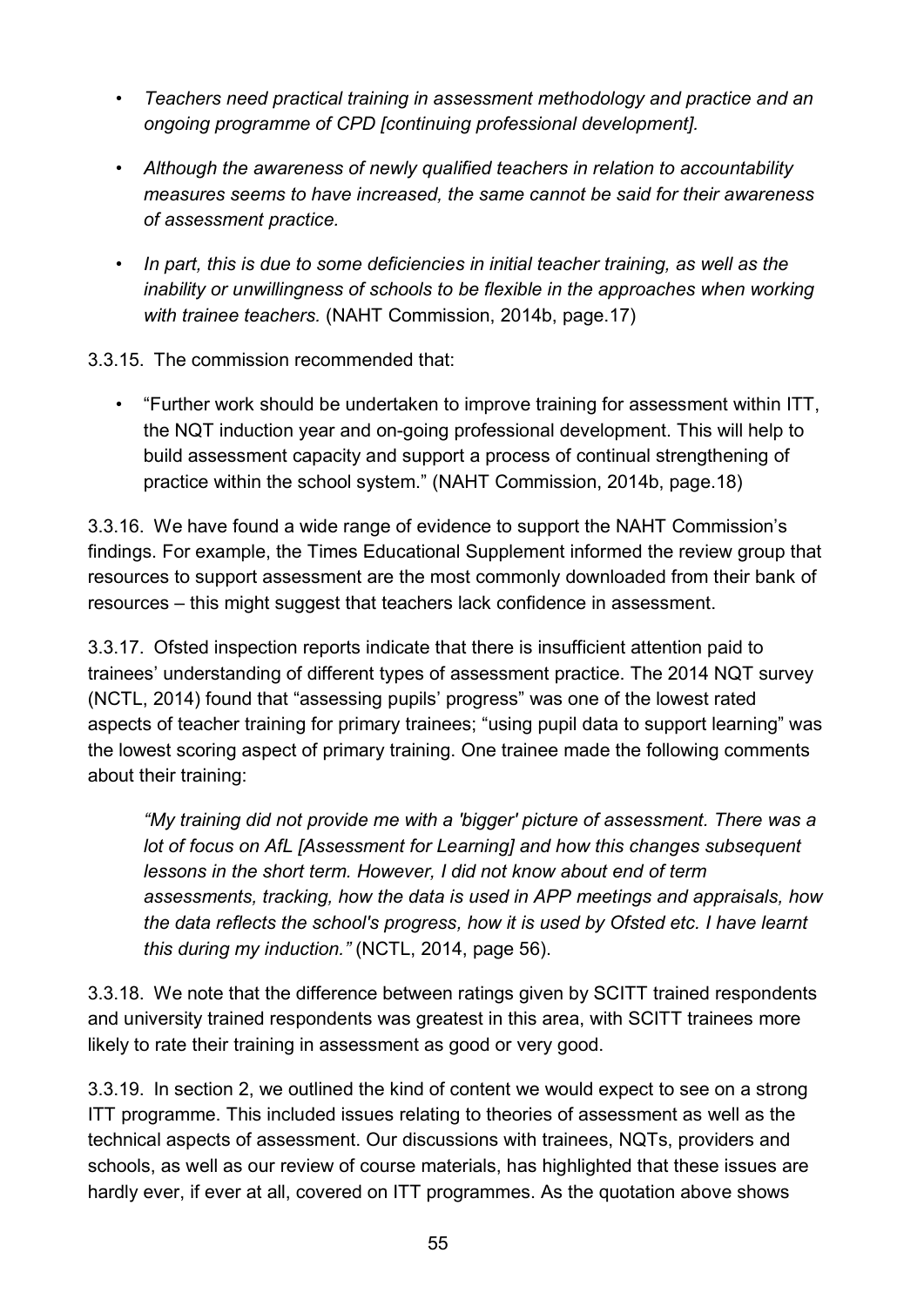schools can provide effective training on how to use data effectively. However, in terms of covering some of the concepts in assessment that we believe are important (validity, reliability, norm-referencing, criterion referencing), we (like the NAHT commission) believe that there are significant gaps in both the capacity of schools and ITT providers in the theoretical and technical aspects of assessment.

3.3.20. This is a great concern – particularly as reforms to assessment in schools mean that teachers have an increased role in assessment. There are also important links here with the notion of evidence-based teaching. The profession's ability to become evidencebased is significantly limited by its knowledge and understanding of assessment – how can we effectively evaluate our own practice until we can securely assess pupil progress?

3.3.21. We would like to see schools and teacher educators becoming more rigorously skilled in assessment and we would like to see ITT providing more training in the technical aspects of assessment as well as the purpose of assessment. Given the system-wide lack of expertise and confidence in this area, we make the following recommendation:

**Recommendation 1d: Assessment, including the theory of assessment and technical aspects of assessment, should be part of a framework for ITT content.**

**Recommendation 9:** Alongside a central portal on evidence-based practice**, a central repository of resources and guidance on assessment should be developed**. This would support the learning of trainees, as well as practicing teachers and teacher educators. Again, a future College of Teaching would be well placed to develop this, in partnership with expert organisations in assessment.

#### **Child and Adolescent Development**

3.3.22. In section 2, we outlined the importance of new teachers having a grounding in child and adolescent development. Based on our conversations with providers, schools and professional bodies, we know that this idea is welcomed by the sector. However, experts like those from school-based mental health organisation Place2Be and the Consortium of Emotional Wellbeing in Schools have highlighted a lack of training in child development. There is evidence to suggest that though there is a widespread perception amongst teachers in England that, although they believe they have a duty to help identify and support pupils with mental health problems, they feel inadequately prepared to do so (Rothi and others, 2008). Our review of course materials similarly found that while child development was generally well-covered on primary courses, it lacked coverage on secondary courses.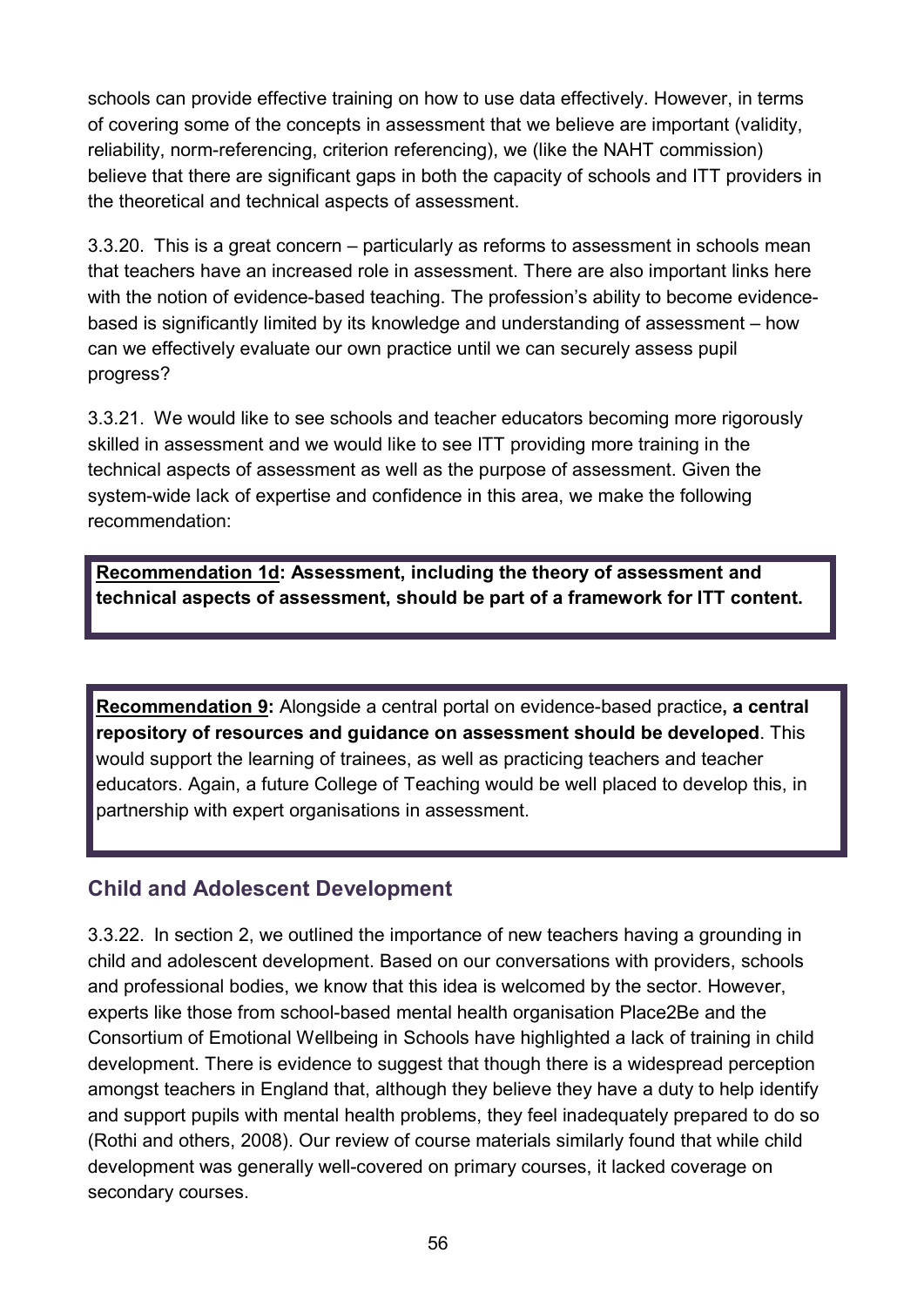**Recommendation 1e**: **Child and adolescent development should be included in all age phases within a framework of core ITT content.**

#### **Behaviour Management**

3.3.23. Our discussions with trainees and NQTs have confirmed that learning how to manage behaviour effectively in their classrooms is one of their highest priorities. In the 2014 NQT survey (NCTL, 2014), behaviour management training was one of the most highly rated aspects of training. We note, however, Owen and others' (2009) longitudinal study that looked at how teachers' perceptions of their training changed from the beginning of their first posts and five years into their careers. The study found that teachers perceptions of their training on behaviour management and dealing with indiscipline deteriorated the most between completion of training and two months into teaching. It dropped from around three quarters to around half of NQTs being satisfied with the training they had received.

3.3.24. In our discussions with ITT providers, however, some have told us that "behaviour management cannot be taught" and "trainees need to develop their own strategies – we can't tell them what to do". We agree that behaviour management is not a straightforward area where we can give trainees simple answers. We do, however, feel that in all programmes there is a need for more practical and specific advice on managing behaviour – what strategies are likely or unlikely to work. This would include classroom presence, use of voice, body language, as well as how to develop and establish classroom routines and defuse situations. We believe new teachers should start their careers armed with tangible strategies and techniques to draw upon. We have seen some excellent practice in this area, where trainees are given practical advice which they appreciate at the start of their teaching career, as well as an initial understanding of common causes of misbehaviour. We believe that this practice should be more systematic and widespread.

**Recommendation 1f**: **Managing pupil behaviour should be included in a framework for ITT content, with an emphasis on the importance of prioritising practical approaches throughout programmes.**

### **Special Educational Needs and Disabilities (SEND)**

3.3.25. Throughout this review, a number of organisations have raised concerns with us about how ITT inadequately prepares new teachers to address SEND in the classroom. In our call for evidence, several responses highlighted findings from the Salt Review (Salt, 2010) which reported that: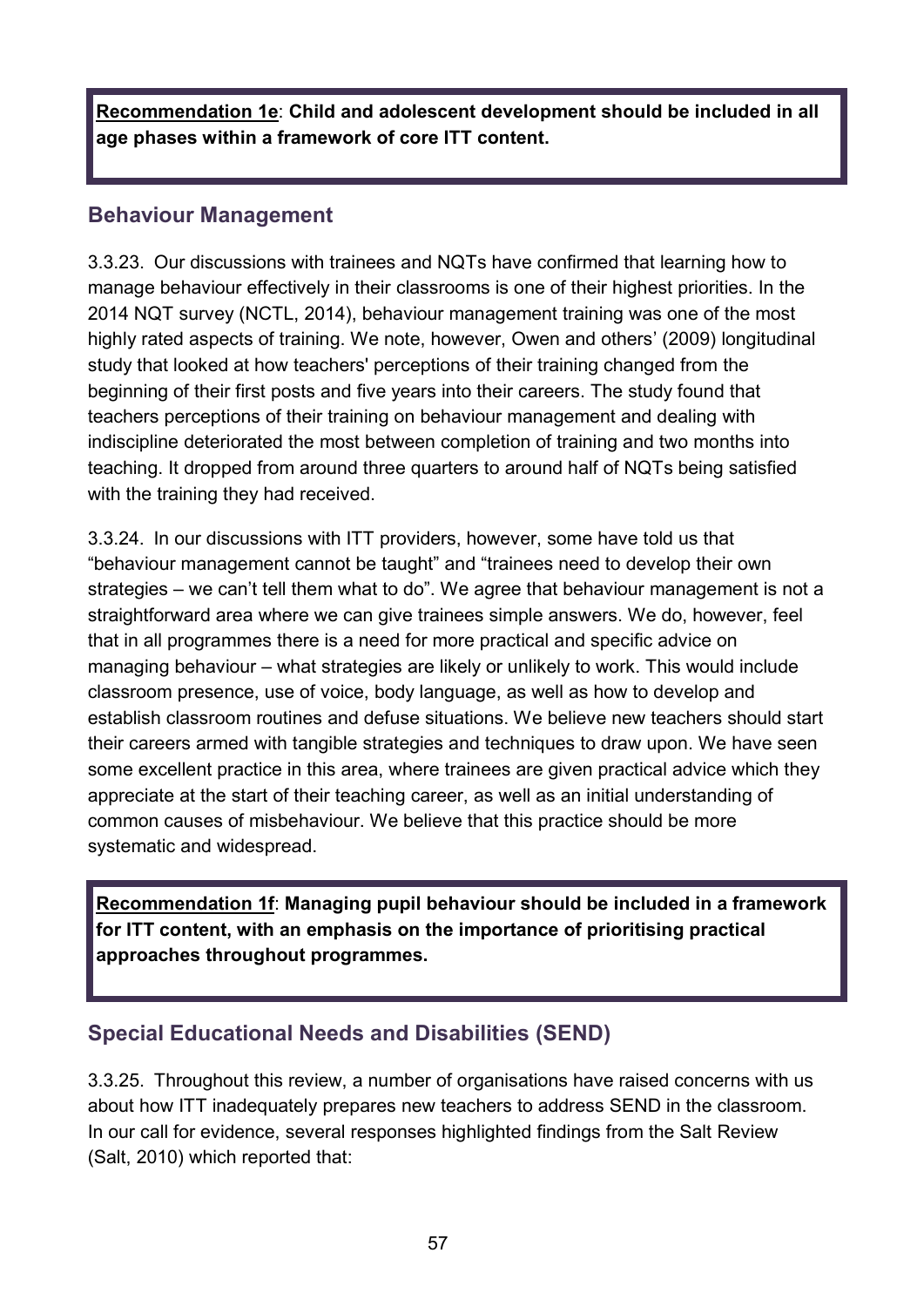- *•* Coverage of SEN and disability within ITT programmes is varied, with particular pressure on the time available one year ITT programmes
- *•* The provision of school-based training for trainees in special schools and settings also varies and there is a need to increase the opportunities for school-based training and placements in those settings

3.3.26. The Communication Trust also highlighted that there is evidence that new teachers do not have the skills, knowledge or confidence to identify children who are struggling or address their speech, language and communication needs. Our review of course materials suggested that speech, language and communication needs are only covered in a small minority of courses. The British Dyslexia Association has similarly highlighted a lack of coverage in ITT on dyslexia.

3.3.27. In the 2014 NQT survey (NCTL, 2014) the percentage of primary trainees who rated their training for teaching pupils with special educational needs as good dropped by 5%. There has been a longer term increase in the proportion of positive responses since 2010, but SEND remains one of the lowest rated aspects of training for primary trainees.

3.3.28. We have identified training in how to work with other professionals to support children with SEND (SENCos, social workers, educational psychologists) as an important characteristic of effective ITT – however, we only found evidence of this in course materials in just over a third of courses.

3.3.29. We acknowledge that it can be challenging to address SEND within ITT programmes, particularly those which are one-year-long. However, we feel there is too much variability across the system in what is covered on SEND.

**Recommendation 1g**: **Special educational needs and disabilities should be included in a framework for ITT content.** This should prepare all new teachers to support SEND in their classrooms, providing a solid grounding in the most pertinent issues and setting an expectation for on-going high quality professional development.

3.3.30. Given the challenge of addressing ITT comprehensively within shorter ITT programmes, we believe more providers and alliances should make use of special schools and mainstream schools with specialist resourced provision to provide specialised learning experiences for trainees. We also welcome the development of a SEN in ITT pathway pilot, which allows trainees to specialise in SEND during their training.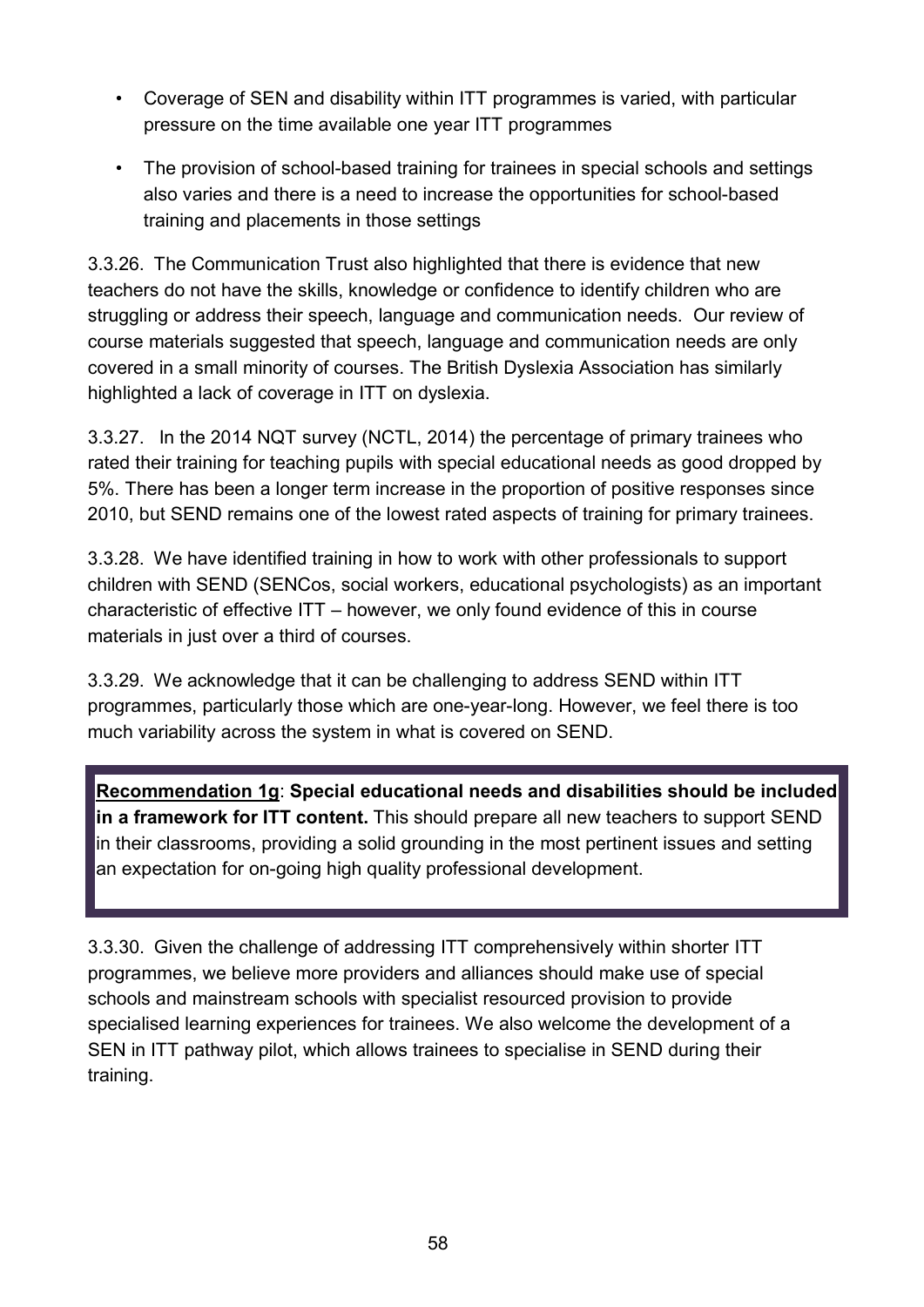**Recommendation 10**: **Wherever possible, all ITT partnerships should build in structured placements for trainees in special schools and mainstream schools with specialist resourced provision** – ideally, trainees should have opportunities for assessed placements.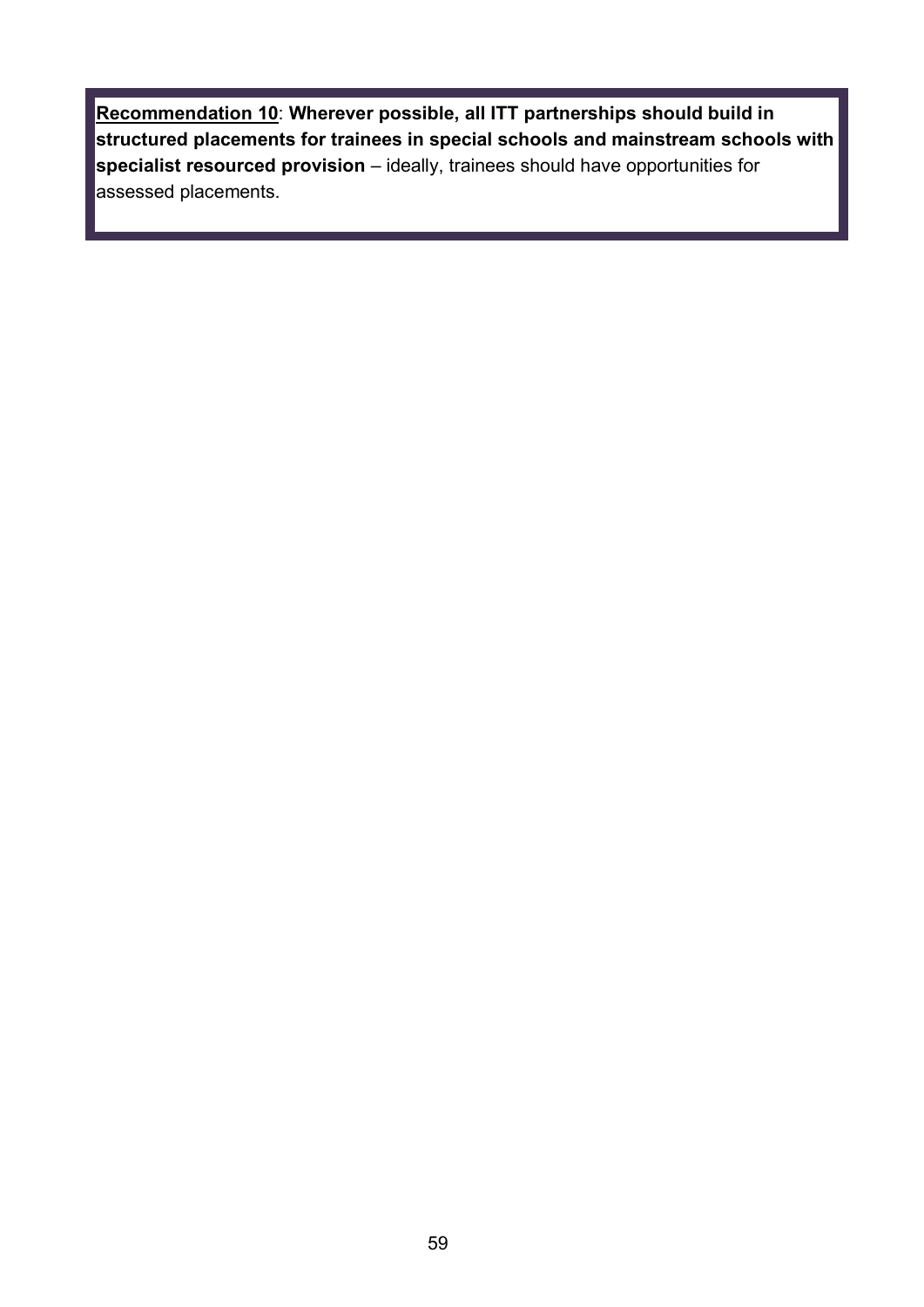# **3.4. ITT course delivery across the system**

## **Mentoring**

3.4.1. As highlighted in section 1, we know that the quality of mentoring is critically important. However, evidence suggests that mentoring across England is not as good as it should be (Hobson and Malderez, 2013). One study has criticised the inconsistent quality of ITT, noting that not enough policy attention is given to the role of mentors and that poor retention and recruitment of mentors impacts significantly on quality of training (Margo and others, 2008). These findings were confirmed by our visits to ITT providers, where the methods for identifying or recruiting mentors, training and quality assuring mentoring were variable. Ofsted reports identify variations in the quality of mentoring and where specific aspects of mentoring are a weakness. They also highlight that providers should pay greater attention to mentor training. They should also measure the impact of mentor training on the quality of mentoring and trainee outcomes more rigorously.

3.4.2. Given the importance of mentoring, we feel that it should have much greater status and recognition, within schools and within the ITT system as a whole. We have found that the ITT system seems to rely on the good will of mentors themselves. It is true that the mentors benefit from the process of mentoring – many mentors have told us that mentoring provides an excellent opportunity for professional development. We also know that many mentors undertake mentoring because of a sense of professional duty and because they enjoy it. However, the system should not rely purely on this good will or limited time to fulfil the role effectively.

3.4.3. Given our evidence of variability in how mentoring is funded and resourced, how mentors are selected and how mentors are trained, we make the following recommendations to ITT partnerships:

**Recommendation 11**: ITT partnerships should ensure all trainees experience effective mentoring by:

- i. **selecting and recruiting mentors who are excellent teachers**, who are able to explain outstanding practice (as well as demonstrate it)
- ii. **providing rigorous training for mentors** that goes beyond briefing about the structure and nature of the course, and focusses on how teachers learn and the skills of effective mentoring
- iii. **considering whether they are resourcing mentoring appropriately**, either through ensuring mentors receive sufficient time to perform the role or by offering remuneration – the resource allocated to mentoring should reflect the importance of the role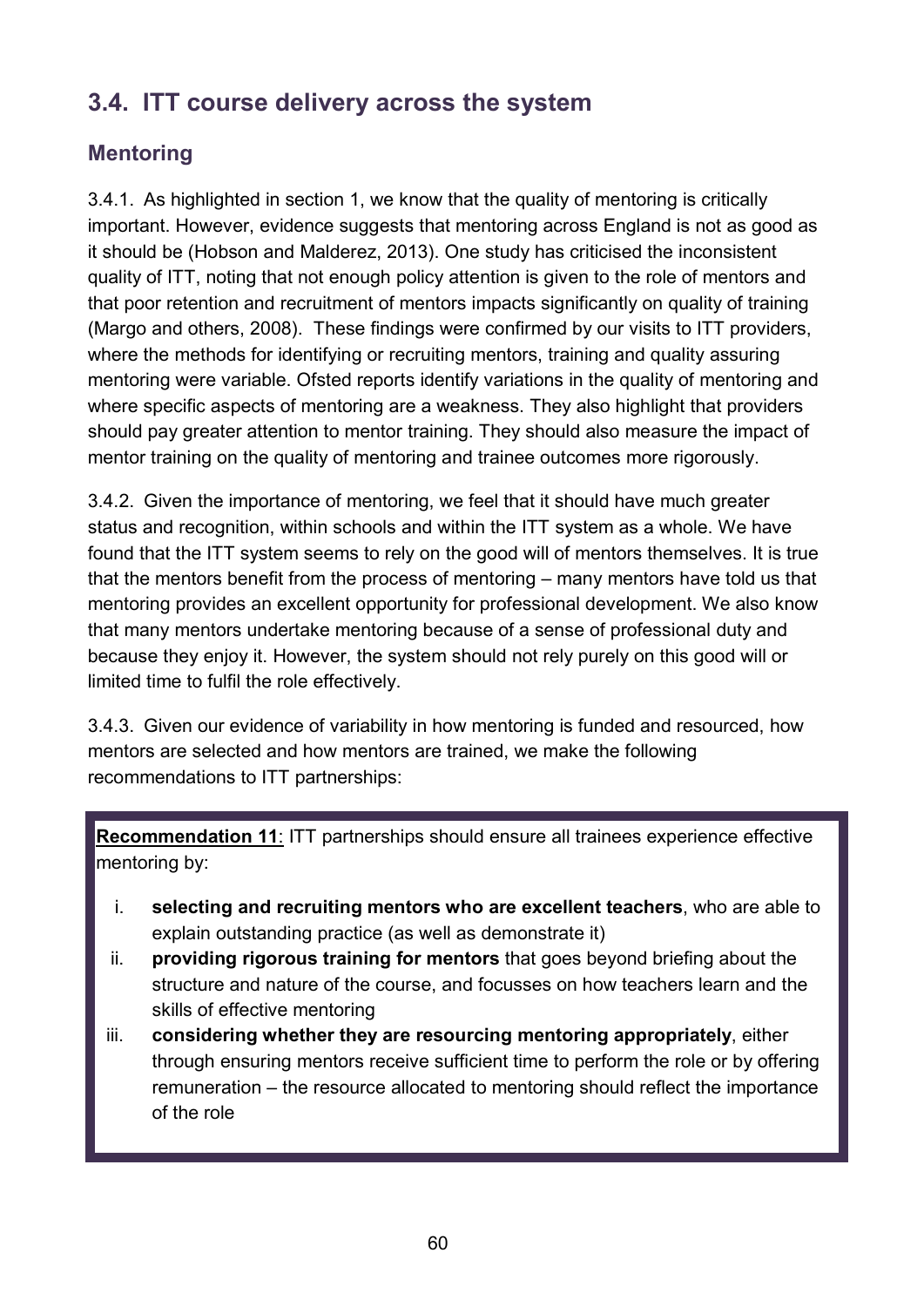3.4.4. We stop short of recommending that DfE should make any of these processes mandatory. We are wary of central government requirements that could become bureaucratic burdens for ITT partnerships. We do think, however, that the role of the mentor should have greater status and that the qualities of effective mentors should be better understood across the system. As such, we make the following recommendation:

**Recommendation 12**: **DfE should commission a sector body, for example the Teaching Schools Council, to develop some national standards for mentors.** These would be used for self-evaluation and would not be mandatory. These would be designed to create a shared understanding of good mentoring.

#### **Partnership**

3.4.5. Our consultation with ITT providers and schools has highlighted the benefits to all partners in being involved in an ITT partnership. There are particular benefits for schools in partnering with one another: opportunities to bring fresh ideas; opportunities to evaluate school performance through peer-to-peer review; opportunities to employ new teachers; opportunities for succession management; and a mechanism for staff to contribute their expertise beyond their own school. In addition, by working together schools can create an education community of thought and practice emphasising that ideas can, and should, be shared for the good of all children.

3.4.6. One of the key decisions made by any school is the employment of staff. Working together on ITT can create a threat-free environment from which genuine alliances thrive and even the smallest school can access these benefits.

3.4.7. There are a number of ways that schools can work together in partnership. Teaching School Alliances (TSAs) offer a tremendous opportunity for schools to work together to create the learning communities outlined above. There are already around 600 teaching schools with a good geographical spread. Besides ITT, TSAs are also responsible for professional development, supporting other schools, identifying and developing leadership potential, deploying specialist leaders in education and research and development. Many are now mature alliances that support schools in difficulty whilst at the same time supporting and initiating research into best practice. The breadth of experience that has, and is, developed in TSAs makes them ideal partners for all schools.

**Recommendation 13: All schools should, whenever practically possible, seek out and participate in robust local partnership arrangements, such as Teaching School Alliances.** In a school-led system, this recommendation is naturally the responsibility of schools.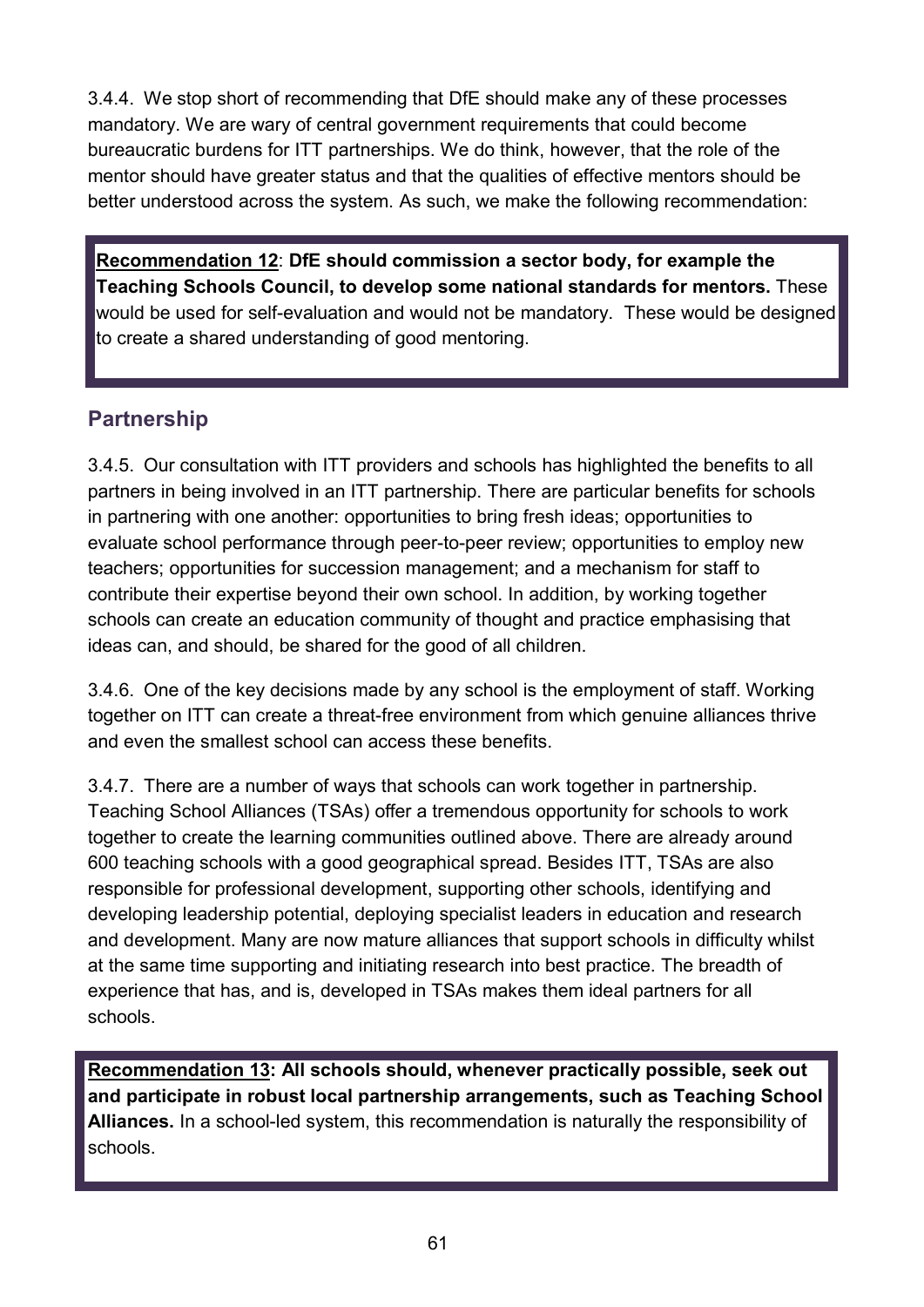## **Academic Awards in ITT**

3.4.8. We have seen many strong, robust partnerships across the system. These are characterised by an emphasis on a common sense of purpose, clear management structures and equality within the partnership with every member contributing and being valued for their contributions.

3.4.9. As set out in the ITT criteria, partnerships should be led by schools or include schools as part of the leadership team alongside universities or others. Ofsted has found that more should be done to ensure the engagement of partnership schools in steering the strategic direction of some ITT partnerships.

3.4.10. In a school led system, schools must be at the very heart of ITT and should play a leading role in course design and delivery. It is important that schools that choose to work with a university make this decision based upon the genuinely recognised potential that pooling expertise and experience brings.

3.4.11. The highest quality courses equip trainees to be critically reflective and this is not exclusive to either PGCE or QTS- only routes (or any other academic award). We have seen evidence that the best courses, be they PGCE based, undergraduate or QTS only, offer an academically rigorous and highly effective introduction to the classroom. However, we have found graduates perceive PGCE courses (and other academic awards) as having more status and are more likely to be academically rigorous. They also prefer them because more often they come with Masters credits and are more easily transferable to teach abroad. We are concerned that there may be a misconception among trainees that perceive the gaining of a PGCE as more important than gaining QTS when, of course, it is the status of QTS that qualifies a teacher.

3.4.12. It is important to be clear that there is a distinction between an academic award, which has academic credits associated with it and a status, which is a licence to practise, achieved through demonstration of the ability to successfully meet the Teachers' Standards. University provider ITT programmes will therefore have both academic and professional components and awards.

3.4.13. For many years there was no need to disentangle the two kinds of entity as they were all ultimately delivered by a single institution - the university. When other bodies that were not universities (such as School Centred Initial Teacher Training providers (SCITTs)) were introduced it became necessary for some providers to more formally separate QTS (the status) from PGCE (the academic award) for post-graduate ITT (there is no school-led option for undergraduate ITT). This was necessary for those SCITTs that wanted to offer a PGCE - see below for more on this. In order to do this they needed to work with a university partner who could, in some form, award the academic award while the SCITT ultimately held responsibility for supporting and recommending QTS.

3.4.14. A further degree of complexity is found in the fact that PGCE is a term that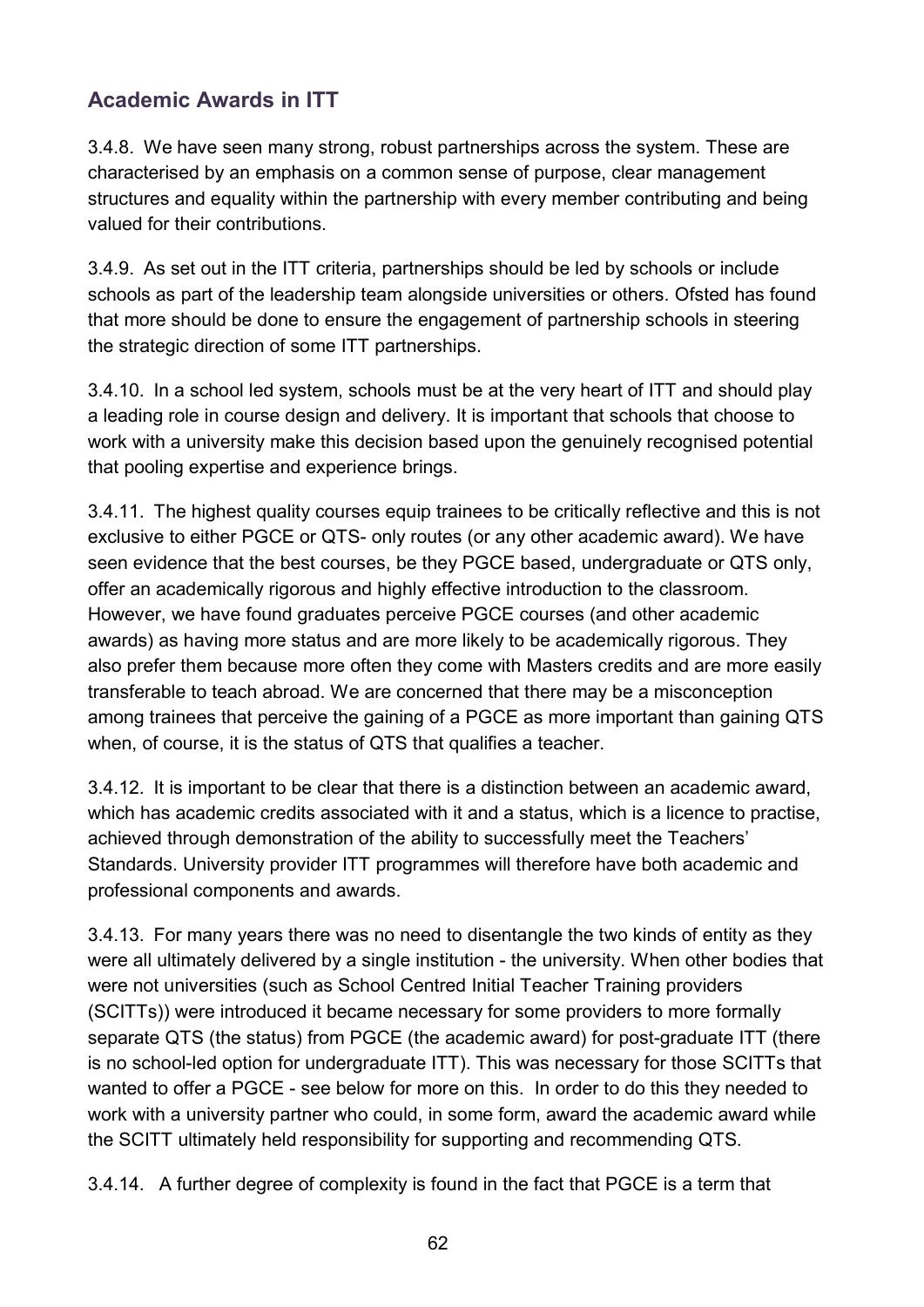needs to be explicitly and comprehensively defined as it can be at both level 6 and level 7. At level 6 it is the equivalent of graduate level - the highest level achieved on most undergraduate degrees. This award is entitled 'Professional Graduate Certificate of Education'. At level 7 it is at Masters level and is entitled 'Postgraduate Certificate of Education. Confusingly both awards have the same acronym - PGCE. The situation is made even more confusing by the fact that the PGCE (at both levels) has very varied amounts of academic credit associated with it, depending on the awarding university. We have found that these vary from 30 to 120 credits, with the majority being 60. This variation makes it very difficult for schools and potential ITT applicants to understand what are the consistent components of a variety of awards with the title PGCE regardless of the university or SCITT/university partnership that is offering it.

3.4.15. As SCITTs have developed their expertise and experience and as current policy has encouraged the creation of more SCITTs it has become increasingly apparent that the university system has responded to this in a wide variety of ways.

3.4.16. As much of the evidence we have surveyed has indicated - there are great potential benefits to schools and universities working together and sharing the distinctive types of expertise they bring to the maximum benefit of trainees, and ultimately of pupils. We have seen many examples of this creating a very powerful learning experience for all involved.

3.4.17. In some cases, however, the involvement of the university in the delivery and assessment of the PGCE is extremely minimal. While this is likely to be because the university in question has robust evidence that the SCITT provider is very capable of delivering all aspects of both the QTS and PGCE elements, it has created an anomaly and potential barrier to the school-centred system. It is clearly unsatisfactory if a SCITT feels compelled to work with a university simply for the sake of being able to award a PGCE without feeling they benefit from the partnership in any other way.

3.4.18. We have learnt from the Quality Assurance Agency (QAA) that institutional audits do not closely focus on ITT programmes in detail because they are subject to Ofsted inspections. However, Ofsted inspections focus on QTS. There could therefore be a potential weakness in the quality assurance of Masters credits that has led to this inconsistency across the system. We feel this needs to be addressed. We would prefer to see a level playing field in ITT which supports genuine partnerships between schools and universities.

**Recommendation 14**: **Building on the development of school-led ITT, DfE should work in collaboration with the sector (all those involved in ITT) to consider the way in which teachers gain qualified teacher status (QTS) with a view to strengthening what has become a complex and sometimes confusing system. We would like applicants to understand that QTS is the essential component of ITT and that a**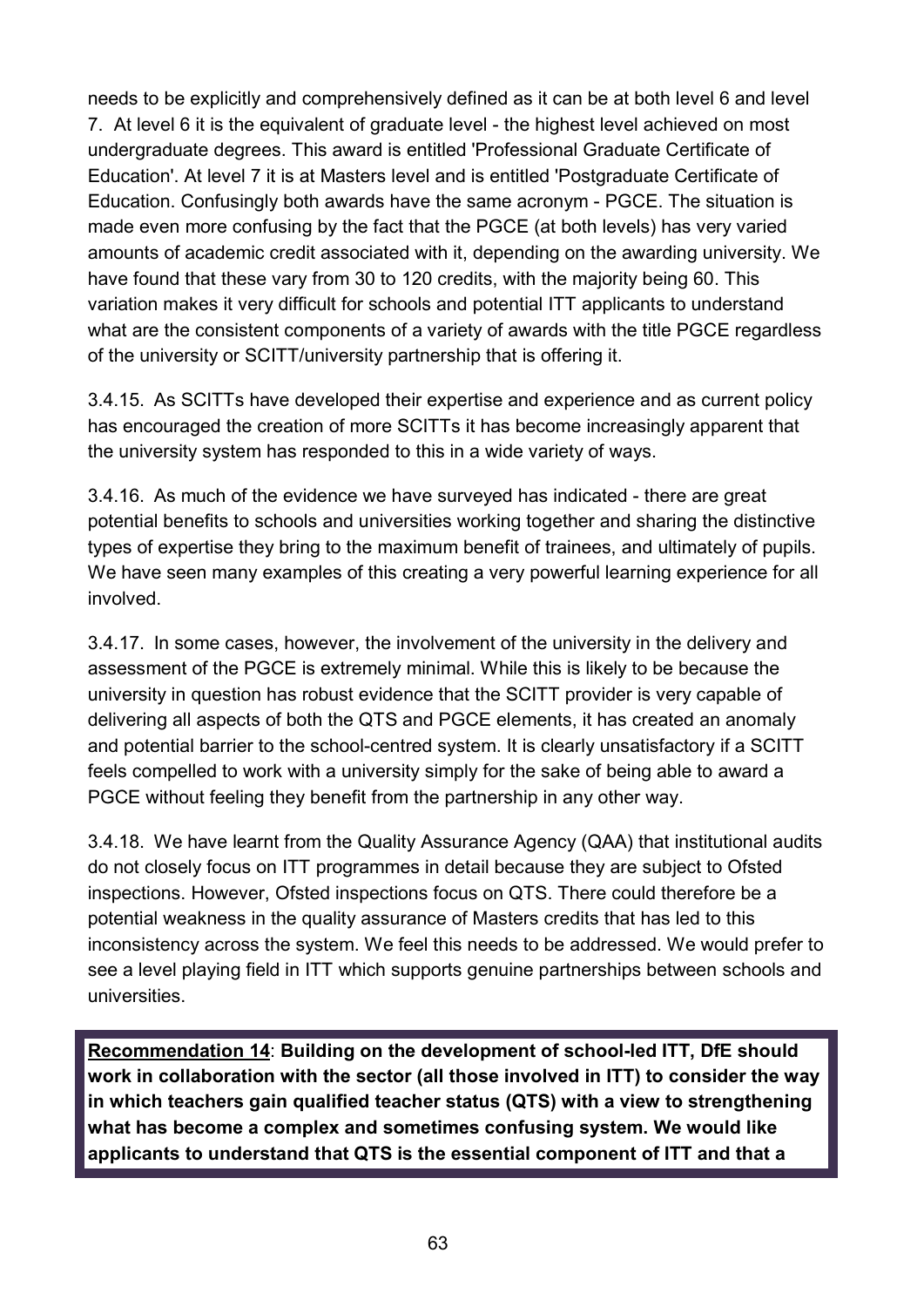#### **PGCE is an optional academic qualification.**

#### **Selecting trainees - Professional Skills Tests**

3.4.19. Many providers have argued that the professional skills tests (skills tests) are not useful tests of subject knowledge. We note that the tests are not, in fact, intended to examine subject knowledge but are supposed to consider applicants' aptitude in literacy and numeracy for performing the wider duties of a teacher. Many providers and trainees, however, have argued that these tests are not fit-for-purpose and can lead to otherwise good candidates being lost.

**Recommendation 15: DfE should undertake a review of the effectiveness of the skills tests in selecting high quality trainees.**

#### **Linking ITT with professional development**

3.4.20. We are clear that ITT without further professional development is not sufficient to create excellent teachers. Schools, teachers, former trainees and providers have all told us that the link between ITT and professional development is often weak in the system. Ofsted has also found that insufficient attention is paid to a smooth transition between initial training, induction and employment. We have found that new teachers' on-going areas for development are rarely systematically identified and developed over the NQT year and into early career development. We hope that Ofsted's two-stage inspection of ITT, where the quality of former trainees' teaching is considered once they have started teaching, will support the strengthening of this link. We also welcome the recent announcements by the DfE in relation to professional development and hope the ongoing work particularly considers early professional development and the critical link between ITT and further professional development.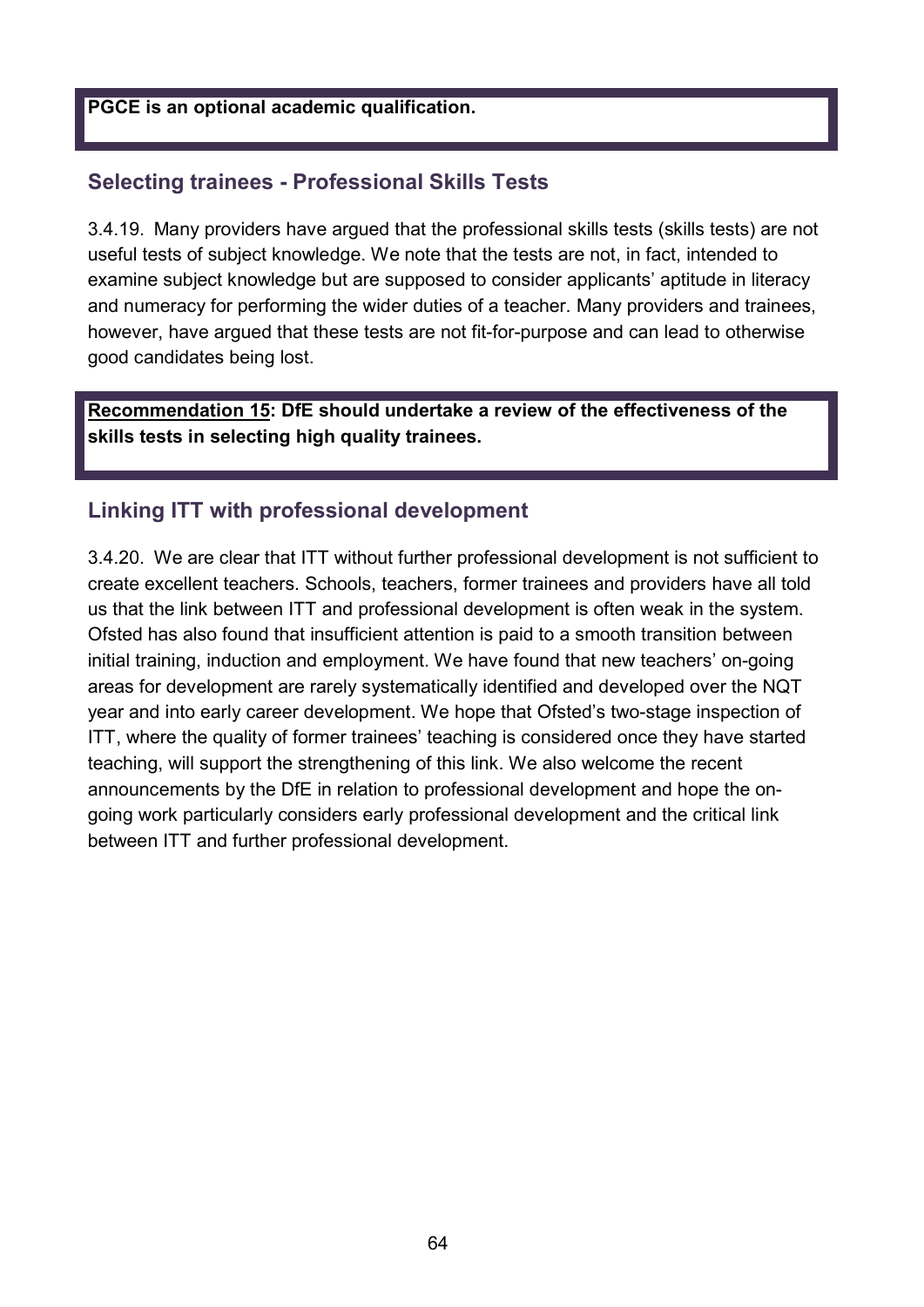# **4. Making informed choices**

## **4.1. Clarity of information for applicants to ITT**

4.1.1. Applicants must have access to clear information about routes into teaching and the range of courses available in order for them to be intelligent consumers of ITT provision. It is clear from the evidence we have gathered from potential applicants, trainees, schools and ITT providers that the current picture is confusing. This is a concern - not only because it prevents applicants choosing the best courses for them but also because a confusing entry point could deter strong applicants.

4.1.2. It is clear from the evidence we have gathered that some trainees have been confused about the difference between the various routes into teaching, despite having sought information from the "Get into Teaching" website. There is a lot of information about courses and providers but it is difficult for people to compare measures of success and quality between them.

4.1.3. The Fellowship Programme of National Leaders of Education (NLEs) contributed to our call for evidence. They also noted the issues around the lack of availability of information.

4.1.4. Conversations with trainees and NQTs the review group met while visiting ITT providers and schools across the regions show that:

- *•* Choice of school and provider were often made on the basis of location (with travelling distance and affordability highly interlinked), followed by whether the school or provider had a good reputation
- *•* Some candidates had investigated the routes in great detail and were certain their chosen route was the most suitable for them, but some candidates were generally confused by the differences
- *•* Applicants value the opportunity to speak to providers face to face, and often many take the opportunity to visit on open days

4.1.5. There are misconceptions about the experience that various routes into teaching may provide. For example, some applicants assumed that university-led courses are more academically rigorous (this is not necessarily the case as both university and school-led programmes are governed by the same regulations and all work towards the same Teachers' Standards). Other applicants held a misconception that choosing a School Direct course meant they would only be trained in one school (in fact, all courses are subject to the same requirement to ensure all trainees have taught in at least two schools).

4.1.6. We believe that applicants should be making informed choices about their ITT programmes. In order to do this, they should have a clear understanding of the routes on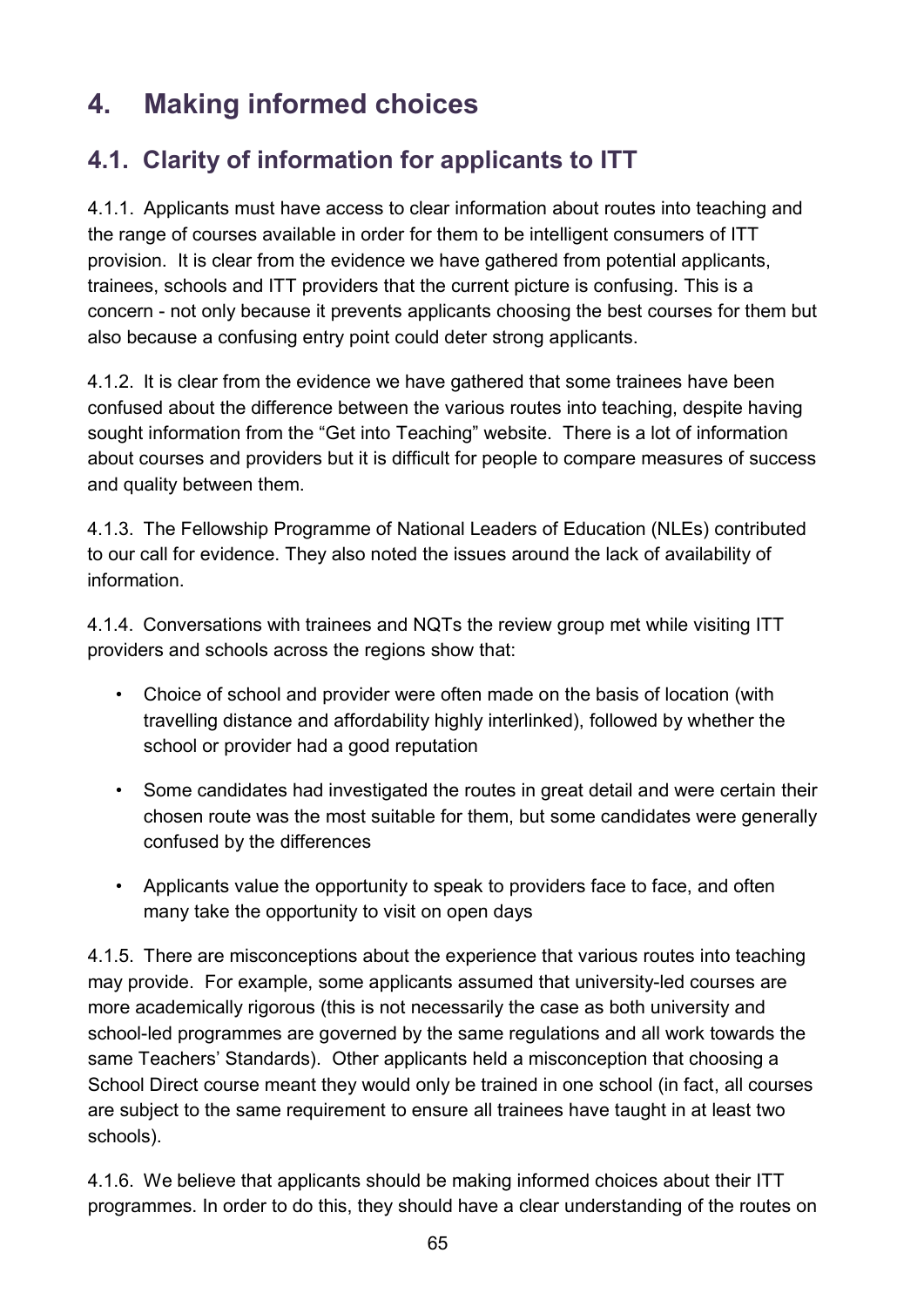offer; they should also be able to compare easily providers against a range of factors. These factors should include those we know they are interested in (for example, location and any qualifications offered) as well as other factors that can support informed choices, including: quality of provision (defined by Ofsted), NQT survey results, employment data and trainee completion data.

4.1.6 We welcome the improvements to the "Get into Teaching" website which has made the different routes into teaching easier to understand. We also welcome the work NCTL are undertaking more generally to correct misconceptions in the system. A helpful mythbusting document can be accessed [here.](http://www.education.gov.uk/get-into-teaching/teacher-training-options/school-based-training/myth-busting)

**Recommendation 16:** In order for applicants to make well informed decisions when choosing a course, **we recommend the development and expansion of the NCTL's "Get into Teaching" website**. This should signpost information that applicants might consider when choosing a course, for example: provider Ofsted rating and inspection report; completion rates; NQT survey results; and employability rates.

# **4.2. Clarity of information for schools choosing to work with ITT providers through School Direct**

4.2.1. It is important that all schools are able to access information about how to get involved with ITT to improve choice in the system. It also important that all School Direct schools are able to access information about the full range of providers when looking to identify a partner, so they can make well informed choices about whom they work with.

4.2.2. In our conversations with schools, they have told us it can be difficult to find information about providers of ITT. Schools have also told us that they are not always aware of the presence of new and smaller providers in their localities.

4.2.3. Based on conversations we have had with schools seeking to work with ITT providers through School Direct and the responses to the call for evidence:

- *•* many schools seeking a partner ITT provider have said that information available is confusing and partial
- *•* some respondents described information about cost and finance particularly difficult to access
- *•* schools value having face-to-face discussions with partner providers
- *•* identifying partners who will be flexible and willing to be genuine partners is important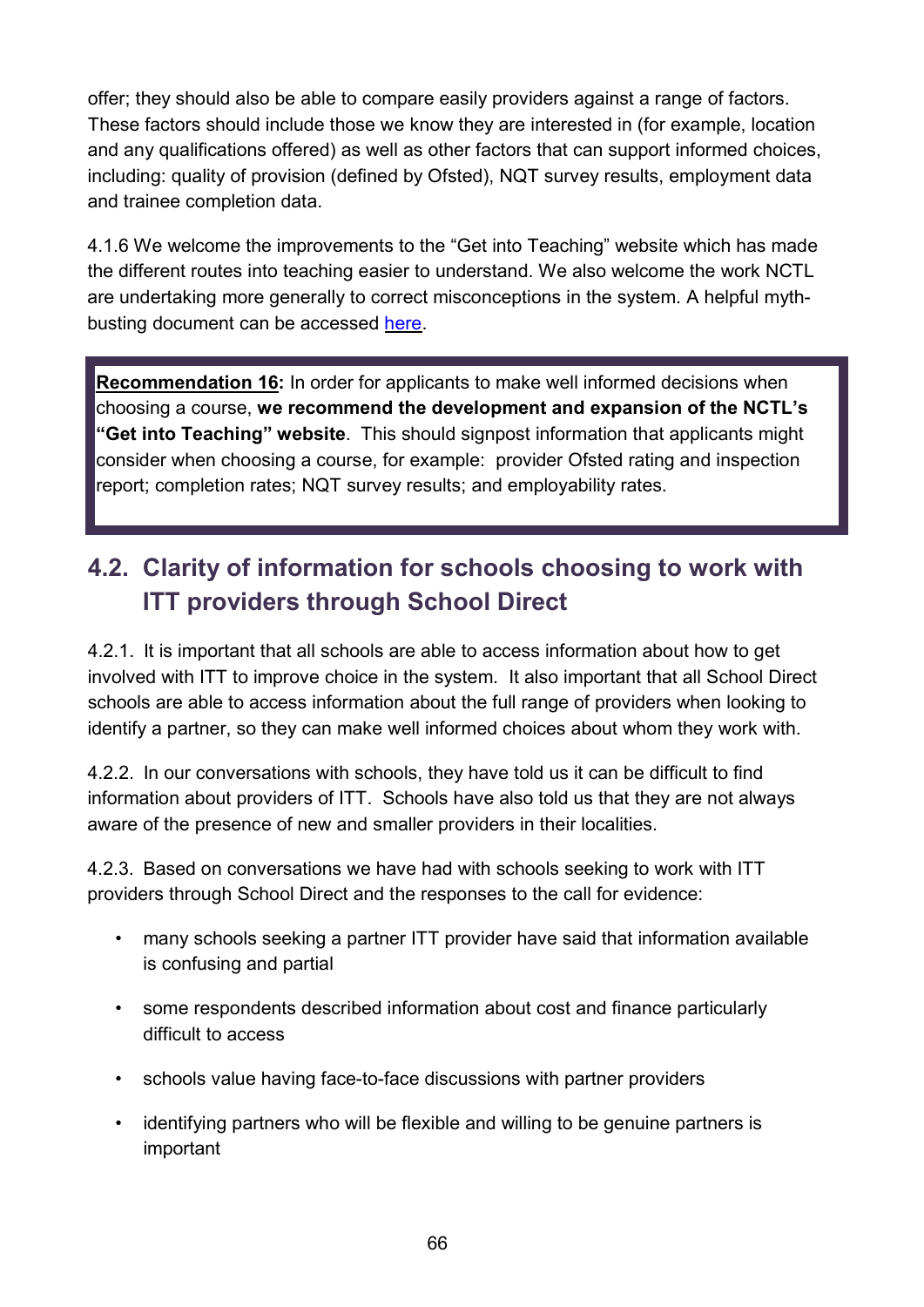*•* some said that providers should be required to publish set information in a set format on their websites

4.2.4. We received a contribution to our call for evidence from a working group who interviewed 300 headteachers in the East of England, with varying degrees of involvement in ITT. The consultation aimed to determine the critical information that schools would want when searching for a possible partner. Their results chime with our findings. Information that schools said would be most helpful include:

- *•* Performance and data of schools
- *•* Location and details of partners
- *•* Finance
- *•* Course content
- *•* Ethos and trainee support

4.2.5 Some of the information schools seek to support their choices about partner providers is best sought through direct communication with providers and certain types of information could not be held centrally. We do believe, however, that more could be done to support schools in signposting helpful information.

**Recommendation 17:** In order for schools to find out how to get involved with ITT and make well-informed decisions about the partners they work with, **we recommend that the DfE develop a page on the Gov.uk website to signpost information that schools should consider when making choices about a partner provider**, including, for example: provider Ofsted ratings and inspection reports; completion rates of trainees; and employability rates.

## **Promoting ITT**

4.2.6. Schools are an important focal point for ITT and they can all play a role in supporting the recruitment of trainees. We have seen some examples of innovative practice in this area; the New Essex Teaching School Network delivers a "Teacher Apprentice Scheme" where young adults are recruited to a two-year advanced level apprenticeship before their undergraduate degree. This scheme allows those interested in teaching to gain some practical experience before their studies. We are not suggesting that all schools should offer schemes like this but every school should see recruitment to the profession as part of their responsibilities. At the very least, schools should ensure that clear information about how to train is readily available.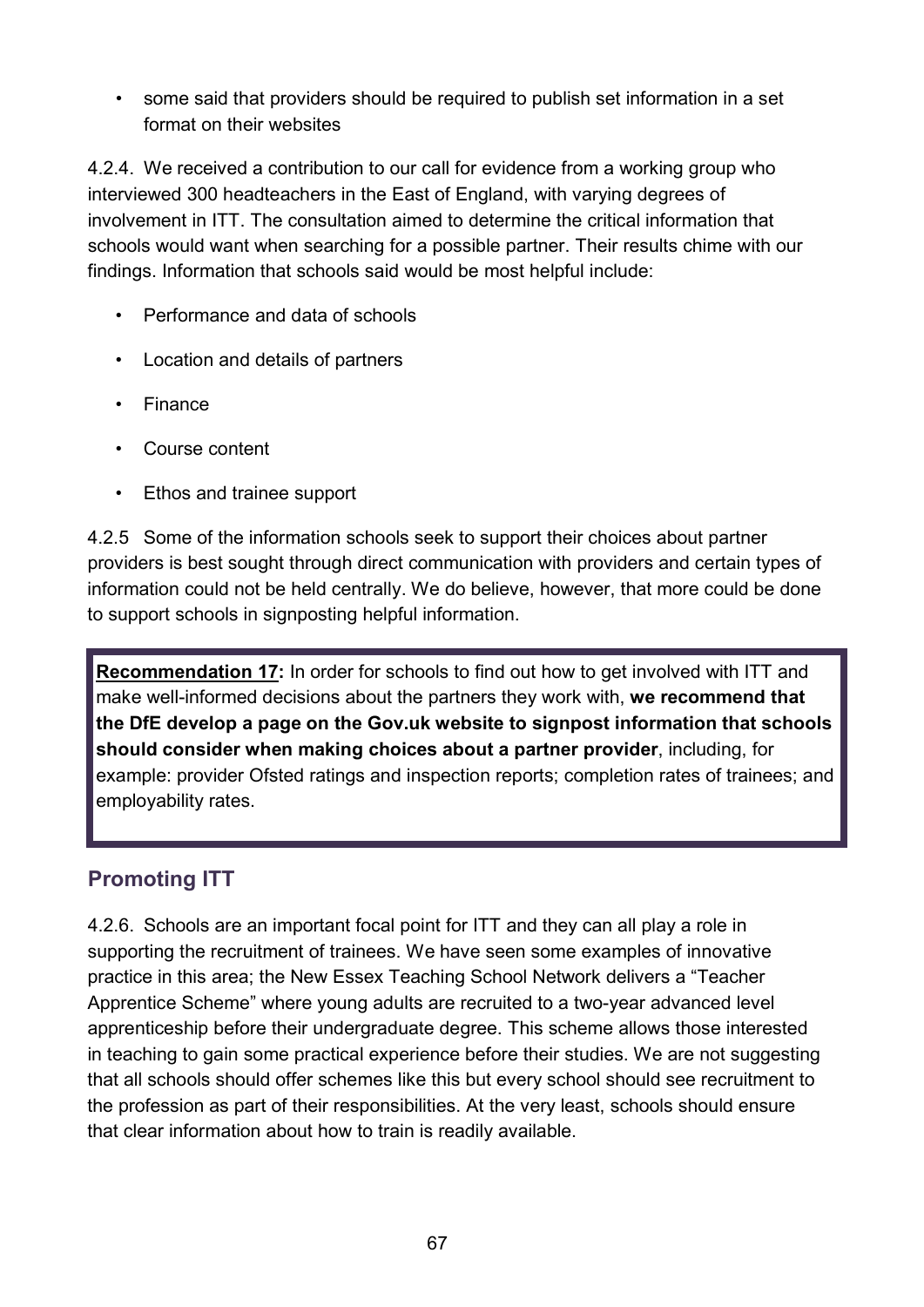**Recommendation 18:** Schools should make clear information about how to train readily available on all school websites and at other public communication points (such as school reception areas). It would be for schools to take this recommendation forward.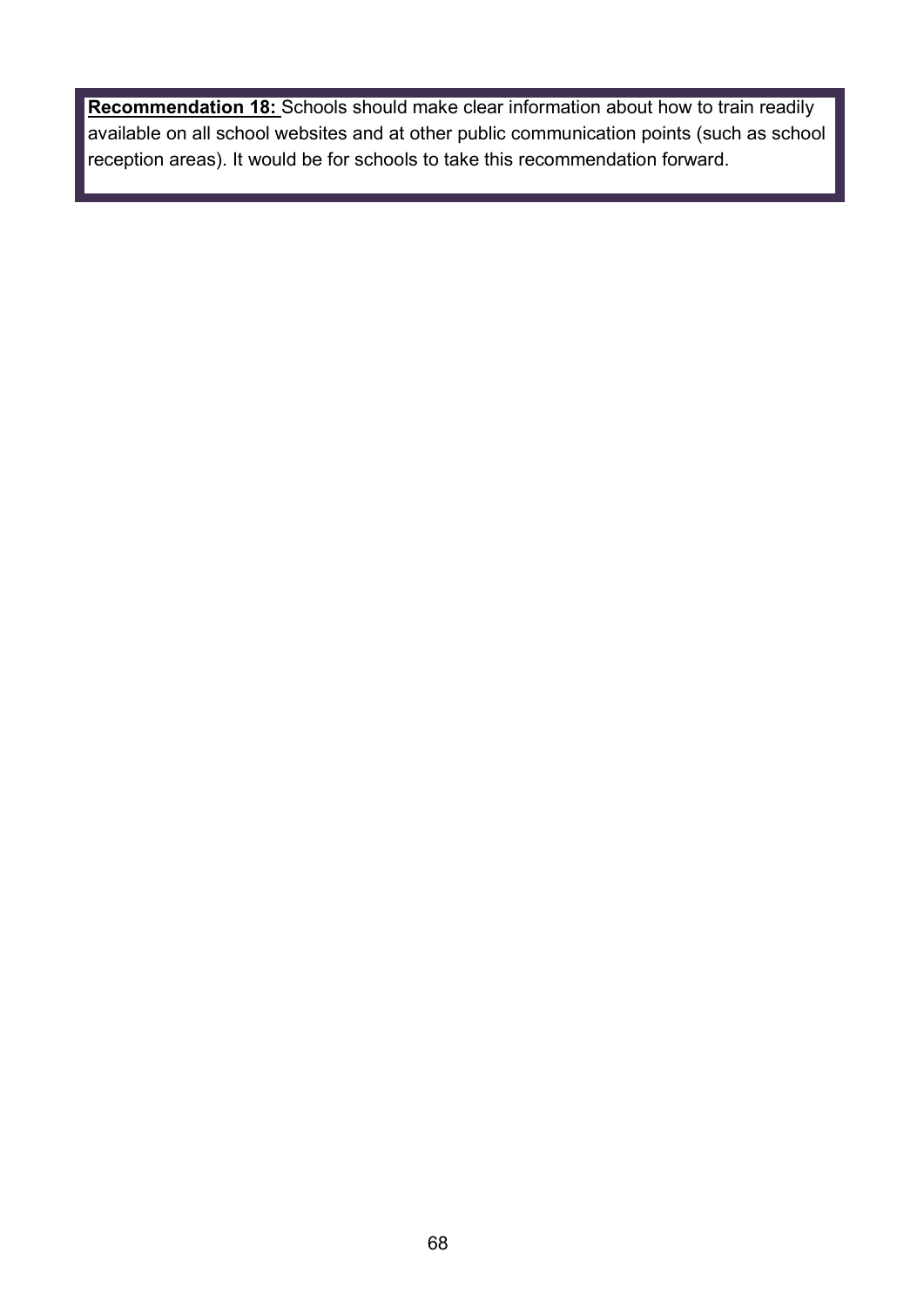# **Summary of Recommendations**

**Recommendation 1: DfE should commission a sector body (for example, the Teaching Schools Council, a future professional body (College of Teaching), or another sector body) to develop a framework of core content for ITT**. We believe that a framework of the essential elements of core content would build a stronger shared understanding of good ITT content meaning that trainees will have a more consistent experience. We also feel it is critical that a framework is developed by the sector, rather than by central government. Though we have not aimed here to set out exactly what should be in the framework, we feel that the areas outlined in section 1 offer a good starting point (we have included this as an Annex in this report). We would like the framework to be informed by the areas for improvement we outline in this report, as highlighted in the following sub-recommendations:

**1a: Subject knowledge development** should be part of a future framework for ITT content.

**1b**: Issues in **subject-specific pedagogy**, such as pupil misconceptions, phases of progression in the subject as well as practical work, should be part of a framework for ITT content.

**1c: Evidence-based teaching** should be part of a framework for ITT content.

**1d: Assessment**, including the theory of assessment and technical aspects of assessment, should be part of a framework for ITT content.

**1e**: **Child and adolescent development** should be included within a framework of core ITT content.

**1f**: **Managing pupil behaviour** should be included in a framework for ITT content; with an emphasis on the importance of prioritising practical advice throughout programmes.

**1g**: **Special educational needs and disabilities** should be included in a framework for ITT content.

#### **Recommendation 2: All ITT partnerships should:**

- i. rigorously audit, track and systematically improve subject knowledge throughout the programme
- ii. ensure that changes to the curriculum and exam syllabi are embedded in ITT programmes
- iii. ensure that trainees have access to high quality subject expertise
- iv. ensure that trainees have opportunities to learn with others training in the same subject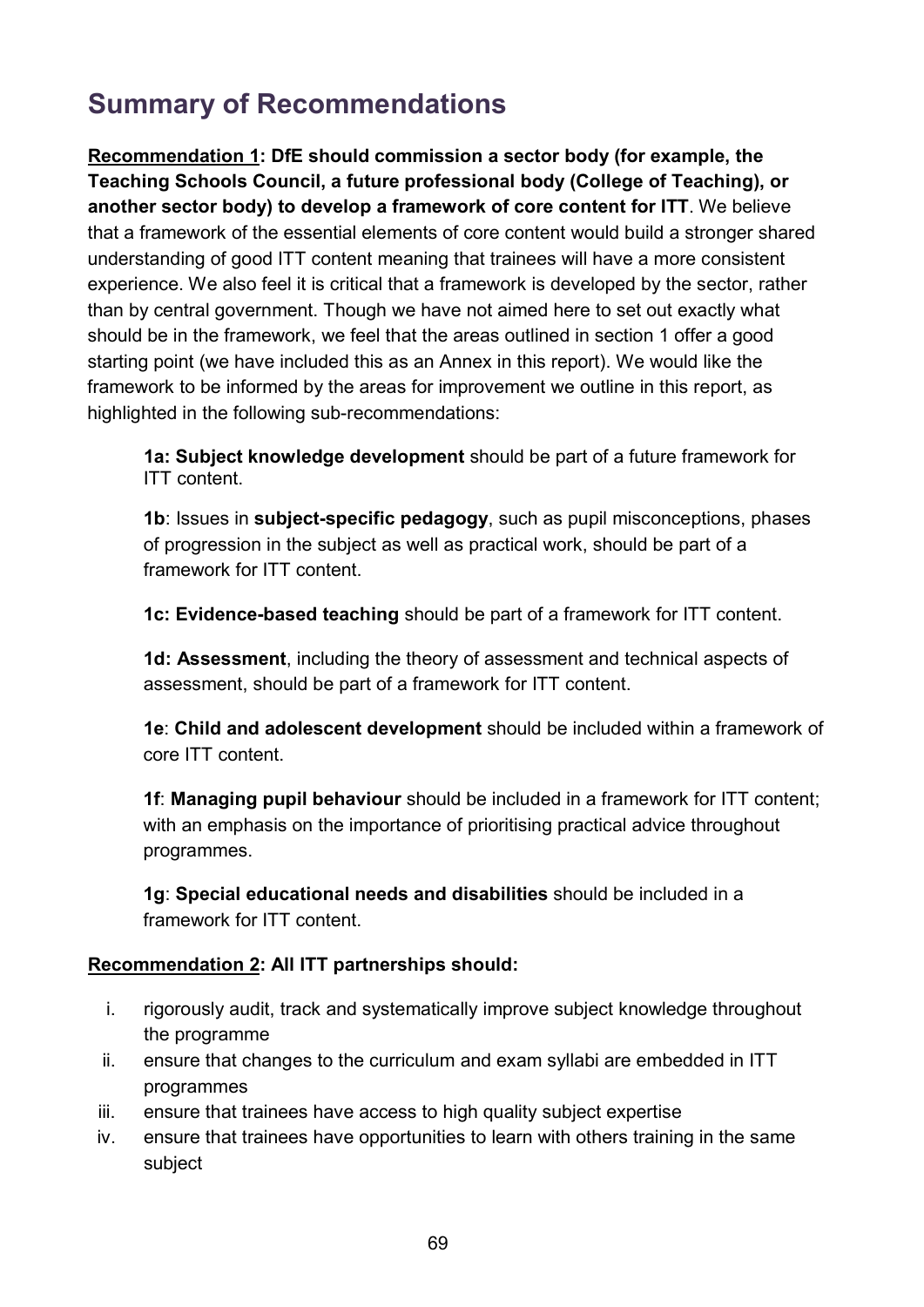**Recommendation 3: Schools should include subject knowledge as an essential element of professional development.**

**Recommendation 4: DfE should make funded in-service subject knowledge enhancement courses available for new primary teachers to access as professional development.**

**Recommendation 5: Universities should explore offering "bridge to ITT" modules in the final years of their subject degrees for students who are considering ITT programmes.** 

**Recommendation 6: The Teachers' Standards should be amended to be more explicit about the importance of teachers taking an evidence-based approach.** 

**Recommendation 7: A central portal of synthesised executive summaries, providing practical advice on research findings about effective teaching in different subjects and phases, should be developed. A future College of Teaching would be well placed to develop this.** 

**Recommendation 8:** There are many universities that are home to world-leading research and assessment organisations – yet in our experience it can be the case that these organisations are either not involved in ITT or are involved in a superficial way**. ITT partnerships should make more systematic use of wider expertise outside university departments of education.**

**Recommendation 9:** Alongside a central portal on evidence-based practice, **a central repository of resources and guidance on assessment should be developed.** 

**Recommendation 10: Wherever possible, all ITT partnerships should build in structured and assessed placements for trainees in special schools and mainstream schools with specialist resourced provision**.

#### **Recommendation 11: ITT partnerships should ensure all trainees experience effective mentoring by:**

- i. selecting and recruiting mentors who are excellent teachers, who are able to explain outstanding practice (as well as demonstrate it)
- ii. providing rigorous training for mentors that goes beyond briefing about the structure and nature of the course, and focusses on how teachers learn and the skills of effective mentoring
- iii. considering whether they are resourcing mentoring appropriately the resource allocated to mentoring should reflect the importance of the role.

**Recommendation 12: DfE should commission a sector body, for example the Teaching Schools Council, to develop some national standards for mentors.**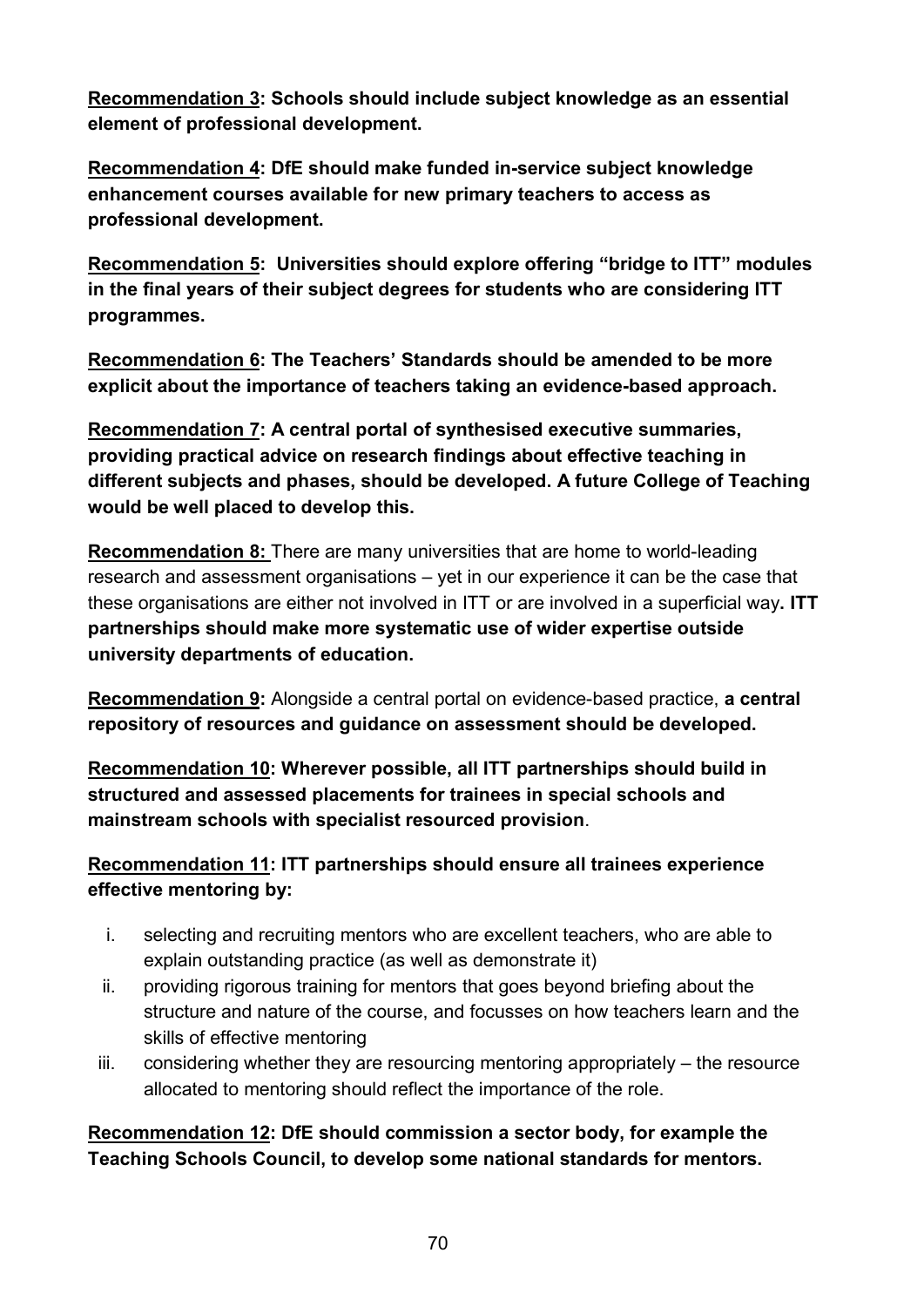**Recommendation 13: All schools should, whenever practically possible, seek out and participate in robust local partnership arrangements.** In a school-led system, this recommendation is naturally the responsibility of schools.

**Recommendation 14:** Building on the development of school-led ITT, **DfE should work in collaboration with those involved in ITT to consider the way in which teachers qualify with a view to strengthening what has become a complex and sometimes confusing system.** We would like applicants to understand that QTS is the essential component of ITT and that a PGCE is an optional academic qualification.

#### **Recommendation 15: DfE should undertake a review of the effectiveness of the skills tests in selecting high quality trainees.**

**Recommendation 16:** In order for applicants to make well informed decisions when choosing a course, **we recommend the development and expansion of the NCTL's "Get into Teaching" website**. This should signpost information that applicants might consider when choosing a course, for example: provider Ofsted rating and inspection report; completion rates; NQT survey results; and employability rates.

**Recommendation 17:** In order for schools to find out how to get involved with ITT and make well-informed decisions about the partners they work with, **we recommend that the DfE develop a page on the Gov.uk website to signpost information that schools should consider when making choices about a partner provider**, including, for example: provider Ofsted ratings and inspection reports; completion rates of trainees; and employability rates.

**Recommendation 18: Schools should make clear information about how to train readily available at all school reception areas and a link to recruitment appointments on all school websites.** It would be for schools to take this recommendation forward.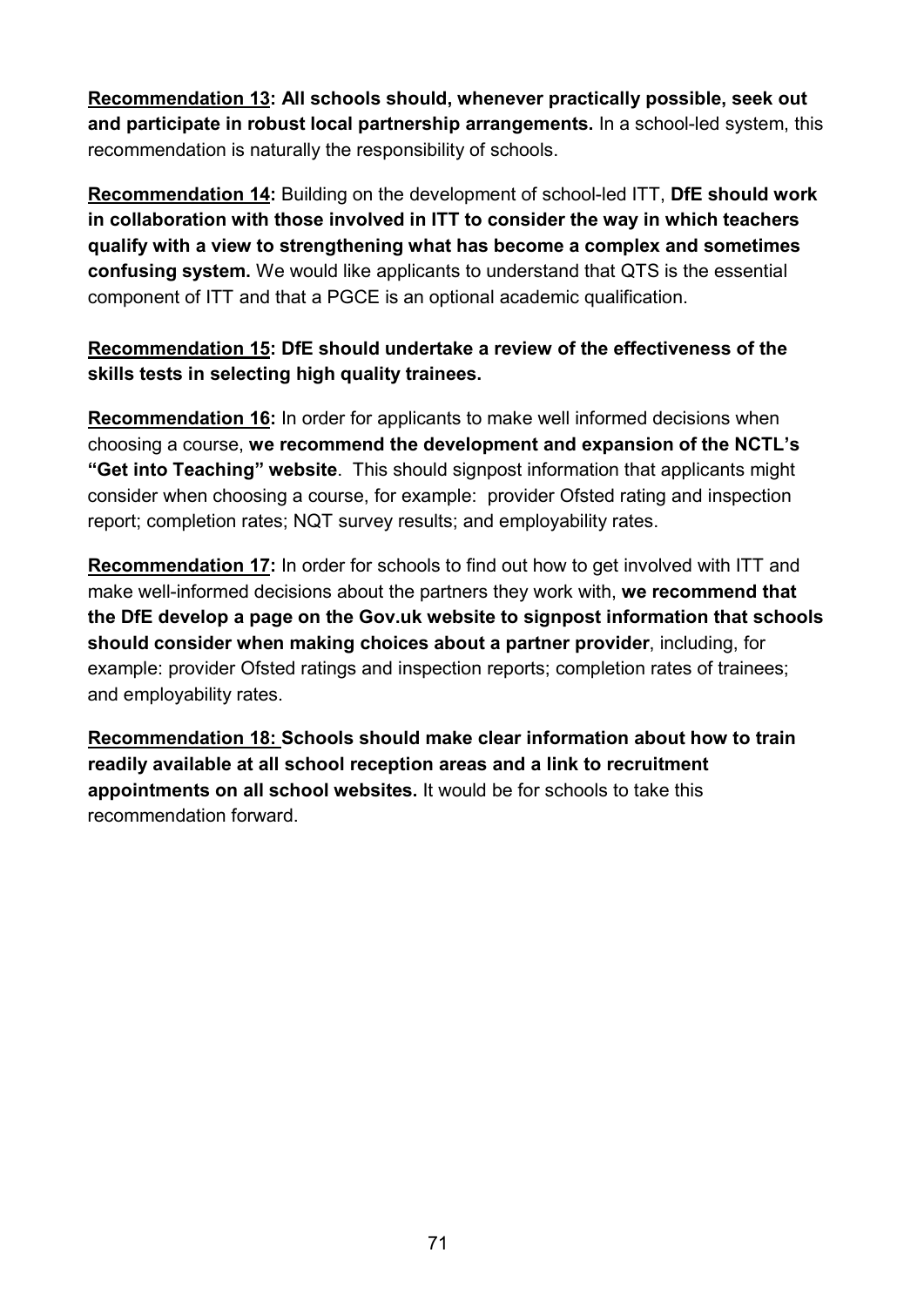# **Annex: The beginnings of a framework for ITT content**

We have recommended that a sector-body should be commissioned to develop a framework of core content for ITT. Though we have not aimed here to set out exactly what should be included in a framework, we feel that our review has identified some areas that could offer a strong starting point. These are set out below:

- **• Subject knowledge development** ITT should address core content knowledge in teaching subjects with appropriate rigour, including the definition and scope of the subject, why it matters and the concepts that underpin it (at both primary and secondary level).
- **• Subject-specific pedagogy**  ITT should address subject-specific issues such as: phases of progression within the subject; common misconceptions in the subject; linkages between subjects; and, most importantly, how to make it accessible and meaningful to learners at different abilities and stages of development.
- **• Evidence-based teaching**  ITT should instil an evidence-based approach to teaching by inducting new teachers in where and how to access relevant research, how to evaluate and challenge research findings, how this can be applied to classroom practice, as well as why using research matters.
- **• Child and adolescent development** ITT should provide new teachers with a grounding in child and adolescent development, including emotional and social development, which will underpin their understanding of other issues such as pedagogy, assessment, behaviour, mental health and SEND. ITT should also introduce new teachers to strategies for character education and supporting pupil wellbeing.
- **• Behaviour Management**  This should be a central element in any ITT programme, equipping new teachers with practical strategies and knowledge to deal with pupil behaviour effectively and create a positive climate for learning.
- **• Planning** This is a central element of any effective ITT programme, which should equip trainees to plan effectively from day one, teaching them evidence-based and established techniques in planning and how to plan efficiently by using and building on existing resources.
- **• Assessment** ITT should equip new teachers to be confident in assessing pupil progress, using summative as well as formative approaches. ITT should also introduce new teachers to important concepts in assessment (such as validity, reliability, norm referencing and criterion referencing). New teachers should be taught how to work with pupil data (for example, using data in their planning or target setting).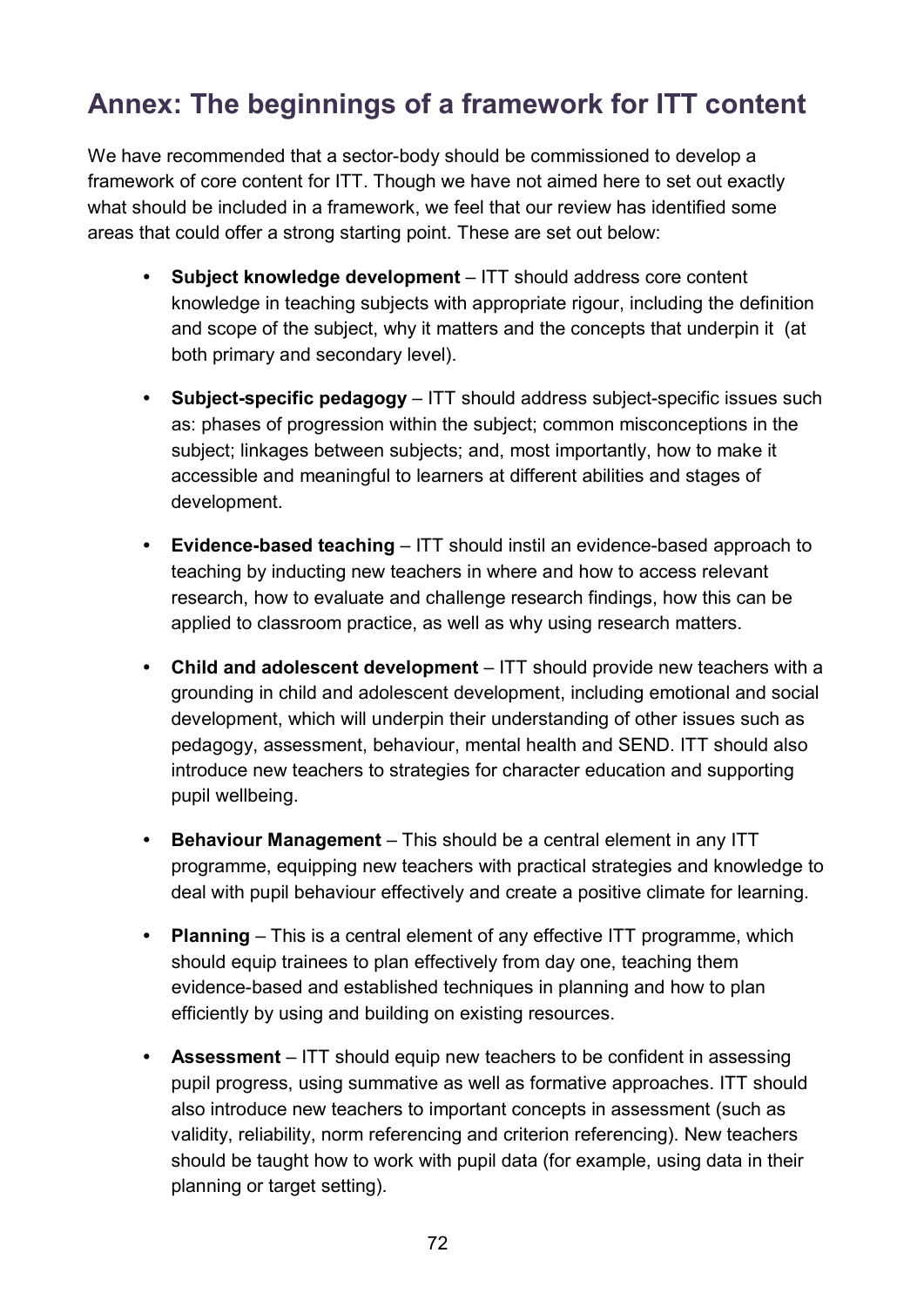- **• Differentiation**  ITT should equip teachers so they can ensure that all pupils in the class, including lower and higher achievers, should make progress and keep pace with the curriculum.
- **• Special Educational Needs and Disabilities (SEND)**  ITT should prepare all new teachers to support SEND in their classrooms, providing a solid grounding in the most pertinent issues and setting an expectation for on-going high quality professional development.
- **• Professionalism**  As implied by the Teachers' Standards, ITT should cover the professional role of the teacher explicitly, covering the wider responsibilities of a teacher, including important issues such as working with parents and carers as well as other professionals. We believe it is also important that ITT includes explicit content on resilience and time management.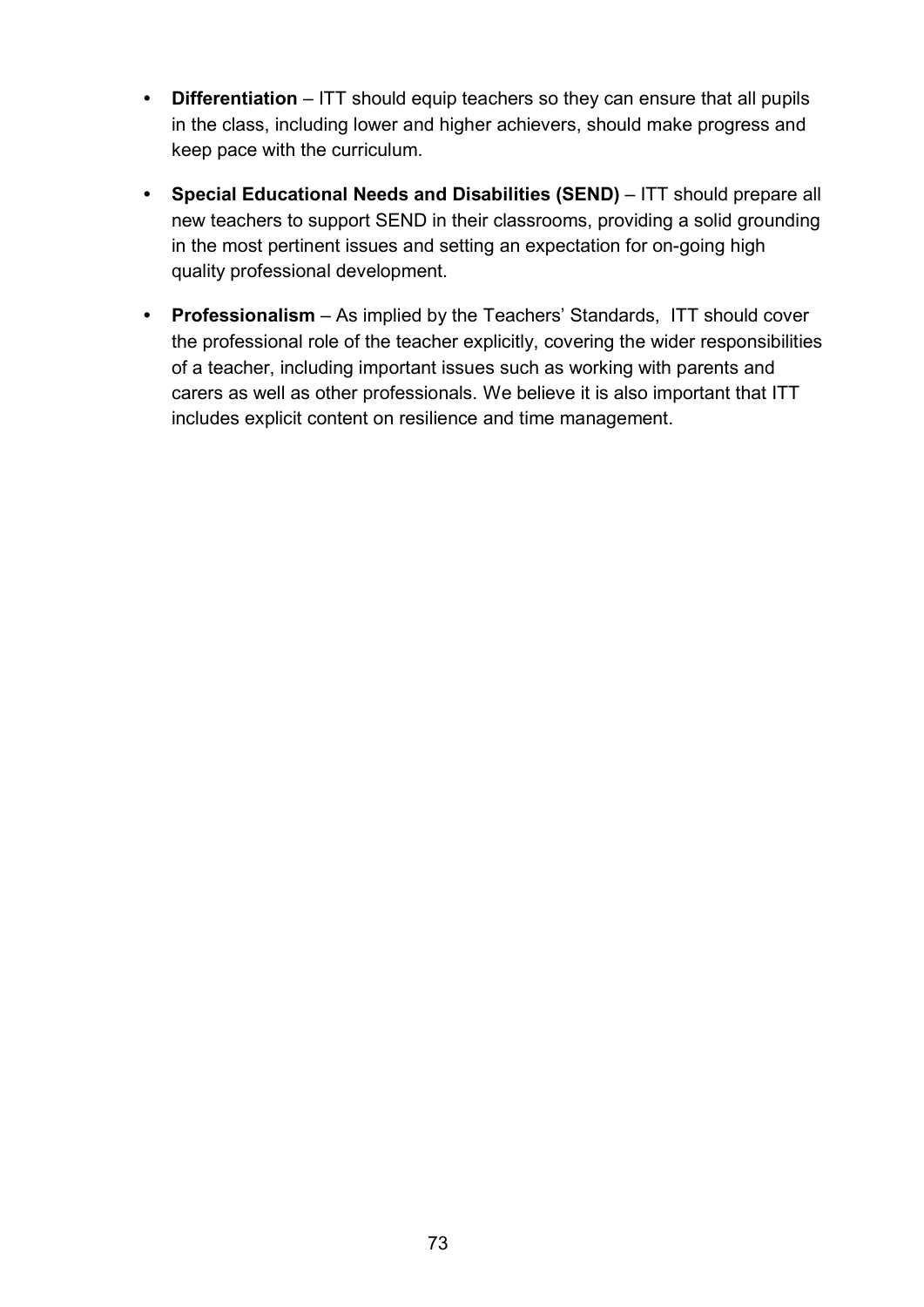# **Glossary of Abbreviations**

| BERA         | <b>British Education Research Association</b>                                 |
|--------------|-------------------------------------------------------------------------------|
| DfE          | Department for Education                                                      |
| EAL          | English as an additional language                                             |
| EEF          | <b>Education Endowment Foundation</b>                                         |
| IFS          | <b>Institute for Fiscal Studies</b>                                           |
| ITT          | <b>Initial Teacher Training</b>                                               |
| <b>ITE</b>   | <b>Initial Teacher Education</b>                                              |
| NAHT         | <b>National Association of Head Teachers</b>                                  |
| NCTL         | National College for Teaching and Leadership                                  |
| NQT          | <b>Newly Qualified Teacher</b>                                                |
| Ofqual       | The Office of Qualifications and Examinations Regulation                      |
| Ofsted       | Office for Standards in Education                                             |
| <b>PGCE</b>  | Postgraduate Certificate in Education                                         |
| PRU          | <b>Pupil Referral Unit</b>                                                    |
| QAA          | <b>Quality Assurance Agency</b>                                               |
| QTS          | <b>Qualified Teacher Status</b>                                               |
| RI           | Requires Improvement                                                          |
| RSA          | The Royal Society for the encouragement of Arts, Manufactures<br>and Commerce |
| RQT          | <b>Recently Qualified Teacher</b>                                             |
| <b>SCITT</b> | <b>School Centred Initial Teacher Training</b>                                |
| SENCo        | <b>Special Educational Needs Coordinator</b>                                  |
| <b>SEND</b>  | Special Educational Needs and Disabilities                                    |
| SKE          | Subject Knowledge Enhancement                                                 |
| SLE          | <b>Specialist Leader in Education</b>                                         |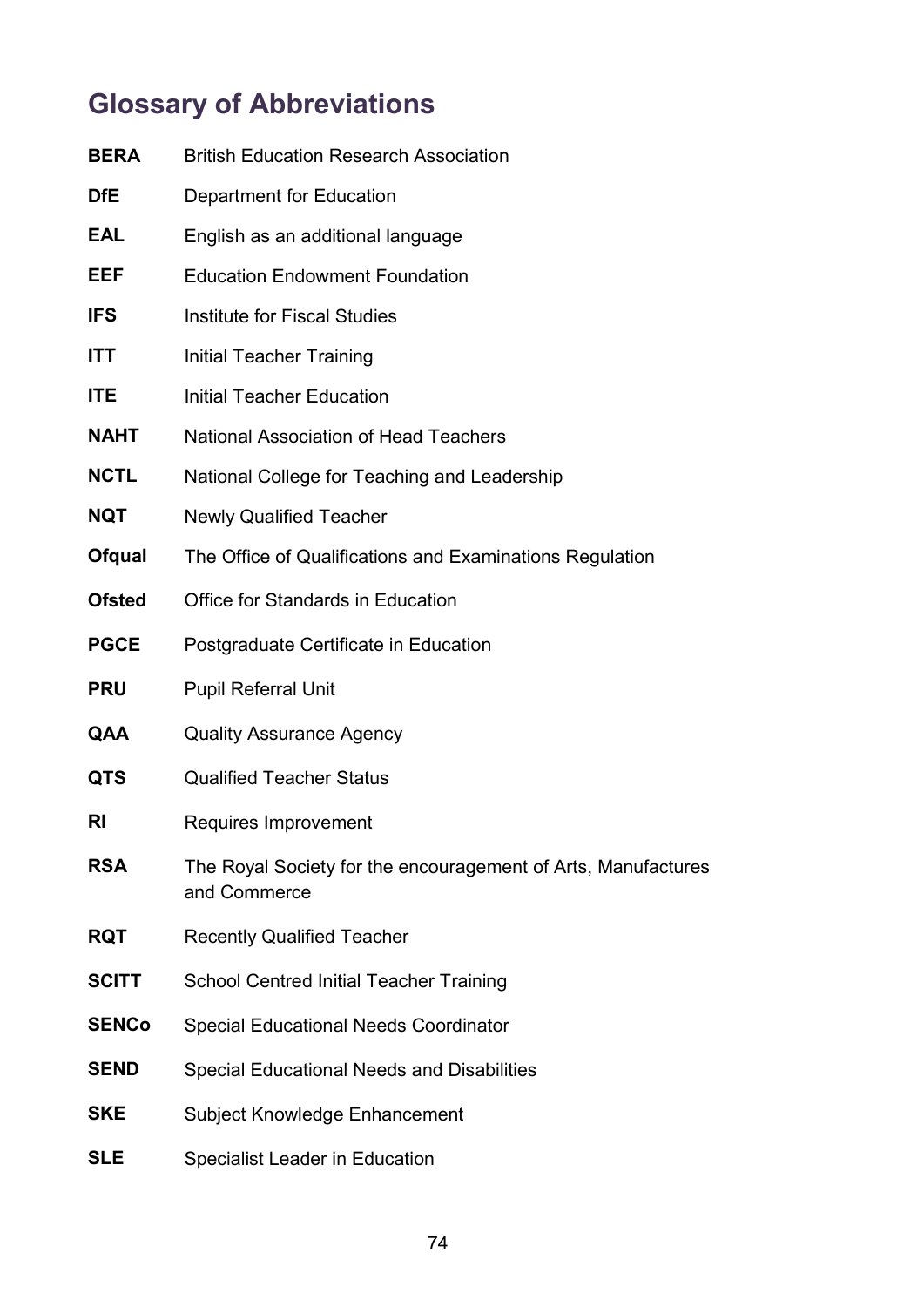- **TIMSS** Trends in International Mathematics and Science Study
- **TSA** Teaching School Alliance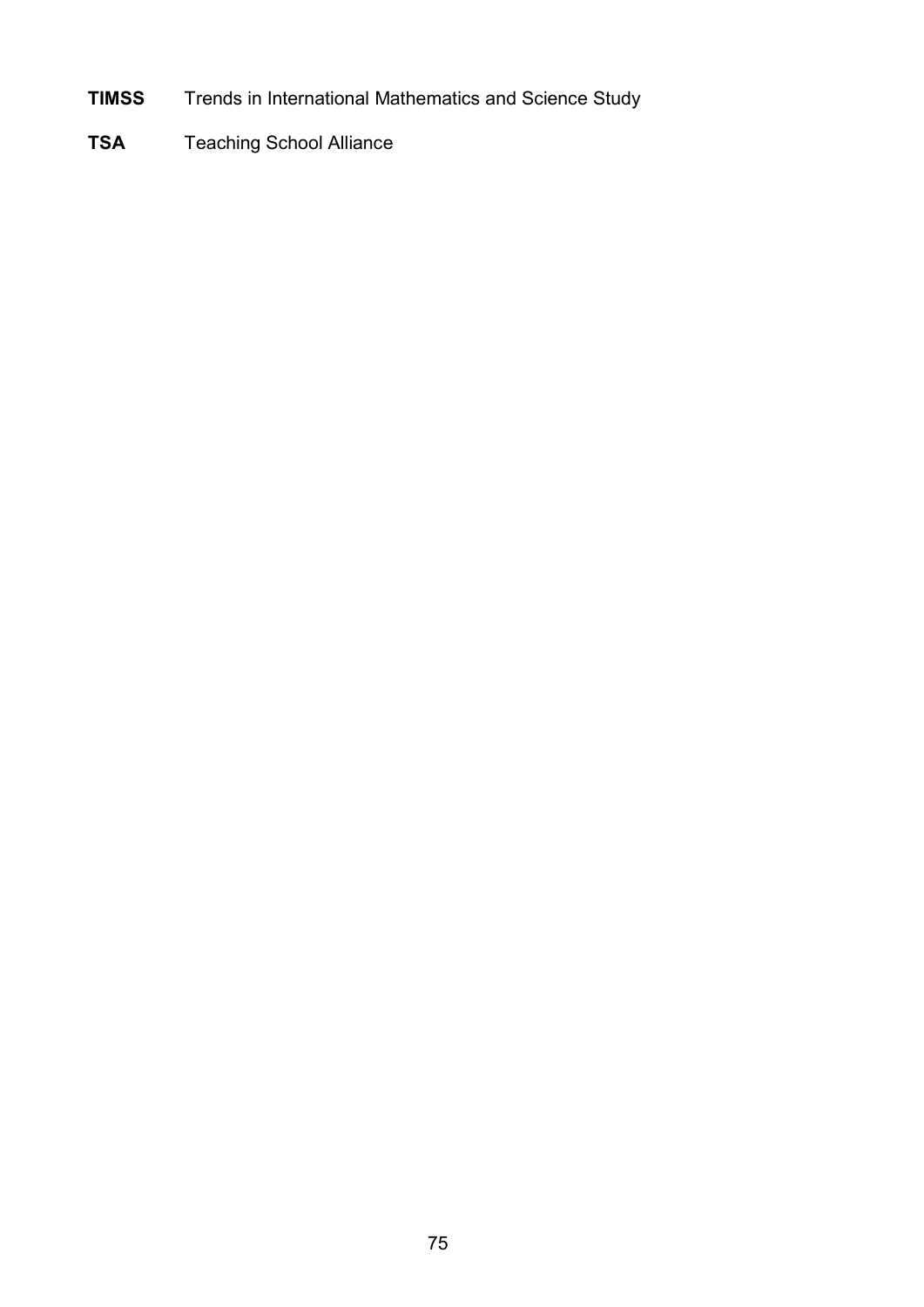### **Acknowledgements**

I would like to thank all who have taken the time to contribute to the review and offered their views and expertise by attending roundtable discussions and contributing to the call for evidence. I am also particularly grateful to all who hosted visits to providers across England to observe ITT delivery in action. We have had the privilege of speaking to many excellent professionals and met with lots of trainees and teachers who have provided helpful insights on the ITT system.

And lastly, I am grateful to members of the advisory group for their help and support throughout the review.

#### **List of those who contributed to the preparation of this report, including attending roundtable discussion and visits to schools and universities:**

Achievement for All Advisory Committee on Maths Education Alban Federation ARK Schools Ashton-on-Mersey SCITT Association for Language Learning Association for Teachers and Lecturers (ATL) Association of School and College Leaders (ASCL) Tom Bennett, ResearchEd Bright Futures Educational Trust British Computing Society British Educational Research Association Cabot Learning Federation Canterbury Christ Church University Cathedrals Group, The Catholic Education Alliance Rob Coe, Professor Communication Trust, The Cramlington Learning Village Cuckoo Hall Academies Trust Cumbria Primary Teacher Training Devon Primary SCITT Durham University Dyslexia-SpLD Trust, The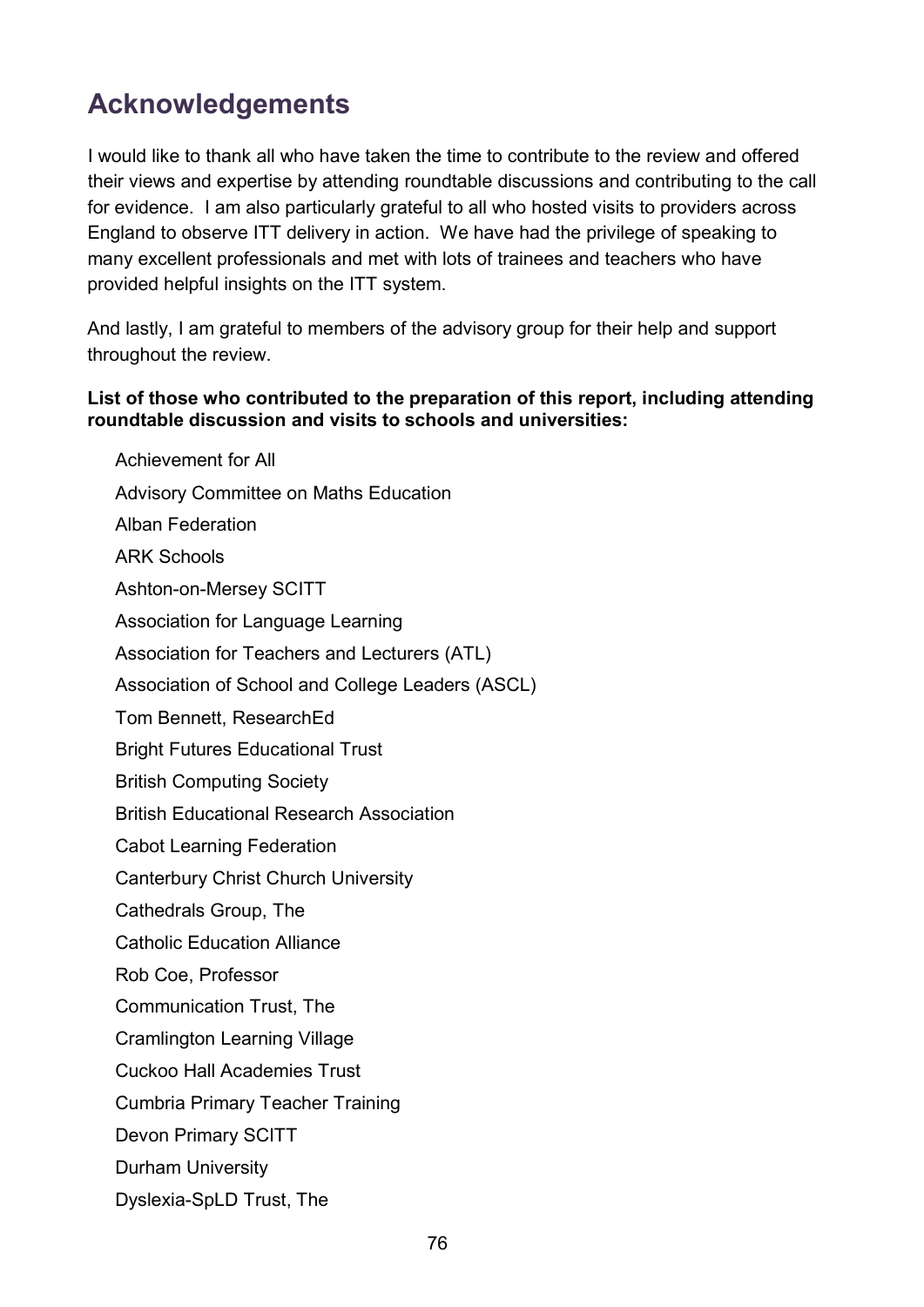EAST SILC John Jamieson School and Technology College

Edge Hill University

Education Endowment Fund

Edwards Hall Primary School

Essendine Primary School

Forest Way Teaching School Alliance

John Furlong, Professor

Geographical Association, The

Goldsmiths University

Harris Federation

Help Behaviour

Historical Association

Imperial College London

Independent Schools Council

Inspiration Trust

Institute of Education, The

Institute of Physics

Joint Advisory Committee for Church Universities and Colleges (JACCUC)

King Edward's Consortium

Jim Knight, Lord, TSL Education

Lingfield Notre Dame School

Liverpool John Moores University

Manchester Metropolitan University

Melland High School

Ian Menter, Professor

**Myscience** 

National Association for the Teaching of English (NATE)

National Association of Head Teachers (NAHT)

National Association of School-Based Teacher Trainers, The (NASBTT)

National Association of Schoolmasters Union of Women Teachers (NASUWT)

National Centre for Excellence in the Teaching of Mathematics (NCETM)

National Foundation for Educational Research

National Society, The

National Union of Teachers (NUT)

New Essex Teaching School Network, The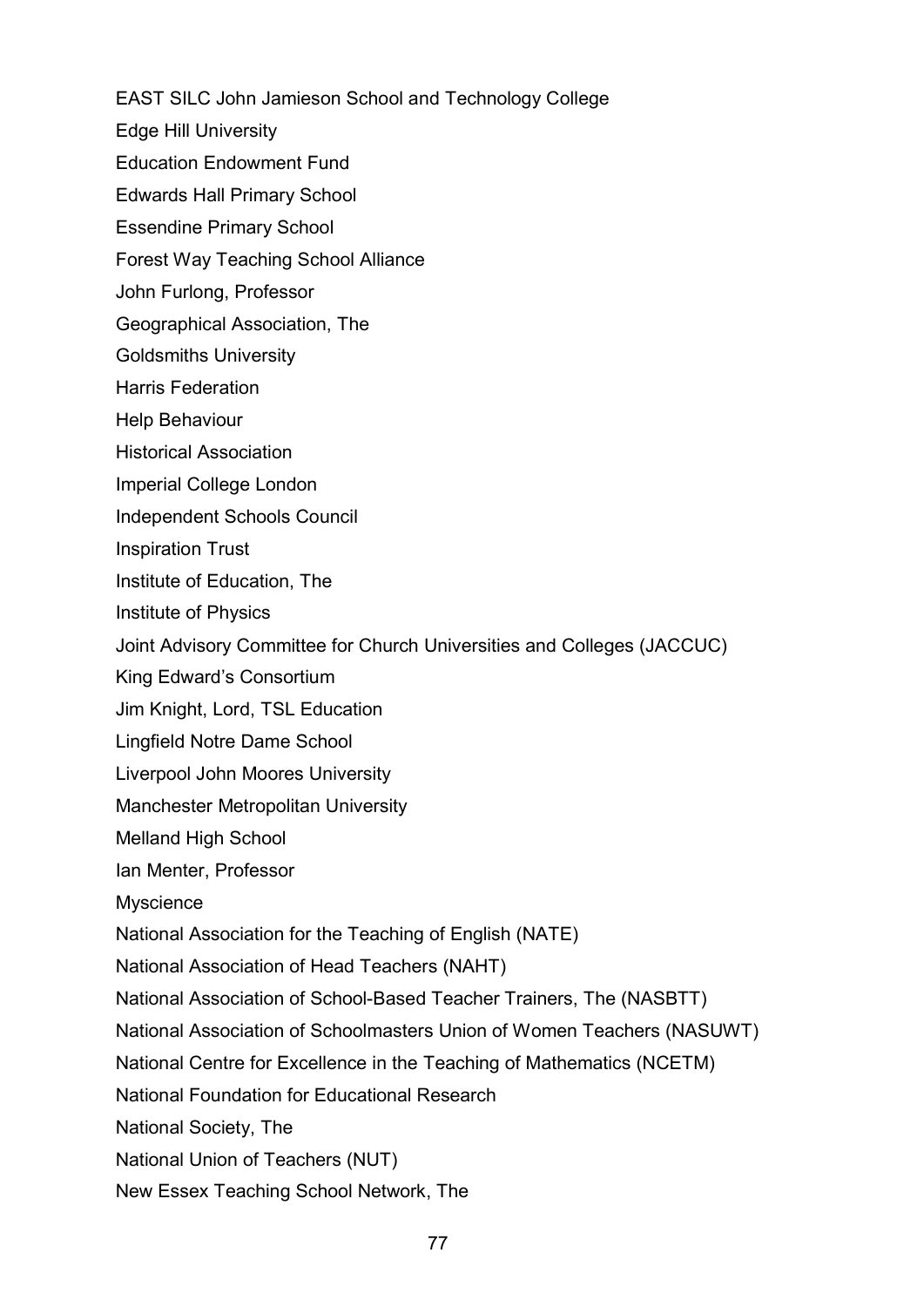New Rush Hall School Newman University Norfolk Teacher Training Centre Anthony O'Hear, Professor Office of Qualifications and Examinations Regulation, The (Ofqual) OFSTED Open University, The Pendlebury Pupil Referral Unit Piper Hill High School Place2Be Policy Exchange Andrew Pollard, Professor Prince's Teaching Institute Quality Assurance Agency (QAA), The Regional Science Learning Centres Ripley St Thomas Church of England Academy Royal Geographical Society Royal Society of Chemistry Royal Society, The Russell Group, The Sawston Village College Sheffield Hallam University Shireland Hall Primary School South West Teacher Training Special Education Consortium Springwell Community Special School St. Mary and St Paul's CE Primary School St. Peter's R.C. High School St. Gregory's Catholic Science College Stanley Grove Primary School Suffolk and Norfolk Initial Teacher Training Swiss Cottage Special School Teach First Teacher Development Trust Teacher Education Solutions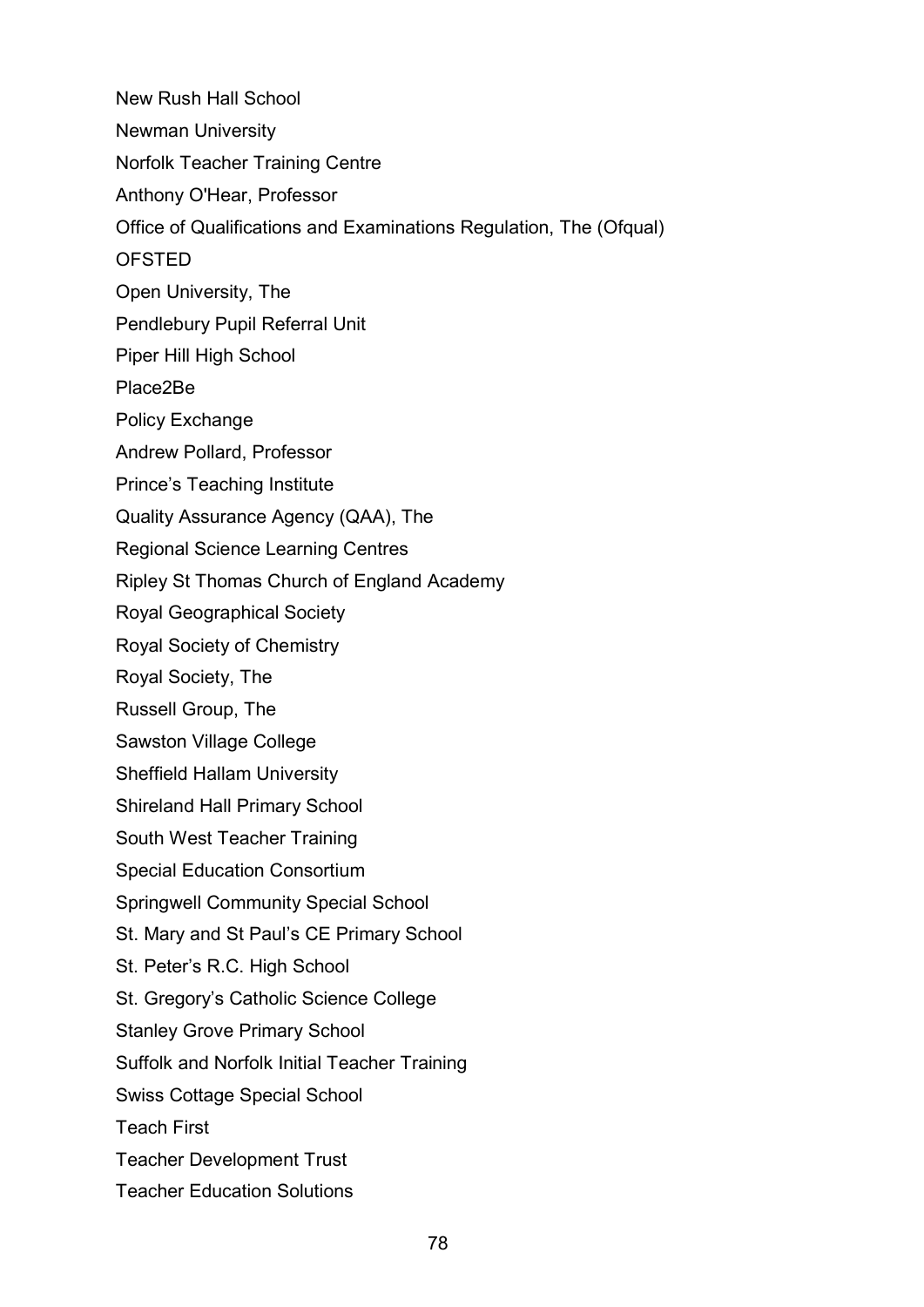Teachers Education Advisory Group (TEAG)

Teaching Schools Council

Thames Primary SCITT

The New Essex Teaching School Network

Tim Oates, Professor

Tri-Borough Alternative Provision

Universities Council for the Education of Teachers, The (UCET)

Universities UK (UUK)

Universities West Midlands

University and College Union

University of Bath

University of Birmingham

University of Brighton

University of Buckingham

University of Cambridge

University of Chichester

University of Cumbria

University of Exeter

University of London, Institute of Education

University of Manchester

University of Oxford

University of Winchester

University of Wolverhampton

University of York

Westminster Academy

Wroxham Primary School

It would not be possible to name them all here, but I would like to thank all those I met on visits, and also all those colleagues who attended my consultation events in an individual capacity.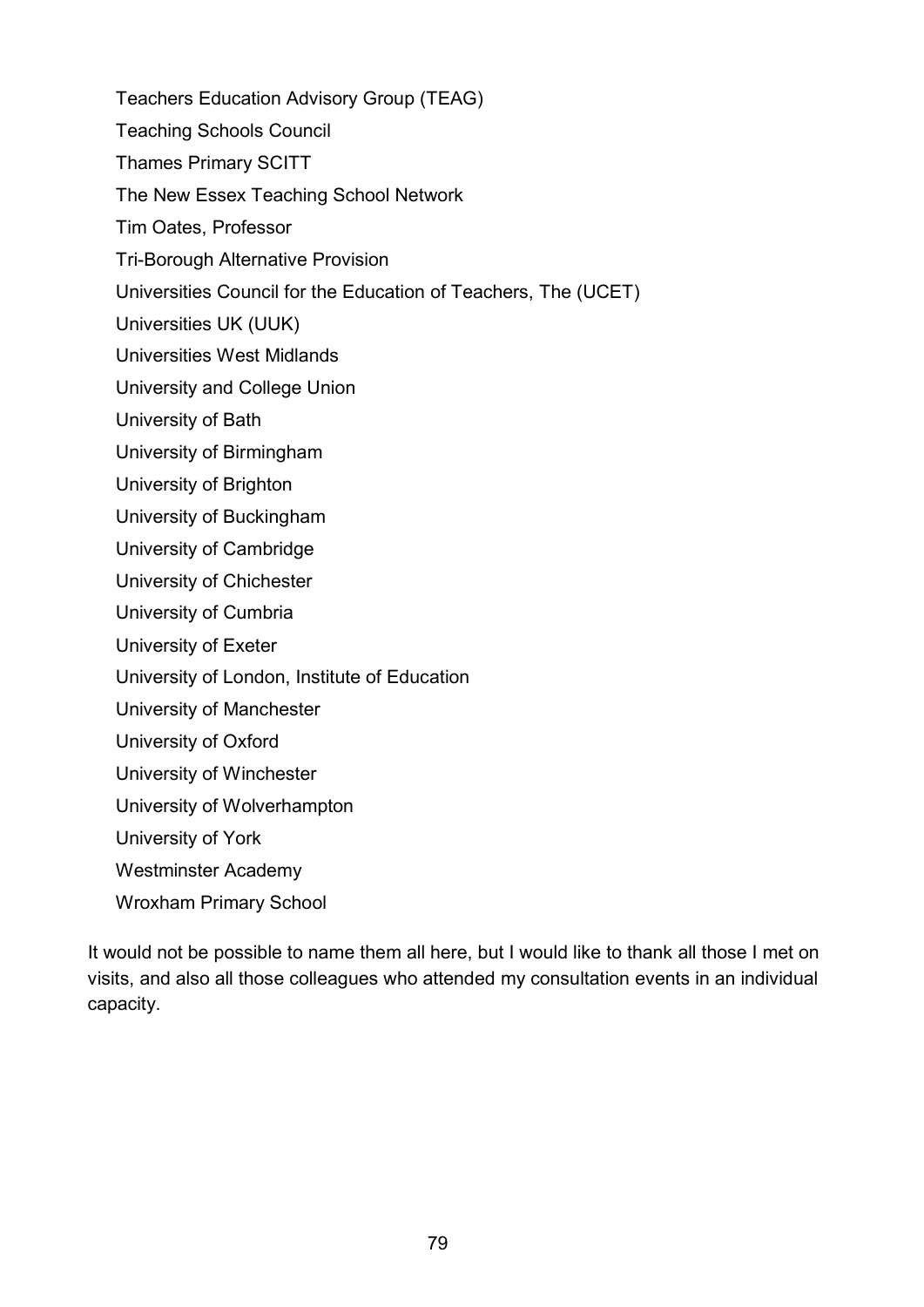## **List of References**

Allen R, Belfield C, Greaves E, Sharp C, and Walker M. (2014) 'The Costs and [Benefits](http://www.ifs.org.uk/uploads/publications/comms/r100.pdf) of [Different](http://www.ifs.org.uk/uploads/publications/comms/r100.pdf) Initial Teacher Training Routes' (Viewed on 11 December 2014)

Association of School and College Leaders (ASCL). (2014) ['Response](http://www.ascl.org.uk/news-and-views/consultation-responses_news-detail.html?id=response-to-the-carter-review-of-initial-teacher-training) to the Carter Review of Initial Teacher [Training'](http://www.ascl.org.uk/news-and-views/consultation-responses_news-detail.html?id=response-to-the-carter-review-of-initial-teacher-training) (Viewed on 11 December 2014)

Association of Teachers and Lecturers (ATL). (2014) 'Carter Review of Initial [Teacher](https://www.atl.org.uk/Images/ATL_Response_to_Carter_Review_of_Initial_Teacher_Training_September_2014.pdf) Training [\(England\):](https://www.atl.org.uk/Images/ATL_Response_to_Carter_Review_of_Initial_Teacher_Training_September_2014.pdf) Call for Evidence' (Viewed on 11 December 2014)

Barmby PW. (2006) 'Improving teacher recruitment and retention: the importance of workload and pupil behaviour' Educational research, 48 (3), pages 247-265

BERA. (2014) ['Research and the Teaching Profession'](https://www.bera.ac.uk/wp-content/uploads/2013/12/BERA-RSA-Research-Teaching-Profession-FULL-REPORT-for-web.pdf) (Viewed on 11 December 2014)

Buch P. (2014) ['Neuromyths and why they persist in the classroom'](http://www.senseaboutscience.org/blog.php/77/neuromyths-and-why-they-persist-in-the-classroom) (Viewed 11 December 2014)

Burn K and Mutton T. (2013) ['Review of 'research-informed clinical practice'](https://www.bera.ac.uk/wp-content/uploads/2014/02/BERA-Paper-4-Research-informed-clinical-practice.pdf) in Initial [Teacher Education'](https://www.bera.ac.uk/wp-content/uploads/2014/02/BERA-Paper-4-Research-informed-clinical-practice.pdf) (Viewed on 11 December 2014)

Coe R, Aloisi C, Higgins ST and Major LE. (2014) ['What makes great teaching? Review](http://www.suttontrust.com/wp-content/uploads/2014/10/What-Makes-Great-Teaching-REPORT.pdf)  [of the underpinning research'](http://www.suttontrust.com/wp-content/uploads/2014/10/What-Makes-Great-Teaching-REPORT.pdf) (Viewed on 11 December 2014)

Coffield F. (2004) 'Learning and Skills Research Centre (Great Britain), and others Should we be Using Learning Styles? What Research has to say to Practice' Learning and Skills Research Centre.

Dekker S, Lee NC, Howard-Jones P and Jolles J. (2012) 'Neuromyths in Education: Prevalence and Predictors of Misconceptions among Teachers' Front Psychol. 2012; 3: 429

DfE. (2011) ['Teachers' Standards'](https://www.gov.uk/government/publications/teachers-standards) (Viewed on 11 December 2014)

DfE. (2013) ['Evaluation of Subject Knowledge Enhancement Courses, Annual Report –](https://www.gov.uk/government/uploads/system/uploads/attachment_data/file/224705/DFE-RR301A.pdf) [2011-12, Research Report'](https://www.gov.uk/government/uploads/system/uploads/attachment_data/file/224705/DFE-RR301A.pdf) (Viewed on 11 December 2014)

DfEa. (2014) ['Initial teacher training: trainee number census -](https://www.gov.uk/government/statistics/initial-teacher-training-trainee-number-census-2014-to-2015) 2014 to 2015' (Viewed on 11 December 2014)

DfEb. (2014) 'SEND Code of Practice' (Viewed on 11 December 2014)

Dudley P. (2011) ['Lesson Study: a handbook'](http://lessonstudy.co.uk/wp-content/uploads/2012/03/Lesson_Study_Handbook_-_011011-1.pdf) (Viewed on 11 December 2014)

Geake J. (2008) 'Neuromythologies in education' Educational Research 50.2, Pages123- 133

Goldacre B. (2008) 'Bad Science' Fourth Estate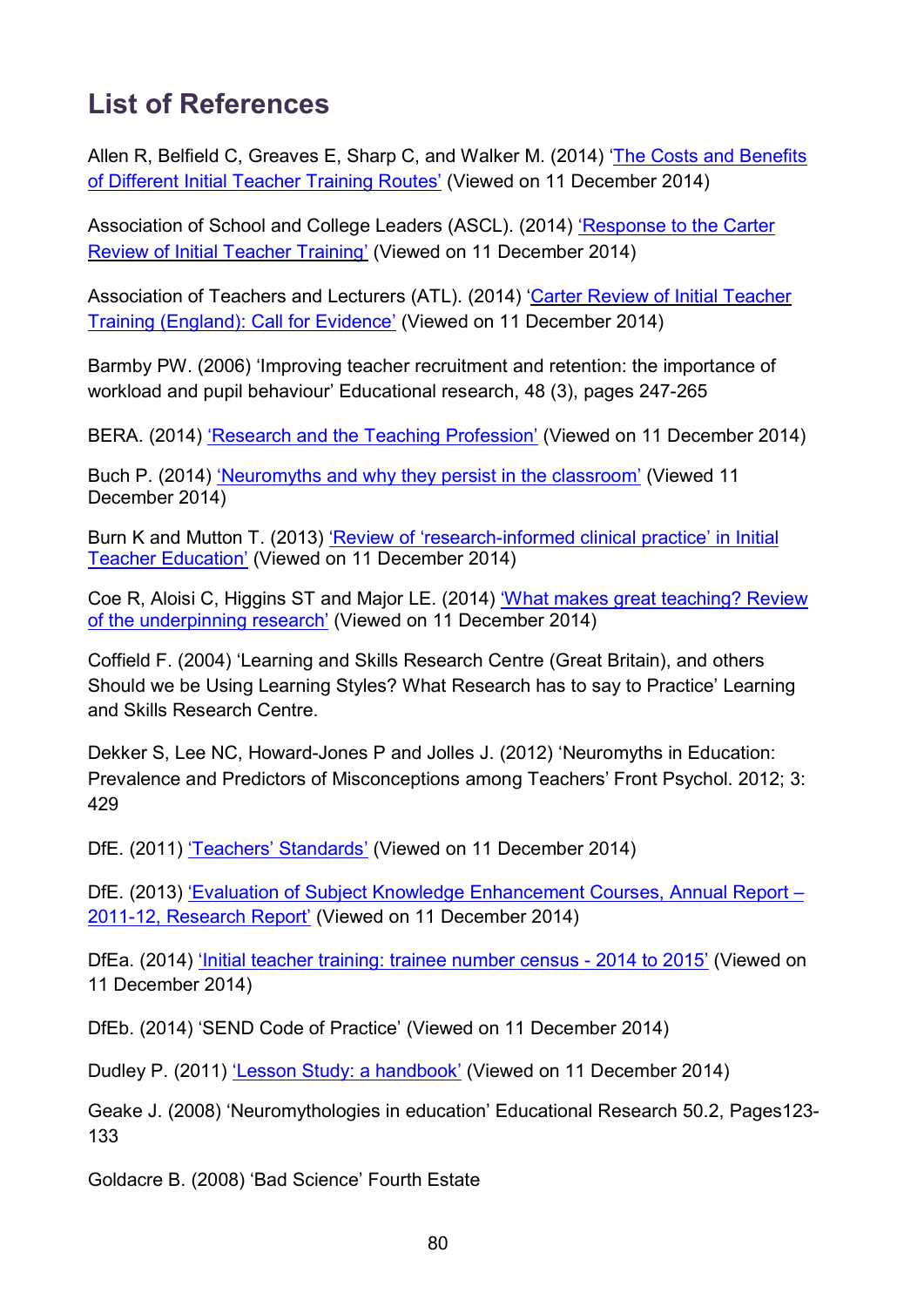Hill HC, Rowan B, and Ball DL. (2005). 'Effects of Teachers' Mathematical Knowledge for Teaching on Student Achievement' American Educational Research Journal 42(2), Pages 371-406

Hobson AJ and Malderez A. (2013) 'Judgementoring and other threats to realizing the potential of school-based mentoring in teacher education' International Journal of Mentoring and Coaching in Education 2(2), Pages 89-108

Hobson AJ, Malderez A, Tracey L, Homer MS, Patricia A, Mitchell N, McIntyre J, Cooper D, Roper T, Chambers GN, and Tomlinson PD. (2009). ['Becoming a Teacher.](http://dera.ioe.ac.uk/11168/1/DCSF-RR115.pdf) DCSF Research Report Number [DCSF-RR115'](http://dera.ioe.ac.uk/11168/1/DCSF-RR115.pdf) (Viewed on 11 December 2014)

Howard-Jones P. (2014) 'Neuroscience and education: myths and messages' Nature Reviews Neuroscience. Advanced Online Publication, published online 15 October 2014

Kratzig GP and Arbuthnott KD. (2006) 'Perceptual learning style and learning proficiency: A test of the hypothesis' Journal of Educational Psychology; 98: 238–246.

Lee W. (2013) 'A [Generation](https://www.thecommunicationtrust.org.uk/media/31961/tct_genadrift.pdf) Adrift' The Communication Trust (Viewed on 11 December 2014)

Margo J, Benton M, Withers K, and Sodha S, and Tough S. (2008) 'Those who can?' Institute for Public Policy Research

Mullis IVS, Martin MO, Foy P, and Arora A. (2012). ['TIMSS International Results in](http://timssandpirls.bc.edu/timss2011/downloads/T11_IR_Mathematics_FullBook.pdf)  [Mathematics'](http://timssandpirls.bc.edu/timss2011/downloads/T11_IR_Mathematics_FullBook.pdf) International Study Center, Boston College (Viewed on 11 December 2014)

NAHT. (2014a) 'Appendix 2 – [NAHT teacher recruitment survey'](https://www.nahtedge.org.uk/Portals/4/EasyDNNNews/Appendix%202%20-%20NAHT%20teacher%20recruitment%20survey%20(September%202014).pdf) (Viewed on 11 December 2014)

NAHT. (2014b) ['Report of the NAHT Commission on Assessment'](http://www.google.co.uk/url?url=http://www.naht.org.uk/assets/assessment-commission-report.pdf&rct=j&frm=1&q=&esrc=s&sa=U&ei=M4WJVLu8EYqAU_W_gLAM&ved=0CBQQFjAA&usg=AFQjCNEh0pwYe7zX8BGHGFIO4XkCzs422Q) (Viewed on 11 December 2014)

NCTL. (2014) 'Newly Qualified [Teachers:](https://www.gov.uk/government/uploads/system/uploads/attachment_data/file/365725/newly-qualified-annual-teachers-survey-2014.pdf) Annual Survey 2014' (Viewed on 11 December 2014)

OECD. (2002) ['Understanding the brain: Towards a learning science'](http://www.oecd.org/edu/ceri/31706603.pdf) (Viewed on 11 December 2014)

Ofsted. (2014) ['Initial teacher education inspections and outcomes, Sept 2013 -](https://www.gov.uk/government/uploads/system/uploads/attachment_data/file/381972/01_0212_ITE_Key_findings.doc) Aug [2014'](https://www.gov.uk/government/uploads/system/uploads/attachment_data/file/381972/01_0212_ITE_Key_findings.doc) (Viewed on 11 December 2014)

Owen K, Broadhurst K and Keats G. (2009) 'Sink or Swim? Learning Lessons from [Newly Qualified and Recently Qualified Teachers: A study examining how initial teacher](http://www.nasuwt.org.uk/groups/public/@recruitmentandevents/documents/nas_download/nasuwt_004854.pdf)  [training and in-school support prepares teachers for their careers'](http://www.nasuwt.org.uk/groups/public/@recruitmentandevents/documents/nas_download/nasuwt_004854.pdf) (Viewed on 11 December 2014)

Pashler H, McDaniel M, Rohrer D, and Bjork R. (2008) 'Learning styles concepts and evidence' Psychological science in the public interest 9.3: pages 105-119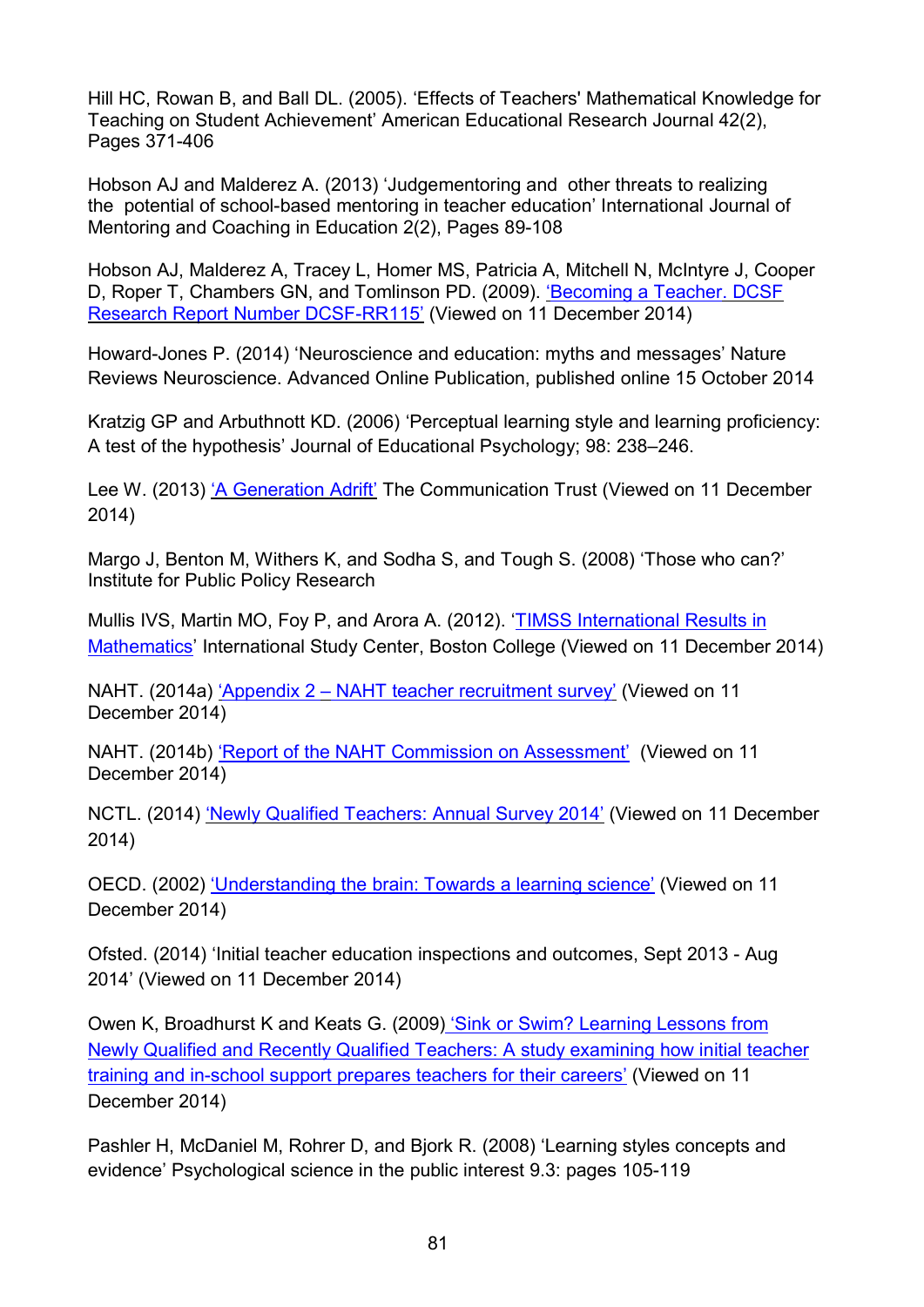Reeves RV, Venator J and Howard K. (2014) 'The Character Factor: [Measures](http://www.brookings.edu/%7E/media/research/files/papers/2014/10/22%20character%20factor%20opportunity%20reeves/22_character_factor_opportunity_reeves.pdf) and Impact of Drive and [Prudence'](http://www.brookings.edu/%7E/media/research/files/papers/2014/10/22%20character%20factor%20opportunity%20reeves/22_character_factor_opportunity_reeves.pdf) (Viewed on 11 December 2014)

Riener C, and Willingham D. (2010). 'The myth of learning styles' Change: The magazine of higher learning 42.5: pages 32-35

Rothi DM, Leavey G, and Best R. (2008). 'On the front-line: Teachers as active observers of pupils' mental health' Teaching and Teacher Education 24, pages 1217–1231

Sadler PM, Sonnert G, Coyle HP, Cook-Smith N, and Miller JL. (2013). 'The influence of teachers' knowledge on student learning in middle school physical science classrooms.' American Educational Research Journal 50(5), pages 1020-1049

Sahlberg P, Broadfoot P, Coolahan J, Furlong J, and Kirk G. (2014) ['Aspiring](http://www.delni.gov.uk/aspiring-to-excellence-review-panel-final-report.pdf) to Excellence, Final Report of the [International](http://www.delni.gov.uk/aspiring-to-excellence-review-panel-final-report.pdf) Review Panel on the Structure of Initial Teacher [Education](http://www.delni.gov.uk/aspiring-to-excellence-review-panel-final-report.pdf) in Northern Ireland' (Viewed on 11 December 2014)

Salt T. (2010) ['Salt Review: Independent Review of Teacher Supply for Pupils with](http://webarchive.nationalarchives.gov.uk/20130401151715/http:/www.education.gov.uk/publications/standard/publicationDetail/Page1/DCSF-00195-2010)  [Severe,Profound and Multiple Learning Difficulties \(SLD and PMLD\)'](http://webarchive.nationalarchives.gov.uk/20130401151715/http:/www.education.gov.uk/publications/standard/publicationDetail/Page1/DCSF-00195-2010) (Viewed on 11 December 2014)

Smithers A and Robinson P. (2013) 'The Good [Teacher](http://www.buckingham.ac.uk/wp-content/uploads/2014/01/GTTG2013.pdf) Training Guide' (Viewed on 11 December 2014)

Sharp JG, Bowker R and Byrne J. (2008) 'VAK or VAK-uous? Towards the trivialisation of learning and the death of scholarship' Research Papers in Education 23, pages 293– 314

Stigler J and Hiebert J. (1999). 'The Teaching Gap' The Free Press

The Wellcome Trust. (2014) ['How neuroscience is affecting education'](http://www.wellcome.ac.uk/stellent/groups/corporatesite/@msh_peda/documents/web_document/WTP055240.pdf) (Viewed on 11 December 2014)

The Wellcome Trust. (2012) ['Summary Report: Subject Knowledge in Secondary](http://www.wellcome.ac.uk/stellent/groups/corporatesite/@msh_peda/documents/web_document/wtvm054387.pdf) Science [Initial Teacher Training'](http://www.wellcome.ac.uk/stellent/groups/corporatesite/@msh_peda/documents/web_document/wtvm054387.pdf) (Viewed on 11 December 2014)